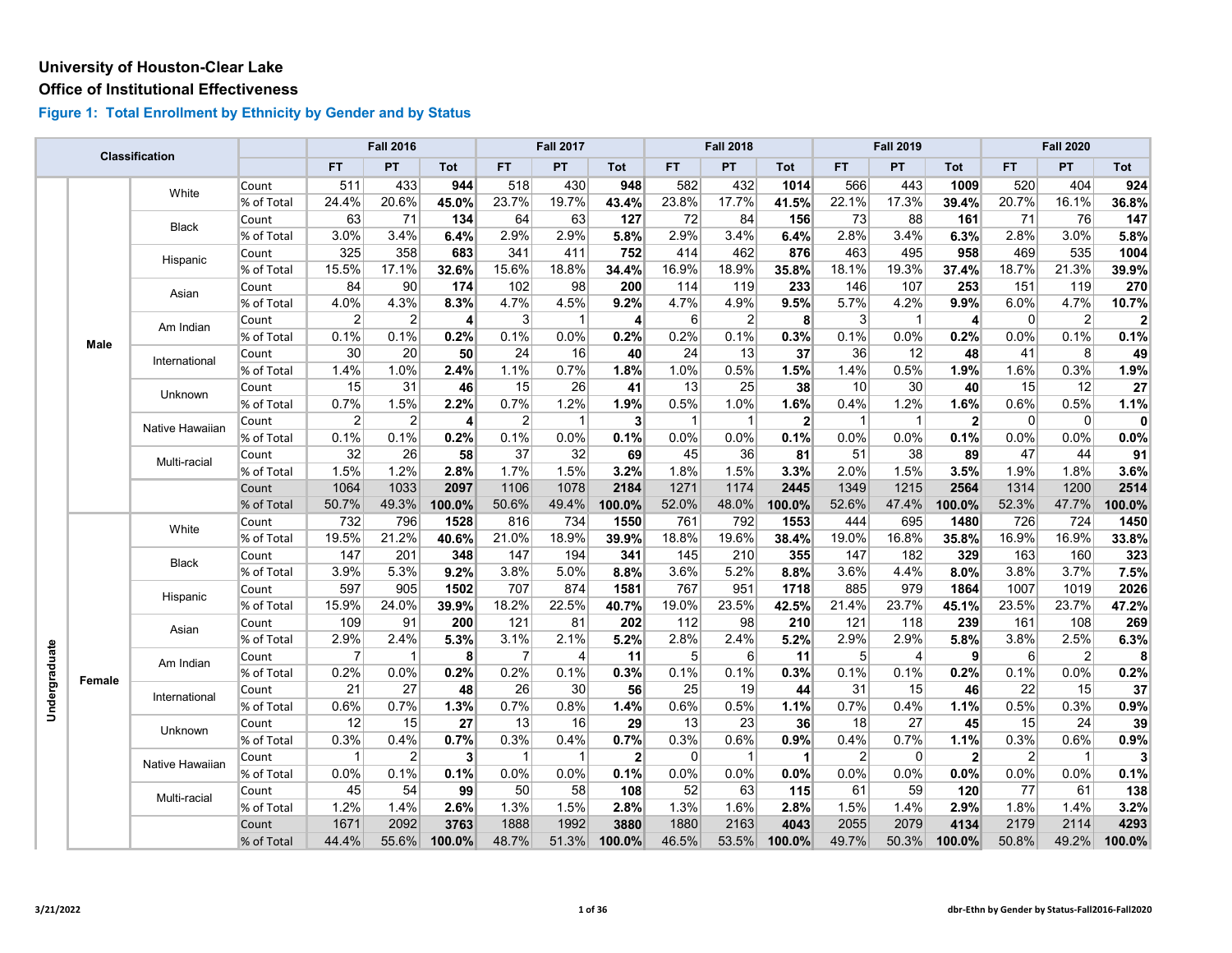#### **Office of Institutional Effectiveness**

|  |              | <b>Classification</b> |            |                | <b>Fall 2016</b> |        |       | <b>Fall 2017</b> |        |         | <b>Fall 2018</b> |            |       | <b>Fall 2019</b> |         |                 | <b>Fall 2020</b> |                 |
|--|--------------|-----------------------|------------|----------------|------------------|--------|-------|------------------|--------|---------|------------------|------------|-------|------------------|---------|-----------------|------------------|-----------------|
|  |              |                       |            | <b>FT</b>      | <b>PT</b>        | Tot    | FT.   | PT               | Tot    | FT.     | <b>PT</b>        | <b>Tot</b> | FT.   | <b>PT</b>        | Tot     | <b>FT</b>       | PT               | Tot             |
|  |              | White                 | Count      | 1243           | 1229             | 2472   | 1334  | 1164             | 2498   | 1343    | 1224             | 2567       | 1351  | 1138             | 2489    | 1246            | 1128             | 2374            |
|  |              |                       | % of Total | 21.2%          | 21.0%            | 42.2%  | 22.0% | 19.2%            | 41.2%  | 20.7%   | 18.9%            | 39.6%      | 20.2% | 17.0%            | 37.2%   | 18.3%           | 16.6%            | 34.9%           |
|  |              | Black                 | Count      | 210            | 272              | 482    | 211   | 257              | 468    | 217     | 294              | 511        | 220   | 270              | 490     | 234             | 236              | 470             |
|  |              |                       | % of Total | $3.6\%$        | 4.6%             | 8.2%   | 3.5%  | 4.2%             | 7.7%   | 3.3%    | 4.5%             | 7.9%       | 3.3%  | 4.0%             | $7.3\%$ | 3.4%            | 3.5%             | 6.9%            |
|  |              | Hispanic              | Count      | 922            | 1263             | 2185   | 1048  | 1285             | 2333   | 1181    | 1413             | 2594       | 1348  | 1474             | 2822    | 1476            | 1554             | 3030            |
|  |              |                       | % of Total | 15.7%          | 21.6%            | 37.3%  | 17.3% | 21.2%            | 38.5%  | 18.2%   | 21.8%            | 40.0%      | 20.1% | 22.0%            | 42.1%   | 21.7%           | 22.8%            | 44.5%           |
|  |              | Asian                 | Count      | 193            | 181              | 374    | 223   | 179              | 402    | 226     | 217              | 443        | 267   | 225              | 492     | 312             | 227              | 539             |
|  |              |                       | % of Total | 3.3%           | 3.1%             | 6.4%   | 3.7%  | 3.0%             | 6.6%   | 3.5%    | 3.3%             | $6.8\%$    | 4.0%  | 3.4%             | $7.3\%$ | 4.6%            | 3.3%             | 7.9%            |
|  | <b>Total</b> | Am Indian             | Count      | $\overline{9}$ | 3                | 12     | 10    | 5                | 15     | 11      | 8                | 19         | 8     | 5                | 13      | $6 \mid$        | $\overline{4}$   | 10 <sup>°</sup> |
|  |              |                       | % of Total | 0.2%           | 0.1%             | 0.2%   | 0.2%  | 0.1%             | 0.2%   | 0.2%    | 0.1%             | 0.3%       | 0.1%  | 0.1%             | 0.2%    | 0.1%            | 0.1%             | 0.1%            |
|  |              | International         | Count      | 51             | 47               | 98     | 50    | 46               | 96     | 49      | 32               | 81         | 67    | 27               | 94      | 63              | 23               | 86              |
|  |              |                       | % of Total | 0.9%           | 0.8%             | 1.7%   | 0.8%  | 0.8%             | 1.6%   | 0.8%    | 0.5%             | 1.2%       | 1.0%  | 0.4%             | 1.4%    | 0.9%            | 0.3%             | 1.3%            |
|  |              | Unknown               | Count      | 27             | 46               | 73     | 28    | 42               | 70     | 26      | 48               | 74         | 28    | 57               | 85      | 30 <sup>°</sup> | 36               | 66              |
|  |              |                       | % of Total | 0.5%           | 0.8%             | 1.2%   | 0.5%  | 0.7%             | 1.2%   | 0.4%    | 0.7%             | 1.1%       | 0.4%  | 0.9%             | 1.3%    | 0.4%            | 0.5%             | 1.0%            |
|  |              | Native Hawaiian       | Count      | 3              |                  |        | 3     | 2                | 5      |         |                  | 3          |       |                  |         | $\overline{2}$  |                  | 3               |
|  |              |                       | % of Total | 0.1%           | 0.1%             | 0.1%   | 0.0%  | 0.0%             | 0.1%   | $0.0\%$ | 0.0%             | 0.0%       | 0.0%  | $0.0\%$          | 0.1%    | 0.0%            | $0.0\%$          | $0.0\%$         |
|  |              | Multi-racial          | Count      | 77             | 80               | 157    | 87    | 90               | 177    | 97      | 99               | 196        | 112   | 97               | 209     | 124             | 105              | 229             |
|  |              |                       | % of Total | 1.3%           | 1.4%             | 2.7%   | 1.4%  | 1.5%             | 2.9%   | 1.5%    | 1.5%             | 3.0%       | 1.7%  | 1.4%             | $3.1\%$ | 1.8%            | 1.5%             | 3.4%            |
|  |              | <b>Total UHCL</b>     | Count      | 2735           | 3125             | 5860   | 2994  | 3070             | 6064   | 3151    | 3337             | 6488       | 3404  | 3294             | 6698    | 3493            | 3314             | 6807            |
|  |              | Undergraduate         | % of Total | 46.7%          | 53.3%            | 100.0% | 49.4% | 50.6%            | 100.0% | 48.6%   | 51.4%            | 100.0%     | 50.8% | 49.2%            | 100.0%  | 51.3%           | 48.7%            | 100.0%          |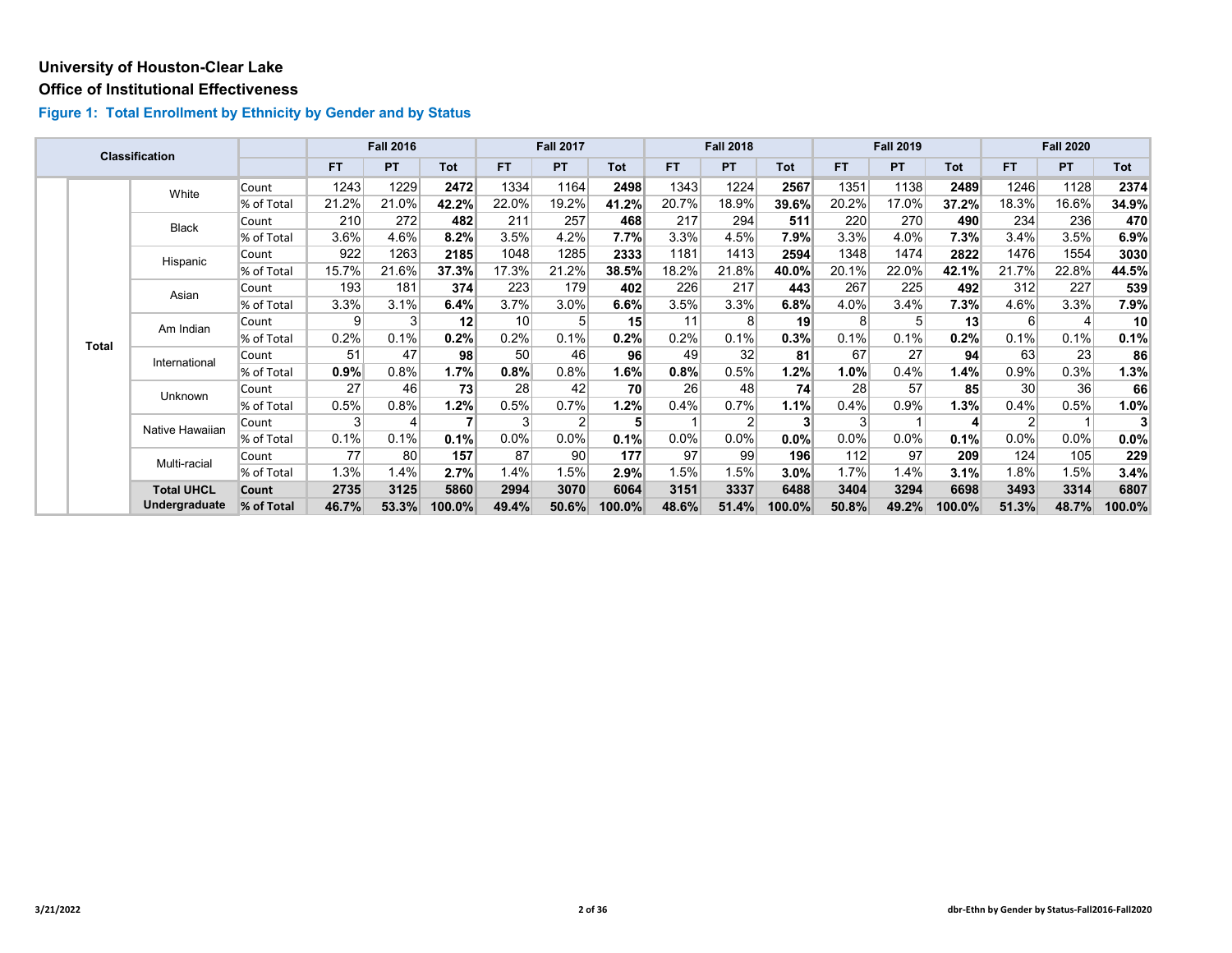#### **Office of Institutional Effectiveness**

|          |        |                 |            |                | <b>Fall 2016</b> |                |                  | <b>Fall 2017</b> |              |                | <b>Fall 2018</b> |                |                | <b>Fall 2019</b> |                |              | <b>Fall 2020</b> |              |
|----------|--------|-----------------|------------|----------------|------------------|----------------|------------------|------------------|--------------|----------------|------------------|----------------|----------------|------------------|----------------|--------------|------------------|--------------|
|          |        | Classification  |            | <b>FT</b>      | <b>PT</b>        | Tot            | FT.              | PT               | Tot          | <b>FT</b>      | PT               | Tot            | FT.            | PT.              | Tot            | FT.          | PT.              | Tot          |
|          |        | White           | Count      | 80             | 207              | 287            | 65               | 211              | 276          | 78             | 240              | 318            | 82             | 250              | 332            | 64           | 222              | 286          |
|          |        |                 | % of Total | 6.4%           | 16.5%            | 22.9%          | 6.6%             | 21.3%            | 27.8%        | 8.6%           | 26.4%            | 35.0%          | 9.4%           | 28.6%            | 38.0%          | 8.2%         | 28.3%            | 36.5%        |
|          |        | <b>Black</b>    | Count      | 18             | 38               | 56             | 14               | 44               | 58           | 17             | 76               | 93             | 17             | 70               | 87             | 23           | 49               | 72           |
|          |        |                 | % of Total | 1.4%           | 3.0%             | 4.5%           | 1.4%             | 4.4%             | 5.8%         | 1.9%           | 8.4%             | 10.2%          | 1.9%           | 8.0%             | 10.0%          | 2.9%         | 6.3%             | 9.2%         |
|          |        | Hispanic        | Count      | 31             | 74               | 105            | 34               | 105              | 139          | 37             | 120              | 157            | 42             | 137              | 179            | 43           | 146              | 189          |
|          |        |                 | % of Total | 2.5%           | 5.9%             | 8.4%           | 3.4%             | 10.6%            | 14.0%        | 4.1%           | 13.2%            | 17.3%          | 4.8%           | 15.7%            | 20.5%          | 5.5%         | 18.6%            | 24.1%        |
|          |        | Asian           | Count      | 35             | 43               | 78             | 24               | 59               | 83           | 20             | 70               | 90             | 26             | 54               | 80             | 20           | 56               | 76           |
|          |        |                 | % of Total | 2.8%           | 3.4%             | 6.2%           | 2.4%             | 5.9%             | 8.4%         | 2.2%           | 7.7%             | 9.9%           | 3.0%           | 6.2%             | 9.2%           | 2.6%         | 7.1%             | 9.7%         |
|          |        | Am Indian       | Count      | -1             | $\mathbf{1}$     | $\mathbf{2}$   | $\Omega$         | $\mathbf{1}$     | $\vert$      | $\Omega$       | -1               | 1              | $\Omega$       | $\overline{4}$   | $\overline{4}$ | 0            | $\Omega$         | $\mathbf{0}$ |
|          | Male   |                 | % of Total | 0.1%           | 0.1%             | 0.2%           | 0.0%             | 0.1%             | 0.1%         | 0.0%           | 0.1%             | 0.1%           | 0.0%           | 0.5%             | 0.5%           | 0.0%         | 0.0%             | 0.0%         |
|          |        | International   | Count      | 609            | 91               | 700            | 305              | 104              | 409          | 139            | 72               | 211            | 95             | 63               | 158            | 74           | 50               | 124          |
|          |        |                 | % of Total | 48.6%          | 7.3%             | 55.9%          | 30.7%            | 10.5%            | 41.2%        | 15.3%          | 7.9%             | 23.2%          | 10.9%          | 7.2%             | 18.1%          | 9.4%         | 6.4%             | 15.8%        |
|          |        | Unknown         | Count      | $\overline{2}$ | 5 <sup>5</sup>   | 7              | $\overline{0}$   | 11               | 11           | 3 <sup>1</sup> | 13               | 16             | -1             | 12               | 13             | $\vert$ 2    | 11               | 13           |
|          |        |                 | % of Total | 0.2%           | 0.4%             | 0.6%           | 0.0%             | 1.1%             | 1.1%         | 0.3%           | 1.4%             | 1.8%           | 0.1%           | 1.4%             | 1.5%           | 0.3%         | 1.4%             | 1.7%         |
|          |        | Native Hawaiian | Count      | 0              | $\Omega$         | 0              | $\overline{0}$   | $\overline{0}$   | 0            | 0              | 0                | $\mathbf 0$    | -1             | $\Omega$         | $\vert$        | $\vert$ 1    | $\overline{0}$   | $\mathbf{1}$ |
|          |        |                 | % of Total | 0.0%           | 0.0%             | 0.0%           | 0.0%             | 0.0%             | 0.0%         | 0.0%           | 0.0%             | 0.0%           | 0.1%           | 0.0%             | 0.1%           | 0.1%         | 0.0%             | 0.1%         |
|          |        | Multi-racial    | Count      | 6              | 12               | 18             | 5 <sup>5</sup>   | 10               | 15           | 4              | 18               | 22             | 8              | 12               | 20             | $6 \mid$     | 17               | 23           |
|          |        |                 | % of Total | 0.5%           | 1.0%             | 1.4%           | 0.5%             | 1.0%             | 1.5%         | 0.4%           | 2.0%             | 2.4%           | 0.9%           | 1.4%             | 2.3%           | 0.8%         | 2.2%             | 2.9%         |
|          |        |                 | Count      | 782            | 471              | 1253           | 447              | 545              | 992          | 298            | 610              | 908            | 272            | 602              | 874            | 233          | 551              | 784          |
|          |        |                 | % of Total | 62.4%          | 37.6%            | 100.0%         | 45.1%            | 54.9%            | 100.0%       | 32.8%          | 67.2%            | 100.0%         | 31.1%          | 68.9%            | 100.0%         | 29.7%        | 70.3%            | 100.0%       |
|          |        | White           | Count      | 137            | 315              | 452            | 123              | 331              | 454          | 134            | 379              | 513            | 139            | 368              | 507            | 154          | 348              | 502          |
|          |        |                 | % of Total | 8.8%           | 20.2%            | 29.0%          | 8.3%             | 22.3%            | 30.6%        | 8.6%           | 24.2%            | 32.8%          | 9.2%           | 24.4%            | 33.6%          | 10.5%        | 23.8%            | 34.3%        |
|          |        | Black           | Count      | 51             | 99               | 150            | 48               | 115              | 163          | 42             | 179              | 221            | 75             | 159              | 234            | 87           | 153              | 240          |
|          |        |                 | % of Total | 3.3%           | 6.4%             | 9.6%           | 3.2%             | 7.7%             | 11.0%        | 2.7%           | 11.4%            | 14.1%          | 5.0%           | 10.5%            | 15.5%          | 6.0%         | 10.5%            | 16.4%        |
|          |        |                 | Count      | 83             | 193              | 276            | 86               | 218              | 304          | 103            | 278              | 381            | 91             | 266              | 357            | 123          | 250              | 373          |
|          |        | Hispanic        | % of Total | 5.3%           | 12.4%            | 17.7%          | 5.8%             | 14.7%            | 20.5%        | 6.6%           | 17.8%            | 24.3%          | 6.0%           | 17.6%            | 23.6%          | 8.4%         | 17.1%            | 25.5%        |
|          |        | Asian           | Count      | 54             | 58               | 112            | 41               | 87               | 128          | 35             | 117              | 152            | 46             | 119              | 165            | 43           | 109              | 152          |
|          |        |                 | % of Total | 3.5%           | 3.7%             | 7.2%           | 2.8%             | 5.9%             | 8.6%         | 2.2%           | 7.5%             | 9.7%           | 3.0%           | 7.9%             | 10.9%          | 2.9%         | 7.5%             | 10.4%        |
|          |        | Am Indian       | Count      | $\overline{2}$ | $\mathbf{1}$     | $\mathbf{3}$   | $\overline{0}$   | $\overline{2}$   | $\mathbf{2}$ | $\overline{0}$ | $\overline{2}$   | $\overline{2}$ | $\mathbf{1}$   | $\mathbf 1$      | 2 <sup>1</sup> | 0            | $\overline{0}$   | $\mathbf{0}$ |
| Graduate |        |                 | % of Total | 0.1%           | 0.1%             | 0.2%           | 0.0%             | 0.1%             | 0.1%         | 0.0%           | 0.1%             | 0.1%           | 0.1%           | 0.1%             | 0.1%           | 0.0%         | 0.0%             | 0.0%         |
|          | Female |                 | Count      | 445            | 74               | 519            | 282              | 107              | 389          | 175            | 72               | 247            | 111            | 70               | 181            | 87           | 50               | 137          |
|          |        | International   | % of Total | 28.6%          | 4.8%             | 33.4%          | 19.0%            | 7.2%             | 26.2%        | 11.2%          | 4.6%             | 15.8%          | 7.4%           | 4.6%             | 12.0%          | 6.0%         | 3.4%             | 9.4%         |
|          |        | Unknown         | Count      | -1             | 8                | $\mathbf{9}$   | $6 \overline{6}$ | $\vert 9 \vert$  | 15           | 4              | 10               | 14             | $\overline{2}$ | 14               | 16             | $\mathbf{3}$ | 5 <sup>5</sup>   | 8            |
|          |        |                 | % of Total | 0.1%           | 0.5%             | 0.6%           | 0.4%             | 0.6%             | 1.0%         | 0.3%           | 0.6%             | 0.9%           | 0.1%           | 0.9%             | 1.1%           | 0.2%         | 0.3%             | 0.5%         |
|          |        | Native Hawaiian | Count      | $\overline{0}$ | $\mathbf{3}$     | 3 <sup>l</sup> | $\overline{0}$   | $\overline{0}$   | 0            | 0              | -1               | 1              | 0              | $\mathbf{1}$     | $\mathbf{1}$   | 0            | $\overline{1}$   | 1            |
|          |        |                 | % of Total | 0.0%           | 0.2%             | 0.2%           | 0.0%             | 0.0%             | 0.0%         | 0.0%           | 0.1%             | 0.1%           | 0.0%           | 0.1%             | 0.1%           | 0.0%         | 0.1%             | 0.1%         |
|          |        | Multi-racial    | Count      | 13             | 19               | 32             | 11               | 20               | 31           | 12             | 22               | 34             | 19             | 28               | 47             | 14           | 35               | 49           |
|          |        |                 | % of Total | 0.8%           | 1.2%             | 2.1%           | 0.7%             | 1.3%             | 2.1%         | 0.8%           | 1.4%             | 2.2%           | 1.3%           | 1.9%             | 3.1%           | 1.0%         | 2.4%             | 3.4%         |
|          |        |                 | Count      | 786            | 770              | 1556           | 597              | 889              | 1486         | 505            | 1060             | 1565           | 484            | 1026             | 1510           | 511          | 951              | 1462         |
|          |        |                 | % of Total | 50.5%          | 49.5%            | 100.0%         | 40.2%            | 59.8%            | 100.0%       | 32.3%          | 67.7%            | 100.0%         | 32.1%          | 67.9%            | 100.0%         | 35.0%        | 65.0%            | 100.0%       |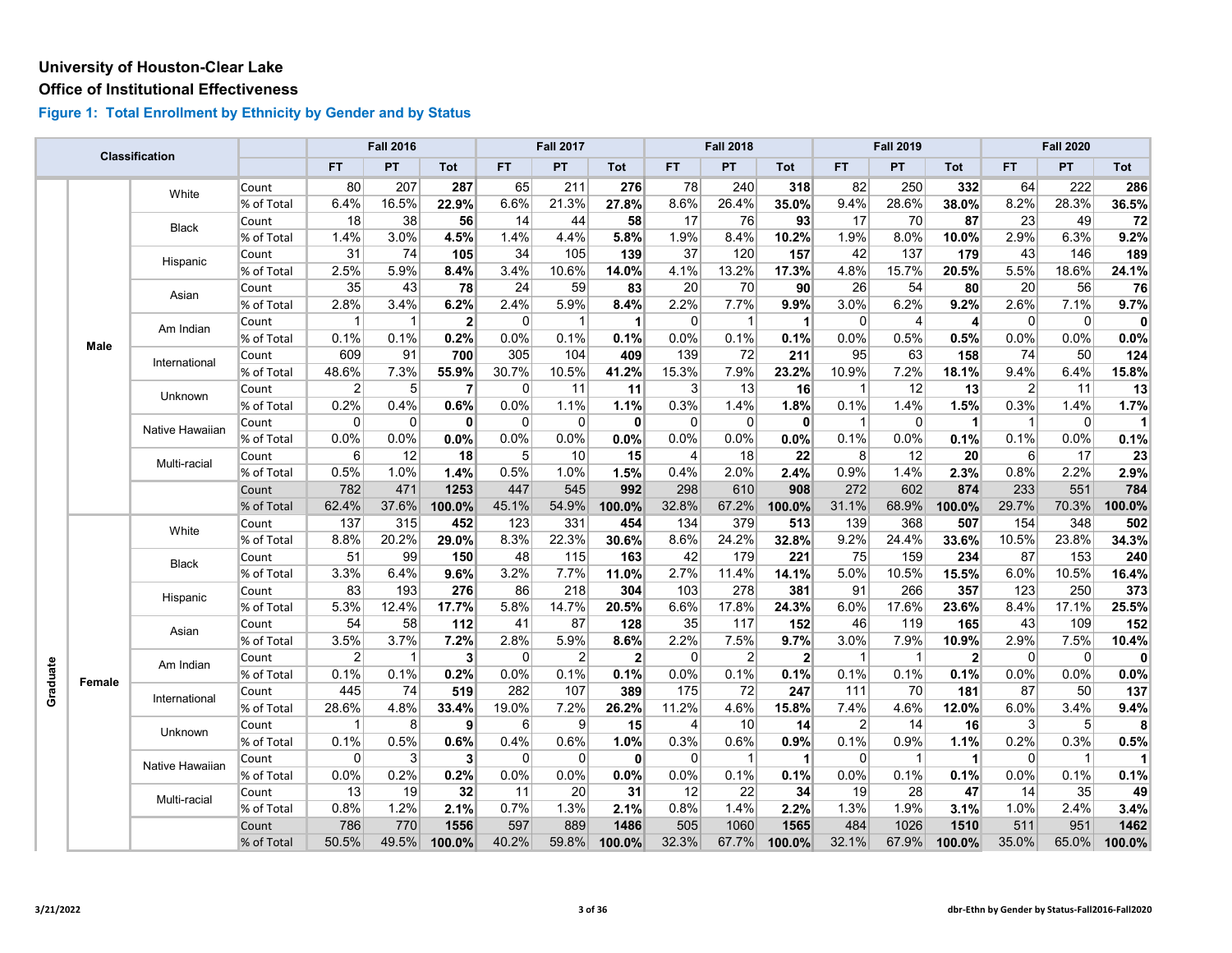#### **Office of Institutional Effectiveness**

|  |              | <b>Classification</b> |            |           | <b>Fall 2016</b> |          |                  | <b>Fall 2017</b> |                |                | <b>Fall 2018</b> |         |         | <b>Fall 2019</b> |        |                | <b>Fall 2020</b> |              |
|--|--------------|-----------------------|------------|-----------|------------------|----------|------------------|------------------|----------------|----------------|------------------|---------|---------|------------------|--------|----------------|------------------|--------------|
|  |              |                       |            | <b>FT</b> | <b>PT</b>        | Tot      | <b>FT</b>        | <b>PT</b>        | Tot            | FT.            | <b>PT</b>        | Tot     | FT.     | <b>PT</b>        | Tot    | <b>FT</b>      | <b>PT</b>        | Tot          |
|  |              | White                 | Count      | 217       | 522              | 739      | 188              | 542              | 730            | 212            | 619              | 831     | 221     | 618              | 839    | 218            | 570              | 788          |
|  |              |                       | % of Total | 7.7%      | 18.6%            | 26.3%    | 7.6%             | 21.9%            | 29.5%          | 8.6%           | 25.0%            | 33.6%   | 9.3%    | 25.9%            | 35.2%  | 9.7%           | 25.4%            | 35.1%        |
|  |              | Black                 | Count      | 69        | 137              | 206      | 62               | 159              | 221            | 59             | 255              | 314     | 92      | 229              | 321    | 110            | 202              | 312          |
|  |              |                       | % of Total | 2.5%      | 4.9%             | 7.3%     | 2.5%             | 6.4%             | 8.9%           | 2.4%           | 10.3%            | 12.7%   | 3.9%    | 9.6%             | 13.5%  | 4.9%           | $9.0\%$          | 13.9%        |
|  |              | Hispanic              | Count      | 114       | 267              | 381      | 120              | 323              | 443            | 140            | 398              | 538     | 133     | 403              | 536    | 166            | 396              | 562          |
|  |              |                       | % of Total | 4.1%      | 9.5%             | $13.6\%$ | 4.8%             | 13.0%            | 17.9%          | 5.7%           | 16.1%            | 21.8%   | 5.6%    | 16.9%            | 22.5%  | 7.4%           | 17.6%            | 25.0%        |
|  |              | Asian                 | Count      | 89        | 101              | 190      | 65               | 146              | 211            | 55             | 187              | 242     | 72      | 173              | 245    | 63             | 165              | 228          |
|  |              |                       | % of Total | 3.2%      | 3.6%             | 6.8%     | 2.6%             | 5.9%             | 8.5%           | 2.2%           | 7.6%             | 9.8%    | $3.0\%$ | 7.3%             | 10.3%  | 2.8%           | 7.3%             | 10.2%        |
|  | <b>Total</b> | Am Indian             | Count      | 3         | റ                | 5        | $\Omega$         | 3                | 3 <sup>1</sup> | $\overline{0}$ | 3                | 3       |         | 5                | 6      | $\Omega$       | $\mathbf{0}$     | $\mathbf{0}$ |
|  |              |                       | % of Total | 0.1%      | 0.1%             | 0.2%     | $0.0\%$          | 0.1%             | 0.1%           | $0.0\%$        | 0.1%             | 0.1%    | $0.0\%$ | 0.2%             | 0.3%   | $0.0\%$        | $0.0\%$          | $0.0\%$      |
|  |              | International         | Count      | 1054      | 165              | 1219     | 587              | 211              | 798            | 314            | 144              | 458     | 206     | 133              | 339    | 161            | 100              | 261          |
|  |              |                       | % of Total | 37.5%     | 5.9%             | 43.4%    | 23.7%            | 8.5%             | 32.2%          | 12.7%          | 5.8%             | 18.5%   | 8.6%    | 5.6%             | 14.2%  | 7.2%           | 4.5%             | 11.6%        |
|  |              | Unknown               | Count      | 3         | 13               | 16       | $6 \overline{6}$ | 20 <sup>2</sup>  | 26             |                | 23               | 30      |         | 26               | 29     | 5 <sup>1</sup> | 16               | 21           |
|  |              |                       | % of Total | 0.1%      | 0.5%             | 0.6%     | 0.2%             | 0.8%             | 1.0%           | 0.3%           | 0.9%             | $1.2\%$ | 0.1%    | 1.1%             | 1.2%   | 0.2%           | 0.7%             | $0.9\%$      |
|  |              | Native Hawaiian       | Count      | 0         | 3                | 3        | $\Omega$         | $\overline{0}$   | 0              | 0              |                  | 1       |         |                  | 2      |                |                  | $\mathbf{2}$ |
|  |              |                       | % of Total | 0.0%      | 0.1%             | 0.1%     | 0.0%             | 0.0%             | $0.0\%$        | $0.0\%$        | 0.0%             | 0.0%    | 0.0%    | 0.0%             | 0.1%   | 0.0%           | $0.0\%$          | 0.1%         |
|  |              | Multi-racial          | Count      | 19        | 31               | 50       | 16               | 30               | 46             | 16             | 40               | 56      | 27      | 40               | 67     | 20             | 52               | 72           |
|  |              |                       | % of Total | 0.7%      | 1.1%             | 1.8%     | 0.6%             | 1.2%             | 1.9%           | 0.6%           | 1.6%             | 2.3%    | 1.1%    | 1.7%             | 2.8%   | 0.9%           | 2.3%             | 3.2%         |
|  |              | <b>Total UHCL</b>     | Count      | 1568      | 1241             | 2809     | 1044             | 1434             | 2478           | 803            | 1670             | 2473    | 756     | 1628             | 2384   | 744            | 1502             | 2246         |
|  |              | Graduate              | % of Total | 55.8%     | 44.2%            | 100.0%   | 42.1%            | 57.9%            | 100.0%         | 32.5%          | 67.5%            | 100.0%  | 31.7%   | 68.3%            | 100.0% | 33.1%          | 66.9%            | 100.0%       |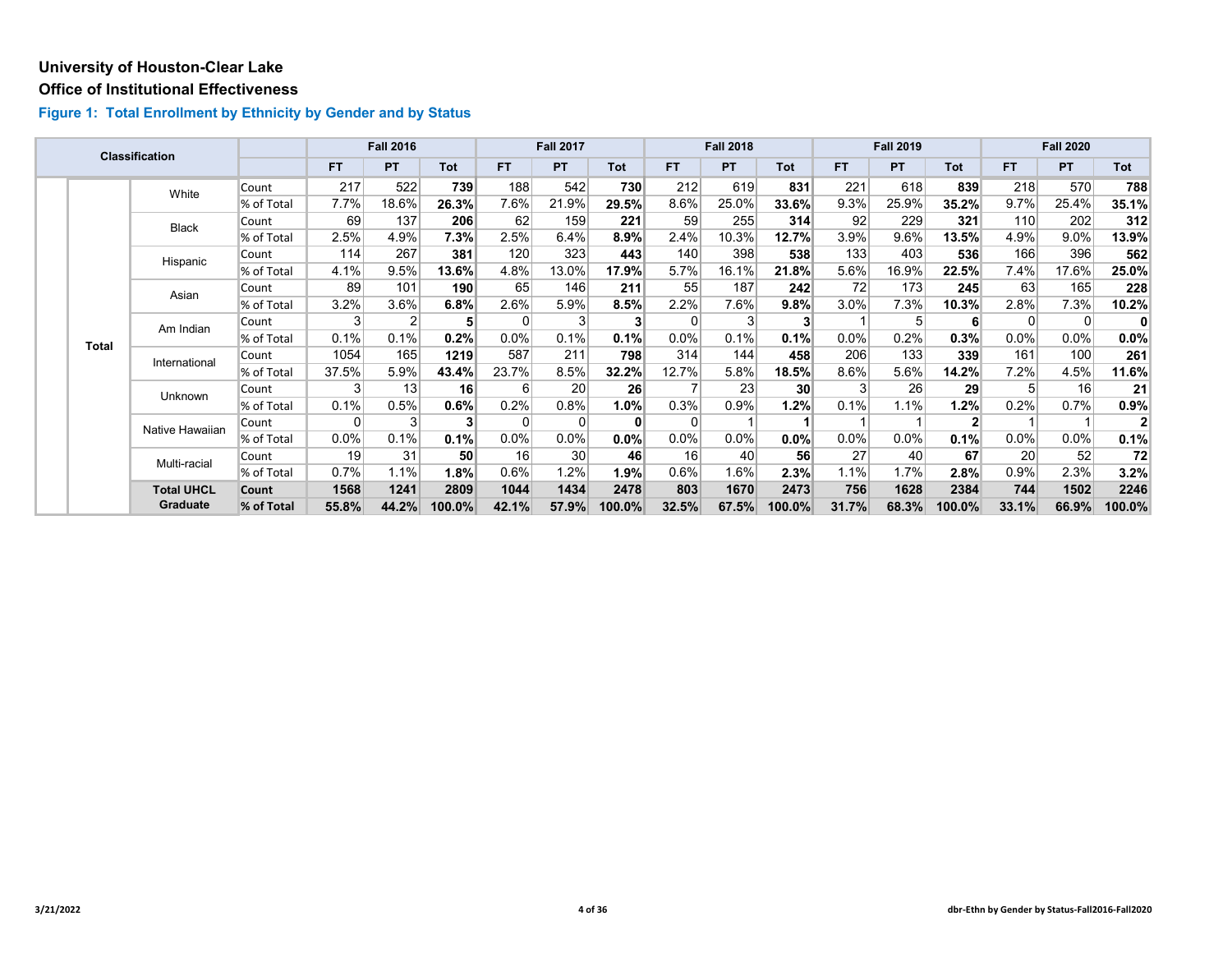#### **Office of Institutional Effectiveness**

|       |        | <b>Classification</b> |            |                 | <b>Fall 2016</b> |                |                | <b>Fall 2017</b> |                |                  | <b>Fall 2018</b> |                         |                | <b>Fall 2019</b> |                |              | <b>Fall 2020</b> |              |
|-------|--------|-----------------------|------------|-----------------|------------------|----------------|----------------|------------------|----------------|------------------|------------------|-------------------------|----------------|------------------|----------------|--------------|------------------|--------------|
|       |        |                       |            | FT.             | PT               | Tot            | FT.            | PT               | Tot            | <b>FT</b>        | PT               | Tot                     | FT.            | PT               | Tot            | <b>FT</b>    | PT               | Tot          |
|       |        | White                 | Count      | 591             | 640              | 1231           | 583            | 641              | 1224           | 660              | 672              | 1332                    | 648            | 693              | 1341           | 584          | 626              | 1210         |
|       |        |                       | % of Total | 17.6%           | 19.1%            | 36.7%          | 18.4%          | 20.2%            | 38.5%          | 19.7%            | 20.0%            | 39.7%                   | 18.8%          | 20.2%            | 39.0%          | 17.7%        | 19.0%            | 36.7%        |
|       |        | Black                 | Count      | 81              | 109              | 190            | 78             | 107              | 185            | 89               | 160              | 249                     | 90             | 158              | 248            | 94           | 125              | 219          |
|       |        |                       | % of Total | 2.4%            | 3.3%             | 5.7%           | 2.5%           | 3.4%             | 5.8%           | 2.7%             | 4.8%             | 7.4%                    | 2.6%           | 4.6%             | 7.2%           | 2.9%         | 3.8%             | 6.6%         |
|       |        | Hispanic              | Count      | 356             | 432              | 788            | 375            | 516              | 891            | 451              | 582              | 1033                    | 505            | 632              | 1137           | 512          | 681              | 1193         |
|       |        |                       | % of Total | 10.6%           | 12.9%            | 23.5%          | 11.8%          | 16.2%            | 28.1%          | 13.5%            | 17.4%            | 30.8%                   | 14.7%          | 18.4%            | 33.1%          | 15.5%        | 20.6%            | 36.2%        |
|       |        | Asian                 | Count      | 119             | 133              | 252            | 126            | 157              | 283            | 134              | 189              | 323                     | 172            | 161              | 333            | 171          | 175              | 346          |
|       |        |                       | % of Total | 3.6%            | 4.0%             | 7.5%           | 4.0%           | 4.9%             | 8.9%           | 4.0%             | 5.6%             | 9.6%                    | 5.0%           | 4.7%             | 9.7%           | 5.2%         | 5.3%             | 10.5%        |
|       |        | Am Indian             | Count      | $\vert 3 \vert$ | $\mathbf{3}$     | 6              | 3              | $\overline{2}$   | 5 <sup>1</sup> | $6 \overline{6}$ | 3                | $\mathbf{9}$            | 3              | 5 <sup>5</sup>   | 8 <sup>1</sup> | $\Omega$     | $\overline{2}$   | $\mathbf{2}$ |
|       | Male   |                       | % of Total | 0.1%            | 0.1%             | 0.2%           | 0.1%           | 0.1%             | 0.2%           | 0.2%             | 0.1%             | 0.3%                    | 0.1%           | 0.1%             | 0.2%           | 0.0%         | 0.1%             | 0.1%         |
|       |        | International         | Count      | 639             | 111              | 750            | 329            | 120              | 449            | 163              | 85               | 248                     | 131            | 75               | 206            | $115$        | 58               | 173          |
|       |        |                       | % of Total | 19.1%           | 3.3%             | 22.4%          | 10.4%          | 3.8%             | 14.1%          | 4.9%             | 2.5%             | 7.4%                    | 3.8%           | 2.2%             | 6.0%           | 3.5%         | 1.8%             | 5.2%         |
|       |        | Unknown               | Count      | 17              | 36               | 53             | 15             | 37               | 52             | 16               | 38               | 54                      | 11             | 42               | 53             | 17           | 23               | 40           |
|       |        |                       | % of Total | 0.5%            | 1.1%             | 1.6%           | 0.5%           | 1.2%             | 1.6%           | 0.5%             | 1.1%             | 1.6%                    | 0.3%           | 1.2%             | 1.5%           | 0.5%         | 0.7%             | 1.2%         |
|       |        | Native Hawaiian       | Count      | $\overline{2}$  | $\overline{2}$   | 4              | $\overline{2}$ | $\overline{1}$   | 3 <sup>1</sup> | $\mathbf{1}$     | -1               | $\overline{\mathbf{2}}$ | $\overline{2}$ | $\mathbf{1}$     | 3 <sup>1</sup> | $\mathbf{1}$ | $\overline{0}$   | $\mathbf{1}$ |
|       |        |                       | % of Total | 0.1%            | 0.1%             | 0.1%           | 0.1%           | 0.0%             | 0.1%           | 0.0%             | 0.0%             | 0.1%                    | 0.1%           | 0.0%             | 0.1%           | 0.0%         | 0.0%             | 0.0%         |
|       |        | Multi-racial          | Count      | 38              | 38               | 76             | 42             | 42               | 84             | 49               | 54               | 103                     | 59             | 50               | 109            | 53           | 61               | 114          |
|       |        |                       | % of Total | 1.1%            | 1.1%             | 2.3%           | 1.3%           | 1.3%             | 2.6%           | 1.5%             | 1.6%             | 3.1%                    | 1.7%           | 1.5%             | 3.2%           | 1.6%         | 1.8%             | 3.5%         |
|       |        |                       | Count      | 1846            | 1504             | 3350           | 1553           | 1623             | 3176           | 1569             | 1784             | 3353                    | 1621           | 1817             | 3438           | 1547         | 1751             | 3298         |
|       |        |                       | % of Total | 55.1%           | 44.9%            | 100.0%         | 48.9%          | 51.1%            | 100.0%         | 46.8%            | 53.2%            | 100.0%                  | 47.1%          | 52.9%            | 100.0%         | 46.9%        | 53.1%            | 100.0%       |
|       |        | White                 | Count      | 869             | 1111             | 1980           | 939            | 1065             | 2004           | 895              | 1171             | 2066                    | 924            | 1063             | 1987           | 880          | 1072             | 1952         |
|       |        |                       | % of Total | 16.3%           | 20.9%            | 37.2%          | 17.5%          | 19.8%            | 37.3%          | 16.0%            | 20.9%            | 36.8%                   | 16.4%          | 18.8%            | 35.2%          | 15.3%        | 18.6%            | 33.9%        |
|       |        | Black                 | Count      | 198             | 300              | 498            | 195            | 309              | 504            | 187              | 389              | 576                     | 222            | 341              | 563            | 250          | 313              | 563          |
|       |        |                       | % of Total | 3.7%            | 5.6%             | 9.4%           | 3.6%           | 5.8%             | 9.4%           | 3.3%             | 6.9%             | 10.3%                   | 3.9%           | 6.0%             | 10.0%          | 4.3%         | 5.4%             | 9.8%         |
|       |        |                       | Count      | 680             | 1098             | 1778           | 793            | 1092             | 1885           | 870              | 1229             | 2099                    | 976            | 1245             | 2221           | 1130         | 1269             | 2399         |
|       |        | Hispanic              | % of Total | 12.8%           | 20.6%            | 33.4%          | 14.8%          | 20.4%            | 35.1%          | 15.5%            | 21.9%            | 37.4%                   | 17.3%          | 22.1%            | 39.4%          | 19.6%        | 22.1%            | 41.7%        |
|       |        | Asian                 | Count      | 163             | 149              | 312            | 162            | 168              | 330            | 147              | 215              | 362                     | 167            | 237              | 404            | 204          | 217              | 421          |
|       |        |                       | % of Total | 3.1%            | 2.8%             | 5.9%           | 3.0%           | 3.1%             | 6.1%           | 2.6%             | 3.8%             | 6.5%                    | 3.0%           | 4.2%             | 7.2%           | 3.5%         | 3.8%             | 7.3%         |
|       |        | Am Indian             | Count      | 9               | $\overline{2}$   | 11             | $\overline{7}$ | 6                | 13             | 5 <sup>5</sup>   | 8                | 13                      | 6              | 5 <sup>1</sup>   | 11             | $6 \mid$     | $\overline{2}$   | 8            |
|       | Female |                       | % of Total | 0.2%            | 0.0%             | 0.2%           | 0.1%           | 0.1%             | 0.2%           | 0.1%             | 0.1%             | 0.2%                    | 0.1%           | 0.1%             | 0.2%           | 0.1%         | 0.0%             | 0.1%         |
| Total |        | International         | Count      | 466             | 101              | 567            | 308            | 137              | 445            | 200              | 91               | 291                     | 142            | 85               | 227            | 109          | 65               | 174          |
|       |        |                       | % of Total | 8.8%            | 1.9%             | 10.7%          | 5.7%           | 2.6%             | 8.3%           | 3.6%             | 1.6%             | 5.2%                    | 2.5%           | 1.5%             | 4.0%           | 1.9%         | 1.1%             | 3.0%         |
|       |        | Unknown               | Count      | 13              | 23               | 36             | 19             | 25               | 44             | 17               | 33               | 50                      | 20             | 41               | 61             | 18           | 29               | 47           |
|       |        |                       | % of Total | 0.2%            | 0.4%             | 0.7%           | 0.4%           | 0.5%             | 0.8%           | 0.3%             | 0.6%             | 0.9%                    | 0.4%           | 0.7%             | 1.1%           | 0.3%         | 0.5%             | 0.8%         |
|       |        |                       | Count      | $\mathbf{1}$    | 5 <sup>5</sup>   | 6 <sup>1</sup> | $\overline{1}$ | $\overline{1}$   | $\mathbf{2}$   | $\overline{0}$   | $\overline{2}$   | $\overline{2}$          | $\overline{2}$ | $\mathbf{1}$     | 3 <sup>1</sup> | $\vert$ 2    | $\overline{2}$   | 4            |
|       |        | Native Hawaiian       | % of Total | 0.0%            | 0.1%             | 0.1%           | 0.0%           | 0.0%             | 0.0%           | 0.0%             | 0.0%             | 0.0%                    | 0.0%           | 0.0%             | 0.1%           | 0.0%         | 0.0%             | 0.1%         |
|       |        |                       | Count      | 58              | 73               | 131            | 61             | 78               | 139            | 64               | 85               | 149                     | 80             | 87               | 167            | 91           | 96               | 187          |
|       |        | Multi-racial          | % of Total | 1.1%            | 1.4%             | 2.5%           | 1.1%           | 1.5%             | 2.6%           | 1.1%             | 1.5%             | 2.7%                    | 1.4%           | 1.5%             | 3.0%           | 1.6%         | 1.7%             | 3.2%         |
|       |        |                       | Count      | 2457            | 2862             | 5319           | 2485           | 2881             | 5366           | 2385             | 3223             | 5608                    | 2539           | 3105             | 5644           | 2690         | 3065             | 5755         |
|       |        |                       | % of Total | 46.2%           | 53.8%            | 100.0%         | 46.3%          | 53.7%            | 100.0%         | 42.5%            | 57.5%            | 100.0%                  | 45.0%          | 55.0%            | 100.0%         | 46.7%        | 53.3%            | 100.0%       |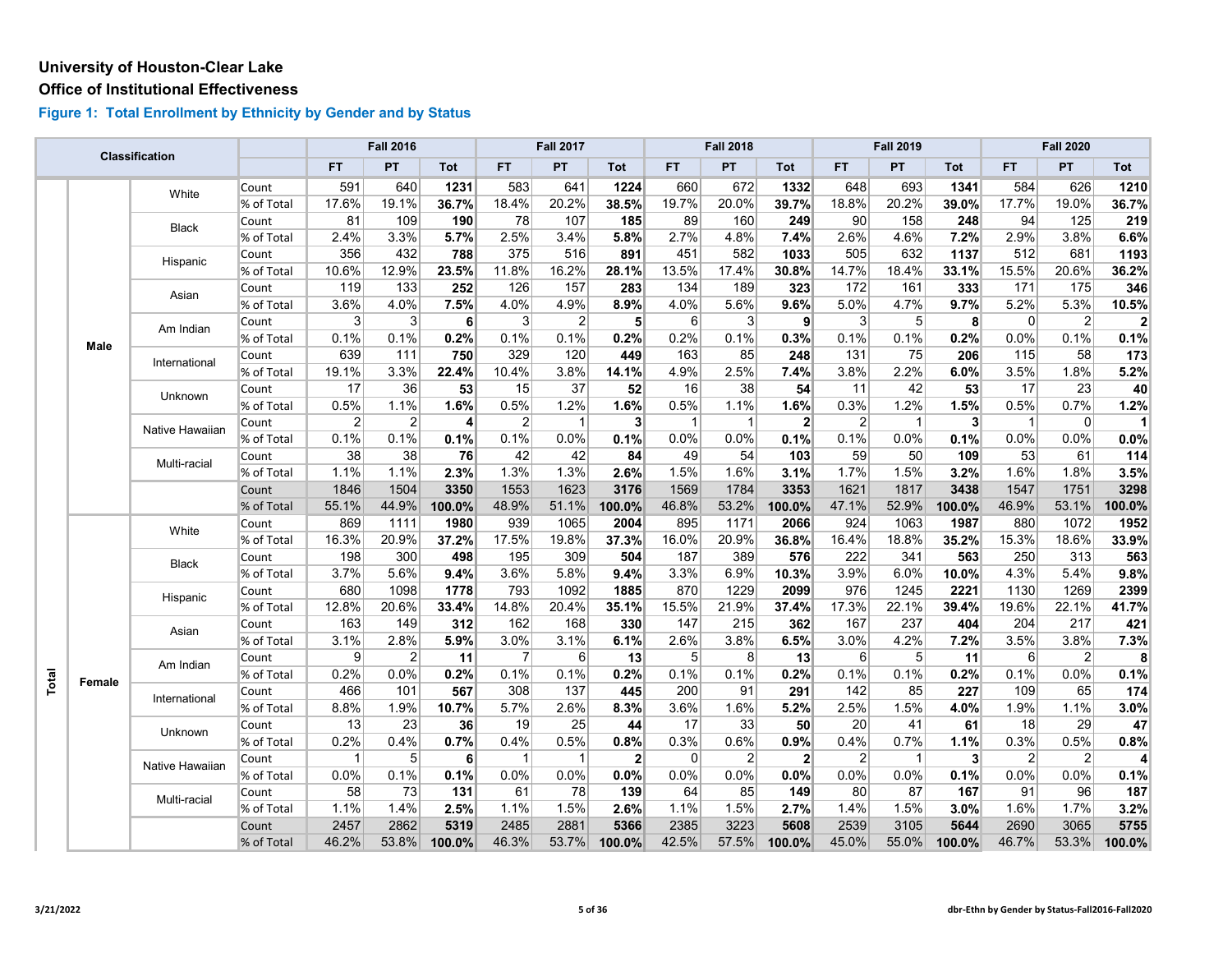#### **Office of Institutional Effectiveness**

|  |              | <b>Classification</b> |            |                 | <b>Fall 2016</b> |            |       | <b>Fall 2017</b> |        |         | <b>Fall 2018</b> |            |         | <b>Fall 2019</b> |            |                  | <b>Fall 2020</b> |        |
|--|--------------|-----------------------|------------|-----------------|------------------|------------|-------|------------------|--------|---------|------------------|------------|---------|------------------|------------|------------------|------------------|--------|
|  |              |                       |            | <b>FT</b>       | <b>PT</b>        | <b>Tot</b> | FT.   | PT               | Tot    | FT.     | <b>PT</b>        | <b>Tot</b> | FT.     | PT               | <b>Tot</b> | <b>FT</b>        | PT               | Tot    |
|  |              | White                 | Count      | 1460            | 1751             | 3211       | 1522  | 1706             | 3228   | 1555    | 1843             | 3398       | 1572    | 1756             | 3328       | 1464             | 1698             | 3162   |
|  |              |                       | % of Total | 16.8%           | 20.2%            | 37.0%      | 17.8% | 20.0%            | 37.8%  | 17.4%   | 20.6%            | 37.9%      | 17.3%   | 19.3%            | 36.6%      | 16.2%            | 18.8%            | 34.9%  |
|  |              | Black                 | Count      | 279             | 409              | 688        | 273   | 416              | 689    | 276     | 549              | 825        | 312     | 499              | 811        | 344              | 438              | 782    |
|  |              |                       | % of Total | 3.2%            | 4.7%             | 7.9%       | 3.2%  | 4.9%             | 8.1%   | 3.1%    | 6.1%             | 9.2%       | 3.4%    | 5.5%             | $8.9\%$    | 3.8%             | 4.8%             | 8.6%   |
|  |              | Hispanic              | Count      | 1036            | 1530             | 2566       | 1168  | 1608             | 2776   | 1321    | 1811             | 3132       | 1481    | 1877             | 3358       | 1642             | 1950             | 3592   |
|  |              |                       | % of Total | 12.0%           | 17.6%            | 29.6%      | 13.7% | 18.8%            | 32.5%  | 14.7%   | 20.2%            | 35.0%      | 16.3%   | 20.7%            | 37.0%      | 18.1%            | 21.5%            | 39.7%  |
|  |              | Asian                 | Count      | 282             | 282              | 564        | 288   | 325              | 613    | 281     | 404              | 685        | 339     | 398              | 737        | 375              | 392              | 767    |
|  |              |                       | % of Total | 3.3%            | 3.3%             | 6.5%       | 3.4%  | 3.8%             | 7.2%   | 3.1%    | 4.5%             | 7.6%       | $3.7\%$ | 4.4%             | 8.1%       | 4.1%             | 4.3%             | 8.5%   |
|  | <b>Total</b> | Am Indian             | Count      | 12              | 5                | 17         | 10    | 8                | 18     | 11      | 11               | 22         | 9       | 10               | 19         | $6 \overline{6}$ | 4                | 10     |
|  |              |                       | % of Total | 0.1%            | 0.1%             | 0.2%       | 0.1%  | 0.1%             | 0.2%   | 0.1%    | 0.1%             | 0.2%       | 0.1%    | 0.1%             | 0.2%       | 0.1%             | 0.0%             | 0.1%   |
|  |              | International         | Count      | 1105            | 212              | 1317       | 637   | 257              | 894    | 363     | 176              | 539        | 273     | 160              | 433        | 224              | 123              | 347    |
|  |              |                       | % of Total | 12.7%           | 2.4%             | 15.2%      | 7.5%  | 3.0%             | 10.5%  | 4.1%    | 2.0%             | 6.0%       | $3.0\%$ | 1.8%             | 4.8%       | 2.5%             | 1.4%             | 3.8%   |
|  |              | Unknown               | Count      | 30 <sup>1</sup> | 59               | 89         | 34    | 62               | 96     | 33      | 71               | 104        | 31      | 83               | 114        | 35               | 52               | 87     |
|  |              |                       | % of Total | 0.3%            | 0.7%             | 1.0%       | 0.4%  | 0.7%             | 1.1%   | 0.4%    | 0.8%             | 1.2%       | 0.3%    | 0.9%             | 1.3%       | 0.4%             | 0.6%             | 1.0%   |
|  |              | Native Hawaiian       | Count      | $\mathbf{3}$    |                  | 10         | 3     | $\overline{2}$   | 5      |         |                  | $\vert$    |         | 2                | 6          | 3                | $\overline{2}$   |        |
|  |              |                       | % of Total | 0.0%            | 0.1%             | 0.1%       | 0.0%  | 0.0%             | 0.1%   | $0.0\%$ | 0.0%             | 0.0%       | $0.0\%$ | 0.0%             | 0.1%       | $0.0\%$          | 0.0%             | 0.1%   |
|  |              | Multi-racial          | Count      | 96              | 111              | 207        | 103   | 120              | 223    | 113     | 139              | 252        | 139     | 137              | 276        | 144              | 157              | 301    |
|  |              |                       | % of Total | 1.1%            | 1.3%             | 2.4%       | 1.2%  | 1.4%             | 2.6%   | $1.3\%$ | 1.6%             | 2.8%       | 1.5%    | 1.5%             | $3.0\%$    | 1.6%             | 1.7%             | 3.3%   |
|  |              | <b>Total UHCL</b>     | Count      | 4303            | 4366             | 8669       | 4038  | 4504             | 8542   | 3954    | 5007             | 8961       | 4160    | 4922             | 9082       | 4237             | 4816             | 9053   |
|  |              |                       | % of Total | 49.6%           | 50.4%            | 100.0%     | 47.3% | 52.7%            | 100.0% | 44.1%   | 55.9%            | 100.0%     | 45.8%   | 54.2%            | 100.0%     | 46.8%            | 53.2%            | 100.0% |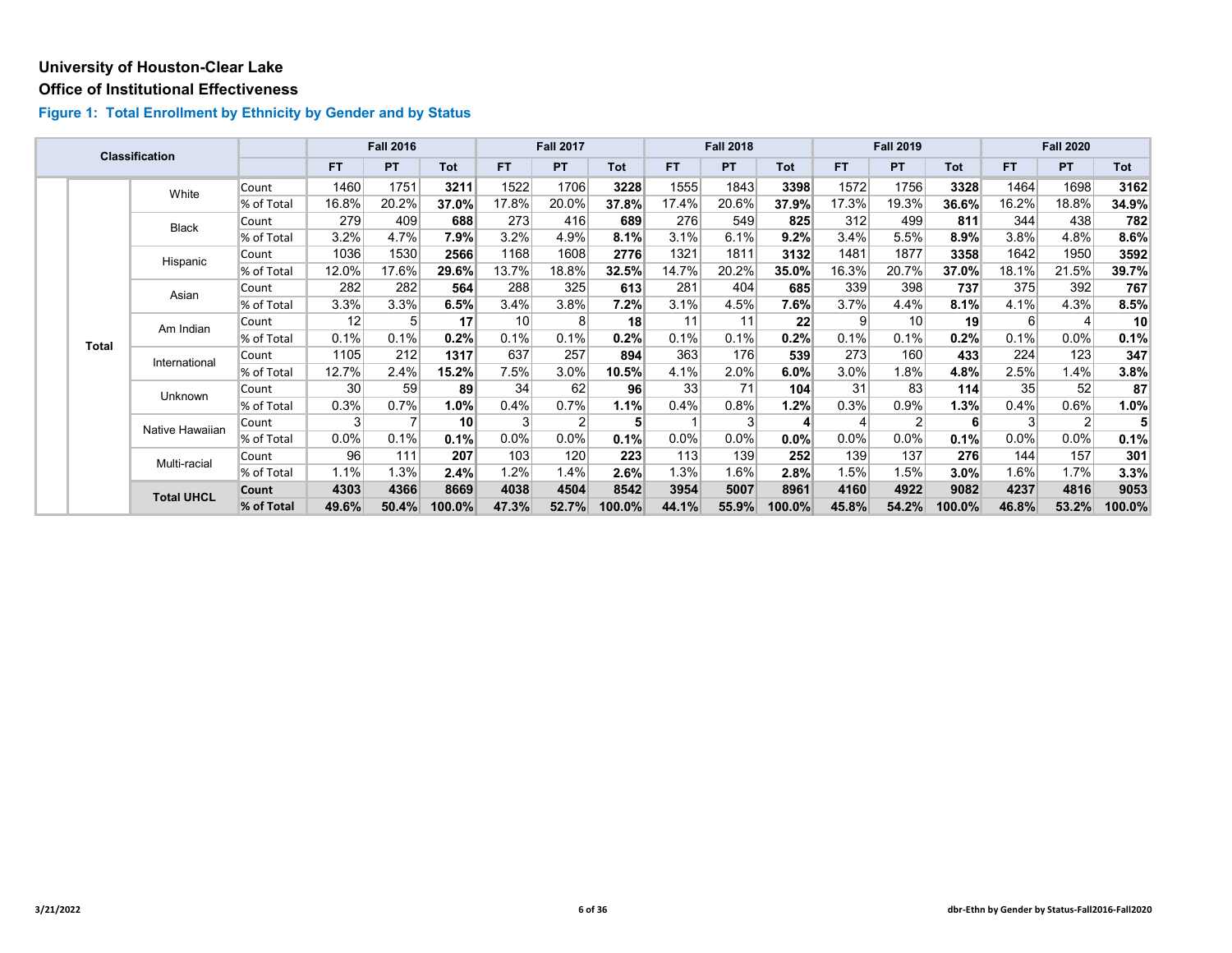# **Office of Institutional Effectiveness**

|               |        | <b>Classification</b> |            |                | <b>Fall 2016</b> |                      |              | <b>Fall 2017</b> |                |             | <b>Fall 2018</b> |                |                | <b>Fall 2019</b> |              |                | <b>Fall 2020</b> |                         |
|---------------|--------|-----------------------|------------|----------------|------------------|----------------------|--------------|------------------|----------------|-------------|------------------|----------------|----------------|------------------|--------------|----------------|------------------|-------------------------|
|               |        |                       |            | <b>FT</b>      | PT               | <b>Tot</b>           | FT.          | PT               | Tot            | <b>FT</b>   | PT               | Tot            | <b>FT</b>      | PT               | Tot          | FT.            | PT               | Tot                     |
|               |        | White                 | Count      | 152            | 135              | 287                  | 169          | 137              | 306            | 184         | 119              | 303            | 161            | 102              | 263          | 133            | 102              | 235                     |
|               |        |                       | % of Total | 22.8%          | 20.2%            | 43.0%                | 24.5%        | 19.8%            | 44.3%          | 24.2%       | 15.7%            | 39.9%          | 21.8%          | 13.8%            | 35.6%        | 19.9%          | 15.2%            | 35.1%                   |
|               |        |                       | Count      | 23             | 25               | 48                   | 18           | 23               | 41             | 24          | 26               | 50             | 23             | 24               | 47           | 16             | 24               | 40                      |
|               |        | <b>Black</b>          | % of Total | 3.4%           | 3.7%             | 7.2%                 | 2.6%         | 3.3%             | 5.9%           | 3.2%        | 3.4%             | 6.6%           | 3.1%           | 3.3%             | 6.4%         | 2.4%           | 3.6%             | 6.0%                    |
|               |        | Hispanic              | Count      | 119            | 112              | 231                  | 119          | 117              | 236            | 147         | 148              | 295            | 145            | 157              | 302          | 143            | 144              | 287                     |
|               |        |                       | % of Total | 17.8%          | 16.8%            | 34.6%                | 17.2%        | 16.9%            | 34.2%          | 19.3%       | 19.5%            | 38.8%          | 19.6%          | 21.3%            | 40.9%        | 21.4%          | 21.5%            | 42.9%                   |
|               |        | Asian                 | Count      | 28             | 29               | 57                   | 26           | 33               | 59             | 31          | 38               | 69             | 51             | 32               | 83           | 48             | 20               | 68                      |
|               |        |                       | % of Total | 4.2%           | 4.3%             | 8.5%                 | 3.8%         | 4.8%             | 8.5%           | 4.1%        | 5.0%             | 9.1%           | 6.9%           | 4.3%             | 11.2%        | 7.2%           | 3.0%             | 10.2%                   |
|               |        | Am Indian             | Count      | $\mathbf 1$    | $\mathbf 1$      | $\mathbf{2}$         | $\mathbf{1}$ | $\mathbf 0$      | $\mathbf 1$    | $\mathbf 0$ | $\mathbf 0$      | $\mathbf{0}$   | $\mathbf 0$    | 0                | $\mathbf{0}$ | $\mathbf 0$    | 0                | $\mathbf{0}$            |
|               | Male   |                       | % of Total | 0.1%           | 0.1%             | 0.3%                 | 0.1%         | 0.0%             | 0.1%           | 0.0%        | 0.0%             | 0.0%           | 0.0%           | 0.0%             | 0.0%         | 0.0%           | 0.0%             | 0.0%                    |
|               |        | International         | Count      | 15             | 8                | 23                   | 13           | 11               | 24             | 11          | 10               | 21             | 15             | 3 <sup>1</sup>   | 18           | 13             | $\mathbf{1}$     | 14                      |
|               |        |                       | % of Total | 2.2%           | 1.2%             | 3.4%                 | 1.9%         | 1.6%             | 3.5%           | 1.4%        | 1.3%             | 2.8%           | 2.0%           | 0.4%             | 2.4%         | 1.9%           | 0.1%             | 2.1%                    |
|               |        | Unknown               | Count      | $\mathbf 0$    | $\overline{2}$   | $\mathbf{2}$         | 1            | $\Omega$         | $\mathbf 1$    | $\Omega$    | $\overline{2}$   | $\overline{2}$ | $\overline{1}$ | 2                | $\mathbf{3}$ | $\overline{2}$ | $\Omega$         | $\overline{\mathbf{c}}$ |
|               |        |                       | % of Total | 0.0%           | 0.3%             | 0.3%                 | 0.1%         | 0.0%             | 0.1%           | 0.0%        | 0.3%             | 0.3%           | 0.1%           | 0.3%             | 0.4%         | 0.3%           | 0.0%             | 0.3%                    |
|               |        |                       | Count      | 0              | $\mathbf 1$      | $\mathbf{1}$         | $\mathbf 0$  | $\overline{1}$   | 1              | $\Omega$    | $\overline{1}$   | 1              | $\overline{1}$ | 0                | 1            | $\mathbf 0$    | 0                | 0                       |
|               |        | Native Hawaiian       | % of Total | 0.0%           | 0.1%             | 0.1%                 | 0.0%         | 0.1%             | 0.1%           | 0.0%        | 0.1%             | 0.1%           | 0.1%           | 0.0%             | 0.1%         | 0.0%           | 0.0%             | 0.0%                    |
|               |        | Multi-racial          | Count      | 11             | 6                | 17                   | 13           | 9                | 22             | 7           | 12               | 19             | 10             | 11               | 21           | 13             | 10               | 23                      |
|               |        |                       | % of Total | 1.6%           | 0.9%             | 2.5%                 | 1.9%         | 1.3%             | 3.2%           | 0.9%        | 1.6%             | 2.5%           | 1.4%           | 1.5%             | 2.8%         | 1.9%           | 1.5%             | 3.4%                    |
|               |        |                       | Count      | 349            | 319              | 668                  | 360          | 331              | 691            | 404         | 356              | 760            | 407            | 331              | 738          | 368            | 301              | 669                     |
|               |        |                       | % of Total | 52.2%          | 47.8%            | 100.0%               | 52.1%        | 47.9%            | 100.0%         | 53.2%       | 46.8%            | 100.0%         | 55.1%          | 44.9%            | 100.0%       | 55.0%          | 45.0%            | 100.0%                  |
|               |        | White                 | Count      | 172            | 214              | 386                  | 173          | 194              | 367            | 165         | 205              | 370            | 177            | 165              | 342          | 151            | 164              | 315                     |
|               |        |                       | % of Total | 16.3%          | 20.3%            | 36.7%                | 16.5%        | 18.5%            | 35.0%          | 16.0%       | 19.9%            | 35.9%          | 16.6%          | 15.5%            | 32.1%        | 14.3%          | 15.5%            | 29.8%                   |
|               |        | <b>Black</b>          | Count      | 52             | 53               | 105                  | 45           | 56               | 101            | 28          | 56               | 84             | 42             | 45               | 87           | 47             | 41               | 88                      |
|               |        |                       | % of Total | 4.9%           | 5.0%             | 10.0%                | 4.3%         | 5.3%             | 9.6%           | 2.7%        | 5.4%             | 8.2%           | 3.9%           | 4.2%             | 8.2%         | 4.4%           | 3.9%             | 8.3%                    |
|               |        | Hispanic              | Count      | 174            | 231              | 405                  | 176          | 248              | 424            | 188         | 241              | 429            | 211            | 266              | 477          | 228            | 260              | 488                     |
|               |        |                       | % of Total | 16.5%          | 22.0%            | 38.5%                | 16.8%        | 23.6%            | 40.4%          | 18.3%       | 23.4%            | 41.7%          | 19.8%          | 25.0%            | 44.8%        | 21.6%          | 24.6%            | 46.1%                   |
|               |        |                       | Count      | 41             | 39               | 80                   | 53           | 28               | 81             | 42          | 40               | 82             | 44             | 42               | 86           | 57             | 39               | 96                      |
|               |        | Asian                 | % of Total | 3.9%           | 3.7%             | 7.6%                 | 5.1%         | 2.7%             | 7.7%           | 4.1%        | 3.9%             | 8.0%           | 4.1%           | 3.9%             | 8.1%         | 5.4%           | 3.7%             | 9.1%                    |
|               |        | Am Indian             | Count      | $\overline{2}$ | $\mathbf{1}$     | 3                    | 5            | $\overline{2}$   | $\overline{7}$ | $\Omega$    | 5                | 5 <sup>1</sup> | $\overline{2}$ | $\overline{2}$   | 4            | $\mathbf 1$    | $\mathbf{1}$     | 2                       |
|               | Female |                       | % of Total | 0.2%           | 0.1%             | 0.3%                 | 0.5%         | 0.2%             | 0.7%           | 0.0%        | 0.5%             | 0.5%           | 0.2%           | 0.2%             | 0.4%         | 0.1%           | 0.1%             | 0.2%                    |
|               |        | International         | Count      | 15             | 18               | 33                   | 14           | 20               | 34             | 10          | 15               | 25             | 18             | $\overline{7}$   | 25           | 12             | 8 <sup>°</sup>   | 20                      |
| Undergraduate |        |                       | % of Total | 1.4%           | 1.7%             | 3.1%                 | 1.3%         | 1.9%             | 3.2%           | 1.0%        | 1.5%             | 2.4%           | 1.7%           | 0.7%             | 2.3%         | 1.1%           | 0.8%             | 1.9%                    |
|               |        | Unknown               | Count      | 4              | 5                | 9                    | 2            | $\overline{4}$   | 6              | 3           | 5                | 8              | 6              | 10               | 16           | $\overline{7}$ | $\overline{7}$   | 14                      |
|               |        |                       | % of Total | 0.4%           | 0.5%             | 0.9%                 | 0.2%         | 0.4%             | 0.6%           | 0.3%        | 0.5%             | 0.8%           | 0.6%           | 0.9%             | 1.5%         | 0.7%           | 0.7%             | 1.3%                    |
|               |        | Native Hawaiian       | Count      | $\mathbf{1}$   | $\mathbf 0$      | $\blacktriangleleft$ | $\Omega$     | $\mathbf 0$      | $\mathbf{0}$   | $\Omega$    | $\Omega$         | $\mathbf{0}$   | $\mathbf 0$    | $\Omega$         | $\mathbf{0}$ | $\mathbf 0$    | 0                | $\Omega$                |
|               |        |                       | % of Total | 0.1%           | 0.0%             | 0.1%                 | 0.0%         | 0.0%             | 0.0%           | 0.0%        | 0.0%             | 0.0%           | 0.0%           | 0.0%             | 0.0%         | 0.0%           | 0.0%             | 0.0%                    |
|               |        | Multi-racial          | Count      | 14             | 16               | 30                   | 11           | 18               | 29             | 9           | 18               | 27             | 16             | 12               | 28           | 17             | 18               | 35                      |
|               |        |                       | % of Total | 1.3%           | 1.5%             | 2.9%                 | 1.0%         | 1.7%             | 2.8%           | 0.9%        | 1.7%             | 2.6%           | 1.5%           | 1.1%             | 2.6%         | 1.6%           | 1.7%             | 3.3%                    |
|               |        |                       | Count      | 475            | 577              | 1052                 | 479          | 570              | 1049           | 445         | 585              | 1030           | 516            | 549              | 1065         | 520            | 538              | 1058                    |
|               |        |                       | % of Total | 45.2%          | 54.8%            | 100.0%               | 45.7%        | 54.3%            | 100.0%         | 43.2%       | 56.8%            | 100.0%         | 48.5%          | 51.5%            | 100.0%       | 49.1%          | 50.9%            | 100.0%                  |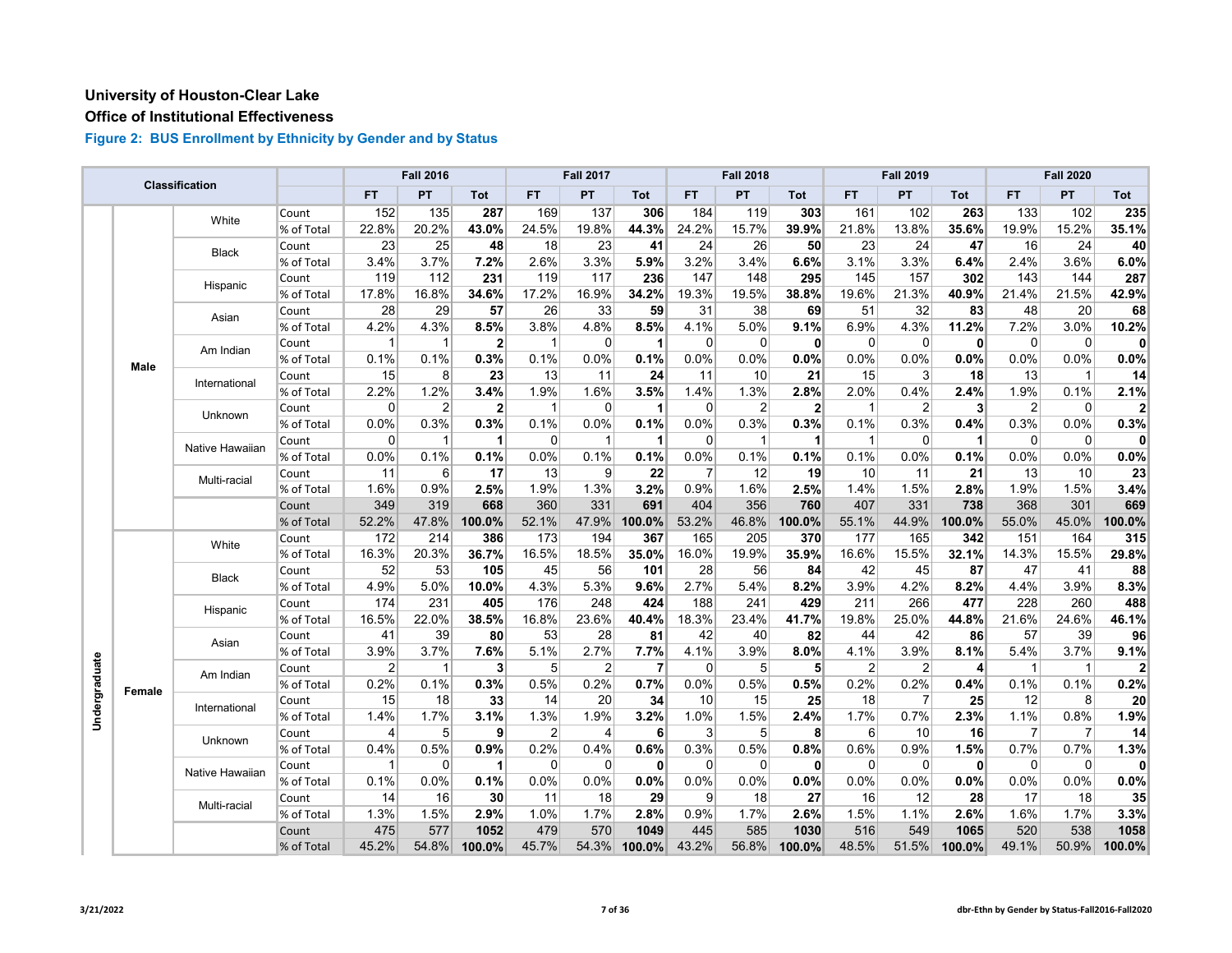# **Office of Institutional Effectiveness**

|  |              | <b>Classification</b> |            |           | <b>Fall 2016</b> |            |           | <b>Fall 2017</b> |        |           | <b>Fall 2018</b> |                 |                | <b>Fall 2019</b> |            |          | <b>Fall 2020</b> |            |
|--|--------------|-----------------------|------------|-----------|------------------|------------|-----------|------------------|--------|-----------|------------------|-----------------|----------------|------------------|------------|----------|------------------|------------|
|  |              |                       |            | <b>FT</b> | <b>PT</b>        | <b>Tot</b> | <b>FT</b> | PT               | Tot    | <b>FT</b> | <b>PT</b>        | <b>Tot</b>      | <b>FT</b>      | PT               | <b>Tot</b> | FT.      | PT.              | <b>Tot</b> |
|  |              | White                 | Count      | 324       | 349              | 673        | 342       | 331              | 673    | 349       | 324              | 673             | 338            | 267              | 605        | 284      | 266              | 550        |
|  |              |                       | % of Total | 18.8%     | 20.3%            | 39.1%      | 19.7%     | 19.0%            | 38.7%  | 19.5%     | 18.1%            | 37.6%           | 18.7%          | 14.8%            | 33.6%      | 16.4%    | 15.4%            | 31.8%      |
|  |              | <b>Black</b>          | Count      | 75        | 78               | 153        | 63        | 79               | 142    | 52        | 82               | 134             | 65             | 69               | 134        | 63       | 65               | 128        |
|  |              |                       | % of Total | 4.4%      | 4.5%             | 8.9%       | 3.6%      | 4.5%             | 8.2%   | 2.9%      | 4.6%             | 7.5%            | 3.6%           | 3.8%             | 7.4%       | 3.6%     | 3.8%             | 7.4%       |
|  |              | Hispanic              | Count      | 293       | 343              | 636        | 295       | 365              | 660    | 335       | 389              | 724             | 356            | 423              | 779        | 371      | 404              | 775        |
|  |              |                       | % of Total | 17.0%     | 19.9%            | 37.0%      | 17.0%     | 21.0%            | 37.9%  | 18.7%     | 21.7%            | 40.4%           | 19.7%          | 23.5%            | 43.2%      | 21.5%    | 23.4%            | 44.9%      |
|  |              | Asian                 | Count      | 69        | 68               | 137        | 79        | 61               | 140    | 73        | 78               | 151             | 95             | 74               | 169        | 105      | 59               | 164        |
|  |              |                       | % of Total | 4.0%      | 4.0%             | $8.0\%$    | 4.5%      | 3.5%             | 8.0%   | 4.1%      | 4.4%             | 8.4%            | 5.3%           | 4.1%             | 9.4%       | 6.1%     | 3.4%             | 9.5%       |
|  | <b>Total</b> | Am Indian             | Count      | 3         | 2                | 5          | 6         | $\overline{2}$   | 8      | $\Omega$  | 5                | 5               | $\overline{2}$ | $\overline{2}$   |            |          |                  |            |
|  |              |                       | % of Total | 0.2%      | 0.1%             | 0.3%       | 0.3%      | 0.1%             | 0.5%   | 0.0%      | 0.3%             | 0.3%            | 0.1%           | 0.1%             | 0.2%       | 0.1%     | 0.1%             | 0.1%       |
|  |              | International         | Count      | 30        | 26               | 56         | 27        | 31               | 58     | 21        | 25               | 46              | 33             | 10 <sup>1</sup>  | 43         | 25       | $\overline{9}$   | 34         |
|  |              |                       | % of Total | 1.7%      | 1.5%             | 3.3%       | 1.6%      | 1.8%             | 3.3%   | 1.2%      | 1.4%             | $2.6\%$         | $1.8\%$        | 0.6%             | 2.4%       | 1.4%     | 0.5%             | 2.0%       |
|  |              | Unknown               | Count      |           |                  | 11         | 3         | Δ                |        |           |                  | 10 <sup>1</sup> |                | 12               | 19         | 9        |                  | 16         |
|  |              |                       | % of Total | 0.2%      | 0.4%             | 0.6%       | 0.2%      | 0.2%             | 0.4%   | 0.2%      | 0.4%             | 0.6%            | 0.4%           | 0.7%             | 1.1%       | 0.5%     | 0.4%             | 0.9%       |
|  |              | Native Hawaiian       | Count      |           |                  | 2          | $\Omega$  |                  |        |           |                  |                 |                | $\Omega$         |            | $\Omega$ | 0 <sup>1</sup>   | 0          |
|  |              |                       | % of Total | 0.1%      | 0.1%             | 0.1%       | $0.0\%$   | 0.1%             | 0.1%   | 0.0%      | 0.1%             | 0.1%            | 0.1%           | $0.0\%$          | 0.1%       | 0.0%     | $0.0\%$          | 0.0%       |
|  |              | Multi-racial          | Count      | 25        | 22               | 47         | 24        | 27               | 51     | 16        | 30               | 46              | 26             | 23               | 49         | 30       | 28               | 58         |
|  |              |                       | % of Total | 1.5%      | 1.3%             | 2.7%       | $ .4\% $  | 1.6%             | 2.9%   | 0.9%      | 1.7%             | 2.6%            | 1.4%           | 1.3%             | 2.7%       | 1.7%     | 1.6%             | 3.4%       |
|  |              | <b>Total BUS</b>      | Count      | 824       | 896              | 1720       | 839       | 901              | 1740   | 849       | 941              | 1790            | 923            | 880              | 1803       | 888      | 839              | 1727       |
|  |              | Undergraduate         | % of Total | 47.9%     | 52.1%            | 100.0%     | 48.2%     | 51.8%            | 100.0% | 47.4%     | 52.6%            | 100.0%          | 51.2%          | 48.8%            | 100.0%     | 51.4%    | 48.6%            | 100.0%     |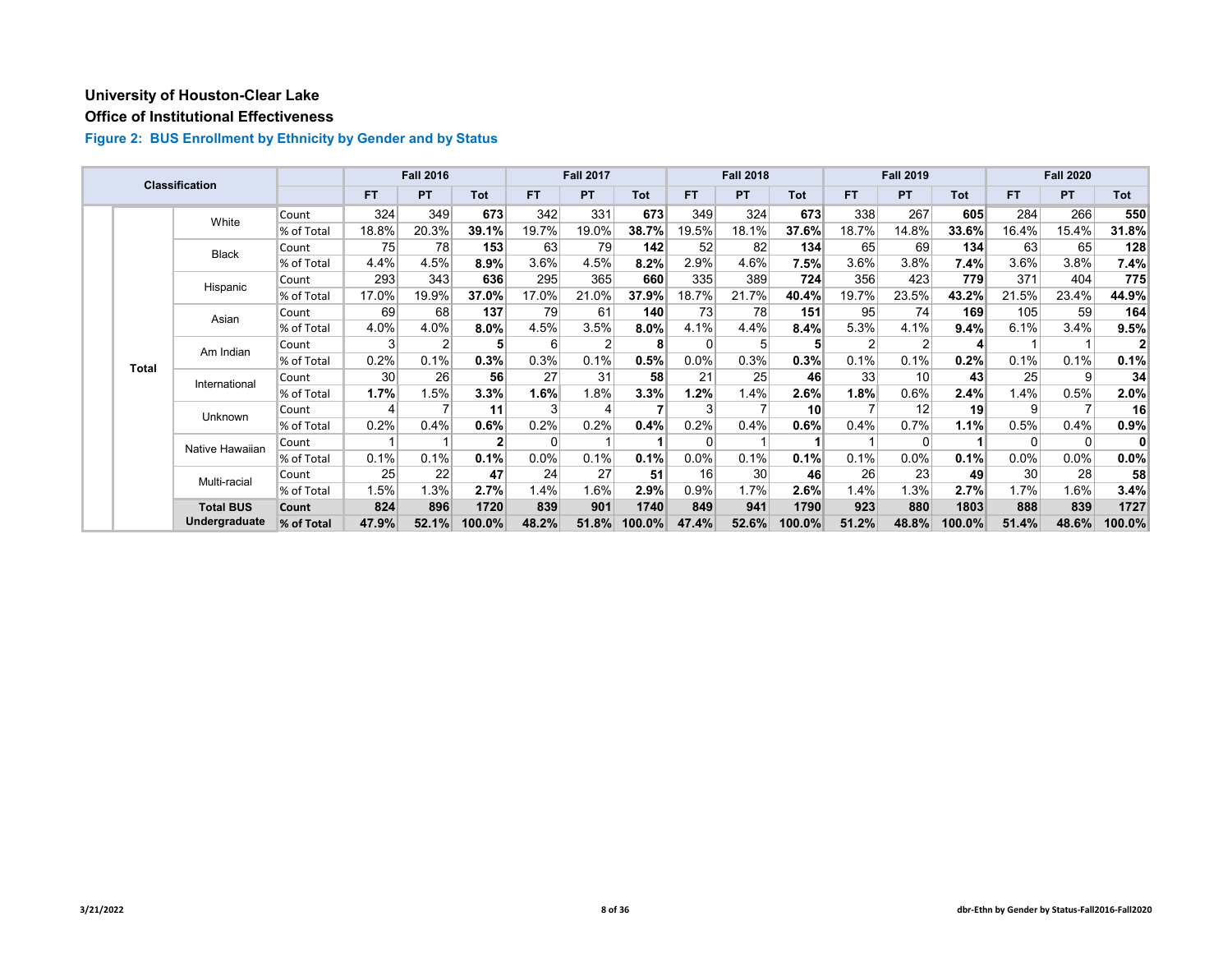# **Office of Institutional Effectiveness**

|  |                    | <b>Classification</b> |            |                         | <b>Fall 2016</b> |                |                | <b>Fall 2017</b>        |              |                | <b>Fall 2018</b> |              |                | <b>Fall 2019</b> |                |                | <b>Fall 2020</b> |          |
|--|--------------------|-----------------------|------------|-------------------------|------------------|----------------|----------------|-------------------------|--------------|----------------|------------------|--------------|----------------|------------------|----------------|----------------|------------------|----------|
|  |                    |                       |            | <b>FT</b>               | PT               | Tot            | FT.            | PT                      | Tot          | <b>FT</b>      | PT               | Tot          | FT.            | PT               | Tot            | FT.            | <b>PT</b>        | Tot      |
|  |                    | White                 | Count      | 29                      | 89               | 118            | $\overline{9}$ | 106                     | 115          | 12             | 118              | 130          | 10             | 115              | 125            | $\overline{7}$ | 109              | 116      |
|  |                    |                       | % of Total | 7.8%                    | 24.0%            | 31.8%          | 2.6%           | 30.9%                   | 33.5%        | 3.3%           | 32.2%            | 35.5%        | 2.9%           | 33.6%            | 36.5%          | 2.2%           | 34.8%            | 37.1%    |
|  |                    | <b>Black</b>          | Count      | 8                       | 10               | 18             | 5 <sup>1</sup> | 22                      | 27           | 5 <sup>5</sup> | 44               | 49           | 5              | 35               | 40             | $\mathbf{1}$   | 29               | 30       |
|  |                    |                       | % of Total | 2.2%                    | 2.7%             | 4.9%           | 1.5%           | 6.4%                    | 7.9%         | 1.4%           | 12.0%            | 13.4%        | 1.5%           | 10.2%            | 11.7%          | 0.3%           | 9.3%             | 9.6%     |
|  |                    |                       | Count      | 6                       | 17               | 23             | 6              | 40                      | 46           | 5              | 58               | 63           | $\overline{4}$ | 63               | 67             | $\overline{7}$ | 72               | 79       |
|  |                    | Hispanic              | % of Total | 1.6%                    | 4.6%             | 6.2%           | 1.7%           | 11.7%                   | 13.4%        | 1.4%           | 15.8%            | 17.2%        | 1.2%           | 18.4%            | 19.6%          | 2.2%           | 23.0%            | 25.2%    |
|  |                    |                       | Count      | 24                      | 24               | 48             | 8              | 44                      | 52           | 5              | 48               | 53           | 10             | 36               | 46             | 5              | 35               | 40       |
|  |                    | Asian                 | % of Total | 6.5%                    | 6.5%             | $12.9\%$       | 2.3%           | 12.8%                   | 15.2%        | 1.4%           | 13.1%            | 14.5%        | 2.9%           | 10.5%            | 13.5%          | 1.6%           | 11.2%            | 12.8%    |
|  |                    |                       | Count      | $\overline{\mathbf{1}}$ | $\Omega$         | $\mathbf 1$    | $\Omega$       | $\overline{1}$          | $\mathbf 1$  | $\Omega$       | $\mathbf{0}$     | $\mathbf{0}$ | $\mathbf 0$    | $\overline{c}$   | $\overline{2}$ | $\Omega$       | $\overline{0}$   | 0        |
|  |                    | Am Indian             | % of Total | 0.3%                    | 0.0%             | 0.3%           | 0.0%           | 0.3%                    | 0.3%         | 0.0%           | 0.0%             | 0.0%         | 0.0%           | 0.6%             | 0.6%           | 0.0%           | 0.0%             | 0.0%     |
|  | Male               |                       | Count      | 130                     | 25               | 155            | 64             | 31                      | 95           | 39             | 19               | 58           | 29             | 23               | 52             | 21             | 16               | 37       |
|  |                    | International         | % of Total | 35.0%                   | 6.7%             | 41.8%          | 18.7%          | 9.0%                    | 27.7%        | 10.7%          | 5.2%             | 15.8%        | 8.5%           | 6.7%             | 15.2%          | 6.7%           | 5.1%             | 11.8%    |
|  |                    | Unknown               | Count      | $\mathbf 0$             | $\overline{2}$   | $\overline{2}$ | $\Omega$       | $\Omega$                | 0            | 1              | $\overline{4}$   | 5            | $\mathbf 0$    | 4                | 4              | $\mathbf 1$    | $\overline{2}$   | 3        |
|  |                    |                       | % of Total | 0.0%                    | 0.5%             | 0.5%           | 0.0%           | 0.0%                    | 0.0%         | 0.3%           | 1.1%             | 1.4%         | 0.0%           | 1.2%             | 1.2%           | 0.3%           | 0.6%             | 1.0%     |
|  |                    |                       | Count      | 0                       | $\mathbf 0$      | $\mathbf{0}$   | $\mathbf 0$    | $\mathbf 0$             | $\mathbf 0$  | $\Omega$       | $\mathbf 0$      | $\mathbf{0}$ | $\mathbf 0$    | $\Omega$         | $\mathbf{0}$   | $\mathbf 0$    | 0                | $\Omega$ |
|  |                    | Native Hawaiian       | % of Total | 0.0%                    | 0.0%             | 0.0%           | 0.0%           | 0.0%                    | 0.0%         | 0.0%           | 0.0%             | 0.0%         | 0.0%           | 0.0%             | 0.0%           | 0.0%           | 0.0%             | 0.0%     |
|  |                    |                       | Count      | 3                       | 3                | 6              | 2              | 5                       | 7            | $\mathbf{0}$   | 8                | 8            | -1             | 5                | 6              | $\Omega$       | 8                | 8        |
|  |                    | Multi-racial          | % of Total | 0.8%                    | 0.8%             | 1.6%           | 0.6%           | 1.5%                    | 2.0%         | 0.0%           | 2.2%             | 2.2%         | 0.3%           | 1.5%             | 1.8%           | 0.0%           | 2.6%             | 2.6%     |
|  |                    | Count                 | 201        | 170                     | 371              | 94             | 249            | 343                     | 67           | 299            | 366              | 59           | 283            | 342              | 42             | 271            | 313              |          |
|  |                    |                       | % of Total | 54.2%                   | 45.8%            | 100.0%         | 27.4%          | 72.6%                   | 100.0%       | 18.3%          | 81.7%            | 100.0%       | 17.3%          | 82.7%            | 100.0%         | 13.4%          | 86.6%            | 100.0%   |
|  |                    |                       | Count      | 26                      | 59               | 85             | 17             | 109                     | 126          | 19             | 173              | 192          | 11             | 178              | 189            | 27             | 170              | 197      |
|  |                    | White                 | % of Total | 6.9%                    | 15.7%            | 22.7%          | 3.5%           | 22.7%                   | 26.2%        | 3.0%           | 27.3%            | 30.3%        | 1.8%           | 28.8%            | 30.6%          | 4.7%           | 29.7%            | 34.4%    |
|  |                    |                       | Count      | 17                      | 14               | 31             | 11             | 50                      | 61           | 13             | 95               | 108          | 12             | 94               | 106            | 8              | 97               | 105      |
|  |                    | <b>Black</b>          | % of Total | 4.5%                    | 3.7%             | 8.3%           | 2.3%           | 10.4%                   | 12.7%        | 2.1%           | 15.0%            | 17.0%        | 1.9%           | 15.2%            | 17.2%          | 1.4%           | 17.0%            | 18.4%    |
|  |                    |                       | Count      | 19                      | 33               | 52             | 17             | 78                      | 95           | 13             | 124              | 137          | 5              | 130              | 135            | 15             | 110              | 125      |
|  |                    | Hispanic              | % of Total | 5.1%                    | 8.8%             | 13.9%          | 3.5%           | 16.2%                   | 19.8%        | 2.1%           | 19.6%            | 21.6%        | 0.8%           | 21.0%            | 21.8%          | 2.6%           | 19.2%            | 21.9%    |
|  |                    |                       | Count      | 24                      | 23               | 47             | $\overline{9}$ | 54                      | 63           | 12             | 77               | 89           | 11             | 82               | 93             | 6              | 68               | 74       |
|  |                    | Asian                 | % of Total | 6.4%                    | 6.1%             | 12.5%          | 1.9%           | 11.2%                   | 13.1%        | 1.9%           | 12.1%            | 14.0%        | 1.8%           | 13.3%            | 15.0%          | 1.0%           | 11.9%            | 12.9%    |
|  |                    |                       | Count      | 1                       | 0                | 1              | $\Omega$       | $\overline{\mathbf{1}}$ | $\mathbf 1$  | $\Omega$       | 1                | 1            | $\overline{1}$ | 0                | 1              | $\mathbf 0$    | $\overline{0}$   | 0        |
|  |                    | Am Indian             | % of Total | 0.3%                    | 0.0%             | 0.3%           | 0.0%           | 0.2%                    | 0.2%         | 0.0%           | 0.2%             | 0.2%         | 0.2%           | 0.0%             | 0.2%           | 0.0%           | 0.0%             | 0.0%     |
|  |                    |                       | Count      | 123                     | 25               | 148            | 77             | 44                      | 121          | 53             | 37               | 90           | 40             | 30               | 70             | 30             | 24               | 54       |
|  | Graduate<br>Female | International         | % of Total | 32.8%                   | 6.7%             | 39.5%          | 16.0%          | 9.1%                    | 25.2%        | 8.4%           | 5.8%             | 14.2%        | 6.5%           | 4.9%             | 11.3%          | 5.2%           | 4.2%             | 9.4%     |
|  |                    |                       | Count      | $\mathbf 0$             | $\overline{2}$   | $\mathbf{2}$   | $\mathbf{1}$   | 4                       | 5            | $\Omega$       | 7                | 7            | $\mathbf 0$    | 8                | 8              | $\mathbf 0$    | $\mathbf{3}$     |          |
|  |                    | Unknown               | % of Total | 0.0%                    | 0.5%             | 0.5%           | 0.2%           | 0.8%                    | 1.0%         | 0.0%           | 1.1%             | 1.1%         | 0.0%           | 1.3%             | 1.3%           | 0.0%           | 0.5%             | 0.5%     |
|  |                    |                       | Count      | 0                       | $\overline{2}$   | 2 <sup>2</sup> | $\mathbf 0$    | $\mathbf 0$             | $\mathbf{0}$ | 0              | 1                | 1            | $\mathbf 0$    | 1                | 1              | $\mathbf 0$    | 0                | 0        |
|  |                    | Native Hawaiian       | % of Total | 0.0%                    | 0.5%             | $0.5\%$        | 0.0%           | 0.0%                    | 0.0%         | 0.0%           | 0.2%             | 0.2%         | 0.0%           | 0.2%             | 0.2%           | 0.0%           | 0.0%             | 0.0%     |
|  |                    |                       | Count      | 3                       | $\overline{4}$   | $\overline{7}$ | $\overline{3}$ | 6                       | 9            | $\Omega$       | 9                | 9            | $\mathbf{1}$   | 14               | 15             | $\mathbf{1}$   | 13               | 14       |
|  |                    | Multi-racial          | % of Total | 0.8%                    | 1.1%             | 1.9%           | 0.6%           | 1.2%                    | 1.9%         | 0.0%           | 1.4%             | 1.4%         | 0.2%           | 2.3%             | 2.4%           | 0.2%           | 2.3%             | 2.4%     |
|  |                    |                       | Count      | 213                     | 162              | 375            | 135            | 346                     | 481          | 110            | 524              | 634          | 81             | 537              | 618            | 87             | 485              | 572      |
|  |                    |                       | % of Total | 56.8%                   | 43.2%            | 100.0%         | 28.1%          | 71.9%                   | 100.0%       | 17.4%          | 82.6%            | 100.0%       | 13.1%          | 86.9%            | 100.0%         | 15.2%          | 84.8%            | 100.0%   |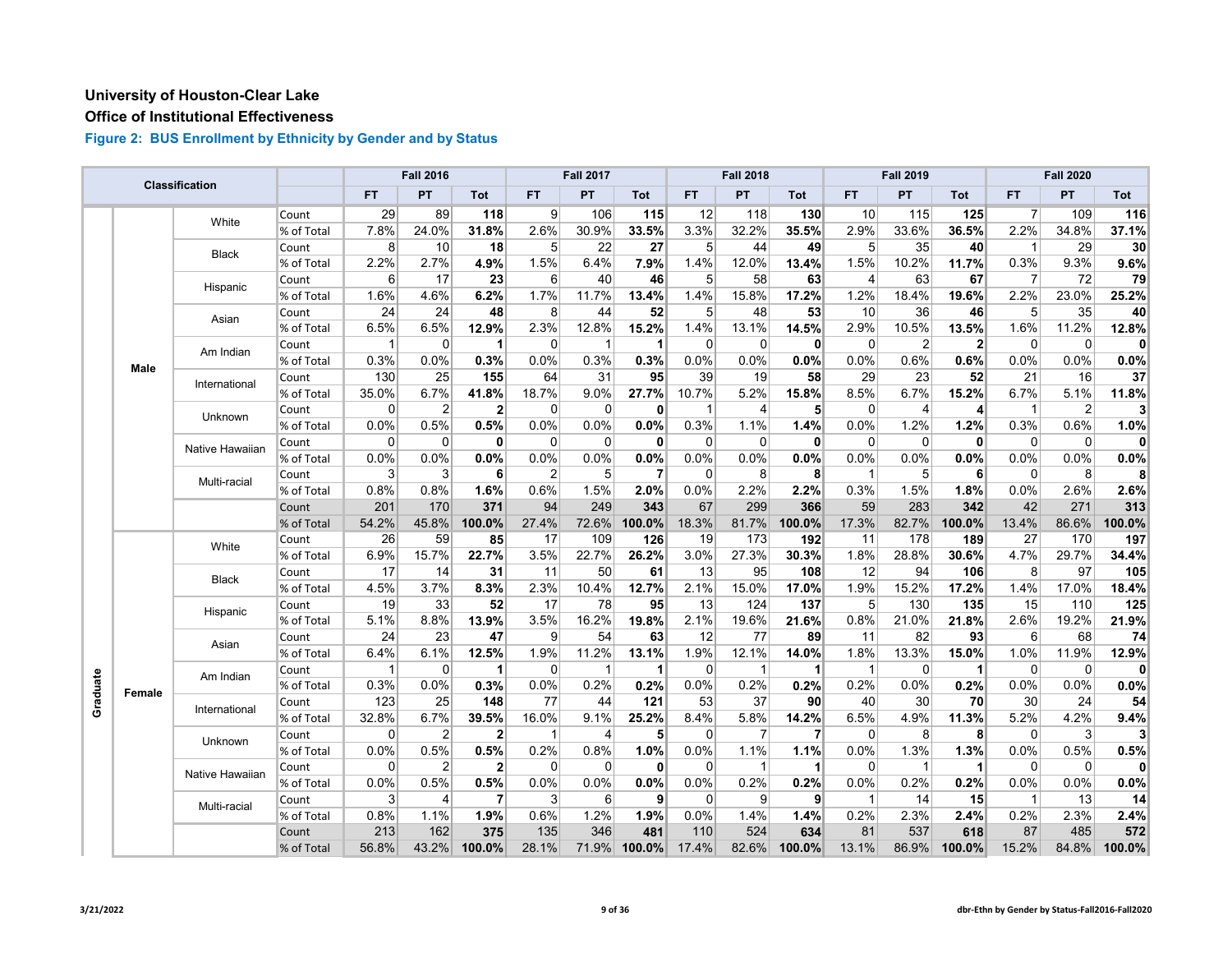# **Office of Institutional Effectiveness**

|  |              | <b>Classification</b> |            |           | <b>Fall 2016</b> |                 |           | <b>Fall 2017</b> |              |                 | <b>Fall 2018</b> |                   |           | <b>Fall 2019</b> |            |           | <b>Fall 2020</b> |            |
|--|--------------|-----------------------|------------|-----------|------------------|-----------------|-----------|------------------|--------------|-----------------|------------------|-------------------|-----------|------------------|------------|-----------|------------------|------------|
|  |              |                       |            | <b>FT</b> | <b>PT</b>        | <b>Tot</b>      | <b>FT</b> | <b>PT</b>        | Tot          | FT.             | <b>PT</b>        | Tot               | <b>FT</b> | <b>PT</b>        | <b>Tot</b> | <b>FT</b> | <b>PT</b>        | <b>Tot</b> |
|  |              | White                 | Count      | 55        | 148              | 203             | 26        | 215              | 241          | 31              | 291              | 322               | 21        | 293              | 314        | 34        | 279              | 313        |
|  |              |                       | % of Total | 7.4%      | 19.8%            | 27.2%           | 3.2%      | 26.1%            | 29.2%        | 3.1%            | 29.1%            | 32.2%             | 2.2%      | 30.5%            | 32.7%      | 3.8%      | 31.5%            | 35.4%      |
|  |              | <b>Black</b>          | Count      | 25        | 24               | 49              | 16        | 72               | 88           | 18              | 139              | 157               | 17        | 129              | 146        | 9         | 126              | 135        |
|  |              |                       | % of Total | 3.4%      | 3.2%             | 6.6%            | 1.9%      | 8.7%             | 10.7%        | 1.8%            | 13.9%            | 15.7%             | 1.8%      | 13.4%            | 15.2%      | 1.0%      | 14.2%            | 15.3%      |
|  |              | Hispanic              | Count      | 25        | 50               | 75              | 23        | 118              | 141          | 18 <sub>1</sub> | 182              | 200               | 9         | 193              | 202        | 22        | 182              | 204        |
|  |              |                       | % of Total | 3.4%      | 6.7%             | 10.1%           | 2.8%      | 14.3%            | 17.1%        | $ .8\% $        | 18.2%            | 20.0%             | 0.9%      | 20.1%            | 21.0%      | 2.5%      | 20.6%            | 23.1%      |
|  |              | Asian                 | Count      | 48        | 47               | 95 <sub>l</sub> | 17        | 98               | 115          | 17              | 125              | 142               | 21        | 118              | 139        | 11        | 103              | 114        |
|  |              |                       | % of Total | 6.4%      | 6.3%             | 12.7%           | 2.1%      | 11.9%            | 14.0%        | 1.7%            | 12.5%            | 14.2%             | 2.2%      | 12.3%            | 14.5%      | 1.2%      | 11.6%            | 12.9%      |
|  | <b>Total</b> | Am Indian             | Count      | 2         |                  | 2               | 0         |                  | $\mathbf{2}$ | 0               |                  |                   |           | 2                |            | $\Omega$  | 0                | 0          |
|  |              |                       | % of Total | 0.3%      | 0.0%             | 0.3%            | $0.0\%$   | 0.2%             | 0.2%         | $0.0\%$         | 0.1%             | 0.1%              | 0.1%      | 0.2%             | 0.3%       | $0.0\%$   | 0.0%             | $0.0\%$    |
|  |              | International         | Count      | 253       | 50               | 303             | 141       | 75               | 216          | 92              | 56               | 148               | 69        | 53               | 122        | 51        | 40               | 91         |
|  |              |                       | % of Total | 33.9%     | 6.7%             | 40.6%           | 17.1%     | 9.1%             | 26.2%        | 9.2%            | 5.6%             | 14.8%             | 7.2%      | 5.5%             | 12.7%      | 5.8%      | 4.5%             | 10.3%      |
|  |              | Unknown               | Count      | $\Omega$  |                  | 4               |           |                  | 5            |                 | 11               | $12 \overline{ }$ |           | 12               | 12         |           | 5                | -6⊾        |
|  |              |                       | % of Total | 0.0%      | 0.5%             | 0.5%            | 0.1%      | 0.5%             | 0.6%         | 0.1%            | 1.1%             | 1.2%              | 0.0%      | 1.3%             | 1.3%       | 0.1%      | 0.6%             | 0.7%       |
|  |              | Native Hawaiian       | Count      | $\Omega$  |                  |                 | $\Omega$  |                  | 0            | $\Omega$        |                  |                   | 0         |                  |            | $\Omega$  | 0                | 0          |
|  |              |                       | % of Total | 0.0%      | 0.3%             | 0.3%            | $0.0\%$   | 0.0%             | 0.0%         | 0.0%            | 0.1%             | 0.1%              | $0.0\%$   | 0.1%             | 0.1%       | $0.0\%$   | 0.0%             | $0.0\%$    |
|  |              | Multi-racial          | Count      | 6         |                  | 13              | 5         | 11               | 16           | $\Omega$        | 17               | 17                | C         | 19               | 21         |           | 21               | 22         |
|  |              |                       | % of Total | 0.8%      | 0.9%             | 1.7%            | 0.6%      | 1.3%             | 1.9%         | $0.0\%$         | 1.7%             | 1.7%              | 0.2%      | 2.0%             | 2.2%       | 0.1%      | 2.4%             | 2.5%       |
|  |              | <b>Total BUS</b>      | Count      | 414       | 332              | 746             | 229       | 595              | 824          | 177             | 823              | 1000              | 140       | 820              | 960        | 129       | 756              | 885        |
|  |              | <b>Graduate</b>       | % of Total | 55.5%     | 44.5%            | 100.0%          | 27.8%     | 72.2%            | 100.0%       | 17.7%           | 82.3%            | 100.0%            | 14.6%     | 85.4%            | 100.0%     | 14.6%     | 85.4%            | 100.0%     |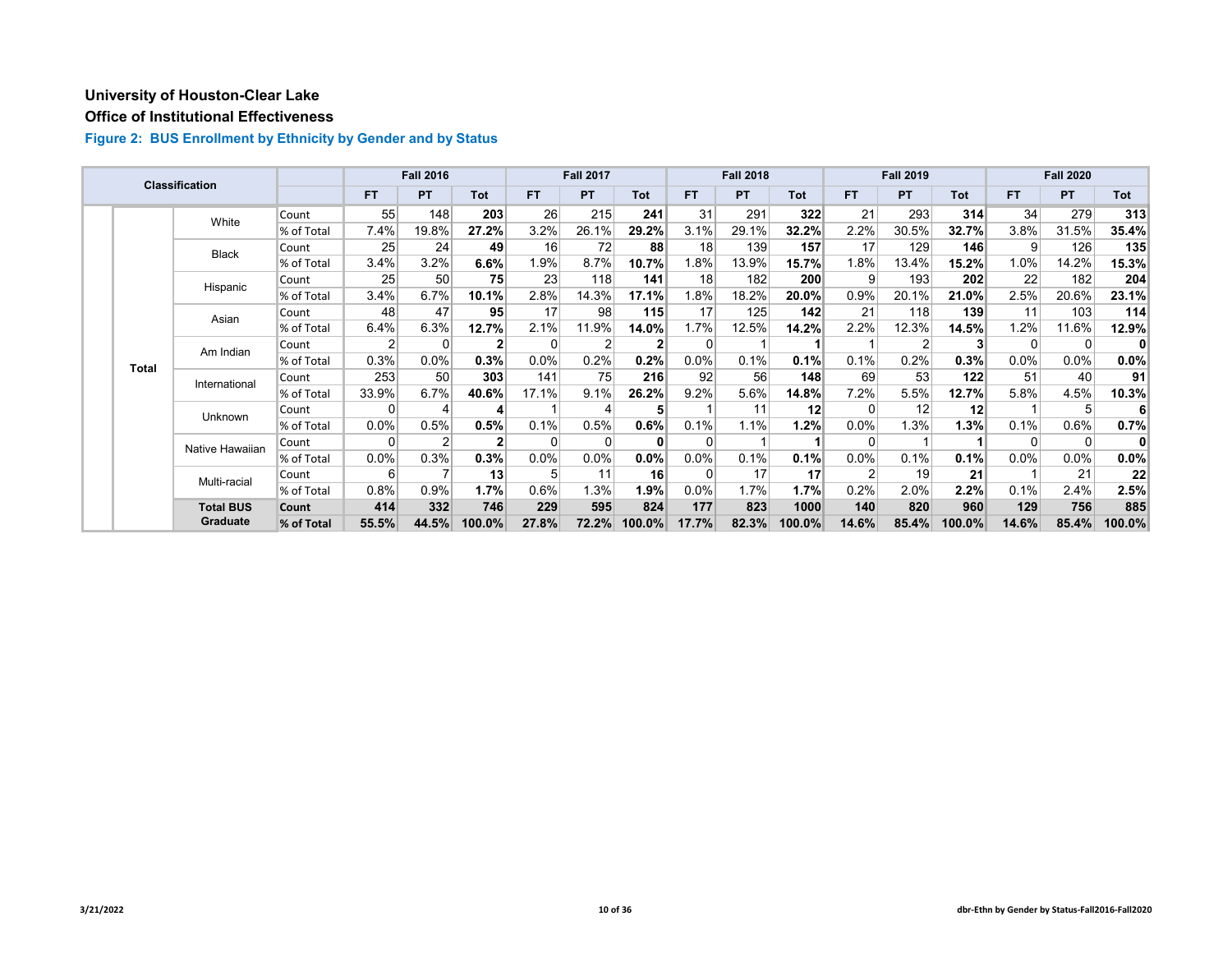# **Office of Institutional Effectiveness**

|       |        | <b>Classification</b> |            |                | <b>Fall 2016</b> |                |              | <b>Fall 2017</b>        |              |             | <b>Fall 2018</b> |                      |                | <b>Fall 2019</b> |                |             | <b>Fall 2020</b> |          |
|-------|--------|-----------------------|------------|----------------|------------------|----------------|--------------|-------------------------|--------------|-------------|------------------|----------------------|----------------|------------------|----------------|-------------|------------------|----------|
|       |        |                       |            | <b>FT</b>      | PT               | Tot            | FT.          | PT                      | Tot          | <b>FT</b>   | PT               | Tot                  | <b>FT</b>      | PT               | Tot            | FT.         | PT               | Tot      |
|       |        | White                 | Count      | 181            | 224              | 405            | 178          | 243                     | 421          | 196         | 237              | 433                  | 171            | 217              | 388            | 140         | 211              | 351      |
|       |        |                       | % of Total | 17.4%          | 21.6%            | 39.0%          | 17.2%        | 23.5%                   | 40.7%        | 17.4%       | 21.0%            | 38.5%                | 15.8%          | 20.1%            | 35.9%          | 14.3%       | 21.5%            | 35.7%    |
|       |        | <b>Black</b>          | Count      | 31             | 35               | 66             | 23           | 45                      | 68           | 29          | 70               | 99                   | 28             | 59               | 87             | 17          | 53               | 70       |
|       |        |                       | % of Total | 3.0%           | 3.4%             | 6.4%           | 2.2%         | 4.4%                    | 6.6%         | 2.6%        | 6.2%             | 8.8%                 | 2.6%           | 5.5%             | 8.1%           | 1.7%        | 5.4%             | 7.1%     |
|       |        | Hispanic              | Count      | 125            | 129              | 254            | 125          | 157                     | 282          | 152         | 206              | 358                  | 149            | 220              | 369            | 150         | 216              | 366      |
|       |        |                       | % of Total | 12.0%          | 12.4%            | 24.4%          | 12.1%        | 15.2%                   | 27.3%        | 13.5%       | 18.3%            | 31.8%                | 13.8%          | 20.4%            | 34.2%          | 15.3%       | 22.0%            | 37.3%    |
|       |        | Asian                 | Count      | 52             | 53               | 105            | 34           | 77                      | 111          | 36          | 86               | 122                  | 61             | 68               | 129            | 53          | 55               | 108      |
|       |        |                       | % of Total | 5.0%           | 5.1%             | 10.1%          | 3.3%         | 7.4%                    | 10.7%        | 3.2%        | 7.6%             | 10.8%                | 5.6%           | 6.3%             | 11.9%          | 5.4%        | 5.6%             | 11.0%    |
|       |        | Am Indian             | Count      | $\overline{2}$ | 1                | 3              | $\mathbf{1}$ | $\overline{\mathbf{1}}$ | $\mathbf{2}$ | $\Omega$    | $\mathbf 0$      | $\mathbf{0}$         | $\mathbf 0$    | $\overline{2}$   | $\overline{2}$ | 0           | 0                | 0        |
|       | Male   |                       | % of Total | 0.2%           | 0.1%             | 0.3%           | 0.1%         | 0.1%                    | 0.2%         | 0.0%        | 0.0%             | 0.0%                 | 0.0%           | 0.2%             | 0.2%           | 0.0%        | 0.0%             | 0.0%     |
|       |        | International         | Count      | 145            | 33               | 178            | 77           | 42                      | 119          | 50          | 29               | 79                   | 44             | 26               | 70             | 34          | 17               | 51       |
|       |        |                       | % of Total | 14.0%          | 3.2%             | 17.1%          | 7.4%         | 4.1%                    | 11.5%        | 4.4%        | 2.6%             | 7.0%                 | 4.1%           | 2.4%             | 6.5%           | 3.5%        | 1.7%             | 5.2%     |
|       |        | Unknown               | Count      | 0              | 4                | 4              | 1            | 0                       | 1            | 1           | 6                | 7                    | $\overline{1}$ | 6                | $\overline{7}$ | 3           | 2                |          |
|       |        |                       | % of Total | 0.0%           | 0.4%             | 0.4%           | 0.1%         | 0.0%                    | 0.1%         | 0.1%        | 0.5%             | 0.6%                 | 0.1%           | 0.6%             | 0.6%           | 0.3%        | 0.2%             | 0.5%     |
|       |        | Native Hawaiian       | Count      | 0              | $\mathbf 1$      | 1              | 0            | $\overline{1}$          | 1            | $\Omega$    | $\mathbf 1$      | 1                    | $\overline{1}$ | $\mathbf 0$      | 1              | $\mathbf 0$ | 0                | $\Omega$ |
|       |        |                       | % of Total | 0.0%           | 0.1%             | 0.1%           | 0.0%         | 0.1%                    | 0.1%         | 0.0%        | 0.1%             | 0.1%                 | 0.1%           | 0.0%             | 0.1%           | 0.0%        | 0.0%             | 0.0%     |
|       |        |                       | Count      | 14             | 9                | 23             | 15           | 14                      | 29           | 7           | 20               | 27                   | 11             | 16               | 27             | 13          | 18               | 31       |
|       |        | Multi-racial          | % of Total | 1.3%           | 0.9%             | 2.2%           | 1.5%         | 1.4%                    | 2.8%         | 0.6%        | 1.8%             | 2.4%                 | 1.0%           | 1.5%             | 2.5%           | 1.3%        | 1.8%             | 3.2%     |
|       |        |                       | Count      | 550            | 489              | 1039           | 454          | 580                     | 1034         | 471         | 655              | 1126                 | 466            | 614              | 1080           | 410         | 572              | 982      |
|       |        |                       | % of Total | 52.9%          | 47.1%            | 100.0%         | 43.9%        | 56.1%                   | 100.0%       | 41.8%       | 58.2%            | 100.0%               | 43.1%          | 56.9%            | 100.0%         | 41.8%       | 58.2%            | 100.0%   |
|       |        |                       | Count      | 198            | 273              | 471            | 190          | 303                     | 493          | 184         | 378              | 562                  | 188            | 343              | 531            | 178         | 334              | 512      |
|       |        | White                 | % of Total | 13.9%          | 19.1%            | 33.0%          | 12.4%        | 19.8%                   | 32.2%        | 11.1%       | 22.7%            | 33.8%                | 11.2%          | 20.4%            | 31.6%          | 10.9%       | 20.5%            | 31.4%    |
|       |        |                       | Count      | 69             | 67               | 136            | 56           | 106                     | 162          | 41          | 151              | 192                  | 54             | 139              | 193            | 55          | 138              | 193      |
|       |        | <b>Black</b>          | % of Total | 4.8%           | 4.7%             | 9.5%           | 3.7%         | 6.9%                    | 10.6%        | 2.5%        | 9.1%             | 11.5%                | 3.2%           | 8.3%             | 11.5%          | 3.4%        | 8.5%             | 11.8%    |
|       |        |                       | Count      | 193            | 264              | 457            | 193          | 326                     | 519          | 201         | 365              | 566                  | 216            | 396              | 612            | 243         | 370              | 613      |
|       |        | Hispanic              | % of Total | 13.5%          | 18.5%            | 32.0%          | 12.6%        | 21.3%                   | 33.9%        | 12.1%       | 21.9%            | 34.0%                | 12.8%          | 23.5%            | 36.4%          | 14.9%       | 22.7%            | 37.6%    |
|       |        |                       | Count      | 65             | 62               | 127            | 62           | 82                      | 144          | 54          | 117              | 171                  | 55             | 124              | 179            | 63          | 107              | 170      |
|       |        | Asian                 | % of Total | 4.6%           | 4.3%             | 8.9%           | 4.1%         | 5.4%                    | 9.4%         | 3.2%        | 7.0%             | 10.3%                | 3.3%           | 7.4%             | 10.6%          | 3.9%        | 6.6%             | 10.4%    |
|       |        |                       | Count      | 3              | 1                | 4              | 5            | 3                       | 8            | $\Omega$    | 6                | 6                    | 3              | $\overline{2}$   | 5              | -1          | $\mathbf{1}$     | 2        |
|       |        | Am Indian             | % of Total | 0.2%           | 0.1%             | 0.3%           | 0.3%         | 0.2%                    | 0.5%         | 0.0%        | 0.4%             | 0.4%                 | 0.2%           | 0.1%             | 0.3%           | 0.1%        | 0.1%             | 0.1%     |
| Total | Female |                       | Count      | 138            | 43               | 181            | 91           | 64                      | 155          | 63          | 52               | 115                  | 58             | 37               | 95             | 42          | 32               | 74       |
|       |        | International         | % of Total | 9.7%           | 3.0%             | 12.7%          | 5.9%         | 4.2%                    | 10.1%        | 3.8%        | 3.1%             | 6.9%                 | 3.4%           | 2.2%             | 5.6%           | 2.6%        | 2.0%             | 4.5%     |
|       |        |                       | Count      | 4              | 7                | 11             | 3            | 8                       | 11           | 3           | 12               | 15                   | 6              | 18               | 24             | 7           | 10 <sup>1</sup>  | 17       |
|       |        | Unknown               | % of Total | 0.3%           | 0.5%             | 0.8%           | 0.2%         | 0.5%                    | 0.7%         | 0.2%        | 0.7%             | 0.9%                 | 0.4%           | 1.1%             | 1.4%           | 0.4%        | 0.6%             | 1.0%     |
|       |        |                       | Count      | $\mathbf{1}$   | $\overline{2}$   | 3 <sup>1</sup> | 0            | $\mathbf 0$             | $\mathbf{0}$ | $\mathbf 0$ | $\mathbf{1}$     | $\blacktriangleleft$ | $\overline{0}$ | $\mathbf{1}$     | 1              | $\mathbf 0$ | $\overline{0}$   | $\Omega$ |
|       |        | Native Hawaiian       | % of Total | 0.1%           | 0.1%             | 0.2%           | 0.0%         | 0.0%                    | 0.0%         | 0.0%        | 0.1%             | 0.1%                 | 0.0%           | 0.1%             | 0.1%           | 0.0%        | 0.0%             | 0.0%     |
|       |        |                       | Count      | 17             | 20               | 37             | 14           | 24                      | 38           | 9           | 27               | 36                   | 17             | 26               | 43             | 18          | 31               | 49       |
|       |        | Multi-racial          | % of Total | 1.2%           | 1.4%             | 2.6%           | 0.9%         | 1.6%                    | 2.5%         | 0.5%        | 1.6%             | 2.2%                 | 1.0%           | 1.5%             | 2.6%           | 1.1%        | 1.9%             | 3.0%     |
|       |        |                       | Count      | 688            | 739              | 1427           | 614          | 916                     | 1530         | 555         | 1109             | 1664                 | 597            | 1086             | 1683           | 607         | 1023             | 1630     |
|       |        |                       | % of Total | 48.2%          | 51.8%            | 100.0%         | 40.1%        | 59.9%                   | 100.0%       | 33.4%       | 66.6%            | 100.0%               | 35.5%          | 64.5%            | 100.0%         | 37.2%       | 62.8%            | 100.0%   |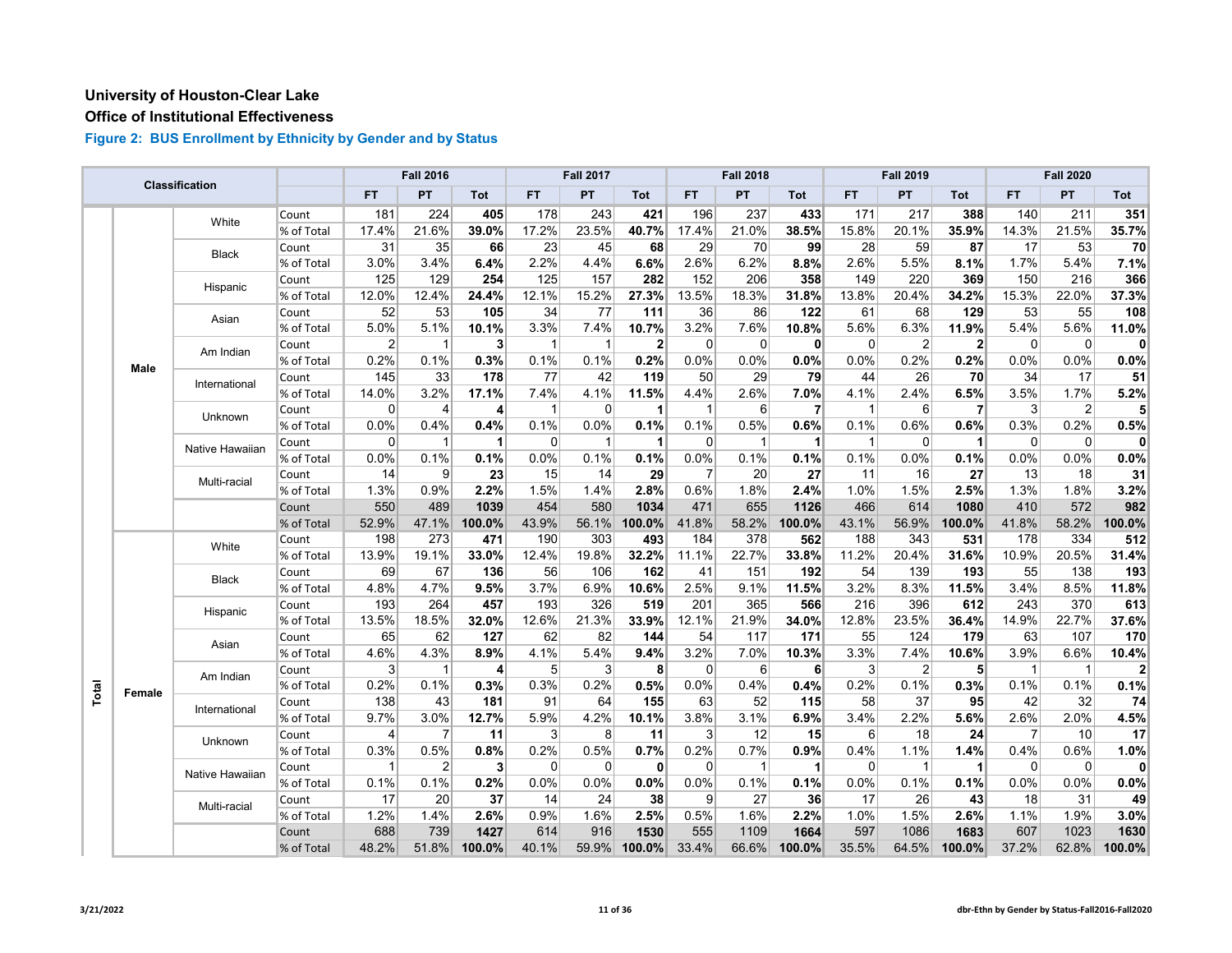# **Office of Institutional Effectiveness**

|  |                                    | <b>Classification</b> |            |           | <b>Fall 2016</b> |            |       | <b>Fall 2017</b> |                 |           | <b>Fall 2018</b> |         |           | <b>Fall 2019</b> |            |          | <b>Fall 2020</b> |        |
|--|------------------------------------|-----------------------|------------|-----------|------------------|------------|-------|------------------|-----------------|-----------|------------------|---------|-----------|------------------|------------|----------|------------------|--------|
|  |                                    |                       |            | <b>FT</b> | <b>PT</b>        | <b>Tot</b> | FT.   | <b>PT</b>        | <b>Tot</b>      | <b>FT</b> | <b>PT</b>        | Tot     | <b>FT</b> | <b>PT</b>        | <b>Tot</b> | FT.      | <b>PT</b>        | Tot    |
|  |                                    | White                 | Count      | 379       | 497              | 876        | 368   | 546              | 914             | 380       | 615              | 995     | 359       | 560              | 919        | 318      | 545              | 863    |
|  |                                    |                       | % of Total | 15.4%     | 20.2%            | 35.5%      | 14.4% | 21.3%            | 35.6%           | 13.6%     | 22.0%            | 35.7%   | 13.0%     | 20.3%            | 33.3%      | 12.2%    | 20.9%            | 33.0%  |
|  |                                    | <b>Black</b>          | Count      | 100       | 102              | 202        | 79    | 151              | 230             | 70        | 221              | 291     | 82        | 198              | 280        | 72       | 191              | 263    |
|  |                                    |                       | % of Total | 4.1%      | 4.1%             | 8.2%       | 3.1%  | 5.9%             | 9.0%            | 2.5%      | 7.9%             | 10.4%   | 3.0%      | 7.2%             | 10.1%      | 2.8%     | 7.3%             | 10.1%  |
|  |                                    | Hispanic              | Count      | 318       | 393              | 711        | 318   | 483              | 801             | 353       | 571              | 924     | 365       | 616              | 981        | 393      | 586              | 979    |
|  |                                    |                       | % of Total | 12.9%     | 15.9%            | 28.8%      | 12.4% | 18.8%            | 31.2%           | 12.7%     | 20.5%            | 33.1%   | 13.2%     | 22.3%            | 35.5%      | 15.0%    | 22.4%            | 37.5%  |
|  | Asian<br>Am Indian<br><b>Total</b> |                       | Count      | 117       | 115              | 232        | 96    | 159              | 255             | 90        | 203              | 293     | 116       | 192              | 308        | 116      | 162              | 278    |
|  |                                    |                       | % of Total | 4.7%      | 4.7%             | 9.4%       | 3.7%  | 6.2%             | $9.9\%$         | 3.2%      | 7.3%             | 10.5%   | 4.2%      | 6.9%             | 11.1%      | 4.4%     | 6.2%             | 10.6%  |
|  |                                    |                       | Count      | 5         | 2                |            | 6     | 4                | 10 <sup>1</sup> |           | 6                | ĥ       | 3         | 4                |            |          |                  |        |
|  |                                    |                       | % of Total | 0.2%      | 0.1%             | 0.3%       | 0.2%  | 0.2%             | 0.4%            | 0.0%      | 0.2%             | 0.2%    | 0.1%      | 0.1%             | 0.3%       | 0.0%     | $0.0\%$          | 0.1%   |
|  |                                    | International         | Count      | 283       | 76               | 359        | 168   | 106              | 274             | 113       | 81               | 194     | 102       | 63               | 165        | 76       | 49               | 125    |
|  |                                    |                       | % of Total | 11.5%     | 3.1%             | 14.6%      | 6.6%  | 4.1%             | 10.7%           | 4.1%      | 2.9%             | $7.0\%$ | 3.7%      | 2.3%             | 6.0%       | 2.9%     | 1.9%             | 4.8%   |
|  |                                    | Unknown               | Count      |           | 11               | 15         | Δ     | 8                | 12              |           | 18               | 22      |           | 24               | 31         | 10       | 12               | 22     |
|  |                                    |                       | % of Total | 0.2%      | 0.4%             | 0.6%       | 0.2%  | 0.3%             | 0.5%            | 0.1%      | 0.6%             | 0.8%    | 0.3%      | 0.9%             | 1.1%       | 0.4%     | 0.5%             | 0.8%   |
|  |                                    | Native Hawaiian       | Count      |           | 3                | Δ          | 0     |                  |                 |           | 2                |         |           |                  |            | $\Omega$ | $\overline{0}$   | 0      |
|  |                                    |                       | % of Total | 0.0%      | 0.1%             | 0.2%       | 0.0%  | 0.0%             | 0.0%            | 0.0%      | 0.1%             | 0.1%    | 0.0%      | 0.0%             | 0.1%       | 0.0%     | $0.0\%$          | 0.0%   |
|  |                                    | Multi-racial          | Count      | 31        | 29               | 60         | 29    | 38               | 67              | 16        | 47               | 63      | 28        | 42               | 70         | 31       | 49               | 80     |
|  |                                    |                       | % of Total | 1.3%      | 1.2%             | 2.4%       | 1.1%  | 1.5%             | 2.6%            | 0.6%      | 1.7%             | 2.3%    | 1.0%      | 1.5%             | 2.5%       | 1.2%     | $1.9\%$          | 3.1%   |
|  |                                    | <b>Total BUS</b>      | Count      | 1238      | 1228             | 2466       | 1068  | 1496             | 2564            | 1026      | 1764             | 2790    | 1063      | 1700             | 2763       | 1017     | 1595             | 2612   |
|  |                                    |                       | % of Total | 50.2%     | 49.8%            | 100.0%     | 41.7% | 58.3%            | $100.0\%$       | 36.8%     | 63.2%            | 100.0%  | 38.5%     | 61.5%            | 100.0%     | 38.9%    | 61.1%            | 100.0% |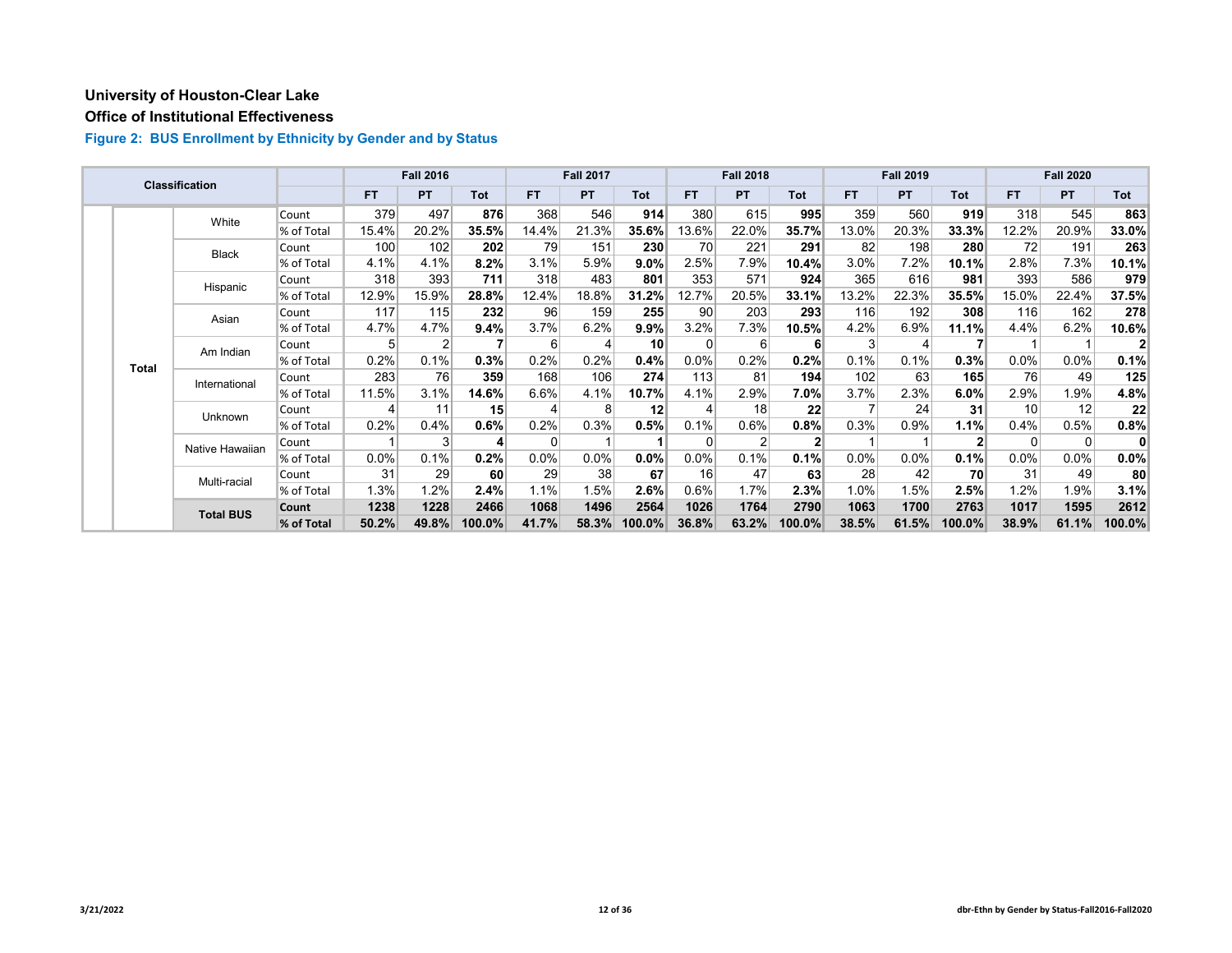# **Office of Institutional Effectiveness**

|               |             | Classification  |            |             | <b>Fall 2016</b> |                      |                | <b>Fall 2017</b> |                |                 | <b>Fall 2018</b> |              |             | <b>Fall 2019</b> |              |                | <b>Fall 2020</b> |        |
|---------------|-------------|-----------------|------------|-------------|------------------|----------------------|----------------|------------------|----------------|-----------------|------------------|--------------|-------------|------------------|--------------|----------------|------------------|--------|
|               |             |                 |            | <b>FT</b>   | PT               | Tot                  | FT.            | PT               | Tot            | FT              | PT               | Tot          | <b>FT</b>   | PT               | Tot          | FT             | PT               | Tot    |
|               |             | White           | Count      | 14          | 17               | 31                   | 8 <sup>1</sup> | 19               | 27             | 10 <sup>1</sup> | 21               | 31           | 10          | 17               | 27           | 10             | 19               | 29     |
|               |             |                 | % of Total | 21.2%       | 25.8%            | 47.0%                | 13.3%          | 31.7%            | 45.0%          | 13.7%           | 28.8%            | 42.5%        | 18.5%       | 31.5%            | 50.0%        | 15.6%          | 29.7%            | 45.3%  |
|               |             | <b>Black</b>    | Count      | 2           | 3                | 5                    | $\mathbf 1$    | 0                | -1             | $\overline{2}$  | 1                | 3            | -1          | 1                | $\mathbf{2}$ | -1             | $\mathbf 1$      |        |
|               |             |                 | % of Total | 3.0%        | 4.5%             | 7.6%                 | 1.7%           | 0.0%             | 1.7%           | 2.7%            | 1.4%             | 4.1%         | 1.9%        | 1.9%             | 3.7%         | 1.6%           | 1.6%             | 3.1%   |
|               |             | Hispanic        | Count      | 13          | 14               | 27                   | 11             | 20               | 31             | 13              | 23               | 36           | 10          | 12               | 22           | $\overline{7}$ | 16               | 23     |
|               |             |                 | % of Total | 19.7%       | 21.2%            | 40.9%                | 18.3%          | 33.3%            | 51.7%          | 17.8%           | 31.5%            | 49.3%        | 18.5%       | 22.2%            | 40.7%        | 10.9%          | 25.0%            | 35.9%  |
|               |             | Asian           | Count      | 0           | 3                | 3                    | $\overline{0}$ | $\mathbf 1$      | -1             | $\overline{0}$  | 3                | 3            | -1          | $\overline{2}$   | 3            | 4              | 3                |        |
|               |             |                 | % of Total | 0.0%        | 4.5%             | 4.5%                 | 0.0%           | 1.7%             | 1.7%           | 0.0%            | 4.1%             | 4.1%         | 1.9%        | 3.7%             | 5.6%         | 6.3%           | 4.7%             | 10.9%  |
|               |             | Am Indian       | Count      | 0           | 0                | $\mathbf{0}$         | 0              | 0                | 0              | $\overline{0}$  | $\Omega$         | 0            | 0           | 0                | 0            | $\overline{0}$ | 0                | ŋ      |
|               | <b>Male</b> |                 | % of Total | 0.0%        | 0.0%             | 0.0%                 | 0.0%           | 0.0%             | 0.0%           | 0.0%            | 0.0%             | 0.0%         | 0.0%        | 0.0%             | 0.0%         | 0.0%           | 0.0%             | 0.0%   |
|               |             | International   | Count      | 0           | 0                | $\mathbf{0}$         | $\overline{0}$ | 0                | $\mathbf{0}$   | $\overline{0}$  | $\Omega$         | $\mathbf{0}$ | 0           | 0                | 0            | $\overline{0}$ | 0                | O      |
|               |             |                 | % of Total | 0.0%        | 0.0%             | 0.0%                 | 0.0%           | 0.0%             | 0.0%           | 0.0%            | 0.0%             | 0.0%         | 0.0%        | 0.0%             | 0.0%         | 0.0%           | 0.0%             | 0.0%   |
|               |             | Unknown         | Count      | 0           | 0                | $\mathbf{0}$         | $\overline{0}$ | $\mathbf 0$      | $\mathbf{0}$   | $\overline{0}$  | $\Omega$         | 0            | $\Omega$    | 0                | 0            | $\Omega$       | $\mathbf{1}$     |        |
|               |             |                 | % of Total | 0.0%        | 0.0%             | 0.0%                 | 0.0%           | 0.0%             | 0.0%           | 0.0%            | 0.0%             | 0.0%         | 0.0%        | 0.0%             | 0.0%         | 0.0%           | 1.6%             | 1.6%   |
|               |             | Native Hawaiian | Count      | $\Omega$    | $\Omega$         | $\mathbf{0}$         | $\Omega$       | $\mathbf 0$      | $\mathbf{0}$   | $\Omega$        | $\Omega$         | 0            | $\Omega$    | $\Omega$         | 0            | $\Omega$       | $\Omega$         | 0      |
|               |             |                 | % of Total | 0.0%        | 0.0%             | 0.0%                 | 0.0%           | 0.0%             | 0.0%           | 0.0%            | 0.0%             | 0.0%         | 0.0%        | 0.0%             | 0.0%         | 0.0%           | 0.0%             | 0.0%   |
|               |             | Multi-racial    | Count      | $\Omega$    | 0                | $\mathbf{0}$         | $\Omega$       | 0                | $\mathbf{0}$   | $\Omega$        | $\Omega$         | 0            | $\Omega$    | 0                | $\mathbf{0}$ | $\overline{1}$ | $\mathbf 1$      |        |
|               |             |                 | % of Total | 0.0%        | 0.0%             | 0.0%                 | 0.0%           | 0.0%             | 0.0%           | 0.0%            | 0.0%             | 0.0%         | 0.0%        | 0.0%             | 0.0%         | 1.6%           | 1.6%             | 3.1%   |
|               |             |                 | Count      | 29          | 37               | 66                   | 20             | 40               | 60             | 25              | 48               | 73           | 22          | 32               | 54           | 23             | 41               | 64     |
|               |             |                 | % of Total | 43.9%       | 56.1%            | 100.0%               | 33.3%          | 66.7%            | 100.0%         | 34.2%           | 65.8%            | 100.0%       | 40.7%       | 59.3%            | 100.0%       | 35.9%          | 64.1%            | 100.0% |
|               |             | White           | Count      | 169         | 195              | 364                  | 203            | 182              | 385            | 177             | 209              | 386          | 180         | 174              | 354          | 183            | 166              | 349    |
|               |             |                 | % of Total | 18.8%       | 21.6%            | 40.4%                | 21.3%          | 19.1%            | 40.5%          | 18.1%           | 21.3%            | 39.4%        | 18.3%       | 17.7%            | 36.1%        | 17.8%          | 16.2%            | 34.0%  |
|               |             | <b>Black</b>    | Count      | 19          | 33               | 52                   | 18             | 42               | 60             | 27              | 30               | 57           | 22          | 32               | 54           | 19             | 37               | 56     |
|               |             |                 | % of Total | 2.1%        | 3.7%             | 5.8%                 | 1.9%           | 4.4%             | 6.3%           | 2.8%            | 3.1%             | 5.8%         | 2.2%        | 3.3%             | 5.5%         | 1.9%           | 3.6%             | 5.5%   |
|               |             | Hispanic        | Count      | 159         | 280              | 439                  | 206            | 246              | 452            | 220             | 273              | 493          | 254         | 279              | 533          | 279            | 298              | 577    |
|               |             |                 | % of Total | 17.6%       | 31.1%            | 48.7%                | 21.7%          | 25.9%            | 47.5%          | 22.4%           | 27.9%            | 50.3%        | 25.9%       | 28.4%            | 54.3%        | 27.2%          | 29.0%            | 56.2%  |
|               |             | Asian           | Count      | 9           | 11               | 20                   | $\overline{4}$ | 13               | 17             | $\overline{2}$  | 16               | 18           | 6           | 13               | 19           | 10             | 12               | 22     |
|               |             |                 | % of Total | 1.0%        | 1.2%             | 2.2%                 | 0.4%           | 1.4%             | 1.8%           | 0.2%            | 1.6%             | 1.8%         | 0.6%        | 1.3%             | 1.9%         | 1.0%           | 1.2%             | 2.1%   |
| Undergraduate |             | Am Indian       | Count      | 1           | $\Omega$         | 1                    | $\mathbf 1$    | $\overline{1}$   | $\overline{2}$ | 0               | -1               | 1            | 1           | 0                | 1            | 2              | $\Omega$         |        |
|               | Female      |                 | % of Total | 0.1%        | 0.0%             | 0.1%                 | 0.1%           | 0.1%             | 0.2%           | 0.0%            | 0.1%             | 0.1%         | 0.1%        | 0.0%             | 0.1%         | 0.2%           | 0.0%             | 0.2%   |
|               |             | International   | Count      | 1           | $\Omega$         | $\blacktriangleleft$ | $\overline{2}$ | $\mathbf{1}$     | $\mathbf{3}$   | $\mathbf 1$     | $\Omega$         | 1            | $\Omega$    | 0                | 0            | $\Omega$       | $\Omega$         | 0      |
|               |             |                 | % of Total | 0.1%        | 0.0%             | 0.1%                 | 0.2%           | 0.1%             | 0.3%           | 0.1%            | 0.0%             | 0.1%         | $0.0\%$     | 0.0%             | 0.0%         | 0.0%           | 0.0%             | 0.0%   |
|               |             | Unknown         | Count      | 4           | 4                | 8                    | 5 <sup>5</sup> | 4                | 9              | $\mathbf{3}$    | 3                | 6            | 2           | 3                | 5            | $\overline{2}$ | 3                |        |
|               |             |                 | % of Total | 0.4%        | 0.4%             | 0.9%                 | 0.5%           | 0.4%             | 0.9%           | 0.3%            | 0.3%             | 0.6%         | 0.2%        | 0.3%             | 0.5%         | 0.2%           | 0.3%             | 0.5%   |
|               |             | Native Hawaiian | Count      | $\mathbf 0$ | $\mathbf 0$      | $\mathbf{0}$         | $\overline{0}$ | 0                | 0              | $\overline{0}$  | $\overline{0}$   | 0            | $\mathbf 0$ | 0                | $\mathbf{0}$ | $\overline{0}$ | $\mathbf 0$      |        |
|               |             |                 | % of Total | 0.0%        | 0.0%             | 0.0%                 | $0.0\%$        | 0.0%             | 0.0%           | 0.0%            | 0.0%             | 0.0%         | 0.0%        | 0.0%             | 0.0%         | 0.0%           | 0.0%             | 0.0%   |
|               |             | Multi-racial    | Count      | 9           | $\overline{7}$   | 16                   | 12             | 11               | 23             | 10              | 8                | 18           | 4           | 11               | 15           | $\overline{7}$ | 8                | 15     |
|               |             |                 | % of Total | 1.0%        | 0.8%             | 1.8%                 | 1.3%           | 1.2%             | 2.4%           | 1.0%            | 0.8%             | 1.8%         | 0.4%        | 1.1%             | 1.5%         | 0.7%           | 0.8%             | 1.5%   |
|               |             |                 | Count      | 371         | 530              | 901                  | 451            | 500              | 951            | 440             | 540              | 980          | 469         | 512              | 981          | 502            | 524              | 1026   |
|               |             |                 | % of Total | 41.2%       | 58.8%            | $100.0\%$            | 47.4%          | 52.6%            | 100.0%         | 44.9%           | 55.1%            | 100.0%       | 47.8%       | 52.2%            | 100.0%       | 48.9%          | 51.1%            | 100.0% |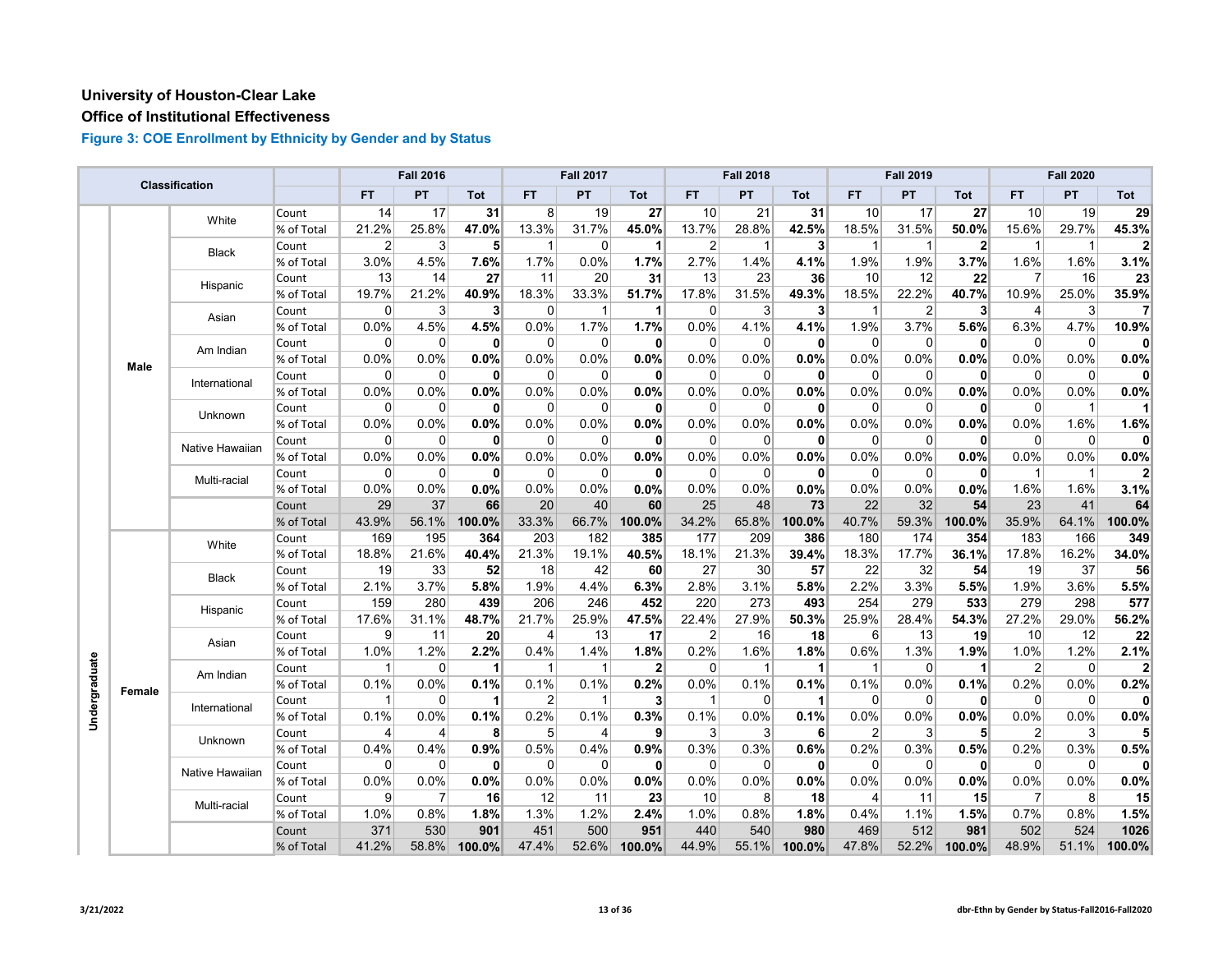# **Office of Institutional Effectiveness**

|  |              | Classification   |            |           | <b>Fall 2016</b> |              |               | <b>Fall 2017</b> |                 |       | <b>Fall 2018</b> |            |         | <b>Fall 2019</b> |              |           | <b>Fall 2020</b> |                 |
|--|--------------|------------------|------------|-----------|------------------|--------------|---------------|------------------|-----------------|-------|------------------|------------|---------|------------------|--------------|-----------|------------------|-----------------|
|  |              |                  |            | <b>FT</b> | <b>PT</b>        | <b>Tot</b>   | <b>FT</b>     | <b>PT</b>        | Tot             | FT.   | <b>PT</b>        | <b>Tot</b> | FT.     | <b>PT</b>        | <b>Tot</b>   | <b>FT</b> | <b>PT</b>        | Tot             |
|  |              | White            | Count      | 183       | 212              | 395          | 211           | 201              | 412             | 187   | 230              | 417        | 190     | 191              | 381          | 193       | 185              | 378             |
|  |              |                  | % of Total | 18.9%     | 21.9%            | 40.8%        | 20.9%         | 19.9%            | 40.8%           | 17.8% | 21.8%            | 39.6%      | 18.4%   | 18.5%            | 36.8%        | 17.7%     | 17.0%            | 34.7%           |
|  |              | Black            | Count      | 21        | 36               | 57           | 19            | 42               | 61              | 29    | 31               | 60         | 23      | 33               | 56           | 20        | 38               | 58              |
|  |              |                  | % of Total | 2.2%      | 3.7%             | 5.9%         | 1.9%          | 4.2%             | 6.0%            | 2.8%  | 2.9%             | 5.7%       | 2.2%    | 3.2%             | 5.4%         | 1.8%      | 3.5%             | 5.3%            |
|  |              | Hispanic         | Count      | 172       | 294              | 466          | 217           | 266              | 483             | 233   | 296              | 529        | 264     | 291              | 555          | 286       | 314              | 600             |
|  |              |                  | % of Total | 17.8%     | 30.4%            | 48.2%        | 21.5%         | 26.3%            | 47.8%           | 22.1% | 28.1%            | 50.2%      | 25.5%   | 28.1%            | 53.6%        | 26.2%     | 28.8%            | 55.0%           |
|  | Asian        |                  | Count      | 9         | 14               | 23           |               | 14               | 18 <sup>l</sup> |       | 19               | 21         |         | 15               | 22           | 14        | 15               | 29              |
|  |              |                  | % of Total | 0.9%      | 1.4%             | 2.4%         | 0.4%          | 1.4%             | 1.8%            | 0.2%  | 1.8%             | 2.0%       | 0.7%    | 1.4%             | 2.1%         | 1.3%      | 1.4%             | 2.7%            |
|  | <b>Total</b> | Am Indian        | Count      |           | 0                |              |               |                  |                 |       |                  |            |         | $\Omega$         |              |           | 0                |                 |
|  |              |                  | % of Total | 0.1%      | 0.0%             | 0.1%         | 0.1%          | 0.1%             | 0.2%            | 0.0%  | 0.1%             | 0.1%       | 0.1%    | 0.0%             | 0.1%         | 0.2%      | 0.0%             | 0.2%            |
|  |              | International    | Count      |           | $\Omega$         |              | $\mathcal{P}$ |                  |                 |       |                  |            |         | $\Omega$         | $\mathbf{0}$ | $\Omega$  | 0                | $\mathbf{0}$    |
|  |              |                  | % of Total | 0.1%      | 0.0%             | 0.1%         | 0.2%          | 0.1%             | 0.3%            | 0.1%  | 0.0%             | 0.1%       | $0.0\%$ | $0.0\%$          | $0.0\%$      | $0.0\%$   | $0.0\%$          | 0.0%            |
|  |              | Unknown          | Count      |           |                  | 8            |               | 4                |                 |       |                  | 61         |         | 3                | 5            |           | 4                | 6               |
|  |              |                  | % of Total | 0.4%      | 0.4%             | 0.8%         | 0.5%          | 0.4%             | 0.9%            | 0.3%  | 0.3%             | 0.6%       | 0.2%    | 0.3%             | 0.5%         | 0.2%      | 0.4%             | 0.6%            |
|  |              | Native Hawaiian  | Count      | 0         | 0                | $\mathbf{0}$ | $\Omega$      | 0                |                 | 0     |                  | 0          |         | $\Omega$         | $\mathbf{0}$ | $\Omega$  | 0                | 0               |
|  |              |                  | % of Total | 0.0%      | 0.0%             | $0.0\%$      | $0.0\%$       | 0.0%             | 0.0%            | 0.0%  | 0.0%             | 0.0%       | 0.0%    | $0.0\%$          | $0.0\%$      | $0.0\%$   | $0.0\%$          | 0.0%            |
|  |              | Multi-racial     | Count      | 9         |                  | 16           | 12            | 11               | 23              | 10    |                  | 18         |         | 11               | 15           | 8         | 9                | 17 <sup>2</sup> |
|  |              |                  | % of Total | 0.9%      | 0.7%             | 1.7%         | 1.2%          | 1.1%             | 2.3%            | 0.9%  | 0.8%             | 1.7%       | 0.4%    | 1.1%             | 1.4%         | 0.7%      | 0.8%             | 1.6%            |
|  |              | <b>Total COE</b> | Count      | 400       | 567              | 967          | 471           | 540              | 1011            | 465   | 588              | 1053       | 491     | 544              | 1035         | 525       | 565              | 1090            |
|  |              | Undergraduate    | % of Total | 41.4%     | 58.6%            | 100.0%       | 46.6%         | 53.4%            | 100.0%          | 44.2% | 55.8%            | 100.0%     | 47.4%   | 52.6%            | 100.0%       | 48.2%     | 51.8%            | 100.0%          |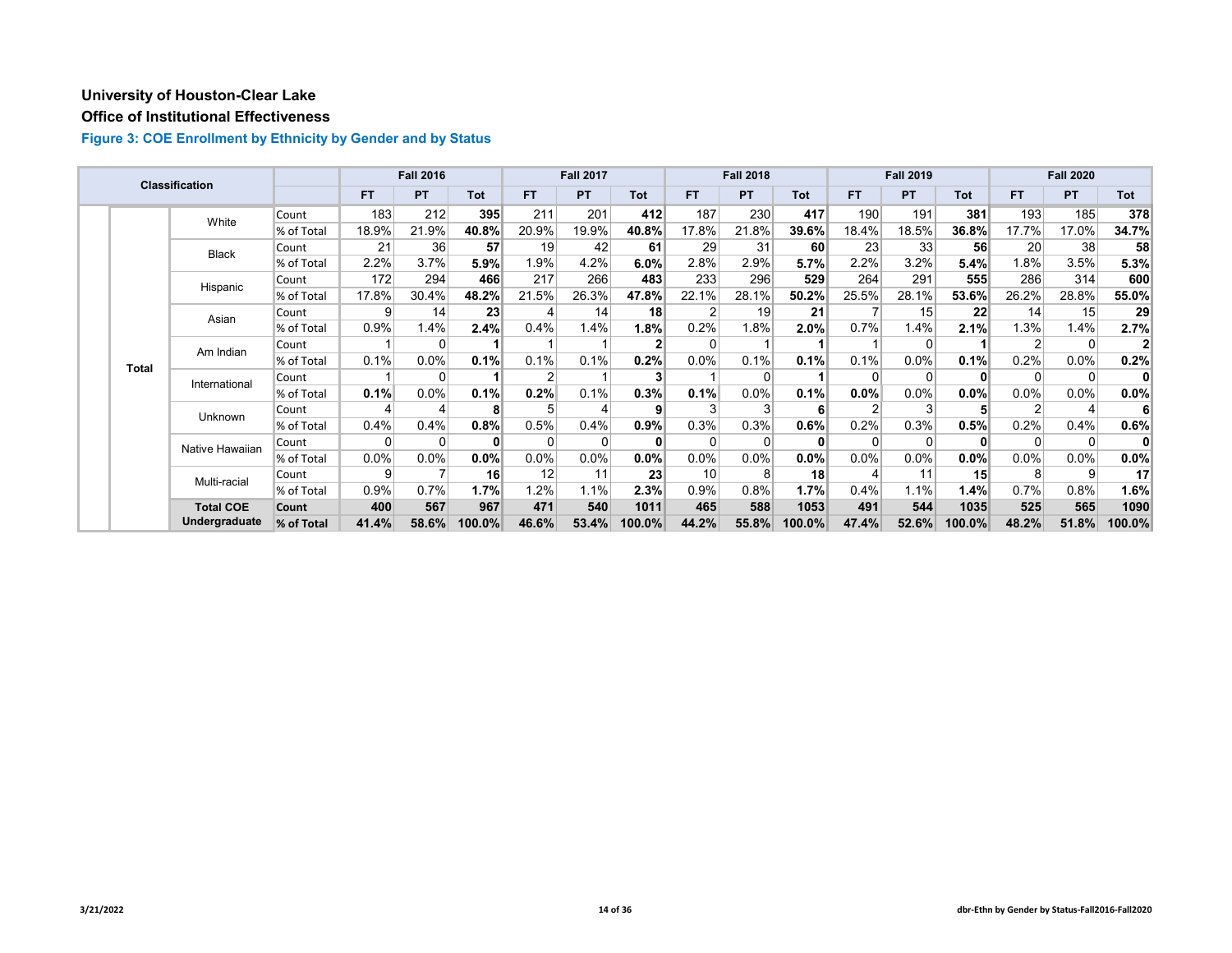# **Office of Institutional Effectiveness**

|          |             | Classification  |            |                 | <b>Fall 2016</b> |                |                | <b>Fall 2017</b> |                |                | <b>Fall 2018</b> |              |                | <b>Fall 2019</b> |                |                | <b>Fall 2020</b> |        |
|----------|-------------|-----------------|------------|-----------------|------------------|----------------|----------------|------------------|----------------|----------------|------------------|--------------|----------------|------------------|----------------|----------------|------------------|--------|
|          |             |                 |            | <b>FT</b>       | PT               | Tot            | <b>FT</b>      | PT               | <b>Tot</b>     | <b>FT</b>      | PT               | Tot          | <b>FT</b>      | PT               | Tot            | <b>FT</b>      | PT               | Tot    |
|          |             | White           | Count      | 10 <sup>1</sup> | 28               | 38             | 5 <sup>1</sup> | 25               | 30             | 5 <sup>1</sup> | 30               | 35           | 18             | 28               | 46             | 16             | 21               | 37     |
|          |             |                 | % of Total | 12.3%           | 34.6%            | 46.9%          | 6.3%           | 31.6%            | 38.0%          | 6.0%           | 36.1%            | 42.2%        | 20.2%          | 31.5%            | 51.7%          | 18.8%          | 24.7%            | 43.5%  |
|          |             |                 | Count      | $\overline{2}$  | 9                | 11             | 0              | 11               | 11             | $\mathbf{1}$   | 10               | 11           | $\overline{2}$ | 8                | 10             | 9              | 6                | 15     |
|          |             | Black           | % of Total | 2.5%            | 11.1%            | 13.6%          | 0.0%           | 13.9%            | 13.9%          | 1.2%           | 12.0%            | 13.3%        | 2.2%           | 9.0%             | 11.2%          | 10.6%          | 7.1%             | 17.6%  |
|          |             | Hispanic        | Count      | 3               | 18               | 21             | 3              | 29               | 32             | $\overline{2}$ | 23               | 25           | 8              | 14               | 22             | 8              | 14               | 22     |
|          |             |                 | % of Total | 3.7%            | 22.2%            | 25.9%          | 3.8%           | 36.7%            | 40.5%          | 2.4%           | 27.7%            | 30.1%        | 9.0%           | 15.7%            | 24.7%          | 9.4%           | 16.5%            | 25.9%  |
|          |             | Asian           | Count      | -1              | $\overline{2}$   | 3 <sup>1</sup> | $\Omega$       | $\overline{0}$   | 0              | 0              | 6                | 6            | 5              | $\overline{2}$   | 7              | $\overline{4}$ | 3                | 7      |
|          |             |                 | % of Total | 1.2%            | 2.5%             | 3.7%           | 0.0%           | 0.0%             | 0.0%           | 0.0%           | 7.2%             | 7.2%         | 5.6%           | 2.2%             | 7.9%           | 4.7%           | 3.5%             | 8.2%   |
|          |             | Am Indian       | Count      | $\Omega$        | 0                | $\mathbf{0}$   | $\mathbf 0$    | $\overline{0}$   | 0              | 0              | $\Omega$         | 0            | 0              | 0                | $\mathbf{0}$   | $\overline{0}$ | 0                |        |
|          | <b>Male</b> |                 | % of Total | 0.0%            | 0.0%             | 0.0%           | 0.0%           | 0.0%             | 0.0%           | 0.0%           | 0.0%             | 0.0%         | 0.0%           | 0.0%             | 0.0%           | 0.0%           | 0.0%             | 0.0%   |
|          |             | International   | Count      | $\overline{2}$  | $\Omega$         | $\mathbf{2}$   | $\overline{2}$ | $\overline{0}$   | $\mathbf{2}$   | $\overline{1}$ | $\Omega$         | 1            | $\mathbf{1}$   | $\mathbf 0$      | 1              | $\overline{0}$ | 0                | O      |
|          |             |                 | % of Total | 2.5%            | 0.0%             | 2.5%           | 2.5%           | 0.0%             | 2.5%           | 1.2%           | 0.0%             | 1.2%         | 1.1%           | 0.0%             | 1.1%           | 0.0%           | 0.0%             | 0.0%   |
|          |             | Unknown         | Count      | 0               | 1                | 1              | $\Omega$       | $\overline{1}$   | $\mathbf 1$    | $\Omega$       | -1               | 1            | 1              | $\Omega$         | 1              | $\Omega$       | $\Omega$         | 0      |
|          |             |                 | % of Total | 0.0%            | 1.2%             | 1.2%           | 0.0%           | 1.3%             | 1.3%           | 0.0%           | 1.2%             | 1.2%         | 1.1%           | 0.0%             | 1.1%           | 0.0%           | 0.0%             | 0.0%   |
|          |             | Native Hawaiian | Count      | $\mathbf 0$     | $\Omega$         | $\mathbf{0}$   | $\mathbf 0$    | $\mathbf 0$      | 0              | 0              | $\Omega$         | $\mathbf{0}$ | $\Omega$       | $\mathbf 0$      | 0              | $\overline{0}$ | $\mathbf 0$      | 0      |
|          |             |                 | % of Total | 0.0%            | 0.0%             | $0.0\%$        | 0.0%           | 0.0%             | 0.0%           | 0.0%           | 0.0%             | 0.0%         | 0.0%           | $0.0\%$          | 0.0%           | 0.0%           | 0.0%             | 0.0%   |
|          |             | Multi-racial    | Count      | $\mathbf{1}$    | 4                | 5              | $\Omega$       | 3                | 3              | $\Omega$       | 4                | 4            |                | 1                | $\overline{2}$ | $\mathbf{1}$   | 3                |        |
|          |             |                 | % of Total | 1.2%            | 4.9%             | 6.2%           | 0.0%           | 3.8%             | 3.8%           | 0.0%           | 4.8%             | 4.8%         | 1.1%           | 1.1%             | 2.2%           | 1.2%           | 3.5%             | 4.7%   |
|          |             |                 | Count      | 19              | 62               | 81             | 10             | 69               | 79             | 9              | 74               | 83           | 36             | 53               | 89             | 38             | 47               | 85     |
|          |             |                 | % of Total | 23.5%           | 76.5%            | 100.0%         | 12.7%          | 87.3%            | 100.0%         | 10.8%          | 89.2%            | 100.0%       | 40.4%          | 59.6%            | 100.0%         | 44.7%          | 55.3%            | 100.0% |
|          |             | White           | Count      | 23              | 145              | 168            | 25             | 123              | 148            | 23             | 117              | 140          | 38             | 92               | 130            | 34             | 84               | 118    |
|          |             | % of Total      | 5.9%       | 36.9%           | 42.7%            | 7.2%           | 35.5%          | 42.8%            | 6.6%           | 33.4%          | 40.0%            | 11.8%        | 28.7%          | 40.5%            | 9.6%           | 23.8%          | 33.4%            |        |
|          |             | <b>Black</b>    | Count      | 12              | 52               | 64             | 9              | 46               | 55             | $\overline{7}$ | 61               | 68           | 33             | 34               | 67             | 43             | 36               | 79     |
|          |             |                 | % of Total | 3.1%            | 13.2%            | 16.3%          | 2.6%           | 13.3%            | 15.9%          | 2.0%           | 17.4%            | 19.4%        | 10.3%          | 10.6%            | 20.9%          | 12.2%          | 10.2%            | 22.4%  |
|          |             | Hispanic        | Count      | 16              | 99               | 115            | 11             | 89               | 100            | 16             | 91               | 107          | 20             | 70               | 90             | 44             | 72               | 116    |
|          |             |                 | % of Total | 4.1%            | 25.2%            | 29.3%          | 3.2%           | 25.7%            | 28.9%          | 4.6%           | 26.0%            | 30.6%        | 6.2%           | 21.8%            | 28.0%          | 12.5%          | 20.4%            | 32.9%  |
|          |             | Asian           | Count      | $\mathbf{3}$    | 16               | 19             | 5 <sup>5</sup> | 16               | 21             | $\overline{2}$ | 18               | 20           | 8              | 12               | 20             | $6 \mid$       | 17               | 23     |
|          |             |                 | % of Total | 0.8%            | 4.1%             | 4.8%           | 1.4%           | 4.6%             | 6.1%           | 0.6%           | 5.1%             | 5.7%         | 2.5%           | 3.7%             | 6.2%           | 1.7%           | 4.8%             | 6.5%   |
|          |             | Am Indian       | Count      | -1              | $\mathbf{1}$     | $\overline{2}$ | $\Omega$       | $\overline{1}$   | $\mathbf{1}$   | 0              | -1               | 1            | 0              | $\mathbf{0}$     | 0              | $\mathbf 0$    | $\mathbf 0$      | 0      |
| Graduate | Female      |                 | % of Total | 0.3%            | 0.3%             | 0.5%           | 0.0%           | 0.3%             | 0.3%           | 0.0%           | 0.3%             | 0.3%         | 0.0%           | 0.0%             | 0.0%           | 0.0%           | 0.0%             | 0.0%   |
|          |             | International   | Count      | 5               | $\overline{2}$   | $\overline{7}$ | 5              | $\overline{2}$   | $\overline{7}$ | 3              | -1               | 4            | 3              | 0                | 3              | $\mathbf 1$    | $\overline{2}$   |        |
|          |             |                 | % of Total | 1.3%            | 0.5%             | 1.8%           | 1.4%           | 0.6%             | 2.0%           | 0.9%           | 0.3%             | 1.1%         | 0.9%           | 0.0%             | 0.9%           | 0.3%           | 0.6%             | 0.8%   |
|          |             | Unknown         | Count      | $\Omega$        | 5                | 5 <sup>1</sup> | 0              | 3                | $\mathbf{3}$   | 0              | -1               | 1            | $\Omega$       | 2                | $\mathbf{2}$   | 0              | $\mathbf{1}$     |        |
|          |             |                 | % of Total | 0.0%            | 1.3%             | 1.3%           | 0.0%           | 0.9%             | 0.9%           | 0.0%           | 0.3%             | 0.3%         | 0.0%           | 0.6%             | 0.6%           | 0.0%           | 0.3%             | 0.3%   |
|          |             | Native Hawaiian | Count      | $\Omega$        | $\Omega$         | $\mathbf{0}$   | $\Omega$       | $\Omega$         | 0              | $\Omega$       | $\Omega$         | $\mathbf{0}$ | $\Omega$       | $\mathbf{0}$     | $\mathbf{0}$   | $\overline{0}$ | $\mathbf 0$      |        |
|          |             |                 | % of Total | 0.0%            | 0.0%             | 0.0%           | 0.0%           | 0.0%             | 0.0%           | 0.0%           | 0.0%             | 0.0%         | 0.0%           | 0.0%             | 0.0%           | 0.0%           | 0.0%             | 0.0%   |
|          |             | Multi-racial    | Count      | $\overline{2}$  | 11               | 13             | 0              | 11               | 11             | $\overline{2}$ | 7                | 9            | 3              | 6                | 9              | 3              | 10               | 13     |
|          |             |                 | % of Total | 0.5%            | 2.8%             | 3.3%           | 0.0%           | 3.2%             | 3.2%           | 0.6%           | 2.0%             | 2.6%         | 0.9%           | 1.9%             | 2.8%           | 0.8%           | 2.8%             | 3.7%   |
|          |             |                 | Count      | 62              | 331              | 393            | 55             | 291              | 346            | 53             | 297              | 350          | 105            | 216              | 321            | 131            | 222              | 353    |
|          |             |                 | % of Total | 15.8%           | 84.2%            | 100.0%         | 15.9%          | 84.1%            | 100.0%         | 15.1%          | 84.9%            | 100.0%       | 32.7%          | 67.3%            | 100.0%         | 37.1%          | 62.9%            | 100.0% |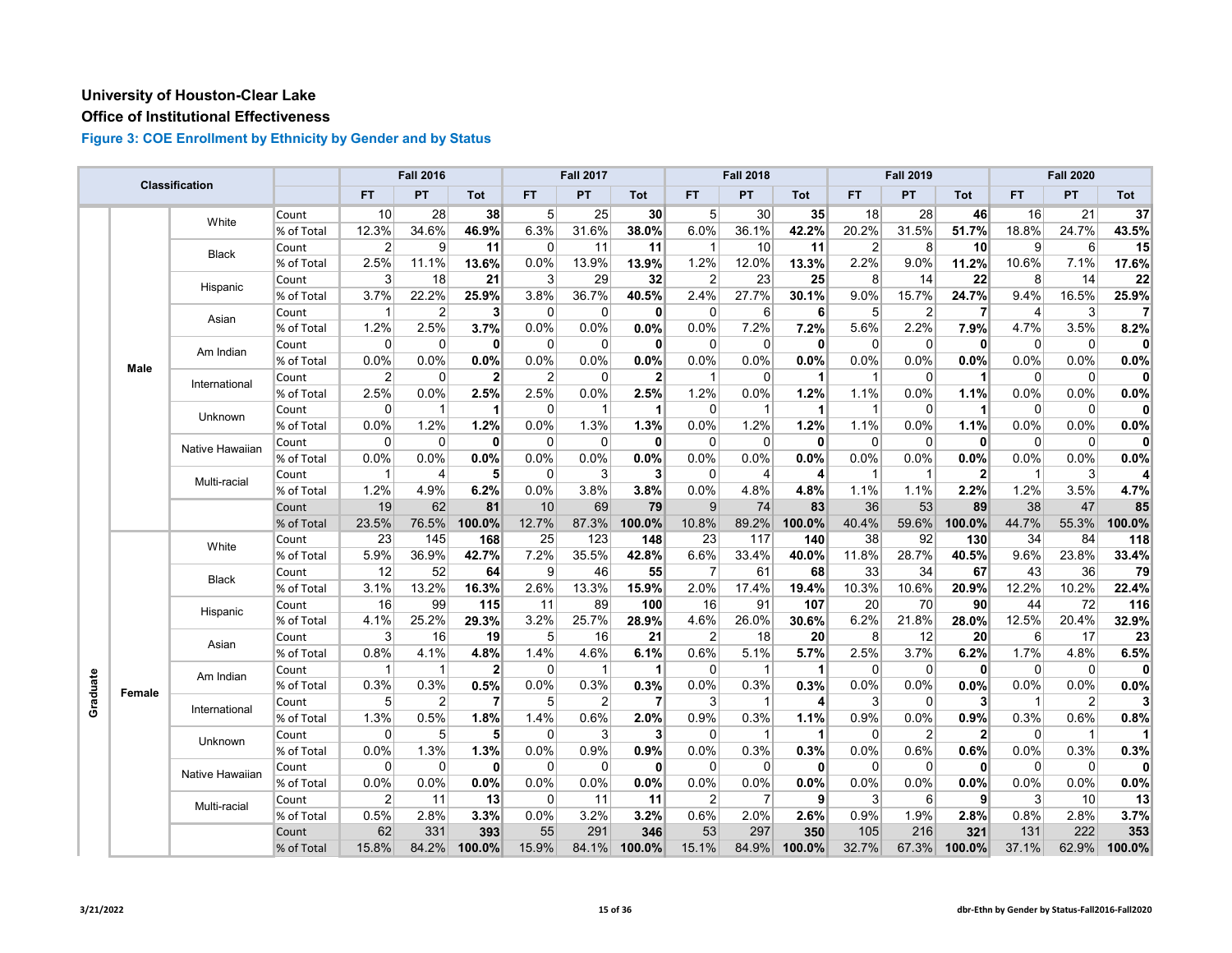# **Office of Institutional Effectiveness**

|  |              | Classification   |            |                 | <b>Fall 2016</b> |                 |           | <b>Fall 2017</b> |        |          | <b>Fall 2018</b> |            |         | <b>Fall 2019</b> |            |                 | <b>Fall 2020</b> |                 |
|--|--------------|------------------|------------|-----------------|------------------|-----------------|-----------|------------------|--------|----------|------------------|------------|---------|------------------|------------|-----------------|------------------|-----------------|
|  |              |                  |            | <b>FT</b>       | PT               | Tot             | <b>FT</b> | <b>PT</b>        | Tot    | FT.      | <b>PT</b>        | <b>Tot</b> | FT.     | <b>PT</b>        | <b>Tot</b> | FT.             | <b>PT</b>        | Tot             |
|  |              | White            | Count      | 33              | 173              | 206             | 30        | 148              | 178    | 28       | 147              | 266        | 56      | 120              | 176        | 50 <sup>°</sup> | 105              | 155             |
|  |              |                  | % of Total | 7.0%            | 36.5%            | 43.5%           | 7.1%      | 34.8%            | 41.9%  | 6.5%     | 33.9%            | 61.4%      | 13.7%   | 29.3%            | 42.9%      | 11.4%           | 24.0%            | 35.4%           |
|  |              | <b>Black</b>     | Count      | 14              | 61               | 75              | 9         | 57               | 66     | 8        | 71               | 134        | 35      | 42               | 77         | 52              | 42               | 94              |
|  |              |                  | % of Total | 3.0%            | 12.9%            | 15.8%           | 2.1%      | 13.4%            | 15.5%  | 1.8%     | 16.4%            | 30.9%      | 8.5%    | 10.2%            | 18.8%      | 11.9%           | 9.6%             | 21.5%           |
|  |              | Hispanic         | Count      | 19 <sup>1</sup> | 117              | 136             | 14        | 118              | 132    | 18       | 114              | 210        | 28      | 84               | 112        | 52              | 86               | 138             |
|  |              |                  | % of Total | 4.0%            | 24.7%            | 28.7%           | 3.3%      | 27.8%            | 31.1%  | 4.2%     | 26.3%            | 48.5%      | 6.8%    | 20.5%            | 27.3%      | 11.9%           | 19.6%            | 31.5%           |
|  |              | Asian            | Count      |                 | 18               | 22              | 5         | 16               | 21     |          | 24               | 46         | 13      | 14               | 27         | 10              | 20               | 30 <sup>°</sup> |
|  |              |                  | % of Total | 0.8%            | 3.8%             | 4.6%            | 1.2%      | 3.8%             | 4.9%   | 0.5%     | 5.5%             | 10.6%      | $3.2\%$ | 3.4%             | 6.6%       | 2.3%            | 4.6%             | 6.8%            |
|  | <b>Total</b> | Am Indian        | Count      |                 |                  | $\mathbf{2}$    | $\Omega$  |                  |        | $\Omega$ |                  |            |         | $\Omega$         | 0          | 0               | 0                | 0               |
|  |              |                  | % of Total | 0.2%            | 0.2%             | 0.4%            | $0.0\%$   | 0.2%             | 0.2%   | 0.0%     | 0.2%             | 0.5%       | $0.0\%$ | $0.0\%$          | $0.0\%$    | 0.0%            | $0.0\%$          | $0.0\%$         |
|  |              | International    | Count      |                 | c                | 9               |           | $\overline{2}$   | 9      |          |                  | -2         |         | $\Omega$         |            |                 | $\overline{2}$   |                 |
|  |              |                  | % of Total | 1.5%            | 0.4%             | 1.9%            | 1.6%      | 0.5%             | 2.1%   | 0.9%     | 0.2%             | $-0.5%$    | 1.0%    | 0.0%             | 1.0%       | 0.2%            | 0.5%             | 0.7%            |
|  |              | Unknown          | Count      | 0               | 6                | 6               | $\Omega$  | 4                |        | 0        |                  |            |         |                  |            | 0               |                  |                 |
|  |              |                  | % of Total | 0.0%            | 1.3%             | 1.3%            | 0.0%      | 0.9%             | 0.9%   | 0.0%     | 0.5%             | 0.9%       | 0.2%    | 0.5%             | 0.7%       | 0.0%            | 0.2%             | 0.2%            |
|  |              | Native Hawaiian  | Count      | 0               | $\Omega$         | $\bf{0}$        | $\Omega$  | 0                | 0      | $\Omega$ |                  |            |         | $\Omega$         | 0          | $\Omega$        | 0                | 0               |
|  |              |                  | % of Total | $0.0\%$         | 0.0%             | 0.0%            | 0.0%      | $0.0\%$          | 0.0%   | 0.0%     | 0.0%             | 0.0%       | 0.0%    | 0.0%             | 0.0%       | 0.0%            | $0.0\%$          | $0.0\%$         |
|  |              | Multi-racial     | Count      | 3               | 15               | 18 <sup>1</sup> | $\Omega$  | 14               | 14     | 2        | 11               | 20         |         |                  | 11         |                 | 13               | 17 <sup>2</sup> |
|  |              |                  | % of Total | 0.6%            | 3.2%             | 3.8%            | 0.0%      | 3.3%             | 3.3%   | 0.5%     | 2.5%             | 3.0%       | 1.0%    | 1.7%             | 2.7%       | 0.9%            | 3.0%             | 3.9%            |
|  |              | <b>Total COE</b> | Count      | 81              | 393              | 474             | 65        | 360              | 425    | 62       | 371              | 433        | 141     | 269              | 410        | 169             | 269              | 438             |
|  |              | Graduate         | % of Total | 17.1%           | 82.9%            | 100.0%          | 15.3%     | 84.7%            | 100.0% | 14.3%    | 85.7%            | 100.0%     | 34.4%   | 65.6%            | 100.0%     | 38.6%           | 61.4%            | 100.0%          |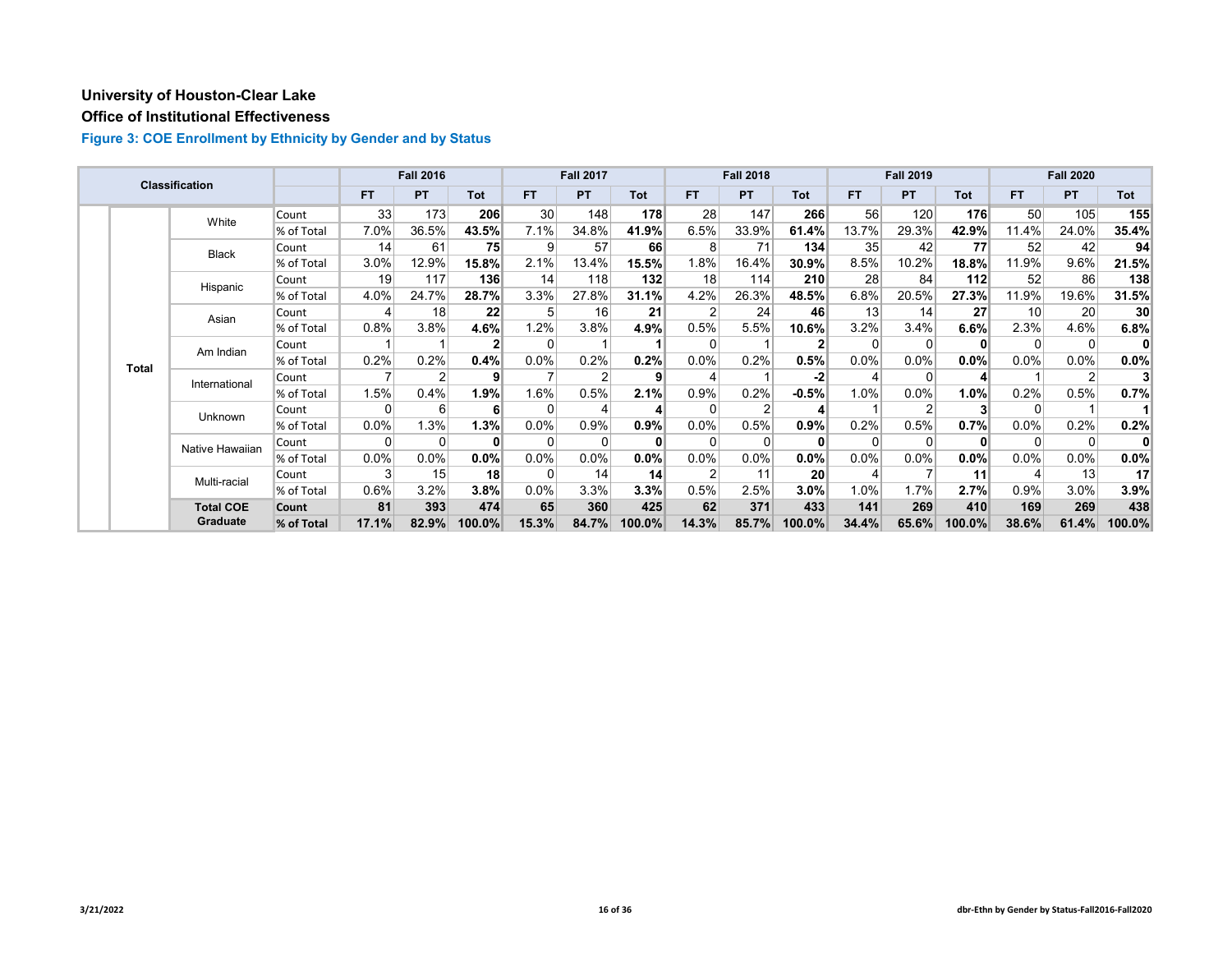# **Office of Institutional Effectiveness**

|       |        | <b>Classification</b> |            |                | <b>Fall 2016</b>    |              |                | <b>Fall 2017</b> |              |              | <b>Fall 2018</b> |                |                | <b>Fall 2019</b> |                      |                | <b>Fall 2020</b> |                |
|-------|--------|-----------------------|------------|----------------|---------------------|--------------|----------------|------------------|--------------|--------------|------------------|----------------|----------------|------------------|----------------------|----------------|------------------|----------------|
|       |        |                       |            | <b>FT</b>      | PT                  | Tot          | FT.            | PT               | Tot          | FT           | PT               | Tot            | <b>FT</b>      | PT               | <b>Tot</b>           | FT             | <b>PT</b>        | Tot            |
|       |        | White                 | Count      | 24             | 45                  | 69           | 13             | 44               | 57           | 15           | 51               | 66             | 28             | 45               | 73                   | 26             | 40               | 66             |
|       |        |                       | % of Total | 16.3%          | 30.6%               | 46.9%        | 9.4%           | 31.7%            | 41.0%        | 9.6%         | 32.7%            | 42.3%          | 19.6%          | 31.5%            | 51.0%                | 17.4%          | 26.8%            | 44.3%          |
|       |        | Black                 | Count      | 4              | 12                  | 16           | -1             | 11               | 12           | 3            | 11               | 14             | 3              | 9                | 12                   | 10             | 7                | 17             |
|       |        |                       | % of Total | 2.7%           | 8.2%                | 10.9%        | 0.7%           | 7.9%             | 8.6%         | 1.9%         | 7.1%             | 9.0%           | 2.1%           | 6.3%             | 8.4%                 | 6.7%           | 4.7%             | 11.4%          |
|       |        | Hispanic              | Count      | 16             | 32                  | 48           | 14             | 49               | 63           | 15           | 46               | 61             | 18             | 26               | 44                   | 15             | 30               | 45             |
|       |        |                       | % of Total | 10.9%          | $21.\overline{8\%}$ | 32.7%        | 10.1%          | 35.3%            | 45.3%        | 9.6%         | 29.5%            | 39.1%          | 12.6%          | 18.2%            | 30.8%                | 10.1%          | 20.1%            | 30.2%          |
|       |        | Asian                 | Count      | 1              | 5                   | 6            | $\Omega$       | $\overline{1}$   | $\mathbf 1$  | 0            | 9                | 9              | 6              | 4                | 10                   | 8              | $6 \mid$         | 14             |
|       |        |                       | % of Total | 0.7%           | 3.4%                | 4.1%         | 0.0%           | 0.7%             | 0.7%         | 0.0%         | 5.8%             | 5.8%           | 4.2%           | 2.8%             | 7.0%                 | 5.4%           | 4.0%             | 9.4%           |
|       |        | Am Indian             | Count      | 0              | 0                   | $\mathbf{0}$ | $\mathbf 0$    | $\overline{0}$   | 0            | 4            | 5 <sup>5</sup>   | 9              | 0              | 0                | $\mathbf{0}$         | $\mathbf 0$    | $\overline{0}$   | $\mathbf{0}$   |
|       | Male   |                       | % of Total | 0.0%           | 0.0%                | 0.0%         | 0.0%           | 0.0%             | 0.0%         | 0.1%         | 0.2%             | 0.3%           | 0.0%           | 0.0%             | 0.0%                 | 0.0%           | 0.0%             | 0.0%           |
|       |        | International         | Count      | $\overline{2}$ | $\mathbf{0}$        | $\mathbf{2}$ | 2              | $\Omega$         | $\mathbf{2}$ | $\mathbf{1}$ | $\Omega$         | $\mathbf{1}$   | $\overline{1}$ | $\Omega$         | $\blacktriangleleft$ | $\Omega$       | $\Omega$         | $\mathbf{0}$   |
|       |        |                       | % of Total | 1.4%           | 0.0%                | 1.4%         | 1.4%           | 0.0%             | 1.4%         | 0.6%         | 0.0%             | 0.6%           | 0.7%           | 0.0%             | 0.7%                 | 0.0%           | 0.0%             | 0.0%           |
|       |        | Unknown               | Count      | 0              | $\mathbf{1}$        | 1            | 0              | $\mathbf{1}$     | $\vert$      | 0            | -1               | 1              | 1              | 0                | 1                    | 0              | $\mathbf{1}$     |                |
|       |        |                       | % of Total | 0.0%           | 0.7%                | 0.7%         | 0.0%           | 0.7%             | 0.7%         | 0.0%         | 0.6%             | 0.6%           | 0.7%           | 0.0%             | 0.7%                 | 0.0%           | 0.7%             | 0.7%           |
|       |        | Native Hawaiian       | Count      | $\Omega$       | $\Omega$            | $\mathbf{0}$ | $\mathbf 0$    | $\overline{0}$   | 0            | 0            | $\Omega$         | 0              | $\Omega$       | $\mathbf 0$      | $\mathbf{0}$         | $\mathbf 0$    | $\overline{0}$   | $\mathbf{0}$   |
|       |        |                       | % of Total | 0.0%           | 0.0%                | 0.0%         | 0.0%           | 0.0%             | 0.0%         | 0.0%         | 0.0%             | 0.0%           | 0.0%           | 0.0%             | 0.0%                 | 0.0%           | 0.0%             | 0.0%           |
|       |        | Multi-racial          | Count      | 1              | 4                   | 5            | $\Omega$       | 3                | $\mathbf{3}$ | 0            | 4                | 4              | 1              | $\mathbf{1}$     | $\mathbf{2}$         | $\overline{2}$ | $\overline{4}$   | 6              |
|       |        |                       | % of Total | 0.7%           | 2.7%                | 3.4%         | 0.0%           | 2.2%             | 2.2%         | 0.0%         | 2.6%             | 2.6%           | 0.7%           | 0.7%             | 1.4%                 | 1.3%           | 2.7%             | 4.0%           |
|       |        |                       | Count      | 48             | 99                  | 147          | 30             | 109              | 139          | 34           | 122              | 156            | 58             | 85               | 143                  | 61             | 88               | 149            |
|       |        |                       | % of Total | 32.7%          | 67.3%               | 100.0%       | 21.6%          | 78.4%            | 100.0%       | 21.8%        | 78.2%            | 100.0%         | 40.6%          | 59.4%            | 100.0%               | 40.9%          | 59.1%            | 100.0%         |
|       |        | White                 | Count      | 192            | 340                 | 532          | 228            | 305              | 533          | 200          | 326              | 526            | 218            | 266              | 484                  | 217            | 250              | 467            |
|       |        |                       | % of Total | 14.8%          | 26.3%               | 41.1%        | 17.6%          | 23.5%            | 41.1%        | 15.0%        | 24.5%            | 39.5%          | 16.7%          | 20.4%            | 37.2%                | 15.7%          | 18.1%            | 33.9%          |
|       |        | <b>Black</b>          | Count      | 31             | 85                  | 116          | 27             | 88               | 115          | 34           | 91               | 125            | 55             | 66               | 121                  | 62             | 73               | 135            |
|       |        |                       | % of Total | 2.4%           | 6.6%                | 9.0%         | 2.1%           | 6.8%             | 8.9%         | 2.6%         | 6.8%             | 9.4%           | 4.2%           | 5.1%             | 9.3%                 | 4.5%           | 5.3%             | 9.8%           |
|       |        | Hispanic              | Count      | 175            | 379                 | 554          | 217            | 335              | 552          | 236          | 364              | 600            | 274            | 349              | 623                  | 323            | 370              | 693            |
|       |        |                       | % of Total | 13.5%          | 29.3%               | 42.8%        | 16.7%          | 25.8%            | 42.6%        | 17.7%        | 27.4%            | 45.1%          | 21.0%          | 26.8%            | 47.8%                | 23.4%          | 26.8%            | 50.3%          |
|       |        | Asian                 | Count      | 12             | 27                  | 39           | 9              | 29               | 38           | 4            | 34               | 38             | 14             | 25               | 39                   | 16             | 29               | 45             |
|       |        |                       | % of Total | 0.9%           | 2.1%                | 3.0%         | 0.7%           | 2.2%             | 2.9%         | 0.3%         | 2.6%             | 2.9%           | 1.1%           | 1.9%             | 3.0%                 | 1.2%           | 2.1%             | 3.3%           |
|       |        | Am Indian             | Count      | 2              | $\mathbf{1}$        | 3            | $\overline{1}$ | $\overline{2}$   | $\mathbf{3}$ | 0            | $\overline{2}$   | $\overline{2}$ | 1              | $\Omega$         | $\blacktriangleleft$ | $\overline{2}$ | $\Omega$         | $\overline{2}$ |
| Total | Female |                       | % of Total | 0.2%           | 0.1%                | 0.2%         | 0.1%           | 0.2%             | 0.2%         | 0.0%         | 0.2%             | 0.2%           | 0.1%           | 0.0%             | 0.1%                 | 0.1%           | 0.0%             | 0.1%           |
|       |        | International         | Count      | 6              | $\overline{2}$      | 8            | $\overline{7}$ | 3                | 10           | 4            | -1               | 5              | 3              | 0                | 3                    | $\mathbf 1$    | $\overline{2}$   | 3 <sup>1</sup> |
|       |        |                       | % of Total | 0.5%           | 0.2%                | 0.6%         | 0.5%           | 0.2%             | 0.8%         | 0.3%         | 0.1%             | 0.4%           | 0.2%           | 0.0%             | 0.2%                 | 0.1%           | 0.1%             | 0.2%           |
|       |        | Unknown               | Count      | 4              | 9                   | 13           | 5              | 7                | 12           | 3            | 4                | 7              | $\overline{2}$ | 5                | 7                    | 2              | 4                | 6              |
|       |        |                       | % of Total | 0.3%           | 0.7%                | 1.0%         | 0.4%           | 0.5%             | 0.9%         | 0.2%         | 0.3%             | 0.5%           | 0.2%           | 0.4%             | 0.5%                 | 0.1%           | 0.3%             | 0.4%           |
|       |        | Native Hawaiian       | Count      | 0              | $\Omega$            | $\mathbf{0}$ | $\mathbf 0$    | $\mathbf 0$      | 0            | $\Omega$     | $\Omega$         | $\mathbf{0}$   | $\Omega$       | $\Omega$         | $\mathbf{0}$         | $\mathbf 0$    | $\mathbf 0$      | $\mathbf{0}$   |
|       |        |                       | % of Total | $0.0\%$        | 0.0%                | 0.0%         | 0.0%           | 0.0%             | 0.0%         | 0.0%         | 0.0%             | 0.0%           | 0.0%           | 0.0%             | 0.0%                 | 0.0%           | 0.0%             | 0.0%           |
|       |        | Multi-racial          | Count      | 11             | 18                  | 29           | 12             | 22               | 34           | 12           | 15               | 27             | 7              | 17               | 24                   | 10             | 18               | 28             |
|       |        |                       | % of Total | 0.9%           | 1.4%                | 2.2%         | 0.9%           | 1.7%             | 2.6%         | 0.9%         | 1.1%             | 2.0%           | 0.5%           | 1.3%             | 1.8%                 | 0.7%           | 1.3%             | 2.0%           |
|       |        |                       | Count      | 433            | 861                 | 1294         | 506            | 791              | 1297         | 493          | 837              | 1330           | 574            | 728              | 1302                 | 633            | 746              | 1379           |
|       |        |                       | % of Total | 33.5%          | 66.5%               | 100.0%       | 39.0%          | 61.0%            | 100.0%       | 37.1%        | 62.9%            | 100.0%         | 44.1%          | 55.9%            | 100.0%               | 45.9%          | 54.1%            | 100.0%         |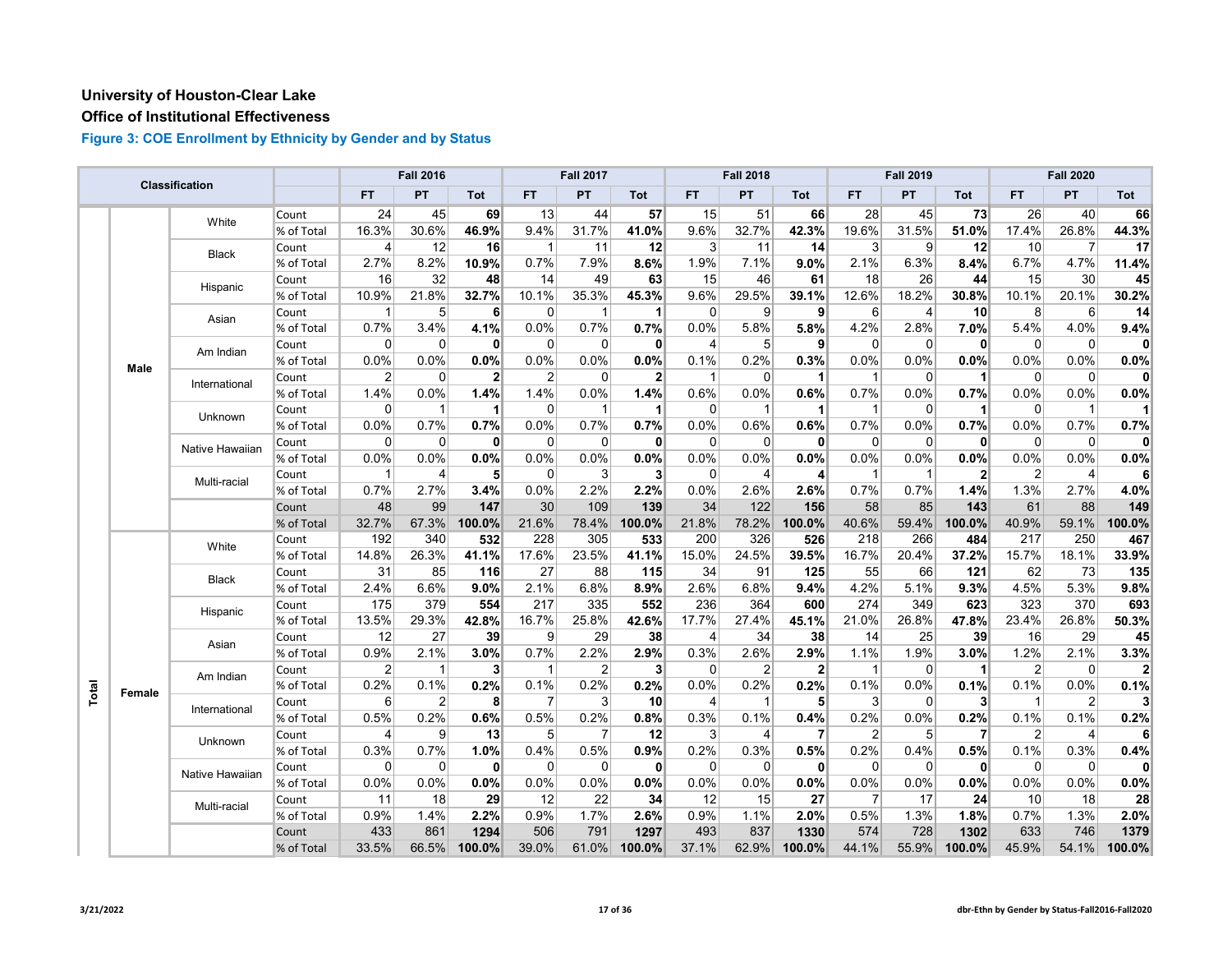# **Office of Institutional Effectiveness**

|  |              | Classification   |            |                | <b>Fall 2016</b> |                 |           | <b>Fall 2017</b> |          |          | <b>Fall 2018</b> |            |       | <b>Fall 2019</b> |              |                | <b>Fall 2020</b> |         |
|--|--------------|------------------|------------|----------------|------------------|-----------------|-----------|------------------|----------|----------|------------------|------------|-------|------------------|--------------|----------------|------------------|---------|
|  |              |                  |            | FT.            | <b>PT</b>        | Tot             | <b>FT</b> | <b>PT</b>        | Tot      | FT.      | <b>PT</b>        | <b>Tot</b> | FT.   | <b>PT</b>        | Tot          | FT.            | <b>PT</b>        | Tot     |
|  |              | White            | Count      | 216            | 385              | 601             | 241       | 349              | 590      | 215      | 377              | 592        | 246   | 311              | 557          | 243            | 290              | 533     |
|  |              |                  | % of Total | 15.0%          | 26.7%            | 41.7%           | 16.8%     | 24.3%            | 41.1%    | 14.5%    | 25.4%            | 39.8%      | 17.0% | 21.5%            | 38.5%        | 15.9%          | 19.0%            | 34.9%   |
|  |              | <b>Black</b>     | Count      | 35             | 97               | 132             | 28        | 99               | 127      | 37       | 102              | 139        | 58    | 75               | 133          | 72             | 80               | 152     |
|  |              |                  | % of Total | 2.4%           | 6.7%             | $9.2\%$         | 1.9%      | 6.9%             | 8.8%     | 2.5%     | 6.9%             | 9.4%       | 4.0%  | 5.2%             | 9.2%         | 4.7%           | 5.2%             | 9.9%    |
|  |              | Hispanic         | Count      | 191            | 411              | 602             | 231       | 384              | 615      | 251      | 410              | 661        | 292   | 375              | 667          | 338            | 400              | 738     |
|  |              |                  | % of Total | 13.3%          | 28.5%            | 41.8%           | 16.1%     | 26.7%            | 42.8%    | 16.9%    | 27.6%            | 44.5%      | 20.2% | 26.0%            | 46.2%        | 22.1%          | 26.2%            | 48.3%   |
|  | Asian        | Count            | 13         | 32             | 45               | 9               | 30        | 39               | 4        | 43       | 47               | 20         | 29    | 49               | 24           | 35             | 59               |         |
|  |              |                  | % of Total | 0.9%           | 2.2%             | 3.1%            | 0.6%      | 2.1%             | 2.7%     | 0.3%     | 2.9%             | 3.2%       | 1.4%  | 2.0%             | $3.4\%$      | 1.6%           | 2.3%             | 3.9%    |
|  | <b>Total</b> | Am Indian        | Count      | $\overline{2}$ |                  | 3               |           | 2                |          | 0        |                  |            |       | $\Omega$         |              | $\overline{2}$ | $\Omega$         |         |
|  |              |                  | % of Total | 0.1%           | 0.1%             | 0.2%            | 0.1%      | 0.1%             | 0.2%     | 0.0%     | 0.1%             | 0.1%       | 0.1%  | 0.0%             | 0.1%         | 0.1%           | $0.0\%$          | 0.1%    |
|  |              | International    | Count      | 8              |                  | 10              | 9         | 3                | 12       | 5        |                  | 6          |       | $\Omega$         |              |                | $\overline{2}$   |         |
|  |              |                  | % of Total | 0.6%           | 0.1%             | 0.7%            | 0.6%      | 0.2%             | 0.8%     | 0.3%     | 0.1%             | 0.4%       | 0.3%  | $0.0\%$          | 0.3%         | 0.1%           | 0.1%             | 0.2%    |
|  |              | Unknown          | Count      |                | 10               | 14 <sup>1</sup> | 5         | 8                | 13       | 3        |                  | 8          |       | 5                | 8            |                | 5                |         |
|  |              |                  | % of Total | 0.3%           | 0.7%             | 1.0%            | 0.3%      | 0.6%             | 0.9%     | 0.2%     | 0.3%             | 0.5%       | 0.2%  | 0.3%             | 0.6%         | 0.1%           | 0.3%             | 0.5%    |
|  |              | Native Hawaiian  | Count      | 0              | 0                | $\bf{0}$        | $\Omega$  | 0                | $\bf{0}$ | $\Omega$ |                  | $\bf{0}$   |       | $\Omega$         | $\mathbf{0}$ | $\Omega$       | $\Omega$         | 0       |
|  |              |                  | % of Total | $0.0\%$        | 0.0%             | $0.0\%$         | $0.0\%$   | 0.0%             | 0.0%     | 0.0%     | 0.0%             | 0.0%       | 0.0%  | $0.0\%$          | 0.0%         | 0.0%           | $0.0\%$          | $0.0\%$ |
|  |              | Multi-racial     | Count      | 12             | 22               | 34              | 12        | 25               | 37       | 12       | 19               | 31         | 8     | 18               | 26           | 12             | 22               | 34      |
|  |              |                  | % of Total | 0.8%           | 1.5%             | 2.4%            | 0.8%      | 1.7%             | $2.6\%$  | 0.8%     | 1.3%             | 2.1%       | 0.6%  | 1.2%             | 1.8%         | 0.8%           | 1.4%             | $2.2\%$ |
|  |              | <b>Total COE</b> | Count      | 481            | 960              | 1441            | 536       | 900              | 1436     | 527      | 959              | 1486       | 632   | 813              | 1445         | 694            | 834              | 1528    |
|  |              |                  | % of Total | 33.4%          | 66.6%            | 100.0%          | 37.3%     | 62.7%            | 100.0%   | 35.5%    | 64.5%            | 100.0%     | 43.7% | 56.3%            | 100.0%       | 45.4%          | 54.6%            | 100.0%  |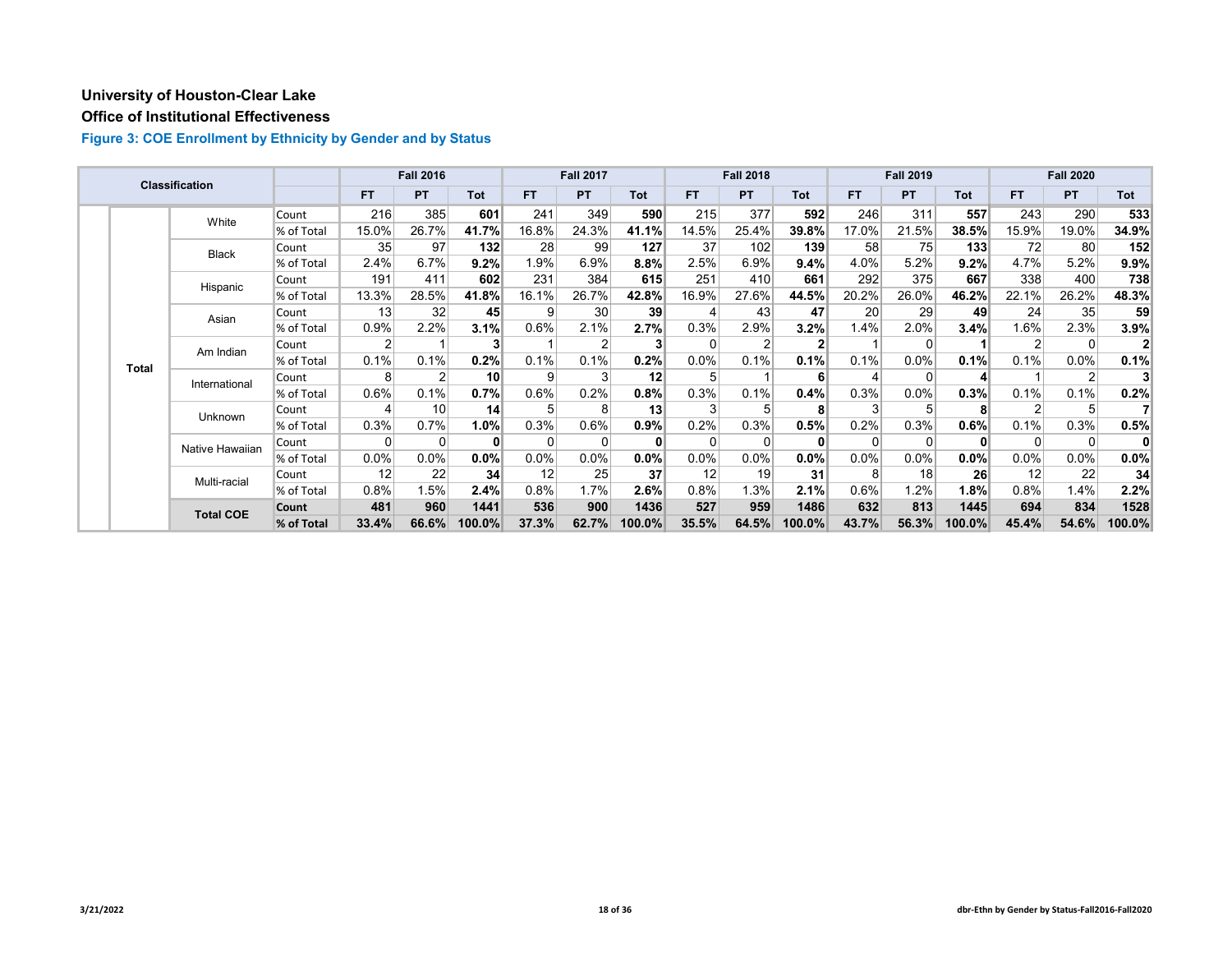# **Office of Institutional Effectiveness**

|               |        | Classification  |            |             | <b>Fall 2016</b> |                      |                | <b>Fall 2017</b> |                |                | <b>Fall 2018</b> |                |                | <b>Fall 2019</b> |                      |                | <b>Fall 2020</b> |              |
|---------------|--------|-----------------|------------|-------------|------------------|----------------------|----------------|------------------|----------------|----------------|------------------|----------------|----------------|------------------|----------------------|----------------|------------------|--------------|
|               |        |                 |            | <b>FT</b>   | <b>PT</b>        | Tot                  | FT.            | PT               | Tot            | FT             | PT               | Tot            | <b>FT</b>      | <b>PT</b>        | <b>Tot</b>           | FT.            | PT               | Tot          |
|               |        | White           | Count      | 147         | 106              | 253                  | 137            | 106              | 243            | 157            | 93               | 250            | 149            | 100              | 249                  | 127            | 93               | 220          |
|               |        |                 | % of Total | 26.4%       | 19.0%            | 45.4%                | 25.2%          | 19.5%            | 44.8%          | 28.0%          | 16.6%            | 44.6%          | 24.4%          | 16.4%            | 40.8%                | 22.5%          | 16.5%            | 38.9%        |
|               |        | Black           | Count      | 21          | 30               | 51                   | 26             | 21               | 47             | 24             | 21               | 45             | 26             | 26               | 52                   | 28             | 25               | 53           |
|               |        |                 | % of Total | 3.8%        | 5.4%             | 9.2%                 | 4.8%           | 3.9%             | 8.7%           | 4.3%           | 3.8%             | 8.0%           | 4.3%           | 4.3%             | 8.5%                 | 5.0%           | 4.4%             | 9.4%         |
|               |        | Hispanic        | Count      | 75          | 106              | 181                  | 79             | 110              | 189            | 93             | 107              | 200            | 110            | 119              | 229                  | 96             | 123              | 219          |
|               |        |                 | % of Total | 13.5%       | 19.0%            | 32.5%                | 14.5%          | 20.3%            | 34.8%          | 16.6%          | 19.1%            | 35.7%          | 18.0%          | 19.5%            | 37.5%                | 17.0%          | 21.8%            | 38.8%        |
|               |        | Asian           | Count      | 7           | 11               | 18                   | 9              | $\vert 9 \vert$  | 18             | 11             | 11               | 22             | 17             | 14               | 31                   | 21             | 13               | 34           |
|               |        |                 | % of Total | 1.3%        | 2.0%             | 3.2%                 | 1.7%           | 1.7%             | 3.3%           | 2.0%           | 2.0%             | 3.9%           | 2.8%           | 2.3%             | 5.1%                 | 3.7%           | 2.3%             | 6.0%         |
|               |        | Am Indian       | Count      | 0           | 0                | $\mathbf{0}$         | $\mathbf 0$    | $\overline{0}$   | 0              | 2              | -1               | $\mathbf{3}$   | $\overline{2}$ | 0                | $\mathbf{2}$         | $\mathbf 0$    | $\mathbf{1}$     | 11           |
|               | Male   |                 | % of Total | 0.0%        | 0.0%             | 0.0%                 | 0.0%           | 0.0%             | 0.0%           | 0.4%           | 0.2%             | 0.5%           | 0.3%           | 0.0%             | 0.3%                 | 0.0%           | 0.2%             | 0.2%         |
|               |        | International   | Count      | $\mathbf 1$ | 0                | 1                    | $\mathbf 0$    | $\overline{1}$   | $\vert$        | $\mathbf{1}$   | $\overline{0}$   | 1              | $\mathbf{1}$   | $\mathbf 0$      | $\blacktriangleleft$ | $\mathbf{1}$   | $\overline{0}$   | 11           |
|               |        |                 | % of Total | 0.2%        | 0.0%             | 0.2%                 | 0.0%           | 0.2%             | 0.2%           | 0.2%           | 0.0%             | 0.2%           | 0.2%           | 0.0%             | 0.2%                 | 0.2%           | 0.0%             | 0.2%         |
|               |        | Unknown         | Count      | 8           | 25               | 33                   | 9              | 19               | 28             | 5              | 14               | 19             | 3              | 21               | 24                   | 8              | 8                | 16           |
|               |        |                 | % of Total | 1.4%        | 4.5%             | 5.9%                 | 1.7%           | 3.5%             | 5.2%           | 0.9%           | 2.5%             | 3.4%           | 0.5%           | 3.4%             | 3.9%                 | 1.4%           | 1.4%             | 2.8%         |
|               |        | Native Hawaiian | Count      | 1           | $\Omega$         | $\blacktriangleleft$ | $\overline{1}$ | $\overline{0}$   | $\vert$        | $\mathbf{1}$   | $\Omega$         | 1              | $\Omega$       | $\Omega$         | $\mathbf{0}$         | $\Omega$       | $\overline{0}$   | $\mathbf{0}$ |
|               |        |                 | % of Total | 0.2%        | 0.0%             | 0.2%                 | 0.2%           | 0.0%             | 0.2%           | 0.2%           | 0.0%             | 0.2%           | 0.0%           | 0.0%             | 0.0%                 | 0.0%           | 0.0%             | 0.0%         |
|               |        | Multi-racial    | Count      | 12          | 7                | 19                   | 8              | 8                | 16             | 11             | 8                | 19             | 13             | 9                | 22                   | 12             | $\overline{9}$   | 21           |
|               |        |                 | % of Total | 2.2%        | 1.3%             | 3.4%                 | 1.5%           | 1.5%             | 2.9%           | 2.0%           | 1.4%             | 3.4%           | 2.1%           | 1.5%             | 3.6%                 | 2.1%           | 1.6%             | 3.7%         |
|               |        |                 | Count      | 272         | 285              | 557                  | 269            | 274              | 543            | 305            | 255              | 560            | 321            | 289              | 610                  | 293            | 272              | 565          |
|               |        |                 | % of Total | 48.8%       | 51.2%            | 100.0%               | 49.5%          | 50.5%            | 100.0%         | 54.5%          | 45.5%            | 100.0%         | 52.6%          | 47.4%            | 100.0%               | 51.9%          | 48.1%            | 100.0%       |
|               |        | White           | Count      | 266         | 262              | 528                  | 303            | 222              | 525            | 277            | 234              | 511            | 290            | 224              | 514                  | 255            | 258              | 513          |
|               |        |                 | % of Total | 22.6%       | 22.3%            | 44.9%                | 25.2%          | 18.5%            | 43.7%          | 21.7%          | 18.4%            | 40.1%          | 21.8%          | 16.8%            | 38.6%                | 18.3%          | 18.5%            | 36.8%        |
|               |        | <b>Black</b>    | Count      | 61          | 87               | 148                  | 67             | 71               | 138            | 72             | 91               | 163            | 65             | 76               | 141                  | 69             | 62               | 131          |
|               |        |                 | % of Total | 5.2%        | 7.4%             | 12.6%                | 5.6%           | 5.9%             | 11.5%          | 5.7%           | 7.1%             | 12.8%          | 4.9%           | 5.7%             | 10.6%                | 4.9%           | 4.4%             | 9.4%         |
|               |        | Hispanic        | Count      | 166         | 253              | 419                  | 214            | 241              | 455            | 247            | 265              | 512            | 293            | 273              | 566                  | 343            | 283              | 626          |
|               |        |                 | % of Total | 14.1%       | 21.5%            | 35.7%                | 17.8%          | 20.0%            | 37.9%          | 19.4%          | 20.8%            | 40.2%          | 22.0%          | 20.5%            | 42.5%                | 24.6%          | 20.3%            | 44.9%        |
|               |        | Asian           | Count      | 26          | 10               | 36                   | 21             | 15               | 36             | 19             | $6 \mid$         | 25             | 24             | 18               | 42                   | 30             | 19               | 49           |
|               |        |                 | % of Total | 2.2%        | 0.9%             | 3.1%                 | 1.7%           | 1.2%             | 3.0%           | 1.5%           | 0.5%             | 2.0%           | 1.8%           | 1.4%             | 3.2%                 | 2.2%           | 1.4%             | 3.5%         |
| Undergraduate |        | Am Indian       | Count      | 2           | 0                | $\mathbf{2}$         | $\mathbf 0$    | 0                | 0              | $\overline{2}$ | $\overline{0}$   | $\overline{2}$ | 1              | $\mathbf{1}$     | $\mathbf{2}$         | $\mathbf 1$    | $\overline{0}$   | 11           |
|               | Female |                 | % of Total | 0.2%        | 0.0%             | 0.2%                 | 0.0%           | 0.0%             | 0.0%           | 0.2%           | 0.0%             | 0.2%           | 0.1%           | 0.1%             | 0.2%                 | 0.1%           | 0.0%             | 0.1%         |
|               |        | International   | Count      | 2           | $\mathbf{1}$     | 3                    | $\overline{4}$ | $\overline{2}$   | 6              | 3              | $\overline{3}$   | 6              | 3              | 4                | $\overline{7}$       | $\overline{4}$ | $\overline{4}$   | 8            |
|               |        |                 | % of Total | 0.2%        | 0.1%             | 0.3%                 | 0.3%           | 0.2%             | 0.5%           | 0.2%           | 0.2%             | 0.5%           | 0.2%           | 0.3%             | 0.5%                 | 0.3%           | 0.3%             | 0.6%         |
|               |        | Unknown         | Count      | 2           | 3                | 5                    | 4              | 3                | $\overline{7}$ | 5              | 7                | 12             | 8              | $\overline{7}$   | 15                   | 2              | $\overline{7}$   | 9            |
|               |        |                 | % of Total | 0.2%        | 0.3%             | 0.4%                 | 0.3%           | 0.2%             | 0.6%           | 0.4%           | 0.5%             | 0.9%           | 0.6%           | 0.5%             | 1.1%                 | 0.1%           | 0.5%             | 0.6%         |
|               |        | Native Hawaiian | Count      | 0           | $\mathbf{1}$     | 1                    | $\mathbf{1}$   | $\mathbf 0$      | $\vert$ 1      | 0              | $\Omega$         | $\mathbf{0}$   | $\mathbf 1$    | $\Omega$         | $\blacktriangleleft$ | $\overline{2}$ | $\overline{1}$   | $\mathbf{3}$ |
|               |        |                 | % of Total | 0.0%        | 0.1%             | 0.1%                 | 0.1%           | 0.0%             | 0.1%           | 0.0%           | 0.0%             | 0.0%           | 0.1%           | 0.0%             | 0.1%                 | 0.1%           | 0.1%             | 0.2%         |
|               |        | Multi-racial    | Count      | 14          | 19               | 33                   | 20             | 14               | 34             | 25             | 18               | 43             | 25             | 19               | 44                   | 36             | 18               | 54           |
|               |        |                 | % of Total | 1.2%        | 1.6%             | 2.8%                 | 1.7%           | 1.2%             | 2.8%           | 2.0%           | 1.4%             | 3.4%           | 1.9%           | 1.4%             | 3.3%                 | 2.6%           | 1.3%             | 3.9%         |
|               |        |                 | Count      | 539         | 636              | 1175                 | 634            | 568              | 1202           | 650            | 624              | 1274           | 710            | 622              | 1332                 | 742            | 652              | 1394         |
|               |        |                 | % of Total | 45.9%       | 54.1%            | 100.0%               | 52.7%          | 47.3%            | 100.0%         | 51.0%          | 49.0%            | 100.0%         | 53.3%          | 46.7%            | 100.0%               | 53.2%          | 46.8%            | 100.0%       |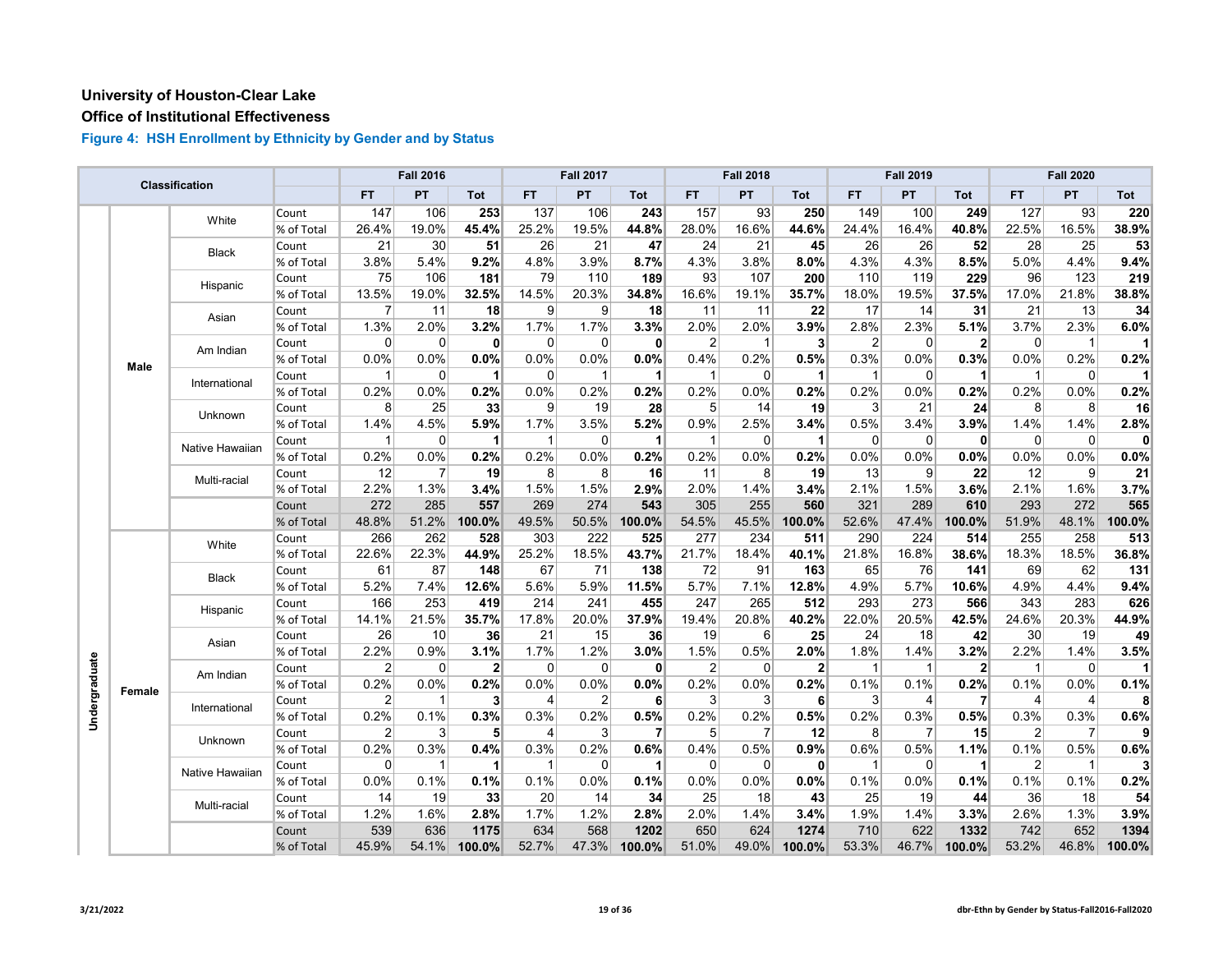# **Office of Institutional Effectiveness**

|  |              | <b>Classification</b> |            |                 | <b>Fall 2016</b> |                |                | <b>Fall 2017</b> |                 |       | <b>Fall 2018</b> |            |                | <b>Fall 2019</b> |            |       | <b>Fall 2020</b> |        |
|--|--------------|-----------------------|------------|-----------------|------------------|----------------|----------------|------------------|-----------------|-------|------------------|------------|----------------|------------------|------------|-------|------------------|--------|
|  |              |                       |            | <b>FT</b>       | <b>PT</b>        | Tot            | FT.            | <b>PT</b>        | Tot             | FT.   | <b>PT</b>        | <b>Tot</b> | <b>FT</b>      | <b>PT</b>        | <b>Tot</b> | FT.   | <b>PT</b>        | Tot    |
|  |              | White                 | Count      | 413             | 368              | 781            | 440            | 328              | 768             | 434   | 327              | 761        | 439            | 324              | 763        | 382   | 351              | 733    |
|  |              |                       | % of Total | 23.8%           | 21.2%            | 45.1%          | 25.2%          | 18.8%            | 44.0%           | 23.7% | 17.8%            | 41.5%      | 22.6%          | 16.7%            | 39.3%      | 19.5% | 17.9%            | 37.4%  |
|  |              | <b>Black</b>          | Count      | 82              | 117              | 199            | 93             | 92               | 185             | 96    | 112              | 208        | 91             | 102              | 193        | 97    | 87               | 184    |
|  |              |                       | % of Total | 4.7%            | 6.8%             | 11.5%          | 5.3%           | 5.3%             | 10.6%           | 5.2%  | 6.1%             | 11.3%      | 4.7%           | 5.3%             | 9.9%       | 5.0%  | 4.4%             | 9.4%   |
|  |              | Hispanic              | Count      | 241             | 359              | 600            | 293            | 351              | 644             | 340   | 372              | 712        | 403            | 392              | 795        | 439   | 406              | 845    |
|  |              |                       | % of Total | 13.9%           | 20.7%            | 34.6%          | 16.8%          | 20.1%            | 36.9%           | 18.5% | 20.3%            | 38.8%      | 20.8%          | 20.2%            | 40.9%      | 22.4% | 20.7%            | 43.1%  |
|  | Asian        |                       | Count      | 33              | 21               | 54             | 30             | 24               | 54              | 30    | 17               | 47         | 41             | 32               | 73         | 51    | 32               | 83     |
|  |              |                       | % of Total | 1.9%            | 1.2%             | 3.1%           | 1.7%           | 1.4%             | 3.1%            | 1.6%  | 0.9%             | 2.6%       | 2.1%           | 1.6%             | 3.8%       | 2.6%  | 1.6%             | 4.2%   |
|  | <b>Total</b> | Am Indian             | Count      | 2 <sub>1</sub>  | $\Omega$         | $\mathbf{2}$   | $\Omega$       | 0                | $\mathbf{0}$    | 4     |                  |            | 3 <sup>1</sup> |                  | 4          |       |                  |        |
|  |              |                       | % of Total | 0.1%            | 0.0%             | 0.1%           | $0.0\%$        | $0.0\%$          | 0.0%            | 0.2%  | 0.1%             | 0.3%       | $0.2\%$        | 0.1%             | 0.2%       | 0.1%  | 0.1%             | 0.1%   |
|  |              | International         | Count      | 3               |                  | 4              |                | 3                |                 |       |                  |            |                |                  | 8          | 5     | 4                | 9      |
|  |              |                       | % of Total | 0.2%            | 0.1%             | 0.2%           | 0.2%           | 0.2%             | 0.4%            | 0.2%  | 0.2%             | 0.4%       | 0.2%           | 0.2%             | 0.4%       | 0.3%  | 0.2%             | 0.5%   |
|  |              | Unknown               | Count      | 10 <sup>1</sup> | 28               | 38             | 13             | 22               | 35 <sup>5</sup> | 10    | 21               | 31         | 11             | 28               | 39         | 10    | 15               | 25     |
|  |              |                       | % of Total | 0.6%            | 1.6%             | $2.2\%$        | 0.7%           | 1.3%             | 2.0%            | 0.5%  | 1.1%             | 1.7%       | 0.6%           | 1.4%             | $2.0\%$    | 0.5%  | 0.8%             | 1.3%   |
|  |              | Native Hawaiian       | Count      |                 |                  | 2 <sub>1</sub> | $\overline{2}$ | 0                |                 |       |                  |            |                | $\Omega$         |            |       |                  |        |
|  |              |                       | % of Total | 0.1%            | 0.1%             | 0.1%           | 0.1%           | 0.0%             | 0.1%            | 0.1%  | 0.0%             | 0.1%       | 0.1%           | 0.0%             | 0.1%       | 0.1%  | 0.1%             | 0.2%   |
|  |              | Multi-racial          | Count      | 26              | 26               | 52             | 28             | 22               | 50              | 36    | 26               | 62         | 38             | 28               | 66         | 48    | 27               | 75     |
|  |              |                       | % of Total | 1.5%            | 1.5%             | $3.0\%$        | 1.6%           | 1.3%             | 2.9%            | 2.0%  | 1.4%             | 3.4%       | 2.0%           | 1.4%             | 3.4%       | 2.5%  | 1.4%             | 3.8%   |
|  |              | <b>Total HSH</b>      | Count      | 811             | 921              | 1732           | 903            | 842              | 1745            | 955   | 879              | 1834       | 1031           | 911              | 1942       | 1035  | 924              | 1959   |
|  |              | Undergraduate         | % of Total | 46.8%           | 53.2%            | 100.0%         | 51.7%          | 48.3%            | 100.0%          | 52.1% | 47.9%            | 100.0%     | 53.1%          | 46.9%            | 100.0%     | 52.8% | 47.2%            | 100.0% |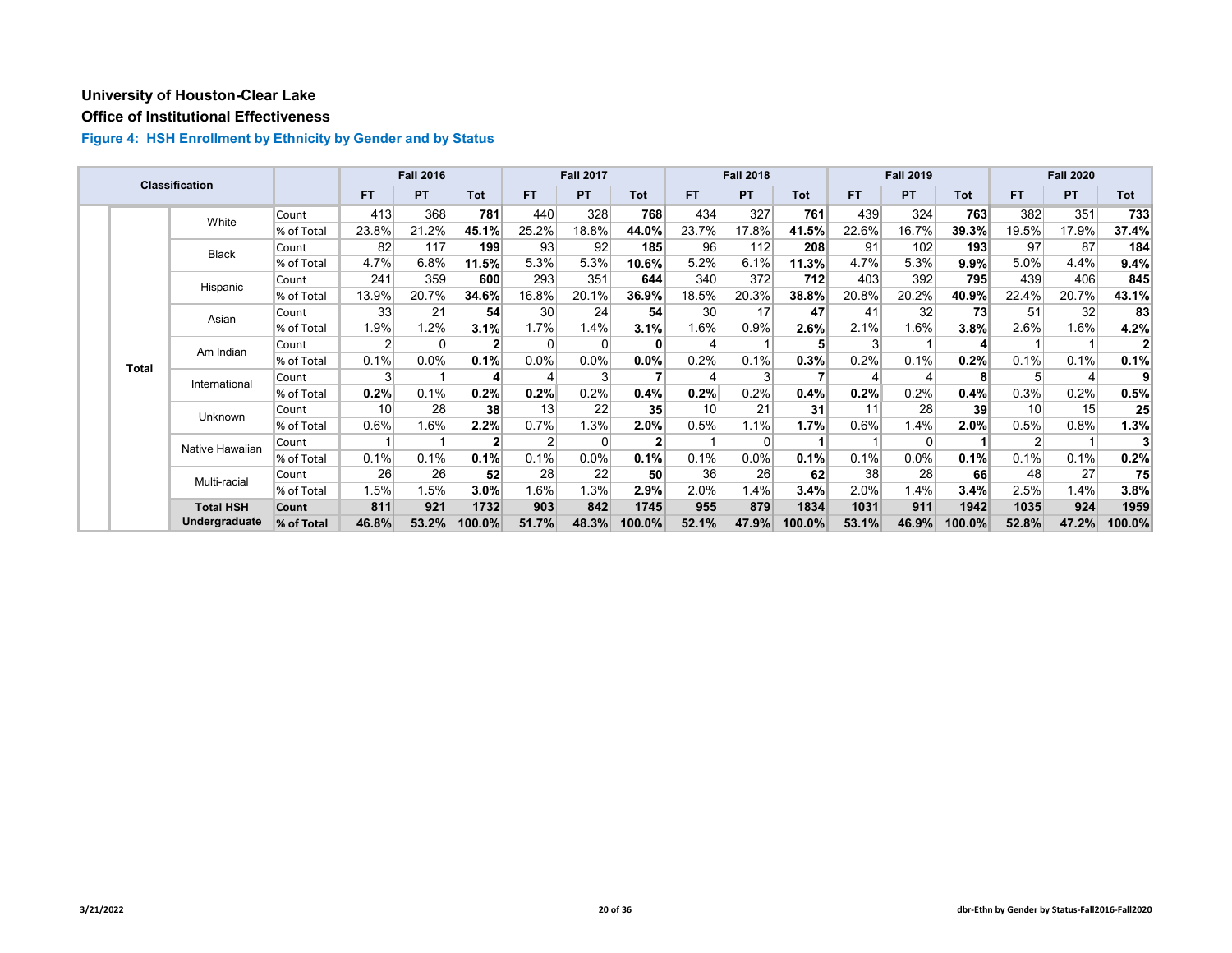#### **Office of Institutional Effectiveness**

|          |             | Classification  |            |                | <b>Fall 2016</b> |                |                | <b>Fall 2017</b> |                |                | <b>Fall 2018</b> |                |                         | <b>Fall 2019</b> |                |                | <b>Fall 2020</b>  |        |
|----------|-------------|-----------------|------------|----------------|------------------|----------------|----------------|------------------|----------------|----------------|------------------|----------------|-------------------------|------------------|----------------|----------------|-------------------|--------|
|          |             |                 |            | <b>FT</b>      | PT               | Tot            | <b>FT</b>      | PT               | Tot            | <b>FT</b>      | PT               | Tot            | <b>FT</b>               | PT               | Tot            | <b>FT</b>      | PT                | Tot    |
|          |             | White           | Count      | 22             | 48               | 70             | 29             | 42               | 71             | 33             | 47               | 80             | 32                      | 43               | 75             | 27             | 41                | 68     |
|          |             |                 | % of Total | 14.6%          | 31.8%            | 46.4%          | 19.9%          | 28.8%            | 48.6%          | 20.6%          | 29.4%            | 50.0%          | 22.4%                   | 30.1%            | 52.4%          | 19.1%          | 29.1%             | 48.2%  |
|          |             | Black           | Count      | 5              | 12               | 17             | 5 <sup>5</sup> | 5 <sup>5</sup>   | 10             | 5 <sup>5</sup> | 7                | 12             | 4                       | 9                | 13             | 6              | 7                 | 13     |
|          |             |                 | % of Total | 3.3%           | 7.9%             | 11.3%          | 3.4%           | 3.4%             | 6.8%           | 3.1%           | 4.4%             | 7.5%           | 2.8%                    | 6.3%             | 9.1%           | 4.3%           | 5.0%              | 9.2%   |
|          |             | Hispanic        | Count      | 15             | 23               | 38             | 14             | 20               | 34             | 16             | 22               | 38             | 16                      | 20               | 36             | 13             | 21                | 34     |
|          |             |                 | % of Total | 9.9%           | 15.2%            | 25.2%          | 9.6%           | 13.7%            | 23.3%          | 10.0%          | 13.8%            | 23.8%          | 11.2%                   | 14.0%            | 25.2%          | 9.2%           | 14.9%             | 24.1%  |
|          |             | Asian           | Count      | 4              | 6                | 10             | $\mathbf{3}$   | 8                | 11             | $\overline{7}$ | 5                | 12             | $\mathbf{1}$            | 4                | 5 <sup>1</sup> | $\overline{4}$ | 2                 | 6      |
|          |             |                 | % of Total | 2.6%           | 4.0%             | 6.6%           | 2.1%           | 5.5%             | 7.5%           | 4.4%           | 3.1%             | 7.5%           | 0.7%                    | 2.8%             | 3.5%           | 2.8%           | 1.4%              | 4.3%   |
|          |             | Am Indian       | Count      | 0              | $\mathbf{1}$     | $\mathbf 1$    | $\overline{0}$ | 0                | $\mathbf{0}$   | $\overline{0}$ |                  | 1              | 0                       | 1                | 1              | $\overline{0}$ | 0                 |        |
|          | <b>Male</b> |                 | % of Total | $0.0\%$        | 0.7%             | 0.7%           | 0.0%           | 0.0%             | 0.0%           | $0.0\%$        | 0.6%             | 0.6%           | 0.0%                    | 0.7%             | 0.7%           | 0.0%           | 0.0%              | 0.0%   |
|          |             | International   | Count      | 4              | 3                | $\overline{7}$ | $6 \mid$       | 3                | $\mathbf{9}$   | $\overline{4}$ | $\overline{1}$   | 5 <sup>1</sup> | 3                       | $\mathbf{0}$     | 3 <sup>1</sup> | $\overline{4}$ | $\lvert 3 \rvert$ | 7      |
|          |             |                 | % of Total | 2.6%           | 2.0%             | 4.6%           | 4.1%           | 2.1%             | 6.2%           | 2.5%           | 0.6%             | 3.1%           | 2.1%                    | 0.0%             | 2.1%           | 2.8%           | 2.1%              | 5.0%   |
|          |             | Unknown         | Count      | 2              | $\overline{2}$   | 4              | $\Omega$       | 9                | 9              | $\Omega$       | 7                | 7              | $\Omega$                | 5                | 5              | $\Omega$       | 7                 |        |
|          |             |                 | % of Total | 1.3%           | 1.3%             | 2.6%           | 0.0%           | 6.2%             | 6.2%           | 0.0%           | 4.4%             | 4.4%           | 0.0%                    | 3.5%             | 3.5%           | 0.0%           | 5.0%              | 5.0%   |
|          |             | Native Hawaiian | Count      | $\Omega$       | $\mathbf 0$      | $\mathbf{0}$   | $\overline{0}$ | $\mathbf 0$      | $\mathbf{0}$   | 0              | $\mathbf 0$      | $\mathbf{0}$   | $\overline{\mathbf{1}}$ | $\mathbf 0$      | $\mathbf 1$    | $\mathbf{1}$   | $\mathbf 0$       |        |
|          |             |                 | % of Total | 0.0%           | 0.0%             | $0.0\%$        | 0.0%           | 0.0%             | $0.0\%$        | 0.0%           | 0.0%             | 0.0%           | 0.7%                    | $0.0\%$          | 0.7%           | 0.7%           | 0.0%              | 0.7%   |
|          |             | Multi-racial    | Count      | $\overline{2}$ | $\overline{2}$   | 4              | $\mathbf{1}$   | -1               | $\overline{2}$ | -1             | 4                | 5              | 3                       | 1                | 4              | 3              | $\overline{2}$    |        |
|          |             |                 | % of Total | 1.3%           | 1.3%             | 2.6%           | 0.7%           | 0.7%             | 1.4%           | 0.6%           | 2.5%             | 3.1%           | 2.1%                    | 0.7%             | 2.8%           | 2.1%           | 1.4%              | 3.5%   |
|          |             |                 | Count      | 54             | 97               | 151            | 58             | 88               | 146            | 66             | 94               | 160            | 60                      | 83               | 143            | 58             | 83                | 141    |
|          |             |                 | % of Total | 35.8%          | 64.2%            | 100.0%         | 39.7%          | 60.3%            | 100.0%         | 41.3%          | 58.8%            | 100.0%         | 42.0%                   | 58.0%            | 100.0%         | 41.1%          | 58.9%             | 100.0% |
|          |             | White           | Count      | 78             | 87               | 165            | 72             | 70               | 142            | 80             | 66               | 146            | 80                      | 63               | 143            | 74             | 72                | 146    |
|          |             |                 | % of Total | 21.3%          | 23.7%            | 45.0%          | 21.4%          | 20.8%            | 42.1%          | 23.7%          | 19.6%            | 43.3%          | 23.1%                   | 18.2%            | 41.2%          | 21.3%          | 20.7%             | 42.0%  |
|          |             | <b>Black</b>    | Count      | 14             | 25               | 39             | 20             | 12               | 32             | 16             | 14               | 30             | 24                      | 17               | 41             | 30             | 11                | 41     |
|          |             |                 | % of Total | 3.8%           | 6.8%             | 10.6%          | 5.9%           | 3.6%             | 9.5%           | 4.7%           | 4.2%             | 8.9%           | 6.9%                    | 4.9%             | 11.8%          | 8.6%           | 3.2%              | 11.8%  |
|          |             | Hispanic        | Count      | 42             | 53               | 95             | 48             | 43               | 91             | 61             | 47               | 108            | 52                      | 44               | 96             | 56             | 43                | 99     |
|          |             |                 | % of Total | 11.4%          | 14.4%            | 25.9%          | 14.2%          | 12.8%            | 27.0%          | 18.1%          | 13.9%            | 32.0%          | 15.0%                   | 12.7%            | 27.7%          | 16.1%          | 12.4%             | 28.4%  |
|          |             | Asian           | Count      | 13             | 9                | 22             | 14             | 11               | 25             | 14             | 10               | 24             | 17                      | 14               | 31             | 16             | 9                 | 25     |
|          |             |                 | % of Total | 3.5%           | 2.5%             | 6.0%           | 4.2%           | 3.3%             | 7.4%           | 4.2%           | 3.0%             | 7.1%           | 4.9%                    | 4.0%             | 8.9%           | 4.6%           | 2.6%              | 7.2%   |
|          |             | Am Indian       | Count      | 0              | $\Omega$         | 0              | $\overline{0}$ | $\mathbf 0$      | $\mathbf{0}$   | $\Omega$       | 0                | 0              | $\Omega$                | 1                | 1              | $\mathbf 0$    | $\mathbf 0$       | 0      |
| Graduate | Female      |                 | % of Total | 0.0%           | 0.0%             | 0.0%           | 0.0%           | 0.0%             | 0.0%           | 0.0%           | 0.0%             | 0.0%           | 0.0%                    | 0.3%             | 0.3%           | 0.0%           | 0.0%              | 0.0%   |
|          |             | International   | Count      | 20             | 15               | 35             | 19             | 17               | 36             | 11             | 3                | 14             | 8                       | 4                | 12             | 15             | $\mathbf{1}$      | 16     |
|          |             |                 | % of Total | 5.4%           | 4.1%             | 9.5%           | 5.6%           | 5.0%             | 10.7%          | 3.3%           | 0.9%             | 4.2%           | 2.3%                    | 1.2%             | 3.5%           | 4.3%           | 0.3%              | 4.6%   |
|          |             | Unknown         | Count      | 0              | $\mathbf 1$      | $\mathbf 1$    | $\mathbf{3}$   | $\mathbf{1}$     | $\overline{4}$ | $\overline{2}$ | 0                | $\mathbf{2}$   | -1                      | 1                | $\mathbf{2}$   | $\overline{2}$ | 0                 |        |
|          |             |                 | % of Total | 0.0%           | 0.3%             | 0.3%           | 0.9%           | 0.3%             | 1.2%           | 0.6%           | 0.0%             | 0.6%           | 0.3%                    | 0.3%             | 0.6%           | 0.6%           | 0.0%              | 0.6%   |
|          |             | Native Hawaiian | Count      | $\Omega$       | $\Omega$         | $\mathbf{0}$   | 0              | $\mathbf 0$      | $\mathbf{0}$   | $\Omega$       | $\Omega$         | $\mathbf{0}$   | $\Omega$                | $\Omega$         | $\mathbf{0}$   | $\overline{0}$ | $\mathbf 0$       |        |
|          |             |                 | % of Total | 0.0%           | 0.0%             | 0.0%           | 0.0%           | 0.0%             | 0.0%           | 0.0%           | 0.0%             | 0.0%           | 0.0%                    | 0.0%             | 0.0%           | 0.0%           | 0.0%              | 0.0%   |
|          |             | Multi-racial    | Count      | 7              | 3                | 10             | $6 \mid$       | -1               | 7              | $\overline{9}$ | $\overline{4}$   | 13             | 14                      | 7                | 21             | 8              | 11                | 19     |
|          |             |                 | % of Total | 1.9%           | 0.8%             | 2.7%           | 1.8%           | 0.3%             | 2.1%           | 2.7%           | 1.2%             | 3.9%           | 4.0%                    | 2.0%             | 6.1%           | 2.3%           | 3.2%              | 5.5%   |
|          |             |                 | Count      | 174            | 193              | 367            | 182            | 155              | 337            | 193            | 144              | 337            | 196                     | 151              | 347            | 201            | 147               | 348    |
|          |             |                 | % of Total | 47.4%          | 52.6%            | 100.0%         | 54.0%          | 46.0%            | 100.0%         | 57.3%          | 42.7%            | 100.0%         | 56.5%                   | 43.5%            | 100.0%         | 57.8%          | 42.2%             | 100.0% |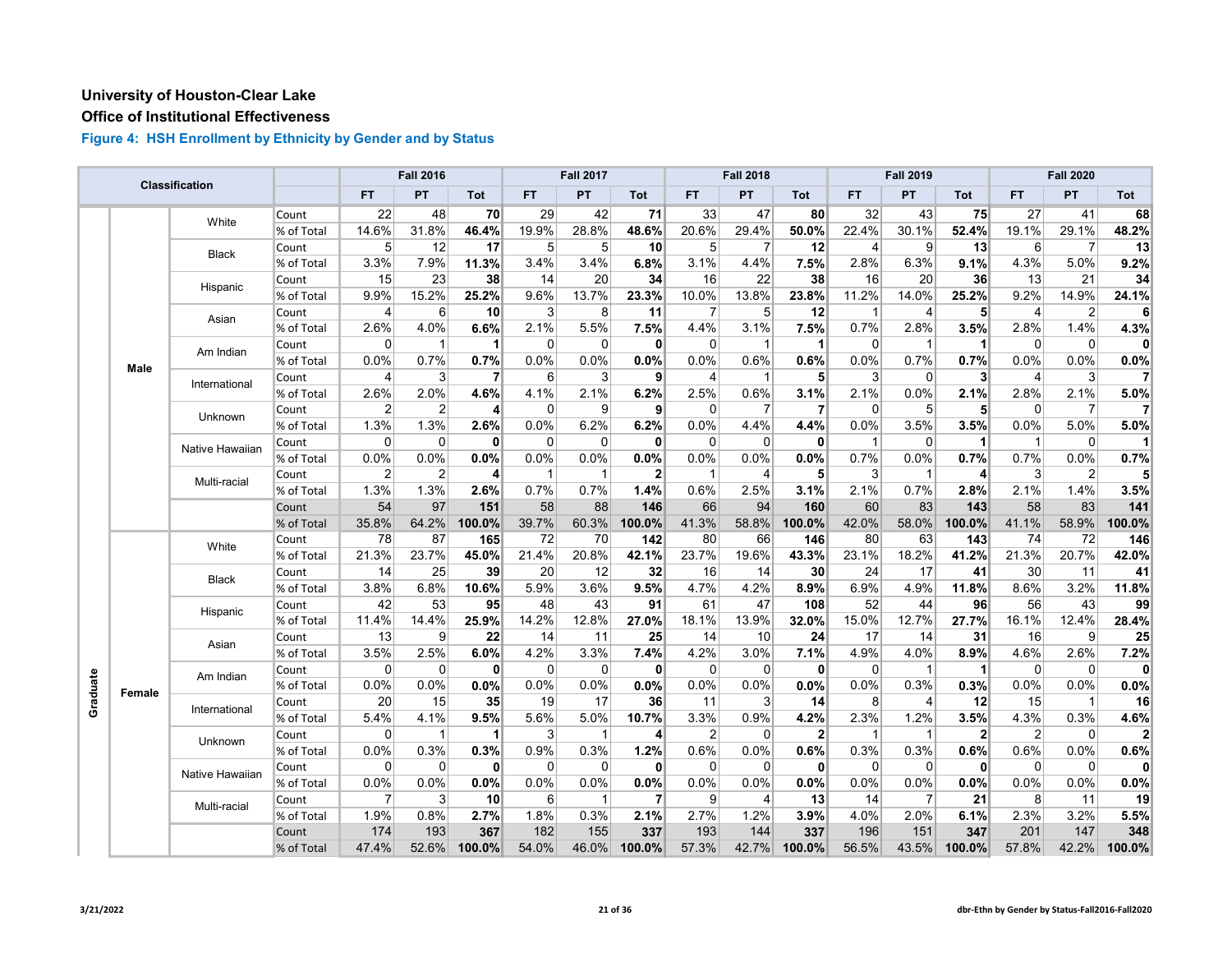# **Office of Institutional Effectiveness**

|  |              | Classification   |            |           | <b>Fall 2016</b> |          |          | <b>Fall 2017</b> |        |          | <b>Fall 2018</b> |              |           | <b>Fall 2019</b> |              |       | <b>Fall 2020</b> |         |
|--|--------------|------------------|------------|-----------|------------------|----------|----------|------------------|--------|----------|------------------|--------------|-----------|------------------|--------------|-------|------------------|---------|
|  |              |                  |            | <b>FT</b> | PT               | Tot      | FT.      | <b>PT</b>        | Tot    | FT.      | <b>PT</b>        | <b>Tot</b>   | <b>FT</b> | <b>PT</b>        | <b>Tot</b>   | FT.   | <b>PT</b>        | Tot     |
|  |              | White            | Count      | 100       | 135              | 235      | 101      | 112              | 213    | 113      | 113              | 226          | 112       | 106              | 218          | 101   | 113              | 214     |
|  |              |                  | % of Total | 19.3%     | 26.1%            | 45.4%    | 20.9%    | 23.2%            | 44.1%  | 22.7%    | 22.7%            | 45.5%        | 22.9%     | 21.6%            | 44.5%        | 20.7% | 23.1%            | 43.8%   |
|  |              | <b>Black</b>     | Count      | 19        | 37               | 56       | 25       | 17               | 42     | 21       | 21               | 42           | 28        | 26               | 54           | 36    | 18               | 54      |
|  |              |                  | % of Total | 3.7%      | 7.1%             | 10.8%    | 5.2%     | 3.5%             | 8.7%   | 4.2%     | 4.2%             | 8.5%         | 5.7%      | 5.3%             | 11.0%        | 7.4%  | 3.7%             | 11.0%   |
|  |              | Hispanic         | Count      | 57        | 76               | 133      | 62       | 63               | 125    | 77       | 69               | 146          | 68        | 64               | 132          | 69    | 64               | 133     |
|  |              |                  | % of Total | 11.0%     | 14.7%            | 25.7%    | 12.8%    | 13.0%            | 25.9%  | 15.5%    | 13.9%            | 29.4%        | 13.9%     | 13.1%            | 26.9%        | 14.1% | 13.1%            | 27.2%   |
|  |              | Asian            | Count      | 17        | 15               | 32       | 17       | 19               | 36     | 21       | 15               | 36           | 18        | 18               | 36           | 20    | 11               | 31      |
|  |              |                  | % of Total | 3.3%      | 2.9%             | 6.2%     | 3.5%     | 3.9%             | 7.5%   | 4.2%     | 3.0%             | 7.2%         | $3.7\%$   | 3.7%             | 7.3%         | 4.1%  | 2.2%             | 6.3%    |
|  | <b>Total</b> | Am Indian        | Count      | $\Omega$  |                  |          | $\Omega$ | 0                | 0      | 0        |                  |              |           |                  | $\mathbf{2}$ | 0     | 0                | 0       |
|  |              |                  | % of Total | $0.0\%$   | 0.2%             | 0.2%     | $0.0\%$  | $0.0\%$          | 0.0%   | 0.0%     | 0.2%             | 0.2%         | 0.0%      | 0.4%             | 0.4%         | 0.0%  | $0.0\%$          | $0.0\%$ |
|  |              | International    | Count      | 24        | 18               | 42       | 25       | 20               | 45     | 15       |                  | 19           | 11        |                  | 15           | 19    | 4                | 23      |
|  |              |                  | % of Total | 4.6%      | 3.5%             | 8.1%     | 5.2%     | 4.1%             | 9.3%   | 3.0%     | 0.8%             | 3.8%         | 2.2%      | 0.8%             | 3.1%         | 3.9%  | 0.8%             | 4.7%    |
|  |              | Unknown          | Count      |           | 3                | 5        |          | 10               | 13     |          |                  | 9            |           | $6 \overline{6}$ |              |       |                  | 91      |
|  |              |                  | % of Total | 0.4%      | 0.6%             | $1.0\%$  | 0.6%     | 2.1%             | 2.7%   | 0.4%     | 1.4%             | 1.8%         | 0.2%      | 1.2%             | 1.4%         | 0.4%  | 1.4%             | 1.8%    |
|  |              | Native Hawaiian  | Count      | 0         | 0                | $\bf{0}$ | $\Omega$ | 0                | 0      | $\Omega$ |                  | $\mathbf{0}$ |           | $\Omega$         |              |       | 0                |         |
|  |              |                  | % of Total | $0.0\%$   | 0.0%             | $0.0\%$  | $0.0\%$  | $0.0\%$          | 0.0%   | 0.0%     | 0.0%             | 0.0%         | 0.2%      | 0.0%             | 0.2%         | 0.2%  | $0.0\%$          | 0.2%    |
|  |              | Multi-racial     | Count      | 9         | 5                | 14       |          | $\overline{2}$   | 9      | 10       |                  | 18           | 17        | 8                | 25           | 11    | 13               | 24      |
|  |              |                  | % of Total | 1.7%      | 1.0%             | 2.7%     | 1.4%     | 0.4%             | 1.9%   | 2.0%     | 1.6%             | 3.6%         | 3.5%      | $1.6\%$          | 5.1%         | 2.2%  | 2.7%             | 4.9%    |
|  |              | <b>Total HSH</b> | Count      | 228       | 290              | 518      | 240      | 243              | 483    | 259      | 238              | 497          | 256       | 234              | 490          | 259   | 230              | 489     |
|  |              | Graduate         | % of Total | 44.0%     | 56.0%            | 100.0%   | 49.7%    | 50.3%            | 100.0% | 52.1%    | 47.9%            | 100.0%       | 52.2%     | 47.8%            | 100.0%       | 53.0% | 47.0%            | 100.0%  |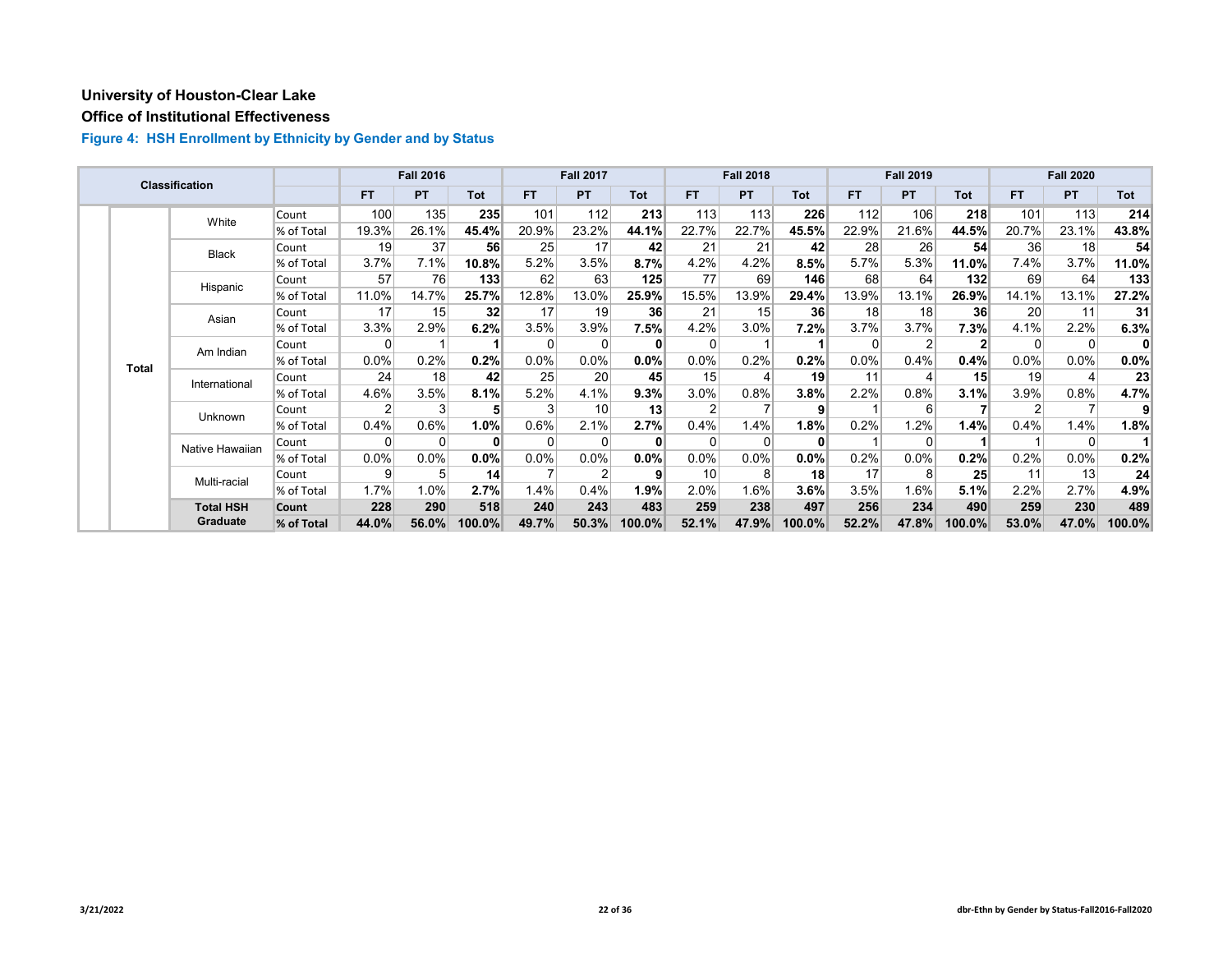# **Office of Institutional Effectiveness**

|       |             | Classification  |            |                | <b>Fall 2016</b> |                      |                | <b>Fall 2017</b> |              |                | <b>Fall 2018</b> |                |                | <b>Fall 2019</b> |                      |                | <b>Fall 2020</b> |                |
|-------|-------------|-----------------|------------|----------------|------------------|----------------------|----------------|------------------|--------------|----------------|------------------|----------------|----------------|------------------|----------------------|----------------|------------------|----------------|
|       |             |                 |            | <b>FT</b>      | PT               | Tot                  | <b>FT</b>      | PT               | <b>Tot</b>   | FT.            | PT               | Tot            | <b>FT</b>      | <b>PT</b>        | <b>Tot</b>           | <b>FT</b>      | <b>PT</b>        | Tot            |
|       |             | White           | Count      | 169            | 154              | 323                  | 166            | 148              | 314          | 190            | 140              | 330            | 181            | 143              | 324                  | 154            | 134              | 288            |
|       |             |                 | % of Total | 23.9%          | 21.8%            | 45.6%                | 24.1%          | 21.5%            | 45.6%        | 26.4%          | 19.4%            | 45.8%          | 24.0%          | 19.0%            | 43.0%                | 21.8%          | 19.0%            | 40.8%          |
|       |             | Black           | Count      | 26             | 42               | 68                   | 31             | 26               | 57           | 29             | 28               | 57             | 30             | 35               | 65                   | 34             | 32               | 66             |
|       |             |                 | % of Total | 3.7%           | 5.9%             | 9.6%                 | 4.5%           | 3.8%             | 8.3%         | 4.0%           | 3.9%             | 7.9%           | 4.0%           | 4.6%             | 8.6%                 | 4.8%           | 4.5%             | 9.3%           |
|       |             | Hispanic        | Count      | 90             | 129              | 219                  | 93             | 130              | 223          | 109            | 129              | 238            | 126            | 139              | 265                  | 109            | 144              | 253            |
|       |             |                 | % of Total | 12.7%          | 18.2%            | 30.9%                | 13.5%          | 18.9%            | 32.4%        | 15.1%          | 17.9%            | 33.1%          | 16.7%          | 18.5%            | 35.2%                | 15.4%          | 20.4%            | 35.8%          |
|       |             | Asian           | Count      | 11             | 17               | 28                   | 12             | 17               | 29           | 18             | 16               | 34             | 18             | 18               | 36                   | 25             | 15               | 40             |
|       |             |                 | % of Total | 1.6%           | 2.4%             | 4.0%                 | 1.7%           | 2.5%             | 4.2%         | 2.5%           | 2.2%             | 4.7%           | 2.4%           | 2.4%             | 4.8%                 | 3.5%           | 2.1%             | 5.7%           |
|       |             | Am Indian       | Count      | 0              | $\mathbf{1}$     | $\blacktriangleleft$ | $\mathbf 0$    | $\overline{0}$   | 0            | $\overline{2}$ | $\overline{2}$   | 4              | $\overline{2}$ | $\mathbf{1}$     | 3 <sup>1</sup>       | $\mathbf 0$    | $\mathbf{1}$     |                |
|       | <b>Male</b> |                 | % of Total | 0.0%           | 0.1%             | 0.1%                 | 0.0%           | 0.0%             | 0.0%         | 0.3%           | 0.3%             | 0.6%           | 0.3%           | 0.1%             | 0.4%                 | 0.0%           | 0.1%             | 0.1%           |
|       |             | International   | Count      | 5              | 3                | 8 <sup>1</sup>       | 6              | $\overline{4}$   | 10           | 5              | $\mathbf 1$      | 6              | $\overline{4}$ | $\Omega$         | $\overline{4}$       | 5 <sup>1</sup> | $\overline{3}$   | 8              |
|       |             |                 | % of Total | 0.7%           | 0.4%             | 1.1%                 | 0.9%           | 0.6%             | 1.5%         | 0.7%           | 0.1%             | 0.8%           | 0.5%           | 0.0%             | 0.5%                 | 0.7%           | 0.4%             | 1.1%           |
|       |             | Unknown         | Count      | 10             | 27               | 37                   | 9              | 28               | 37           | 5              | 21               | 26             | 3              | 26               | 29                   | 8              | 15               | 23             |
|       |             |                 | % of Total | 1.4%           | 3.8%             | 5.2%                 | 1.3%           | 4.1%             | 5.4%         | 0.7%           | 2.9%             | 3.6%           | 0.4%           | 3.5%             | 3.9%                 | 1.1%           | 2.1%             | 3.3%           |
|       |             | Native Hawaiian | Count      | 1              | $\Omega$         | $\mathbf 1$          | $\mathbf{1}$   | $\overline{0}$   | $\vert$      | $\mathbf 1$    | $\Omega$         | $\mathbf{1}$   | $\mathbf{1}$   | $\Omega$         | $\mathbf 1$          | $\overline{1}$ | $\overline{0}$   | $\mathbf{1}$   |
|       |             |                 | % of Total | 0.1%           | 0.0%             | 0.1%                 | 0.1%           | 0.0%             | 0.1%         | 0.1%           | 0.0%             | 0.1%           | 0.1%           | 0.0%             | 0.1%                 | 0.1%           | 0.0%             | 0.1%           |
|       |             | Multi-racial    | Count      | 14             | 9                | 23                   | 9              | 9                | 18           | 12             | 12               | 24             | 16             | 10               | 26                   | 15             | 11               | 26             |
|       |             |                 | % of Total | 2.0%           | 1.3%             | 3.2%                 | 1.3%           | 1.3%             | 2.6%         | 1.7%           | 1.7%             | 3.3%           | 2.1%           | 1.3%             | 3.5%                 | 2.1%           | 1.6%             | 3.7%           |
|       |             |                 | Count      | 326            | 382              | 708                  | 327            | 362              | 689          | 371            | 349              | 720            | 381            | 372              | 753                  | 351            | 355              | 706            |
|       |             |                 | % of Total | 46.0%          | 54.0%            | 100.0%               | 47.5%          | 52.5%            | 100.0%       | 51.5%          | 48.5%            | 100.0%         | 50.6%          | 49.4%            | 100.0%               | 49.7%          | 50.3%            | 100.0%         |
|       |             | White           | Count      | 344            | 349              | 693                  | 375            | 292              | 667          | 357            | 300              | 657            | 370            | 287              | 657                  | 329            | 330              | 659            |
|       |             |                 | % of Total | 22.3%          | 22.6%            | 44.9%                | 24.4%          | 19.0%            | 43.3%        | 22.2%          | 18.6%            | 40.8%          | 22.0%          | 17.1%            | 39.1%                | 18.9%          | 18.9%            | 37.8%          |
|       |             | <b>Black</b>    | Count      | 75             | 112              | 187                  | 87             | 83               | 170          | 88             | 105              | 193            | 89             | 93               | 182                  | 99             | 73               | 172            |
|       |             |                 | % of Total | 4.9%           | 7.3%             | 12.1%                | 5.7%           | 5.4%             | 11.0%        | 5.5%           | 6.5%             | 12.0%          | 5.3%           | 5.5%             | 10.8%                | 5.7%           | 4.2%             | 9.9%           |
|       |             | Hispanic        | Count      | 208            | 306              | 514                  | 262            | 284              | 546          | 308            | 312              | 620            | 345            | 317              | 662                  | 399            | 326              | 725            |
|       |             |                 | % of Total | 13.5%          | 19.8%            | 33.3%                | 17.0%          | 18.5%            | 35.5%        | 19.1%          | 19.4%            | 38.5%          | 20.5%          | 18.9%            | 39.4%                | 22.9%          | 18.7%            | 41.6%          |
|       |             | Asian           | Count      | 39             | 19               | 58                   | 35             | 26               | 61           | 33             | 16               | 49             | 41             | 32               | 73                   | 46             | 28               | 74             |
|       |             |                 | % of Total | 2.5%           | 1.2%             | 3.8%                 | 2.3%           | 1.7%             | 4.0%         | 2.0%           | 1.0%             | 3.0%           | 2.4%           | 1.9%             | 4.3%                 | 2.6%           | 1.6%             | 4.2%           |
|       |             | Am Indian       | Count      | $\overline{2}$ | $\mathbf{0}$     | $\mathbf{2}$         | $\mathbf 0$    | $\Omega$         | $\mathbf{0}$ | $\overline{2}$ | $\Omega$         | $\overline{2}$ | 1              | $\overline{2}$   | 3 <sup>1</sup>       | $\overline{1}$ | $\mathbf 0$      | 11             |
| Total | Female      |                 | % of Total | 0.1%           | 0.0%             | 0.1%                 | 0.0%           | 0.0%             | 0.0%         | 0.1%           | 0.0%             | 0.1%           | 0.1%           | 0.1%             | 0.2%                 | 0.1%           | 0.0%             | 0.1%           |
|       |             | International   | Count      | 22             | 16               | 38                   | 23             | 19               | 42           | 14             | $6 \mid$         | 20             | 11             | 8                | 19                   | 19             | 5 <sup>5</sup>   | 24             |
|       |             |                 | % of Total | 1.4%           | 1.0%             | 2.5%                 | 1.5%           | 1.2%             | 2.7%         | 0.9%           | 0.4%             | 1.2%           | 0.7%           | 0.5%             | 1.1%                 | 1.1%           | 0.3%             | 1.4%           |
|       |             | Unknown         | Count      | 2              | 4                | 6                    | $\overline{7}$ | 4                | 11           | $\overline{7}$ | 7                | 14             | 9              | 8                | 17                   | 4              | $\overline{7}$   | 11             |
|       |             |                 | % of Total | 0.1%           | 0.3%             | 0.4%                 | 0.5%           | 0.3%             | 0.7%         | 0.4%           | 0.4%             | 0.9%           | 0.5%           | 0.5%             | 1.0%                 | 0.2%           | 0.4%             | 0.6%           |
|       |             | Native Hawaiian | Count      | $\mathbf 0$    | $\mathbf{1}$     | 1                    | $\mathbf{1}$   | $\Omega$         | $\vert$ 1    | $\Omega$       | $\Omega$         | $\mathbf{0}$   | $\overline{1}$ | $\Omega$         | $\blacktriangleleft$ | $\overline{2}$ | $\mathbf{1}$     | 3 <sup>l</sup> |
|       |             |                 | % of Total | 0.0%           | 0.1%             | 0.1%                 | 0.1%           | 0.0%             | 0.1%         | 0.0%           | 0.0%             | 0.0%           | 0.1%           | 0.0%             | 0.1%                 | 0.1%           | 0.1%             | 0.2%           |
|       |             | Multi-racial    | Count      | 21             | 22               | 43                   | 26             | 15               | 41           | 34             | 22               | 56             | 39             | 26               | 65                   | 44             | 29               | 73             |
|       |             |                 | % of Total | 1.4%           | 1.4%             | 2.8%                 | 1.7%           | 1.0%             | 2.7%         | 2.1%           | 1.4%             | 3.5%           | 2.3%           | 1.5%             | 3.9%                 | 2.5%           | 1.7%             | 4.2%           |
|       |             |                 | Count      | 713            | 829              | 1542                 | 816            | 723              | 1539         | 843            | 768              | 1611           | 906            | 773              | 1679                 | 943            | 799              | 1742           |
|       |             |                 | % of Total | 46.2%          | 53.8%            | 100.0%               | 53.0%          | 47.0%            | 100.0%       | 52.3%          | 47.7%            | 100.0%         | 54.0%          | 46.0%            | $100.0\%$            | 54.1%          | 45.9%            | 100.0%         |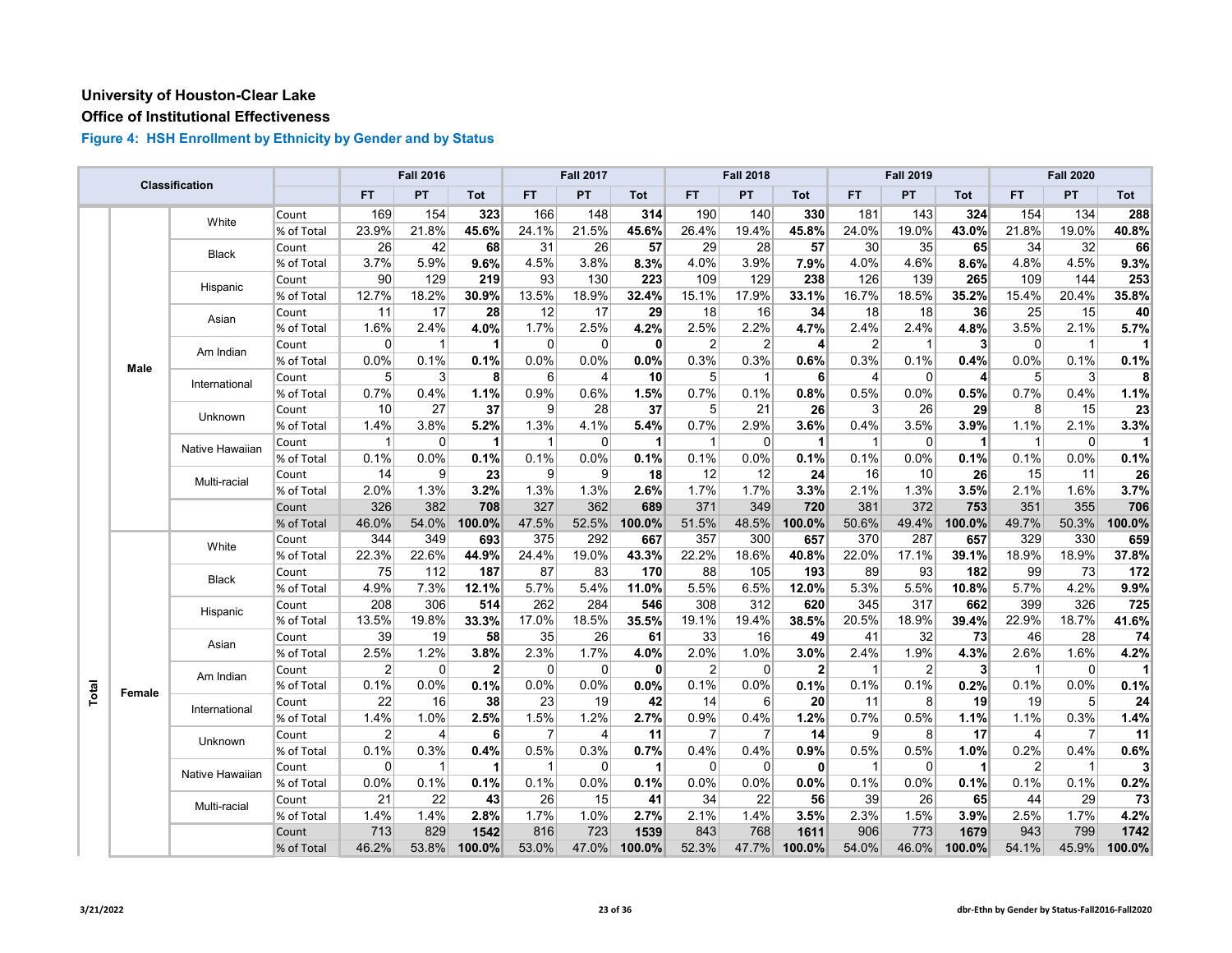# **Office of Institutional Effectiveness**

|  |                  | Classification  |                 |           | <b>Fall 2016</b> |                |                | <b>Fall 2017</b> |         |       | <b>Fall 2018</b> |            |                 | <b>Fall 2019</b> |            |       | <b>Fall 2020</b> |       |
|--|------------------|-----------------|-----------------|-----------|------------------|----------------|----------------|------------------|---------|-------|------------------|------------|-----------------|------------------|------------|-------|------------------|-------|
|  |                  |                 |                 | <b>FT</b> | <b>PT</b>        | Tot            | <b>FT</b>      | <b>PT</b>        | Tot     | FT.   | <b>PT</b>        | <b>Tot</b> | FT.             | <b>PT</b>        | <b>Tot</b> | FT.   | <b>PT</b>        | Tot   |
|  |                  | White           | Count           | 513       | 503              | 1016           | 541            | 440              | 981     | 547   | 440              | 987        | 551             | 430              | 981        | 483   | 464              | 947   |
|  |                  |                 | % of Total      | 22.8%     | 22.4%            | 45.2%          | 24.3%          | 19.7%            | 44.0%   | 23.5% | 18.9%            | 42.3%      | 22.7%           | 17.7%            | 40.3%      | 19.7% | 19.0%            | 38.7% |
|  |                  | <b>Black</b>    | Count           | 101       | 154              | 255            | 118            | 109              | 227     | 117   | 133              | 250        | 119             | 128              | 247        | 133   | 105              | 238   |
|  |                  |                 | % of Total      | 4.5%      | 6.8%             | 11.3%          | 5.3%           | 4.9%             | 10.2%   | 5.0%  | 5.7%             | 10.7%      | 4.9%            | 5.3%             | 10.2%      | 5.4%  | 4.3%             | 9.7%  |
|  |                  | Hispanic        | Count           | 298       | 435              | 733            | 355            | 414              | 769     | 417   | 441              | 858        | 471             | 456              | 927        | 508   | 470              | 978   |
|  |                  |                 | % of Total      | 13.2%     | 19.3%            | 32.6%          | 15.9%          | 18.6%            | 34.5%   | 17.9% | 18.9%            | 36.8%      | 19.4%           | 18.8%            | 38.1%      | 20.8% | 19.2%            | 40.0% |
|  | Asian            | Count           | 50 <sub>0</sub> | 36        | 86               | 47             | 43             | 90 <sub>l</sub>  | 51      | 32    | 83               | 59         | 50 <sub>0</sub> | 109              | 71         | 43    | 114              |       |
|  |                  |                 | % of Total      | 2.2%      | 1.6%             | 3.8%           | 2.1%           | 1.9%             | 4.0%    | 2.2%  | 1.4%             | 3.6%       | 2.4%            | 2.1%             | 4.5%       | 2.9%  | 1.8%             | 4.7%  |
|  | <b>Total</b>     | Am Indian       | Count           | 2         |                  | 3              |                | 0                | 0       | 4     |                  | 6          | 3               | 3                | 6          |       |                  |       |
|  |                  |                 | % of Total      | 0.1%      | 0.0%             | 0.1%           | 0.0%           | 0.0%             | 0.0%    | 0.2%  | 0.1%             | 0.3%       | 0.1%            | 0.1%             | 0.2%       | 0.0%  | $0.0\%$          | 0.1%  |
|  |                  | International   | Count           | 27        | 19               | 46             | 29             | 23               | 52      | 19    |                  | 26         | 15              | 8                | 23         | 24    | 8                | 32    |
|  |                  |                 | % of Total      | 1.2%      | 0.8%             | $2.0\%$        | 1.3%           | 1.0%             | 2.3%    | 0.8%  | 0.3%             | 1.1%       | 0.6%            | 0.3%             | 0.9%       | 1.0%  | 0.3%             | 1.3%  |
|  |                  | Unknown         | Count           | 12        | 31               | 43             | 16             | 32               | 48      | 12    | 28               | 40         | 12              | 34               | 46         | 12    | 22               | 34    |
|  |                  |                 | % of Total      | 0.5%      | 1.4%             | 1.9%           | 0.7%           | 1.4%             | 2.2%    | 0.5%  | 1.2%             | 1.7%       | 0.5%            | 1.4%             | 1.9%       | 0.5%  | 0.9%             | 1.4%  |
|  |                  | Native Hawaiian | Count           |           |                  | 2 <sup>1</sup> | $\overline{2}$ | 0                |         |       |                  |            | 2               | $\Omega$         | 2          | 3     |                  | 4     |
|  |                  |                 | % of Total      | $0.0\%$   | 0.0%             | 0.1%           | 0.1%           | 0.0%             | 0.1%    | 0.0%  | 0.0%             | 0.0%       | 0.1%            | $0.0\%$          | 0.1%       | 0.1%  | $0.0\%$          | 0.2%  |
|  |                  | Multi-racial    | Count           | 35        | 31               | 66             | 35             | 24               | 59      | 46    | 34               | 80         | 55              | 36               | 91         | 59    | 40               | 99    |
|  |                  |                 | % of Total      | 1.6%      | 1.4%             | 2.9%           | 1.6%           | 1.1%             | $2.6\%$ | 2.0%  | 1.5%             | 3.4%       | 2.3%            | 1.5%             | 3.7%       | 2.4%  | 1.6%             | 4.0%  |
|  |                  |                 | Count           | 1039      | 1211             | 2250           | 1143           | 1085             | 2228    | 1214  | 1117             | 2331       | 1287            | 1145             | 2432       | 1294  | 1154             | 2448  |
|  | <b>Total HSH</b> | % of Total      | 46.2%           | 53.8%     | 100.0%           | 51.3%          | 48.7%          | 100.0%           | 52.1%   | 47.9% | 100.0%           | 52.9%      | 47.1%           | 100.0%           | 52.9%      | 47.1% | 100.0%           |       |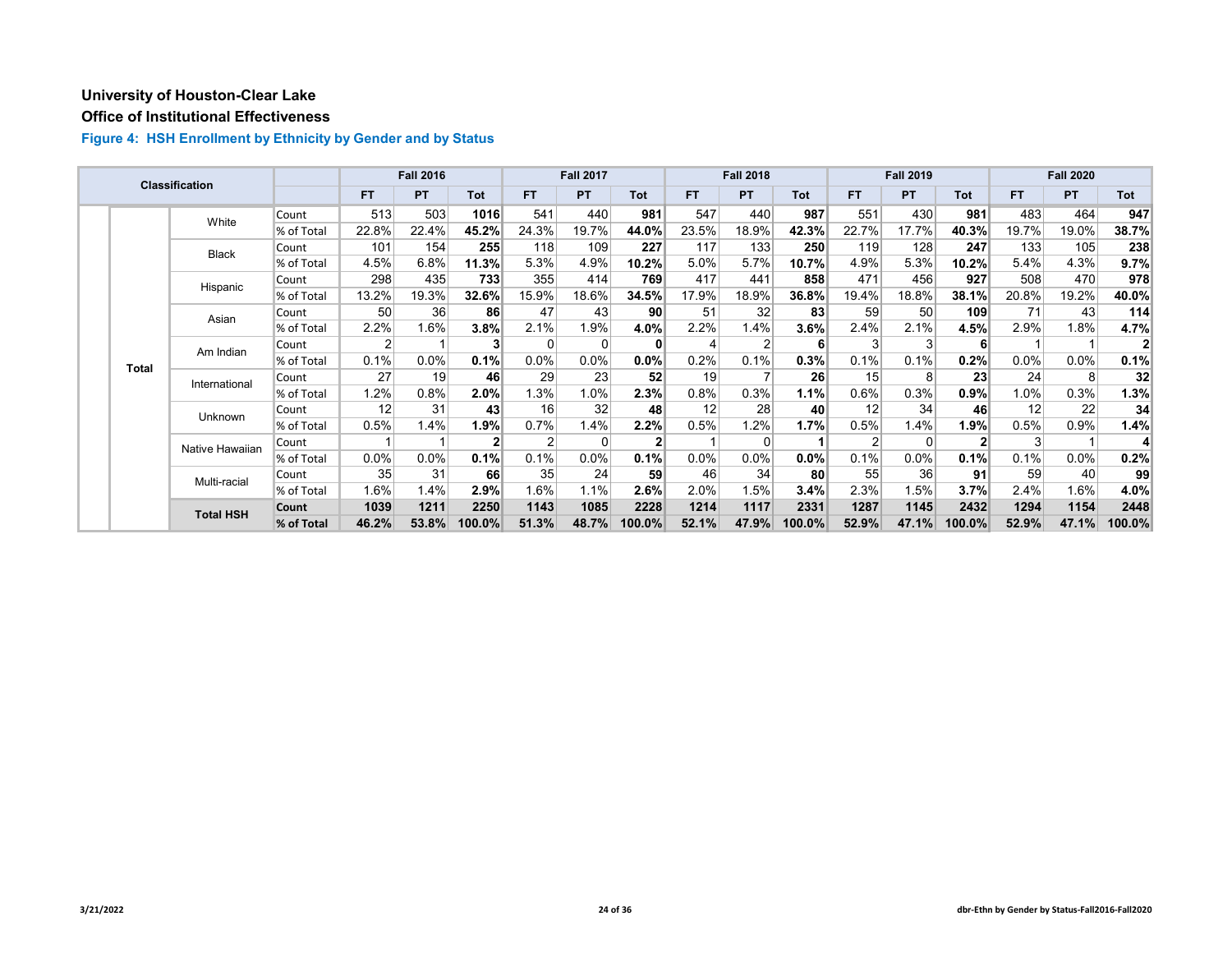#### **Office of Institutional Effectiveness**

|               |        | Classification  |            |                | <b>Fall 2016</b> |                |                | <b>Fall 2017</b> |                |                | <b>Fall 2018</b> |              |                | <b>Fall 2019</b> |              |           | <b>Fall 2020</b> |              |
|---------------|--------|-----------------|------------|----------------|------------------|----------------|----------------|------------------|----------------|----------------|------------------|--------------|----------------|------------------|--------------|-----------|------------------|--------------|
|               |        |                 |            | FT.            | PT               | <b>Tot</b>     | FT.            | PT               | Tot            | FT.            | PT               | Tot          | <b>FT</b>      | PT               | <b>Tot</b>   | <b>FT</b> | PT               | Tot          |
|               |        | White           | Count      | 197            | 156              | 353            | 203            | 158              | 361            | 231            | 185              | 416          | 245            | 214              | 459          | 250       | 180              | 430          |
|               |        |                 | % of Total | 25.7%          | 20.3%            | 46.0%          | 23.5%          | 18.3%            | 41.8%          | 22.7%          | 18.2%            | 40.9%        | 21.7%          | 18.9%            | 40.6%        | 20.9%     | 15.0%            | 35.9%        |
|               |        | <b>Black</b>    | Count      | 17             | 10               | 27             | 19             | 18               | 37             | 22             | 32               | 54           | 23             | 31               | 54           | 26        | 25               | 51           |
|               |        |                 | % of Total | 2.2%           | 1.3%             | 3.5%           | 2.2%           | 2.1%             | 4.3%           | 2.2%           | 3.1%             | 5.3%         | 2.0%           | 2.7%             | 4.8%         | 2.2%      | 2.1%             | 4.3%         |
|               |        | Hispanic        | Count      | 118            | 118              | 236            | 132            | 154              | 286            | 159            | 177              | 336          | 198            | 200              | 398          | 222       | 249              | 471          |
|               |        |                 | % of Total | 15.4%          | 15.4%            | 30.7%          | 15.3%          | 17.8%            | 33.1%          | 15.6%          | 17.4%            | 33.0%        | 17.5%          | 17.7%            | 35.2%        | 18.5%     | 20.8%            | 39.3%        |
|               |        |                 | Count      | 49             | 42               | 91             | 67             | 52               | 119            | 71             | 64               | 135          | 77             | 53               | 130          | 78        | 80               | 158          |
|               |        | Asian           | % of Total | 6.4%           | 5.5%             | 11.8%          | 7.8%           | 6.0%             | 13.8%          | 7.0%           | 6.3%             | 13.3%        | 6.8%           | 4.7%             | 11.5%        | 6.5%      | 6.7%             | 13.2%        |
|               |        | Am Indian       | Count      | 1              | $\mathbf{1}$     | $\mathbf{2}$   | 2              | $\mathbf{1}$     | 3              | 4              | $\mathbf 1$      | 5            | -1             | $\overline{1}$   | $\mathbf{2}$ | $\Omega$  | $\mathbf{1}$     | 1            |
|               | Male   |                 | % of Total | 0.1%           | 0.1%             | 0.3%           | 0.2%           | 0.1%             | 0.3%           | 0.4%           | 0.1%             | 0.5%         | 0.1%           | 0.1%             | 0.2%         | 0.0%      | 0.1%             | 0.1%         |
|               |        | International   | Count      | 14             | 12               | 26             | 11             | 4                | 15             | 12             | $\mathbf{3}$     | 15           | 20             | 9                | 29           | 27        | 7                | 34           |
|               |        |                 | % of Total | 1.8%           | 1.6%             | 3.4%           | 1.3%           | 0.5%             | 1.7%           | 1.2%           | 0.3%             | 1.5%         | 1.8%           | 0.8%             | 2.6%         | 2.3%      | 0.6%             | 2.8%         |
|               |        |                 | Count      | 7              | $\overline{2}$   | $\mathbf{9}$   | 5              | 6                | 11             | 8              | 8                | 16           | 6              | 6                | 12           | 5         | 3                | 8            |
|               |        | Unknown         | % of Total | 0.9%           | 0.3%             | 1.2%           | 0.6%           | 0.7%             | 1.3%           | 0.8%           | 0.8%             | 1.6%         | 0.5%           | 0.5%             | 1.1%         | 0.4%      | 0.3%             | 0.7%         |
|               |        |                 | Count      | $\mathbf{1}$   | $\mathbf{1}$     | $\mathbf{2}$   | $\overline{1}$ | 0                | 1              | $\mathbf{0}$   | $\Omega$         | $\mathbf{0}$ | $\Omega$       | $\overline{1}$   | 1            | $\Omega$  | $\mathbf 0$      | $\mathbf{0}$ |
|               |        | Native Hawaiian | % of Total | 0.1%           | 0.1%             | 0.3%           | 0.1%           | 0.0%             | 0.1%           | 0.0%           | 0.0%             | 0.0%         | 0.0%           | 0.1%             | 0.1%         | 0.0%      | 0.0%             | 0.0%         |
|               |        |                 | Count      | $\overline{9}$ | 13               | 22             | 16             | 14               | 30             | 27             | 14               | 41           | 28             | 17               | 45           | 21        | 23               | 44           |
|               |        | Multi-racial    | % of Total | 1.2%           | 1.7%             | 2.9%           | 1.9%           | 1.6%             | 3.5%           | 2.7%           | 1.4%             | 4.0%         | 2.5%           | 1.5%             | 4.0%         | 1.8%      | 1.9%             | 3.7%         |
|               |        |                 | Count      | 413            | 355              | 768            | 456            | 407              | 863            | 534            | 484              | 1018         | 598            | 532              | 1130         | 629       | 568              | 1197         |
|               |        |                 | % of Total | 53.8%          | 46.2%            | 100.0%         | 52.8%          | 47.2%            | 100.0%         | 52.5%          | 47.5%            | 100.0%       | 52.6%          | 47.4%            | 100.0%       | 52.5%     | 47.5%            | 100.0%       |
|               |        |                 | Count      | 123            | 99               | 222            | 136            | 104              | 240            | 141            | 119              | 260          | 136            | 117              | 253          | 137       | 125              | 262          |
|               |        | White           | % of Total | 21.5%          | 17.3%            | 38.7%          | 22.3%          | 17.0%            | 39.3%          | 20.3%          | 17.1%            | 37.4%        | 19.4%          | 16.7%            | 36.1%        | 17.7%     | 16.2%            | 33.9%        |
|               |        |                 | Count      | 14             | 22               | 36             | 17             | 21               | 38             | 18             | 27               | 45           | 18             | 23               | 41           | 28        | 14               | 42           |
|               |        | <b>Black</b>    | % of Total | 2.4%           | 3.8%             | 6.3%           | 2.8%           | 3.4%             | 6.2%           | 2.6%           | 3.9%             | 6.5%         | 2.6%           | 3.3%             | 5.8%         | 3.6%      | 1.8%             | 5.4%         |
|               |        |                 | Count      | 97             | 127              | 224            | 111            | 120              | 231            | 111            | 155              | 266          | 126            | 144              | 270          | 157       | 163              | 320          |
|               |        | Hispanic        | % of Total | 16.9%          | 22.2%            | 39.1%          | 18.2%          | 19.7%            | 37.9%          | 16.0%          | 22.3%            | 38.3%        | 18.0%          | 20.5%            | 38.5%        | 20.3%     | 21.1%            | 41.5%        |
|               |        |                 | Count      | 33             | 26               | 59             | 41             | 20               | 61             | 49             | 25               | 74           | 47             | 34               | 81           | 62        | 34               | 96           |
|               |        | Asian           | % of Total | $5.8\%$        | 4.5%             | 10.3%          | 6.7%           | 3.3%             | 10.0%          | 7.1%           | 3.6%             | 10.6%        | 6.7%           | 4.9%             | 11.6%        | 8.0%      | 4.4%             | 12.4%        |
|               |        |                 | Count      | 1              | 0                | 1              | $\mathbf{1}$   | $\mathbf 1$      | $\overline{2}$ | 3              | 0                | 3            | $\overline{1}$ | $\overline{1}$   | $\mathbf{2}$ | 2         | $\mathbf 0$      | $\mathbf{2}$ |
|               |        | Am Indian       | % of Total | 0.2%           | 0.0%             | 0.2%           | 0.2%           | 0.2%             | 0.3%           | 0.4%           | 0.0%             | 0.4%         | 0.1%           | 0.1%             | 0.3%         | 0.3%      | 0.0%             | 0.3%         |
|               | Female |                 | Count      | 3              | 8                | 11             | 6              | $\overline{7}$   | 13             | 11             | $\mathbf 1$      | 12           | 10             | $\overline{4}$   | 14           | $6 \vert$ | 3                | $\mathbf{9}$ |
| Undergraduate |        | International   | % of Total | 0.5%           | 1.4%             | 1.9%           | 1.0%           | 1.1%             | 2.1%           | 1.6%           | 0.1%             | 1.7%         | 1.4%           | 0.6%             | 2.0%         | 0.8%      | 0.4%             | 1.2%         |
|               |        |                 | Count      | $\overline{2}$ | 3                | 5 <sup>1</sup> | 2              | $\overline{2}$   | $\overline{4}$ | $\overline{2}$ | $\overline{7}$   | 9            | $\overline{2}$ | $6 \overline{6}$ | 8            | 4         | $\overline{7}$   | 11           |
|               |        | Unknown         | % of Total | 0.3%           | 0.5%             | 0.9%           | 0.3%           | 0.3%             | 0.7%           | 0.3%           | 1.0%             | 1.3%         | 0.3%           | 0.9%             | 1.1%         | 0.5%      | 0.9%             | 1.4%         |
|               |        |                 | Count      | $\overline{0}$ | $\mathbf{1}$     | 1              | $\overline{0}$ | $\overline{1}$   | 1              | 0              |                  | -1           | $\overline{1}$ | $\overline{0}$   | $\mathbf{1}$ | 0         | 0                | $\mathbf{0}$ |
|               |        | Native Hawaiian | % of Total | 0.0%           | 0.2%             | 0.2%           | 0.0%           | 0.2%             | 0.2%           | 0.0%           | 0.1%             | 0.1%         | 0.1%           | 0.0%             | 0.1%         | 0.0%      | 0.0%             | 0.0%         |
|               |        |                 | Count      | 8              | 6                | 14             | $\overline{7}$ | 13               | 20             | 8              | 17               | 25           | 16             | 15               | 31           | 17        | 13               | 30           |
|               |        | Multi-racial    | % of Total | 1.4%           | 1.0%             | 2.4%           | 1.1%           | 2.1%             | 3.3%           | 1.2%           | 2.4%             | 3.6%         | 2.3%           | 2.1%             | 4.4%         | 2.2%      | 1.7%             | 3.9%         |
|               |        |                 | Count      | 281            | 292              | 573            | 321            | 289              | 610            | 343            | 352              | 695          | 357            | 344              | 701          | 413       | 359              | 772          |
|               |        |                 | % of Total | 49.0%          | 51.0%            | 100.0%         | 52.6%          | 47.4%            | 100.0%         | 49.4%          | 50.6%            | 100.0%       | 50.9%          | 49.1%            | 100.0%       | 53.5%     | 46.5%            | 100.0%       |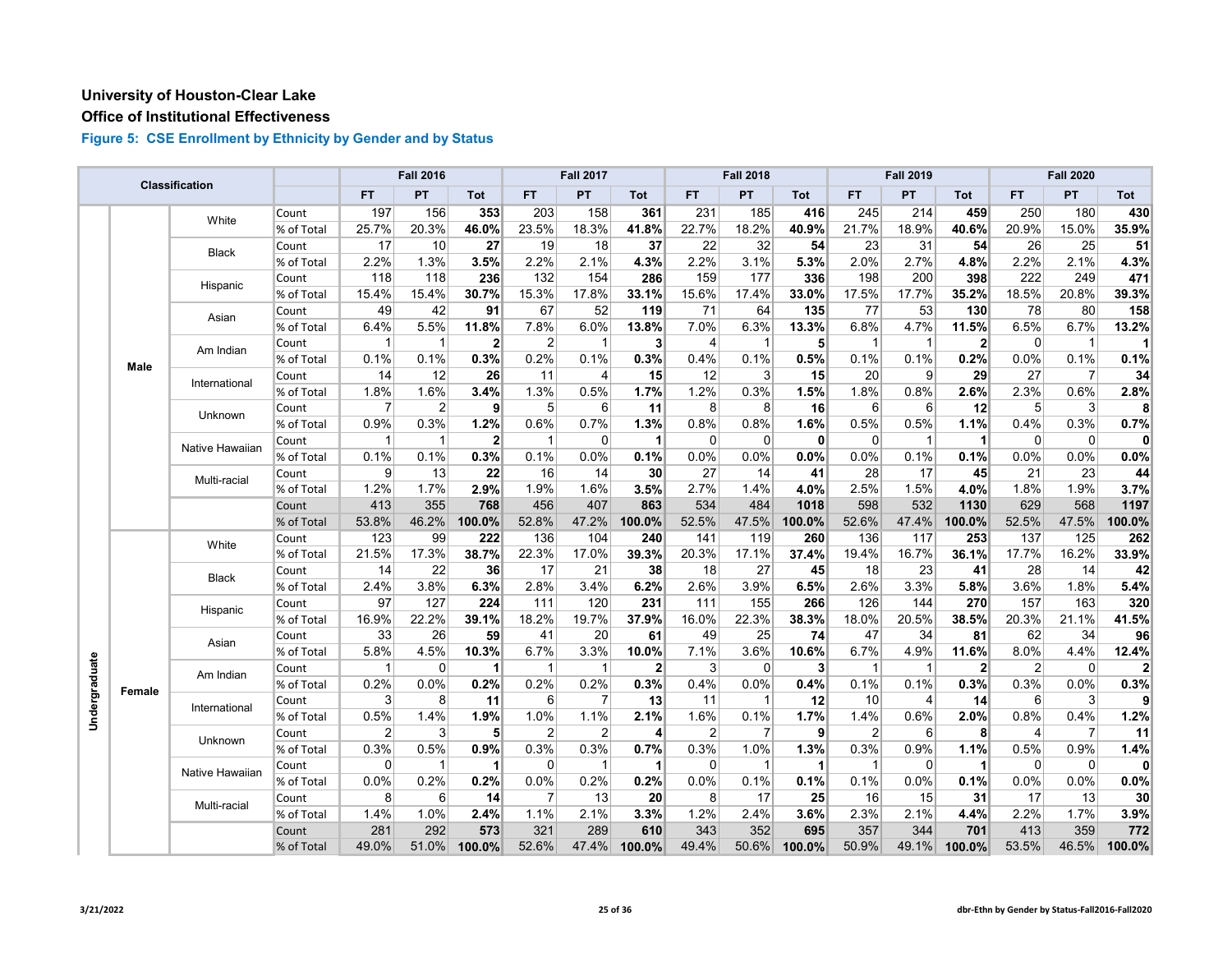#### **Office of Institutional Effectiveness**

|  |              | <b>Classification</b> |            |           | <b>Fall 2016</b> |                |           | <b>Fall 2017</b> |                 |          | <b>Fall 2018</b> |            |           | <b>Fall 2019</b> |                 |                | <b>Fall 2020</b> |         |
|--|--------------|-----------------------|------------|-----------|------------------|----------------|-----------|------------------|-----------------|----------|------------------|------------|-----------|------------------|-----------------|----------------|------------------|---------|
|  |              |                       |            | <b>FT</b> | PT               | Tot            | <b>FT</b> | <b>PT</b>        | Tot             | FT.      | <b>PT</b>        | <b>Tot</b> | <b>FT</b> | <b>PT</b>        | <b>Tot</b>      | <b>FT</b>      | <b>PT</b>        | Tot     |
|  |              | White                 | Count      | 320       | 255              | 575            | 339       | 262              | 601             | 372      | 304              | 676        | 381       | 331              | 712             | 387            | 305              | 692     |
|  |              |                       | % of Total | 23.9%     | 19.0%            | 42.9%          | 23.0%     | 17.8%            | 40.8%           | 21.7%    | 17.7%            | 39.5%      | 20.8%     | 18.1%            | 38.9%           | 19.7%          | 15.5%            | 35.1%   |
|  |              | <b>Black</b>          | Count      | 31        | 32               | 63             | 36        | 39               | 75              | 40       | 59               | 99         | 41        | 54               | 95              | 54             | 39               | 93      |
|  |              |                       | % of Total | 2.3%      | 2.4%             | 4.7%           | 2.4%      | 2.6%             | 5.1%            | 2.3%     | 3.4%             | 5.8%       | 2.2%      | 2.9%             | 5.2%            | 2.7%           | 2.0%             | 4.7%    |
|  |              | Hispanic              | Count      | 215       | 245              | 460            | 243       | 274              | 517             | 270      | 332              | 602        | 324       | 344              | 668             | 379            | 412              | 791     |
|  |              |                       | % of Total | 16.0%     | 18.3%            | 34.3%          | 16.5%     | 18.6%            | 35.1%           | 15.8%    | 19.4%            | 35.1%      | 17.7%     | 18.8%            | 36.5%           | 19.2%          | 20.9%            | 40.2%   |
|  |              | Asian                 | Count      | 82        | 68               | 150            | 108       | 72               | 180             | 120      | 89               | 209        | 124       | 87               | 211             | 140            | 114              | 254     |
|  |              |                       | % of Total | 6.1%      | 5.1%             | 11.2%          | 7.3%      | 4.9%             | 12.2%           | $7.0\%$  | 5.2%             | $12.2\%$   | 6.8%      | 4.8%             | 11.5%           | 7.1%           | 5.8%             | 12.9%   |
|  | <b>Total</b> | Am Indian             | Count      | 2         |                  | 3              | 3         | 2                | 5               |          |                  | 8          | 2         | 2                | 4               | $\overline{2}$ |                  |         |
|  |              |                       | % of Total | 0.1%      | 0.1%             | 0.2%           | 0.2%      | 0.1%             | 0.3%            | 0.4%     | 0.1%             | 0.5%       | 0.1%      | 0.1%             | 0.2%            | 0.1%           | 0.1%             | 0.2%    |
|  |              | International         | Count      | 17        | 20               | 37             | 17        | 11               | 28              | 23       |                  | 27         | 30        | 13               | 43              | 33             | 10               | 43      |
|  |              |                       | % of Total | 1.3%      | 1.5%             | 2.8%           | 1.2%      | 0.7%             | 1.9%            | 1.3%     | 0.2%             | 1.6%       | $1.6\%$   | 0.7%             | 2.3%            | 1.7%           | 0.5%             | 2.2%    |
|  |              | Unknown               | Count      | 9         | 5                | 14             |           | 8                | 15 <sup>1</sup> | 10       | 15               | 25         | 8         | 12               | 20 <sup>1</sup> | 9              | 10               | 19      |
|  |              |                       | % of Total | 0.7%      | 0.4%             | 1.0%           | 0.5%      | 0.5%             | 1.0%            | 0.6%     | 0.9%             | 1.5%       | 0.4%      | 0.7%             | 1.1%            | 0.5%           | 0.5%             | 1.0%    |
|  |              | Native Hawaiian       | Count      |           | 2                | 3 <sup>1</sup> |           |                  | $\overline{2}$  | $\Omega$ |                  |            |           |                  | $\mathbf{2}$    | $\Omega$       | 0                | 0       |
|  |              |                       | % of Total | 0.1%      | 0.1%             | 0.2%           | 0.1%      | 0.1%             | 0.1%            | 0.0%     | 0.1%             | 0.1%       | 0.1%      | 0.1%             | 0.1%            | 0.0%           | $0.0\%$          | 0.0%    |
|  |              | Multi-racial          | Count      | 17        | 19               | 36             | 23        | 27               | 50              | 35       | 31               | 66         | 44        | 32               | 76              | 38             | 36               | 74      |
|  |              |                       | % of Total | 1.3%      | 1.4%             | 2.7%           | 1.6%      | 1.8%             | 3.4%            | 2.0%     | 1.8%             | 3.9%       | 2.4%      | 1.7%             | 4.2%            | 1.9%           | 1.8%             | $3.8\%$ |
|  |              | <b>Total CSE</b>      | Count      | 694       | 647              | 1341           | 777       | 696              | 1473            | 877      | 836              | 1713       | 955       | 876              | 1831            | 1042           | 927              | 1969    |
|  |              | Undergraduate         | % of Total | 51.8%     | 48.2%            | 100.0%         | 52.7%     | 47.3%            | 100.0%          | 51.2%    | 48.8%            | 100.0%     | 52.2%     | 47.8%            | 100.0%          | 52.9%          | 47.1%            | 100.0%  |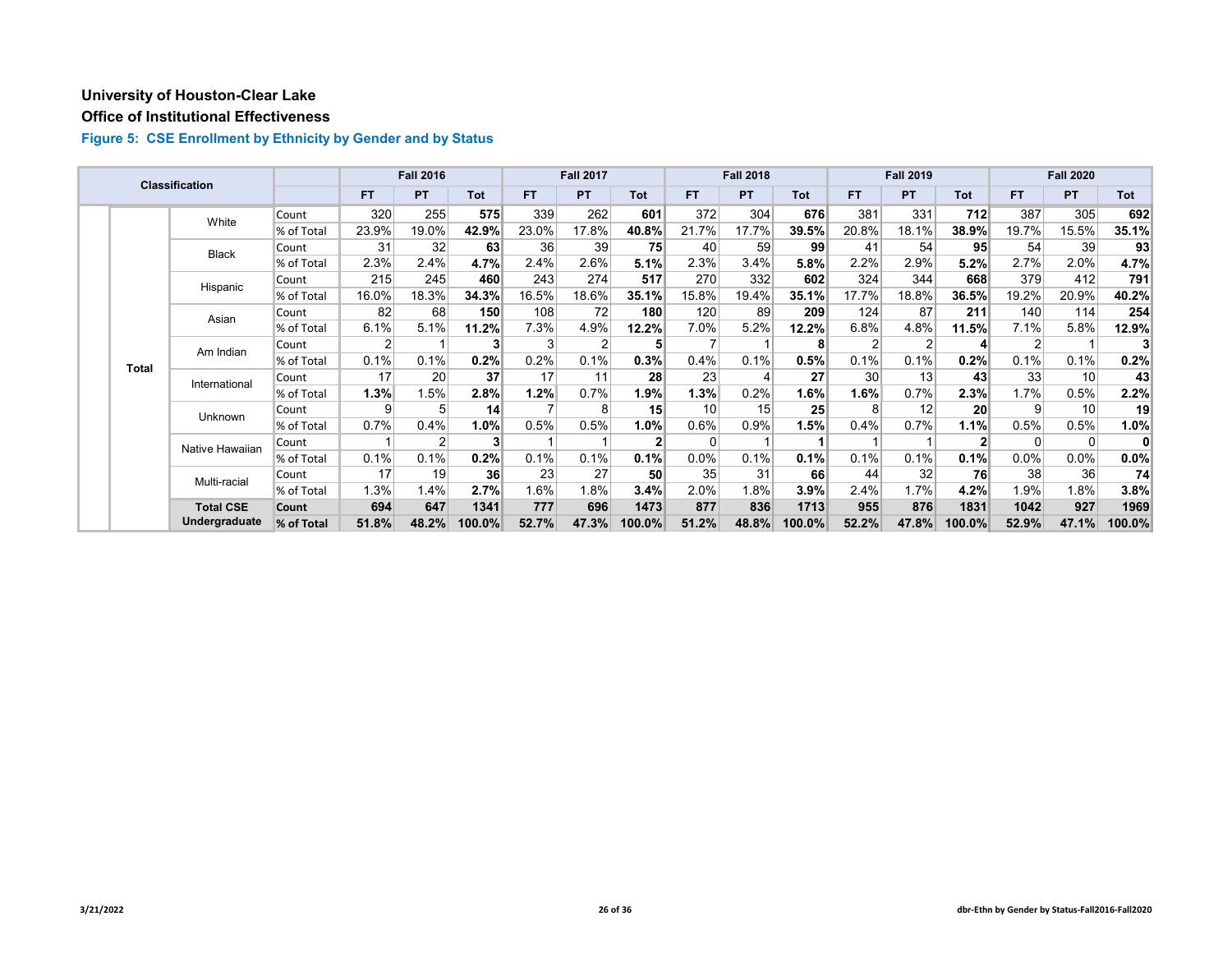#### **Office of Institutional Effectiveness**

|          |             | Classification  |            |                   | <b>Fall 2016</b> |              |                 | <b>Fall 2017</b> |                 |                | <b>Fall 2018</b> |              |                | <b>Fall 2019</b> |                         |                | <b>Fall 2020</b> |                 |
|----------|-------------|-----------------|------------|-------------------|------------------|--------------|-----------------|------------------|-----------------|----------------|------------------|--------------|----------------|------------------|-------------------------|----------------|------------------|-----------------|
|          |             |                 |            | <b>FT</b>         | PT               | Tot          | <b>FT</b>       | PT               | Tot             | <b>FT</b>      | PT               | Tot          | <b>FT</b>      | PT               | Tot                     | <b>FT</b>      | <b>PT</b>        | Tot             |
|          |             | White           | Count      | 19                | 42               | 61           | 22              | 38               | 60              | 28             | 45               | 73           | 22             | 64               | 86                      | 14             | 51               | 65              |
|          |             |                 | % of Total | 2.9%              | 6.5%             | 9.4%         | 5.2%            | 9.0%             | 14.2%           | 9.4%           | 15.1%            | 24.4%        | 7.3%           | 21.3%            | 28.7%                   | 5.7%           | 20.8%            | 26.5%           |
|          |             |                 | Count      | $\lvert 3 \rvert$ | $\overline{7}$   | 10           | $\overline{4}$  | 6                | 10 <sup>1</sup> | 6              | 15               | 21           | 6              | 18               | 24                      | $\overline{7}$ | $\overline{7}$   | 14              |
|          |             | Black           | % of Total | 0.5%              | 1.1%             | 1.5%         | 0.9%            | 1.4%             | 2.4%            | 2.0%           | 5.0%             | 7.0%         | 2.0%           | 6.0%             | 8.0%                    | 2.9%           | 2.9%             | 5.7%            |
|          |             |                 | Count      | $\overline{7}$    | 16               | 23           | 11              | 16               | 27              | 14             | 17               | 31           | 14             | 40               | 54                      | 15             | 39               | 54              |
|          |             | Hispanic        | % of Total | 1.1%              | 2.5%             | 3.5%         | 2.6%            | 3.8%             | 6.4%            | 4.7%           | 5.7%             | 10.4%        | 4.7%           | 13.3%            | 18.0%                   | 6.1%           | 15.9%            | 22.0%           |
|          |             | Asian           | Count      | 6                 | 11               | 17           | 13              | $\overline{7}$   | 20 <sup>1</sup> | 8              | 11               | 19           | 10             | 12               | 22                      | $\overline{7}$ | 16               | 23              |
|          |             |                 | % of Total | 0.9%              | 1.7%             | 2.6%         | 3.1%            | 1.7%             | 4.7%            | 2.7%           | 3.7%             | 6.4%         | 3.3%           | 4.0%             | 7.3%                    | 2.9%           | 6.5%             | 9.4%            |
|          |             | Am Indian       | Count      | $\Omega$          | $\overline{0}$   | $\mathbf{0}$ | $\overline{0}$  | 0                | 0               | 0              | $\Omega$         | $\mathbf{0}$ | $\overline{0}$ | $\mathbf{1}$     | 1                       | $\overline{0}$ | 0                | $\mathbf{0}$    |
|          | <b>Male</b> |                 | % of Total | 0.0%              | 0.0%             | 0.0%         | 0.0%            | 0.0%             | 0.0%            | 0.0%           | 0.0%             | 0.0%         | 0.0%           | 0.3%             | 0.3%                    | 0.0%           | 0.0%             | 0.0%            |
|          |             | International   | Count      | 473               | 63               | 536          | 233             | 70               | 303             | 95             | 52               | 147          | 62             | 40               | 102                     | 49             | 31               | 80              |
|          |             |                 | % of Total | 72.8%             | 9.7%             | 82.5%        | 55.0%           | 16.5%            | 71.5%           | 31.8%          | 17.4%            | 49.2%        | 20.7%          | 13.3%            | 34.0%                   | 20.0%          | 12.7%            | 32.7%           |
|          |             | Unknown         | Count      | $\Omega$          | $\Omega$         | $\bf{0}$     | 0               | $\mathbf{1}$     | $\mathbf{1}$    | $\overline{2}$ | 1                | 3            | $\Omega$       | 3                | 3                       | -1             | 2                | 3               |
|          |             |                 | % of Total | 0.0%              | 0.0%             | 0.0%         | 0.0%            | 0.2%             | 0.2%            | 0.7%           | 0.3%             | 1.0%         | 0.0%           | 1.0%             | 1.0%                    | 0.4%           | 0.8%             | 1.2%            |
|          |             | Native Hawaiian | Count      | $\mathbf 0$       | $\mathbf 0$      | $\mathbf{0}$ | 0               | $\mathbf 0$      | $\mathbf{0}$    | 0              | $\Omega$         | 0            | $\mathbf 0$    | $\mathbf 0$      | $\mathbf{0}$            | $\overline{0}$ | $\mathbf 0$      | $\mathbf{0}$    |
|          |             |                 | % of Total | 0.0%              | 0.0%             | 0.0%         | 0.0%            | 0.0%             | 0.0%            | 0.0%           | 0.0%             | 0.0%         | 0.0%           | 0.0%             | 0.0%                    | 0.0%           | 0.0%             | 0.0%            |
|          |             | Multi-racial    | Count      | 0                 | 3                | 3            | $\overline{2}$  | $\mathbf 1$      | $\mathbf{3}$    | 3              | $\overline{2}$   | 5            | 3              | 5                | 8                       | $\overline{2}$ | $\overline{4}$   | 6               |
|          |             |                 | % of Total | 0.0%              | 0.5%             | 0.5%         | 0.5%            | 0.2%             | 0.7%            | 1.0%           | 0.7%             | 1.7%         | 1.0%           | 1.7%             | 2.7%                    | 0.8%           | 1.6%             | 2.4%            |
|          |             |                 | Count      | 508               | 142              | 650          | 285             | 139              | 424             | 156            | 143              | 299          | 117            | 183              | 300                     | 95             | 150              | 245             |
|          |             |                 | % of Total | 78.2%             | 21.8%            | 100.0%       | 67.2%           | 32.8%            | 100.0%          | 52.2%          | 47.8%            | 100.0%       | 39.0%          | 61.0%            | 100.0%                  | 38.8%          | 61.2%            | 100.0%          |
|          |             | White           | Count      | 10                | 24               | 34           | $\vert 9 \vert$ | 29               | 38              | 12             | 23               | 35           | 10             | 35               | 45                      | 19             | 22               | 41              |
|          |             |                 | % of Total | 2.4%              | 5.7%             | 8.1%         | 2.8%            | 9.0%             | 11.8%           | 4.9%           | 9.4%             | 14.3%        | 4.5%           | 15.6%            | 20.1%                   | 10.1%          | 11.6%            | 21.7%           |
|          |             | <b>Black</b>    | Count      | 8                 | 8                | 16           | 8 <sup>1</sup>  | $\overline{7}$   | 15              | 6              | 9                | 15           | $6 \mid$       | 14               | 20                      | $6 \mid$       | 9                | 15              |
|          |             |                 | % of Total | 1.9%              | 1.9%             | 3.8%         | 2.5%            | 2.2%             | 4.7%            | 2.5%           | 3.7%             | 6.1%         | 2.7%           | 6.3%             | 8.9%                    | 3.2%           | 4.8%             | 7.9%            |
|          |             | Hispanic        | Count      | 6                 | 8                | 14           | 10              | 8                | 18              | 13             | 16               | 29           | 14             | 22               | 36                      | 8              | 25               | 33              |
|          |             |                 | % of Total | 1.4%              | 1.9%             | 3.3%         | 3.1%            | 2.5%             | 5.6%            | 5.3%           | 6.6%             | 11.9%        | 6.3%           | 9.8%             | 16.1%                   | 4.2%           | 13.2%            | 17.5%           |
|          |             | Asian           | Count      | 14                | 10               | 24           | 13              | 6                | 19              | $\overline{7}$ | 12               | 19           | 10             | 11               | 21                      | 15             | 15               | 30 <sub>l</sub> |
|          |             |                 | % of Total | 3.3%              | 2.4%             | 5.7%         | 4.0%            | 1.9%             | 5.9%            | 2.9%           | 4.9%             | 7.8%         | 4.5%           | 4.9%             | 9.4%                    | 7.9%           | 7.9%             | 15.9%           |
|          |             | Am Indian       | Count      | $\Omega$          | $\mathbf 0$      | $\mathbf{0}$ | $\overline{0}$  | $\mathbf 0$      | 0               | $\Omega$       | $\Omega$         | 0            | $\Omega$       | $\mathbf 0$      | $\mathbf{0}$            | 0              | $\mathbf 0$      | $\mathbf{0}$    |
| Graduate | Female      |                 | % of Total | 0.0%              | 0.0%             | 0.0%         | 0.0%            | 0.0%             | 0.0%            | 0.0%           | 0.0%             | 0.0%         | 0.0%           | 0.0%             | 0.0%                    | 0.0%           | 0.0%             | 0.0%            |
|          |             | International   | Count      | 297               | 32               | 329          | 181             | 44               | 225             | 108            | 31               | 139          | 60             | 36               | 96                      | 41             | 23               | 64              |
|          |             |                 | % of Total | 70.5%             | 7.6%             | 78.1%        | 56.2%           | 13.7%            | 69.9%           | 44.3%          | 12.7%            | 57.0%        | 26.8%          | 16.1%            | 42.9%                   | 21.7%          | 12.2%            | 33.9%           |
|          |             | Unknown         | Count      | -1                | $\overline{0}$   | 1            | $\overline{2}$  | $\overline{1}$   | 3               | $\overline{2}$ | $\overline{2}$   | 4            |                | 3                | $\overline{\mathbf{r}}$ | $\overline{1}$ | $\mathbf{1}$     | $\mathbf{2}$    |
|          |             |                 | % of Total | 0.2%              | $0.0\%$          | 0.2%         | 0.6%            | 0.3%             | 0.9%            | 0.8%           | 0.8%             | 1.6%         | 0.4%           | 1.3%             | 1.8%                    | 0.5%           | 0.5%             | 1.1%            |
|          |             | Native Hawaiian | Count      | $\Omega$          | $\mathbf{1}$     |              | $\Omega$        | $\Omega$         | $\mathbf{0}$    | $\Omega$       | $\Omega$         | $\mathbf{0}$ | $\Omega$       | $\Omega$         | 0                       | $\Omega$       | $\overline{1}$   |                 |
|          |             |                 | % of Total | 0.0%              | 0.2%             | 0.2%         | 0.0%            | 0.0%             | 0.0%            | 0.0%           | 0.0%             | 0.0%         | 0.0%           | 0.0%             | 0.0%                    | 0.0%           | 0.5%             | 0.5%            |
|          |             | Multi-racial    | Count      | -1                | $\mathbf 1$      | $\mathbf{2}$ | $\overline{2}$  | $\overline{2}$   | 4               | -1             | 2                | 3            | -1             | $\mathbf{1}$     | $\mathbf{2}$            | $\overline{2}$ | $\mathbf{1}$     | 3 <sup>1</sup>  |
|          |             |                 | % of Total | 0.2%              | 0.2%             | 0.5%         | 0.6%            | 0.6%             | 1.2%            | 0.4%           | 0.8%             | 1.2%         | 0.4%           | 0.4%             | 0.9%                    | 1.1%           | 0.5%             | 1.6%            |
|          |             |                 | Count      | 337               | 84               | 421          | 225             | 97               | 322             | 149            | 95               | 244          | 102            | 122              | 224                     | 92             | 97               | 189             |
|          |             |                 | % of Total | 80.0%             | 20.0%            | 100.0%       | 69.9%           | 30.1%            | 100.0%          | 61.1%          | 38.9%            | 100.0%       | 45.5%          | 54.5%            | 100.0%                  | 48.7%          | 51.3%            | 100.0%          |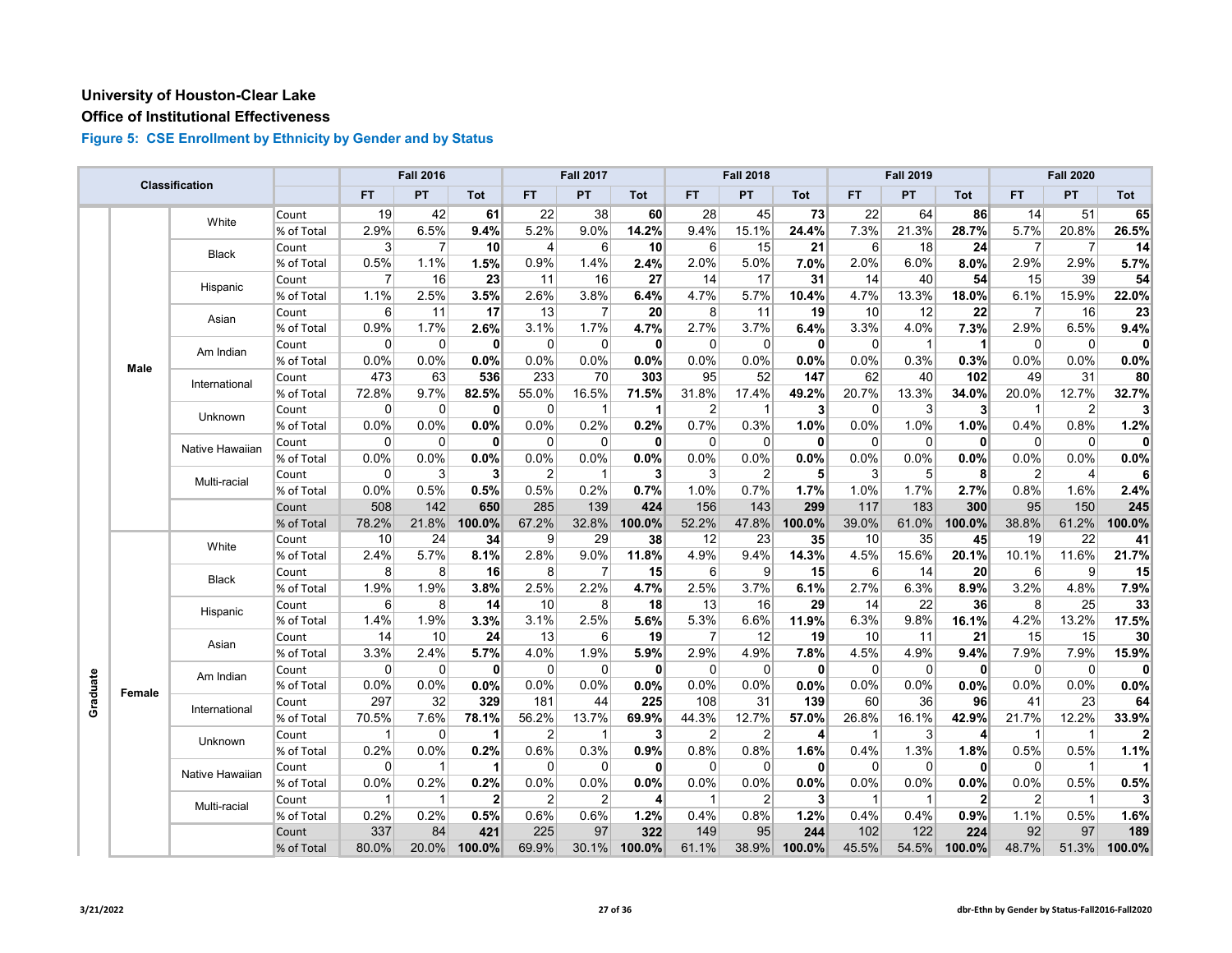#### **Office of Institutional Effectiveness**

|  |              | <b>Classification</b> |            |                 | <b>Fall 2016</b> |          |           | <b>Fall 2017</b> |        |          | <b>Fall 2018</b> |            |       | <b>Fall 2019</b> |                 |           | <b>Fall 2020</b> |         |
|--|--------------|-----------------------|------------|-----------------|------------------|----------|-----------|------------------|--------|----------|------------------|------------|-------|------------------|-----------------|-----------|------------------|---------|
|  |              |                       |            | <b>FT</b>       | <b>PT</b>        | Tot      | <b>FT</b> | <b>PT</b>        | Tot    | FT.      | <b>PT</b>        | <b>Tot</b> | FT.   | <b>PT</b>        | <b>Tot</b>      | <b>FT</b> | <b>PT</b>        | Tot     |
|  |              | White                 | Count      | 29              | 66               | 95       | 31        | 67               | 98     | 40       | 68               | 108        | 32    | 99               | 131             | 33        | 73               | 106     |
|  |              |                       | % of Total | 2.7%            | 6.2%             | 8.9%     | 4.2%      | 9.0%             | 13.1%  | 7.4%     | 12.5%            | 19.9%      | 6.1%  | 18.9%            | 25.0%           | 7.6%      | 16.8%            | 24.4%   |
|  |              | <b>Black</b>          | Count      | 11              | 15               | 26       | 12        | 13               | 25     | 12       | 24               | 36         | 12    | 32               | 44              | 13        | 16               | 29      |
|  |              |                       | % of Total | 1.0%            | 1.4%             | 2.4%     | 1.6%      | 1.7%             | 3.4%   | 2.2%     | 4.4%             | 6.6%       | 2.3%  | 6.1%             | 8.4%            | 3.0%      | 3.7%             | 6.7%    |
|  |              | Hispanic              | Count      | 13              | 24               | 37       | 21        | 24               | 45     | 27       | 33               | 60         | 28    | 62               | 90              | 23        | 64               | 87      |
|  |              |                       | % of Total | 1.2%            | 2.2%             | 3.5%     | 2.8%      | 3.2%             | 6.0%   | 5.0%     | 6.1%             | 11.0%      | 5.3%  | 11.8%            | 17.2%           | 5.3%      | 14.7%            | 20.0%   |
|  | Asian        |                       | Count      | 20 <sup>1</sup> | 21               | 41       | 26        | 13               | 39     | 15       | 23               | 38         | 20    | 23               | 43 <sup>1</sup> | 22        | 31               | 53      |
|  |              |                       | % of Total | 1.9%            | 2.0%             | 3.8%     | 3.5%      | 1.7%             | 5.2%   | 2.8%     | 4.2%             | 7.0%       | 3.8%  | 4.4%             | 8.2%            | 5.1%      | 7.1%             | 12.2%   |
|  | <b>Total</b> | Am Indian             | Count      | 0               | 0                | $\bf{0}$ | $\Omega$  | 0                |        | $\Omega$ |                  | 0          |       |                  |                 | $\Omega$  | 0                | 0       |
|  |              |                       | % of Total | 0.0%            | 0.0%             | $0.0\%$  | $0.0\%$   | 0.0%             | 0.0%   | $0.0\%$  | 0.0%             | 0.0%       | 0.0%  | 0.2%             | 0.2%            | 0.0%      | $0.0\%$          | $0.0\%$ |
|  |              | International         | Count      | 770             | 95               | 865      | 414       | 114              | 528    | 203      | 83               | 286        | 122   | 76               | 198             | 90        | 54               | 144     |
|  |              |                       | % of Total | 71.9%           | 8.9%             | 80.8%    | 55.5%     | 15.3%            | 70.8%  | 37.4%    | 15.3%            | 52.7%      | 23.3% | 14.5%            | 37.8%           | 20.7%     | 12.4%            | 33.2%   |
|  |              | Unknown               | Count      |                 | 0                |          |           | 2                |        |          |                  |            |       | 6                |                 |           | 3                |         |
|  |              |                       | % of Total | 0.1%            | 0.0%             | 0.1%     | 0.3%      | 0.3%             | 0.5%   | 0.7%     | 0.6%             | 1.3%       | 0.2%  | 1.1%             | 1.3%            | 0.5%      | 0.7%             | 1.2%    |
|  |              | Native Hawaiian       | Count      | 0               |                  |          | $\Omega$  | $\Omega$         |        |          |                  | 0          |       | $\Omega$         | $\mathbf{0}$    | $\Omega$  |                  |         |
|  |              |                       | % of Total | 0.0%            | 0.1%             | 0.1%     | 0.0%      | 0.0%             | 0.0%   | 0.0%     | 0.0%             | 0.0%       | 0.0%  | $0.0\%$          | $0.0\%$         | $0.0\%$   | 0.2%             | 0.2%    |
|  |              | Multi-racial          | Count      |                 |                  | 5        |           | 3                |        |          |                  | 8          |       | 6                | 10 <sup>1</sup> |           | 5                | 9       |
|  |              |                       | % of Total | 0.1%            | 0.4%             | 0.5%     | 0.5%      | 0.4%             | 0.9%   | 0.7%     | 0.7%             | 1.5%       | 0.8%  | 1.1%             | 1.9%            | 0.9%      | 1.2%             | 2.1%    |
|  |              | <b>Total CSE</b>      | Count      | 845             | 226              | 1071     | 510       | 236              | 746    | 305      | 238              | 543        | 219   | 305              | 524             | 187       | 247              | 434     |
|  |              | Graduate              | % of Total | 78.9%           | 21.1%            | 100.0%   | 68.4%     | 31.6%            | 100.0% | 56.2%    | 43.8%            | 100.0%     | 41.8% | 58.2%            | 100.0%          | 43.1%     | 56.9%            | 100.0%  |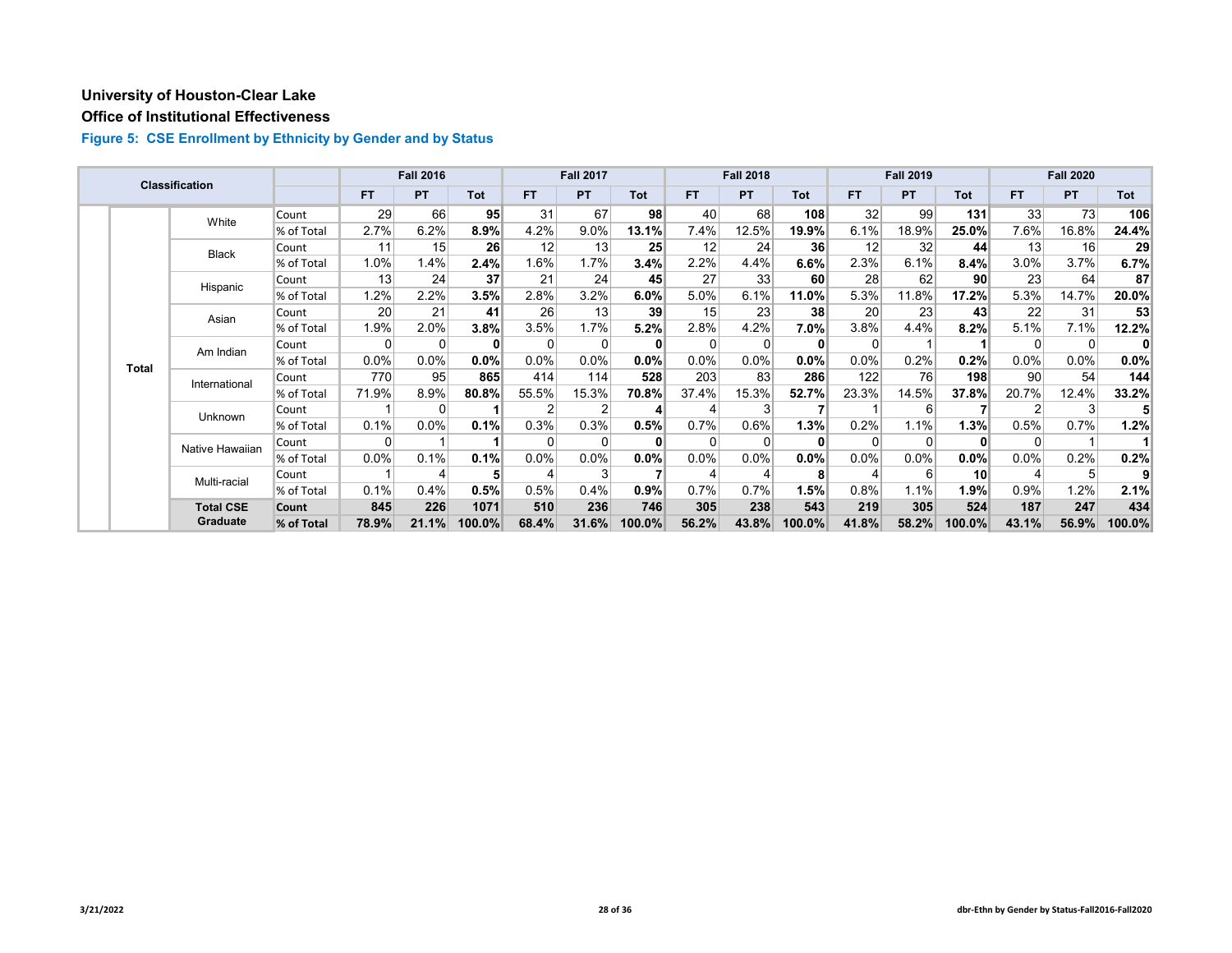#### **Office of Institutional Effectiveness**

|       |             | Classification  |            |           | <b>Fall 2016</b> |                |                | <b>Fall 2017</b> |                 |             | <b>Fall 2018</b> |             |             | <b>Fall 2019</b> |              |                | <b>Fall 2020</b> |              |
|-------|-------------|-----------------|------------|-----------|------------------|----------------|----------------|------------------|-----------------|-------------|------------------|-------------|-------------|------------------|--------------|----------------|------------------|--------------|
|       |             |                 |            | <b>FT</b> | PT               | Tot            | FT.            | <b>PT</b>        | Tot             | <b>FT</b>   | PT               | <b>Tot</b>  | <b>FT</b>   | PT               | Tot          | <b>FT</b>      | PT.              | Tot          |
|       |             | White           | Count      | 216       | 198              | 414            | 225            | 196              | 421             | 259         | 230              | 489         | 267         | 278              | 545          | 264            | 231              | 495          |
|       |             |                 | % of Total | 15.2%     | 14.0%            | 29.2%          | 17.5%          | 15.2%            | 32.7%           | 19.7%       | 17.5%            | 37.1%       | 18.7%       | 19.4%            | 38.1%        | 18.3%          | 16.0%            | 34.3%        |
|       |             |                 | Count      | 20        | 17               | 37             | 23             | 24               | 47              | 28          | 47               | 75          | 29          | 49               | 78           | 33             | 32               | 65           |
|       |             | Black           | % of Total | 1.4%      | 1.2%             | 2.6%           | 1.8%           | 1.9%             | 3.7%            | 2.1%        | 3.6%             | 5.7%        | 2.0%        | 3.4%             | 5.5%         | 2.3%           | 2.2%             | 4.5%         |
|       |             |                 | Count      | 125       | 134              | 259            | 143            | 170              | 313             | 173         | 194              | 367         | 212         | 240              | 452          | 237            | 288              | 525          |
|       |             | Hispanic        | % of Total | 8.8%      | 9.4%             | 18.3%          | 11.1%          | 13.2%            | 24.3%           | 13.1%       | 14.7%            | 27.9%       | 14.8%       | 16.8%            | 31.6%        | 16.4%          | 20.0%            | 36.4%        |
|       |             | Asian           | Count      | 55        | 53               | 108            | 80             | 59               | 139             | 79          | 75               | 154         | 87          | 65               | 152          | 85             | 96               | 181          |
|       |             |                 | % of Total | 3.9%      | 3.7%             | 7.6%           | 6.2%           | 4.6%             | 10.8%           | 6.0%        | 5.7%             | 11.7%       | 6.1%        | 4.5%             | 10.6%        | 5.9%           | 6.7%             | 12.6%        |
|       |             |                 | Count      | 1         | $\mathbf{1}$     | $\mathbf{2}$   | $\overline{2}$ | $\overline{1}$   | 3               | 4           | $\mathbf 1$      | 5           | $\mathbf 1$ | $\overline{2}$   | $\mathbf{3}$ | $\overline{0}$ | $\overline{1}$   | $\mathbf{1}$ |
|       |             | Am Indian       | % of Total | 0.1%      | 0.1%             | 0.1%           | 0.2%           | 0.1%             | 0.2%            | 0.3%        | 0.1%             | 0.4%        | 0.1%        | 0.1%             | 0.2%         | 0.0%           | 0.1%             | 0.1%         |
|       | <b>Male</b> |                 | Count      | 487       | 75               | 562            | 244            | 74               | 318             | 107         | 55               | 162         | 82          | 49               | 131          | 76             | 38               | 114          |
|       |             | International   | % of Total | 34.3%     | 5.3%             | 39.6%          | 19.0%          | 5.7%             | 24.7%           | 8.1%        | 4.2%             | 12.3%       | 5.7%        | 3.4%             | 9.2%         | 5.3%           | 2.6%             | 7.9%         |
|       |             |                 | Count      | 7         | $\overline{2}$   | 9              | 5              | $\overline{7}$   | 12              | 10          | 9                | 19          | 6           | 9                | 15           | 6              | 5                | 11           |
|       |             | Unknown         | % of Total | 0.5%      | 0.1%             | 0.6%           | 0.4%           | 0.5%             | 0.9%            | 0.8%        | 0.7%             | 1.4%        | 0.4%        | 0.6%             | 1.0%         | 0.4%           | 0.3%             | 0.8%         |
|       |             |                 | Count      | 1         | $\mathbf{1}$     | $\mathbf{2}$   | $\mathbf{1}$   | $\mathbf 0$      | $\mathbf{1}$    | $\mathbf 0$ | $\mathbf 0$      | $\mathbf 0$ | $\Omega$    | -1               |              | $\overline{0}$ | $\mathbf 0$      | $\mathbf{0}$ |
|       |             | Native Hawaiian | % of Total | 0.1%      | 0.1%             | 0.1%           | 0.1%           | 0.0%             | 0.1%            | 0.0%        | 0.0%             | 0.0%        | 0.0%        | 0.1%             | 0.1%         | 0.0%           | 0.0%             | 0.0%         |
|       |             |                 | Count      | 9         | 16               | 25             | 18             | 15               | 33              | 30          | 16               | 46          | 31          | 22               | 53           | 23             | 27               | 50           |
|       |             | Multi-racial    | % of Total | 0.6%      | 1.1%             | 1.8%           | 1.4%           | 1.2%             | 2.6%            | 2.3%        | 1.2%             | 3.5%        | 2.2%        | 1.5%             | 3.7%         | 1.6%           | 1.9%             | 3.5%         |
|       |             |                 | Count      | 921       | 497              | 1418           | 741            | 546              | 1287            | 690         | 627              | 1317        | 715         | 715              | 1430         | 724            | 718              | 1442         |
|       |             |                 | % of Total | 65.0%     | 35.0%            | 100.0%         | 57.6%          | 42.4%            | 100.0%          | 52.4%       | 47.6%            | 100.0%      | 50.0%       | 50.0%            | 100.0%       | 50.2%          | 49.8%            | 100.0%       |
|       |             |                 | Count      | 133       | 123              | 256            | 145            | 133              | 278             | 153         | 142              | 295         | 146         | 152              | 298          | 156            | 147              | 303          |
|       |             | White           | % of Total | 13.4%     | 12.4%            | 25.8%          | 15.6%          | 14.3%            | 29.8%           | 16.3%       | 15.1%            | 31.4%       | 15.8%       | 16.4%            | 32.2%        | 16.2%          | 15.3%            | 31.5%        |
|       |             |                 | Count      | 22        | 30               | 52             | 25             | 28               | 53              | 24          | 36               | 60          | 24          | 37               | 61           | 34             | 23               | 57           |
|       |             | Black           | % of Total | 2.2%      | 3.0%             | 5.2%           | 2.7%           | 3.0%             | 5.7%            | 2.6%        | 3.8%             | 6.4%        | 2.6%        | 4.0%             | 6.6%         | 3.5%           | 2.4%             | 5.9%         |
|       |             |                 | Count      | 103       | 135              | 238            | 121            | 128              | 249             | 124         | 171              | 295         | 140         | 166              | 306          | 165            | 188              | 353          |
|       |             | Hispanic        | % of Total | 10.4%     | 13.6%            | 23.9%          | 13.0%          | 13.7%            | 26.7%           | 13.2%       | 18.2%            | 31.4%       | 15.1%       | 17.9%            | 33.1%        | 17.2%          | 19.6%            | 36.7%        |
|       |             |                 | Count      | 47        | 36               | 83             | 54             | 26               | 80 <sup>°</sup> | 56          | 37               | 93          | 57          | 45               | 102          | 77             | 49               | 126          |
|       |             | Asian           | % of Total | 4.7%      | 3.6%             | 8.4%           | 5.8%           | 2.8%             | 8.6%            | 6.0%        | 3.9%             | 9.9%        | 6.2%        | 4.9%             | 11.0%        | 8.0%           | 5.1%             | 13.1%        |
|       |             |                 | Count      | 1         | $\mathbf 0$      | 1              | $\mathbf{1}$   | $\overline{1}$   | $\overline{2}$  | 3           | $\Omega$         | 3           | $\mathbf 1$ | -1               | $\mathbf{2}$ | $\overline{2}$ | $\mathbf 0$      | $\mathbf{2}$ |
|       |             | Am Indian       | % of Total | 0.1%      | 0.0%             | 0.1%           | 0.1%           | 0.1%             | 0.2%            | 0.3%        | 0.0%             | 0.3%        | 0.1%        | 0.1%             | 0.2%         | 0.2%           | 0.0%             | 0.2%         |
| Total | Female      |                 | Count      | 300       | 40               | 340            | 187            | 51               | 238             | 119         | 32               | 151         | 70          | 40               | 110          | 47             | 26               | 73           |
|       |             | International   | % of Total | 30.2%     | 4.0%             | 34.2%          | 20.1%          | 5.5%             | 25.5%           | 12.7%       | 3.4%             | 16.1%       | 7.6%        | 4.3%             | 11.9%        | 4.9%           | 2.7%             | 7.6%         |
|       |             |                 | Count      | 3         | 3                | 6              | $\overline{4}$ | 3                | $\overline{7}$  | 4           | 9                | 13          | 3           | 9                | 12           | 5 <sup>5</sup> | 8                | 13           |
|       |             | Unknown         | % of Total | 0.3%      | 0.3%             | 0.6%           | 0.4%           | 0.3%             | 0.8%            | 0.4%        | 1.0%             | 1.4%        | 0.3%        | 1.0%             | 1.3%         | 0.5%           | 0.8%             | 1.4%         |
|       |             |                 | Count      | $\Omega$  | $\overline{2}$   | $\overline{2}$ | $\Omega$       | $\overline{1}$   | $\vert$ 1       | $\Omega$    |                  | 1           | -1          | $\Omega$         | 1            | $\Omega$       | $\overline{1}$   |              |
|       |             | Native Hawaiian | % of Total | 0.0%      | 0.2%             | 0.2%           | 0.0%           | 0.1%             | 0.1%            | 0.0%        | 0.1%             | 0.1%        | 0.1%        | 0.0%             | 0.1%         | 0.0%           | 0.1%             | 0.1%         |
|       |             |                 | Count      | 9         | 7                | 16             | 9              | 15               | 24              | 9           | 19               | 28          | 17          | 16               | 33           | 19             | 14               | 33           |
|       |             | Multi-racial    | % of Total | 0.9%      | 0.7%             | 1.6%           | 1.0%           | 1.6%             | 2.6%            | 1.0%        | 2.0%             | 3.0%        | 1.8%        | 1.7%             | 3.6%         | 2.0%           | 1.5%             | 3.4%         |
|       |             |                 | Count      | 618       | 376              | 994            | 546            | 386              | 932             | 492         | 447              | 939         | 459         | 466              | 925          | 505            | 456              | 961          |
|       |             |                 | % of Total | 62.2%     | 37.8%            | 100.0%         | 58.6%          | 41.4%            | 100.0%          | 52.4%       | 47.6%            | 100.0%      | 49.6%       | 50.4%            | 100.0%       | 52.5%          | 47.5%            | 100.0%       |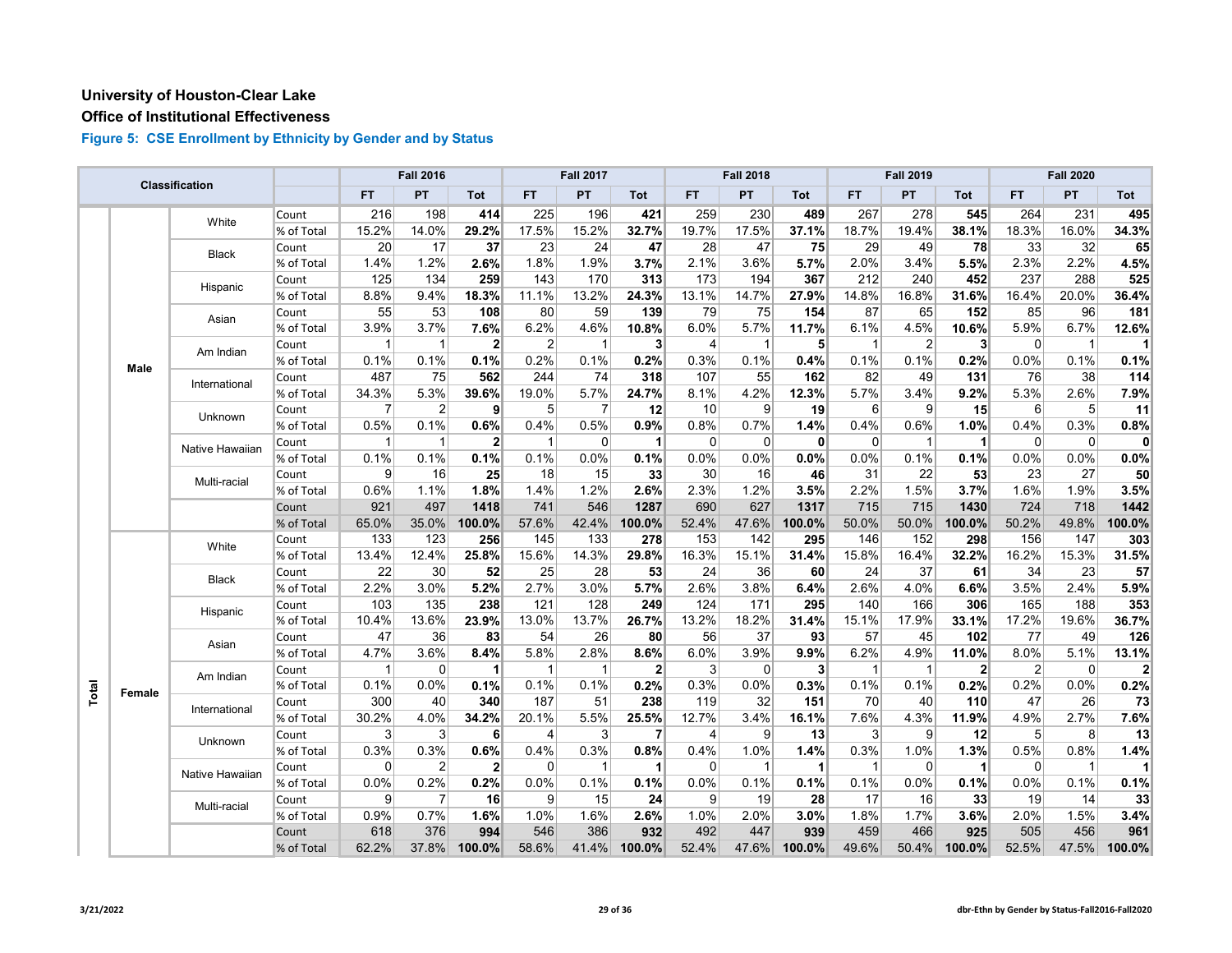#### **Office of Institutional Effectiveness**

|  |              | <b>Classification</b> |            |                 | <b>Fall 2016</b> |                 |           | <b>Fall 2017</b> |        |       | <b>Fall 2018</b> |            |                | <b>Fall 2019</b> |              |                | <b>Fall 2020</b> |         |
|--|--------------|-----------------------|------------|-----------------|------------------|-----------------|-----------|------------------|--------|-------|------------------|------------|----------------|------------------|--------------|----------------|------------------|---------|
|  |              |                       |            | <b>FT</b>       | <b>PT</b>        | Tot             | <b>FT</b> | <b>PT</b>        | Tot    | FT.   | <b>PT</b>        | <b>Tot</b> | <b>FT</b>      | <b>PT</b>        | <b>Tot</b>   | FT.            | <b>PT</b>        | Tot     |
|  |              | White                 | Count      | 349             | 321              | 670             | 370       | 329              | 699    | 412   | 372              | 784        | 413            | 430              | 843          | 420            | 378              | 798     |
|  |              |                       | % of Total | 14.5%           | 13.3%            | 27.8%           | 16.7%     | 14.8%            | 31.5%  | 18.3% | 16.5%            | 34.8%      | 17.5%          | 18.3%            | 35.8%        | 17.5%          | 15.7%            | 33.2%   |
|  |              | <b>Black</b>          | Count      | 42              | 47               | 89              | 48        | 52               | 100    | 52    | 83               | 135        | 53             | 86               | 139          | 67             | 55               | 122     |
|  |              |                       | % of Total | 1.7%            | 1.9%             | 3.7%            | 2.2%      | 2.3%             | 4.5%   | 2.3%  | 3.7%             | 6.0%       | 2.3%           | 3.7%             | 5.9%         | 2.8%           | 2.3%             | 5.1%    |
|  |              | Hispanic              | Count      | 228             | 269              | 497             | 264       | 298              | 562    | 297   | 365              | 662        | 352            | 406              | 758          | 402            | 476              | 878     |
|  |              |                       | % of Total | 9.5%            | 11.2%            | 20.6%           | 11.9%     | 13.4%            | 25.3%  | 13.2% | 16.2%            | 29.3%      | 14.9%          | 17.2%            | 32.2%        | 16.7%          | 19.8%            | 36.5%   |
|  | Asian        | Count                 | 102        | 89              | 191              | 134             | 85        | 219              | 135    | 112   | 247              | 144        | 110            | 254              | 162          | 145            | 307              |         |
|  |              |                       | % of Total | 4.2%            | 3.7%             | 7.9%            | 6.0%      | $3.8\%$          | 9.9%   | 6.0%  | 5.0%             | 10.9%      | 6.1%           | 4.7%             | 10.8%        | 6.7%           | 6.0%             | 12.8%   |
|  | <b>Total</b> | Am Indian             | Count      | $\overline{2}$  |                  | 3               | 3         | 2                | 5      |       |                  | 8          | 2 <sub>1</sub> | 3                | 5            | $\overline{2}$ |                  |         |
|  |              |                       | % of Total | 0.1%            | 0.0%             | 0.1%            | 0.1%      | 0.1%             | 0.2%   | 0.3%  | 0.0%             | 0.4%       | 0.1%           | 0.1%             | 0.2%         | 0.1%           | $0.0\%$          | 0.1%    |
|  |              | International         | Count      | 787             | 115              | 902             | 431       | 125              | 556    | 226   | 87               | 313        | 152            | 89               | 241          | 123            | 64               | 187     |
|  |              |                       | % of Total | 32.6%           | 4.8%             | 37.4%           | 19.4%     | 5.6%             | 25.1%  | 10.0% | 3.9%             | 13.9%      | 6.5%           | 3.8%             | 10.2%        | 5.1%           | 2.7%             | $7.8\%$ |
|  |              | Unknown               | Count      | 10 <sup>1</sup> | 5                | 15 <sup>1</sup> | 9         | 10               | 19     | 14    | 18               | 32         | 9              | 18               | 27           | 11             | 13               | 24      |
|  |              |                       | % of Total | 0.4%            | 0.2%             | $0.6\%$         | 0.4%      | 0.5%             | 0.9%   | 0.6%  | 0.8%             | 1.4%       | 0.4%           | 0.8%             | 1.1%         | 0.5%           | 0.5%             | 1.0%    |
|  |              | Native Hawaiian       | Count      |                 | 3                | $\mathbf{4}$    |           |                  |        | 0     |                  |            |                |                  | $\mathbf{2}$ | 0              |                  |         |
|  |              |                       | % of Total | $0.0\%$         | 0.1%             | 0.2%            | $0.0\%$   | 0.0%             | 0.1%   | 0.0%  | 0.0%             | $0.0\%$    | $0.0\%$        | 0.0%             | 0.1%         | 0.0%           | $0.0\%$          | $0.0\%$ |
|  |              | Multi-racial          | Count      | 18              | 23               | 41              | 27        | 30               | 57     | 39    | 35               | 74         | 48             | 38               | 86           | 42             | 41               | 83      |
|  |              |                       | % of Total | 0.7%            | 1.0%             | 1.7%            | 1.2%      | 1.4%             | 2.6%   | 1.7%  | 1.6%             | 3.3%       | 2.0%           | $1.6\%$          | 3.7%         | 1.7%           | 1.7%             | 3.5%    |
|  |              | <b>Total CSE</b>      | Count      | 1539            | 873              | 2412            | 1287      | 932              | 2219   | 1182  | 1074             | 2256       | 1174           | 1181             | 2355         | 1229           | 1174             | 2403    |
|  |              |                       | % of Total | 63.8%           | 36.2%            | 100.0%          | 58.0%     | 42.0%            | 100.0% | 52.4% | 47.6%            | 100.0%     | 49.9%          | 50.1%            | 100.0%       | 51.1%          | 48.9%            | 100.0%  |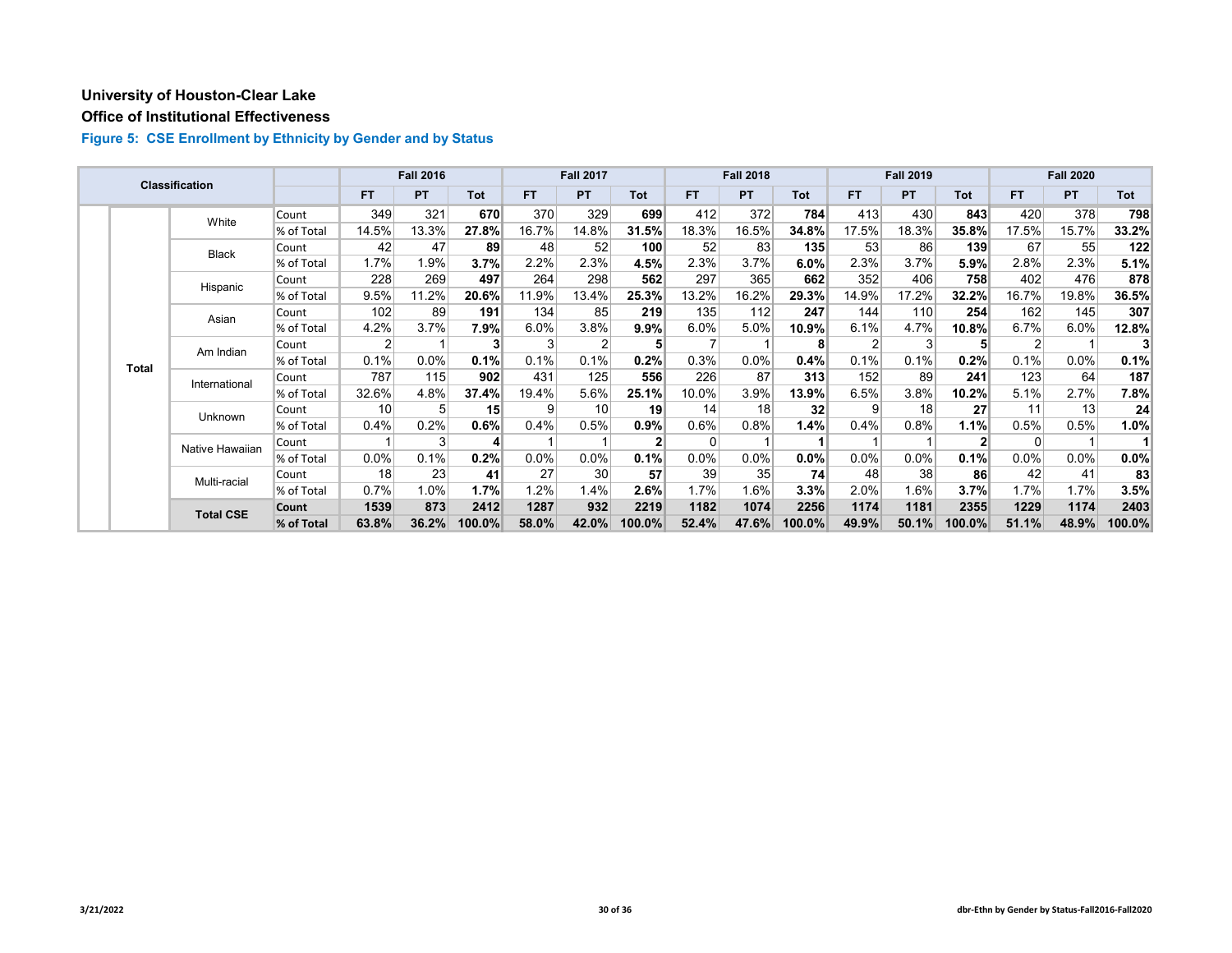# **Office of Institutional Effectiveness**

|               |        |                 |            |                | <b>Fall 2016</b> |                 |                | <b>Fall 2017</b> |                |                | <b>Fall 2018</b> |              |                | <b>Fall 2019</b> |              |                         | <b>Fall 2020</b> |              |
|---------------|--------|-----------------|------------|----------------|------------------|-----------------|----------------|------------------|----------------|----------------|------------------|--------------|----------------|------------------|--------------|-------------------------|------------------|--------------|
|               |        | Classification  |            | <b>FT</b>      | PT               | Tot             | <b>FT</b>      | PT               | Tot            | <b>FT</b>      | PT               | <b>Tot</b>   | <b>FT</b>      | PT               | <b>Tot</b>   | <b>FT</b>               | <b>PT</b>        | Tot          |
|               |        | White           | Count      | 1              | 19               | 20 <sup>2</sup> | $\overline{1}$ | 10               | 11             | $\Omega$       | 14               | 14           | 1              | 10               | 11           | 0                       | 10               | 10           |
|               |        |                 | % of Total | 2.6%           | 50.0%            | 52.6%           | 3.7%           | 37.0%            | 40.7%          | 0.0%           | 41.2%            | 41.2%        | 3.1%           | 31.3%            | 34.4%        | 0.0%                    | 52.6%            | 52.6%        |
|               |        | <b>Black</b>    | Count      | $\Omega$       | 3                | $\mathbf{3}$    | $\overline{0}$ | $\mathbf 1$      | $\mathbf 1$    | 0              | 4                | 4            | $\Omega$       | 6                | 6            | $\overline{0}$          | $\mathbf 1$      | 11           |
|               |        |                 | % of Total | 0.0%           | 7.9%             | 7.9%            | 0.0%           | 3.7%             | 3.7%           | 0.0%           | 11.8%            | 11.8%        | 0.0%           | 18.8%            | 18.8%        | 0.0%                    | 5.3%             | 5.3%         |
|               |        | Hispanic        | Count      | $\Omega$       | 8                | 8               | $\overline{0}$ | 10               | 10             | $\overline{2}$ | 7                | 9            | $\Omega$       | 7                | 7            | $\overline{\mathbf{1}}$ | 3                | 4            |
|               |        |                 | % of Total | 0.0%           | 21.1%            | 21.1%           | 0.0%           | 37.0%            | 37.0%          | 5.9%           | 20.6%            | 26.5%        | 0.0%           | 21.9%            | 21.9%        | 5.3%                    | 15.8%            | 21.1%        |
|               |        | Asian           | Count      | $\mathbf 0$    | 5                | 5               | 0              | 3                | 3              | -1             | 3                | 4            | $\overline{0}$ | 6                | 6            | $\overline{0}$          | 3                | 3            |
|               |        |                 | % of Total | 0.0%           | 13.2%            | 13.2%           | 0.0%           | 11.1%            | 11.1%          | 2.9%           | 8.8%             | 11.8%        | 0.0%           | 18.8%            | 18.8%        | 0.0%                    | 15.8%            | 15.8%        |
|               |        | Am Indian       | Count      | $\Omega$       | $\overline{0}$   | $\mathbf{0}$    | 0              | 0                | $\mathbf{0}$   | 0              | $\Omega$         | 0            | $\Omega$       | $\mathbf 0$      | $\mathbf{0}$ | $\mathbf 0$             | 0                | $\mathbf{0}$ |
|               | Male   |                 | % of Total | 0.0%           | 0.0%             | 0.0%            | 0.0%           | 0.0%             | 0.0%           | 0.0%           | 0.0%             | 0.0%         | 0.0%           | 0.0%             | 0.0%         | 0.0%                    | 0.0%             | 0.0%         |
|               |        | International   | Count      | $\Omega$       | $\Omega$         | $\mathbf{0}$    | $\Omega$       | $\mathbf 0$      | $\mathbf{0}$   | $\Omega$       | $\Omega$         | 0            | $\Omega$       | $\Omega$         | $\mathbf{0}$ | $\Omega$                | $\mathbf 0$      | $\mathbf{0}$ |
|               |        |                 | % of Total | 0.0%           | 0.0%             | 0.0%            | 0.0%           | 0.0%             | 0.0%           | 0.0%           | 0.0%             | 0.0%         | 0.0%           | 0.0%             | 0.0%         | 0.0%                    | 0.0%             | 0.0%         |
|               |        | <b>Unknown</b>  | Count      | 0              | $\overline{2}$   | $\mathbf{2}$    | $\Omega$       | $\mathbf 1$      | $\mathbf{1}$   | $\Omega$       | -1               | 1            | 0              | 1                |              | $\Omega$                | $\Omega$         | $\mathbf{0}$ |
|               |        |                 | % of Total | 0.0%           | 5.3%             | 5.3%            | 0.0%           | 3.7%             | 3.7%           | 0.0%           | 2.9%             | 2.9%         | 0.0%           | 3.1%             | 3.1%         | 0.0%                    | 0.0%             | 0.0%         |
|               |        | Native Hawaiian | Count      | $\mathbf 0$    | $\mathbf 0$      | $\mathbf{0}$    | $\mathbf 0$    | $\mathbf 0$      | 0              | $\mathbf 0$    | $\Omega$         | 0            | 0              | $\mathbf 0$      | $\mathbf{0}$ | $\overline{0}$          | $\mathbf 0$      | $\mathbf{0}$ |
|               |        |                 | % of Total | 0.0%           | 0.0%             | 0.0%            | 0.0%           | 0.0%             | 0.0%           | 0.0%           | 0.0%             | 0.0%         | 0.0%           | 0.0%             | 0.0%         | 0.0%                    | 0.0%             | 0.0%         |
|               |        | Multi-racial    | Count      | $\Omega$       | $\Omega$         | $\mathbf{0}$    | 0              | -1               | $\mathbf{1}$   | $\Omega$       | 2                | $\mathbf{2}$ | 0              | 1                |              | $\overline{0}$          | $\mathbf 1$      |              |
|               |        |                 | % of Total | 0.0%           | 0.0%             | 0.0%            | 0.0%           | 3.7%             | 3.7%           | 0.0%           | 5.9%             | 5.9%         | 0.0%           | 3.1%             | 3.1%         | 0.0%                    | 5.3%             | 5.3%         |
|               |        |                 | Count      | $\mathbf{1}$   | 37               | 38              | $\overline{1}$ | 26               | 27             | 3              | 31               | 34           | $\mathbf{1}$   | 31               | 32           | $\overline{1}$          | 18               | 19           |
|               |        |                 | % of Total | 2.6%           | 97.4%            | 100.0%          | 3.7%           | 96.3%            | 100.0%         | 8.8%           | 91.2%            | 100.0%       | 3.1%           | 96.9%            | 100.0%       | 5.3%                    | 94.7%            | 100.0%       |
|               |        | White           | Count      | $\overline{2}$ | 26               | 28              | $\mathbf{1}$   | 32               | 33             | 1              | 25               | 26           | $\overline{2}$ | 15               | 17           | $\overline{0}$          | 11               | 11           |
|               |        |                 | % of Total | 3.2%           | 41.9%            | 45.2%           | 1.5%           | 47.1%            | 48.5%          | 1.6%           | 39.1%            | 40.6%        | 3.6%           | 27.3%            | 30.9%        | 0.0%                    | 25.6%            | 25.6%        |
|               |        | <b>Black</b>    | Count      | $\mathbf{1}$   | $6 \mid$         | 7               | 0              | $\overline{4}$   | $\overline{4}$ | 0              | 6                | 6            | $\Omega$       | $6 \overline{6}$ | 6            | $\Omega$                | 6                | 6            |
|               |        |                 | % of Total | 1.6%           | 9.7%             | 11.3%           | 0.0%           | 5.9%             | 5.9%           | 0.0%           | 9.4%             | 9.4%         | 0.0%           | 10.9%            | 10.9%        | 0.0%                    | 14.0%            | 14.0%        |
|               |        | Hispanic        | Count      | 1              | 14               | 15              | $\overline{0}$ | 19               | 19             | -1             | 17               | 18           | 1              | 17               | 18           | 0                       | 15               | 15           |
|               |        |                 | % of Total | 1.6%           | 22.6%            | 24.2%           | 0.0%           | 27.9%            | 27.9%          | 1.6%           | 26.6%            | 28.1%        | 1.8%           | 30.9%            | 32.7%        | 0.0%                    | 34.9%            | 34.9%        |
|               |        | Asian           | Count      | $\mathbf 0$    | 5 <sup>5</sup>   | 5 <sup>1</sup>  | $\overline{2}$ | 5                | $\overline{7}$ | 0              | 11               | 11           | $\overline{0}$ | 11               | 11           | $\overline{2}$          | $\overline{4}$   | 6            |
|               |        |                 | % of Total | 0.0%           | 8.1%             | 8.1%            | 2.9%           | 7.4%             | 10.3%          | 0.0%           | 17.2%            | 17.2%        | 0.0%           | 20.0%            | 20.0%        | 4.7%                    | 9.3%             | 14.0%        |
| Undergraduate |        | Am Indian       | Count      | $\mathbf{1}$   | $\overline{0}$   | 1               | $\overline{0}$ | $\Omega$         | 0              | $\Omega$       | $\Omega$         | 0            | $\Omega$       | $\mathbf 0$      | $\mathbf{0}$ | $\overline{0}$          | $\overline{1}$   | 11           |
|               | Female |                 | % of Total | 1.6%           | 0.0%             | 1.6%            | 0.0%           | 0.0%             | 0.0%           | 0.0%           | 0.0%             | 0.0%         | 0.0%           | 0.0%             | 0.0%         | 0.0%                    | 2.3%             | 2.3%         |
|               |        | International   | Count      | $\Omega$       | $\overline{0}$   | $\mathbf{0}$    | $\Omega$       | $\Omega$         | $\mathbf{0}$   | $\mathbf 0$    | $\Omega$         | $\mathbf 0$  | $\Omega$       | $\overline{0}$   | $\mathbf{0}$ | $\Omega$                | $\Omega$         | $\mathbf{0}$ |
|               |        |                 | % of Total | 0.0%           | 0.0%             | $0.0\%$         | 0.0%           | 0.0%             | 0.0%           | 0.0%           | 0.0%             | 0.0%         | 0.0%           | 0.0%             | 0.0%         | 0.0%                    | 0.0%             | 0.0%         |
|               |        | Unknown         | Count      | $\Omega$       | $\Omega$         | $\mathbf{0}$    | $\Omega$       | 3                | 3              | 0              | -1               | 1            | $\Omega$       | -1               | 1            | $\Omega$                | $\Omega$         | $\mathbf{0}$ |
|               |        |                 | % of Total | 0.0%           | 0.0%             | 0.0%            | 0.0%           | 4.4%             | 4.4%           | 0.0%           | 1.6%             | 1.6%         | 0.0%           | 1.8%             | 1.8%         | 0.0%                    | 0.0%             | 0.0%         |
|               |        | Native Hawaiian | Count      | $\Omega$       | $\overline{0}$   | $\mathbf{0}$    | $\overline{0}$ | $\Omega$         | 0              | 0              | 0                | 0            | 0              | $\overline{0}$   | 0            | $\overline{0}$          | 0                | $\mathbf{0}$ |
|               |        |                 | % of Total | 0.0%           | 0.0%             | 0.0%            | 0.0%           | 0.0%             | 0.0%           | 0.0%           | 0.0%             | 0.0%         | 0.0%           | 0.0%             | 0.0%         | 0.0%                    | 0.0%             | 0.0%         |
|               |        | Multi-racial    | Count      | $\Omega$       | 6                | 6               | $\overline{0}$ | $\overline{2}$   | $\overline{2}$ | $\Omega$       | 2                | $\mathbf{2}$ | $\Omega$       | $\overline{2}$   | $\mathbf{2}$ | $\overline{0}$          | $\overline{4}$   | 4            |
|               |        |                 | % of Total | 0.0%           | 9.7%             | 9.7%            | 0.0%           | 2.9%             | 2.9%           | 0.0%           | 3.1%             | 3.1%         | 0.0%           | 3.6%             | 3.6%         | 0.0%                    | 9.3%             | 9.3%         |
|               |        |                 | Count      | 5 <sup>5</sup> | 57               | 62              | 3              | 65               | 68             | $\overline{2}$ | 62               | 64           | 3              | 52               | 55           | $\overline{2}$          | 41               | 43           |
|               |        |                 | % of Total | 8.1%           | 91.9%            | 100.0%          | 4.4%           | 95.6%            | 100.0%         | 3.1%           | 96.9%            | 100.0%       | 5.5%           | 94.5%            | 100.0%       | 4.7%                    | 95.3%            | 100.0%       |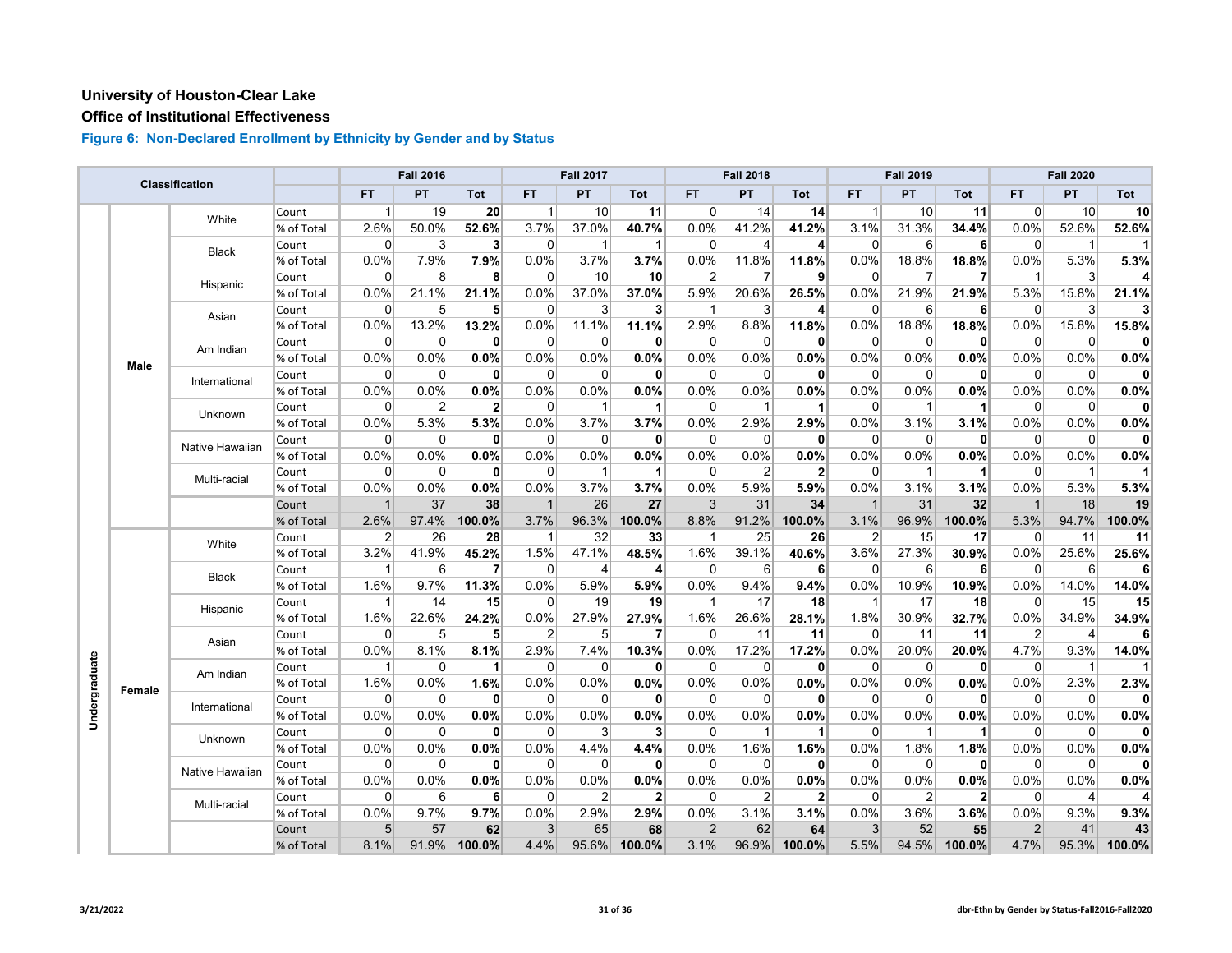# **Office of Institutional Effectiveness**

|  |              | <b>Classification</b> |            |           | <b>Fall 2016</b> |                 |                | <b>Fall 2017</b> |        |         | <b>Fall 2018</b> |                 |           | <b>Fall 2019</b> |                 |          | <b>Fall 2020</b> |              |
|--|--------------|-----------------------|------------|-----------|------------------|-----------------|----------------|------------------|--------|---------|------------------|-----------------|-----------|------------------|-----------------|----------|------------------|--------------|
|  |              |                       |            | <b>FT</b> | <b>PT</b>        | Tot             | <b>FT</b>      | <b>PT</b>        | Tot    | FT.     | <b>PT</b>        | <b>Tot</b>      | <b>FT</b> | <b>PT</b>        | <b>Tot</b>      | FT.      | <b>PT</b>        | Tot          |
|  |              | White                 | Count      | 3         | 45               | 48              | 2 <sub>1</sub> | 42               | 44     |         | 39               | 40              | 3         | 25               | 28              | $\Omega$ | 21               | 21           |
|  |              |                       | % of Total | 3.0%      | 45.0%            | 48.0%           | 2.1%           | 44.2%            | 46.3%  | 1.0%    | 39.8%            | 40.8%           | 3.4%      | 28.7%            | 32.2%           | 0.0%     | 33.9%            | 33.9%        |
|  |              | <b>Black</b>          | Count      |           | 9                | 10 <sup>1</sup> | $\Omega$       | 5                |        | ∩       | 10 <sup>1</sup>  | 10 <sup>1</sup> |           | 12               | 12              | $\Omega$ |                  |              |
|  |              |                       | % of Total | 1.0%      | 9.0%             | 10.0%           | $0.0\%$        | 5.3%             | 5.3%   | $0.0\%$ | 10.2%            | 10.2%           | 0.0%      | 13.8%            | 13.8%           | 0.0%     | 11.3%            | 11.3%        |
|  |              | Hispanic              | Count      |           | 22               | 23              | $\Omega$       | 29               | 29     |         | 24               | 27              |           | 24               | 25 <sub>1</sub> |          | 18               | 19           |
|  |              |                       | % of Total | 1.0%      | 22.0%            | 23.0%           | 0.0%           | 30.5%            | 30.5%  | 3.1%    | 24.5%            | 27.6%           | 1.1%      | 27.6%            | 28.7%           | 1.6%     | 29.0%            | 30.6%        |
|  | Asian        | Count                 | 0          | 10        | 10 <sup>1</sup>  | $\overline{2}$  | 8              | 10               |        | 14      | 15               |                 | 17        | 17               | 2               |          |                  |              |
|  |              |                       | % of Total | 0.0%      | 10.0%            | 10.0%           | 2.1%           | 8.4%             | 10.5%  | 1.0%    | 14.3%            | 15.3%           | 0.0%      | 19.5%            | 19.5%           | 3.2%     | 11.3%            | 14.5%        |
|  | <b>Total</b> | Am Indian             | Count      |           | $\Omega$         |                 | 0              | 0                |        |         |                  | 0               |           | $\Omega$         | $\bf{0}$        | $\Omega$ |                  |              |
|  |              |                       | % of Total | 1.0%      | 0.0%             | 1.0%            | $0.0\%$        | 0.0%             | 0.0%   | $0.0\%$ | $0.0\%$          | 0.0%            | $0.0\%$   | $0.0\%$          | $0.0\%$         | 0.0%     | 1.6%             | 1.6%         |
|  |              | International         | Count      | ŋ         | $\Omega$         | $\bf{0}$        | 0              | $\Omega$         |        |         |                  |                 |           | $\Omega$         | $\bf{0}$        | $\Omega$ | 0                |              |
|  |              |                       | % of Total | $0.0\%$   | 0.0%             | 0.0%            | 0.0%           | 0.0%             | 0.0%   | 0.0%    | 0.0%             | 0.0%            | 0.0%      | 0.0%             | 0.0%            | 0.0%     | $0.0\%$          | 0.0%         |
|  |              | Unknown               | Count      | 0         |                  | 2               | 0              | 4                |        |         |                  |                 |           |                  |                 | 0        | 0                | $\mathbf{0}$ |
|  |              |                       | % of Total | 0.0%      | 2.0%             | 2.0%            | 0.0%           | 4.2%             | 4.2%   | 0.0%    | 2.0%             | 2.0%            | 0.0%      | 2.3%             | 2.3%            | 0.0%     | 0.0%             | 0.0%         |
|  |              | Native Hawaiian       | Count      | 0         |                  | $\bf{0}$        | 0              | 0                |        |         |                  |                 |           | $\Omega$         | ŋ               | $\Omega$ | 0                | 0            |
|  |              |                       | % of Total | 0.0%      | 0.0%             | 0.0%            | $0.0\%$        | 0.0%             | 0.0%   | 0.0%    | 0.0%             | 0.0%            | 0.0%      | $0.0\%$          | $0.0\%$         | $0.0\%$  | 0.0%             | 0.0%         |
|  |              | Multi-racial          | Count      | 0         | 6                | 6               | $\Omega$       | 3                |        |         |                  |                 |           | 3                | 3               | $\Omega$ | 5                |              |
|  |              |                       | % of Total | 0.0%      | 6.0%             | 6.0%            | 0.0%           | 3.2%             | 3.2%   | 0.0%    | 4.1%             | 4.1%            | 0.0%      | 3.4%             | 3.4%            | 0.0%     | 8.1%             | 8.1%         |
|  |              | <b>Total Non-Decl</b> | Count      |           | 94               | 100             |                | 91               | 95     |         | 93               | 98              |           | 83               | 87              |          | 59               | 62           |
|  |              | Undergraduate         | % of Total | 6.0%      | 94.0%            | 100.0%          | 4.2%           | 95.8%            | 100.0% | 5.1%    | 94.9%            | 100.0%          | 4.6%      | 95.4%            | 100.0%          | 4.8%     | 95.2%            | 100.0%       |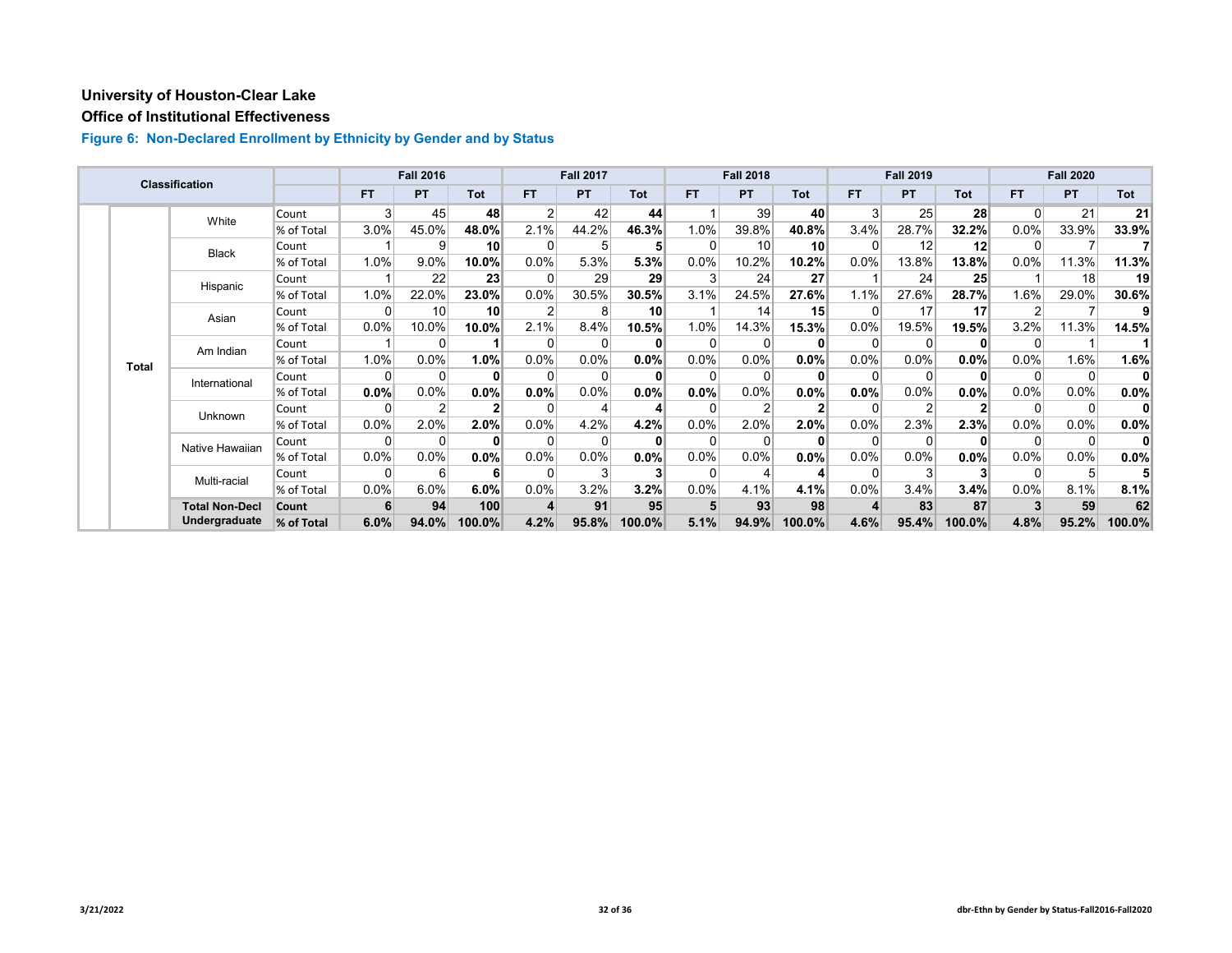# **Office of Institutional Effectiveness**

|          |             |                 |            |              | <b>Fall 2016</b> |              |                | <b>Fall 2017</b> |              |              | <b>Fall 2018</b> |              |                | <b>Fall 2019</b> |              |                | <b>Fall 2020</b> |              |
|----------|-------------|-----------------|------------|--------------|------------------|--------------|----------------|------------------|--------------|--------------|------------------|--------------|----------------|------------------|--------------|----------------|------------------|--------------|
|          |             | Classification  |            | <b>FT</b>    | PT               | Tot          | <b>FT</b>      | PT               | Tot          | <b>FT</b>    | PT               | <b>Tot</b>   | <b>FT</b>      | PT               | <b>Tot</b>   | <b>FT</b>      | <b>PT</b>        | Tot          |
|          |             |                 | Count      | $\Omega$     | $\overline{0}$   | $\mathbf{0}$ | $\Omega$       | 0                | $\mathbf{0}$ | 0            | $\Omega$         | 0            | $\Omega$       | $\overline{0}$   | 0            | $\Omega$       | $\Omega$         | $\mathbf{0}$ |
|          |             | White           | % of Total | 0.0%         | 0.0%             | 0.0%         | 0.0%           | 0.0%             | 0.0%         | 0.0%         | 0.0%             | 0.0%         | 0.0%           | 0.0%             | 0.0%         | 0.0%           | 0.0%             | 0.0%         |
|          |             |                 | Count      | 0            | $\overline{0}$   | $\mathbf{0}$ | $\overline{0}$ | $\mathbf 0$      | $\mathbf{0}$ | 0            | $\Omega$         | 0            | $\overline{0}$ | $\overline{0}$   | $\mathbf{0}$ | $\overline{0}$ | $\mathbf 0$      | $\mathbf{0}$ |
|          |             | Black           | % of Total | 0.0%         | 0.0%             | $0.0\%$      | 0.0%           | 0.0%             | 0.0%         | $0.0\%$      | 0.0%             | 0.0%         | 0.0%           | 0.0%             | $0.0\%$      | 0.0%           | 0.0%             | 0.0%         |
|          |             | Hispanic        | Count      | $\Omega$     | $\overline{0}$   | $\mathbf{0}$ | 0              | 0                | $\mathbf{0}$ | 0            | $\Omega$         | 0            | $\Omega$       | 0                | $\mathbf{0}$ | $\overline{0}$ | $\mathbf 0$      | $\mathbf{0}$ |
|          |             |                 | % of Total | 0.0%         | 0.0%             | 0.0%         | 0.0%           | 0.0%             | 0.0%         | 0.0%         | 0.0%             | 0.0%         | 0.0%           | 0.0%             | 0.0%         | 0.0%           | 0.0%             | 0.0%         |
|          |             | Asian           | Count      | $\Omega$     | $\Omega$         | $\mathbf{0}$ | $\Omega$       | $\Omega$         | $\mathbf{0}$ | $\Omega$     | $\Omega$         | 0            | $\Omega$       | $\Omega$         | $\mathbf{0}$ | $\Omega$       | $\Omega$         | $\mathbf{0}$ |
|          |             |                 | % of Total | 0.0%         | 0.0%             | 0.0%         | 0.0%           | 0.0%             | 0.0%         | 0.0%         | 0.0%             | 0.0%         | 0.0%           | 0.0%             | 0.0%         | 0.0%           | 0.0%             | 0.0%         |
|          |             | Am Indian       | Count      | $\Omega$     | $\overline{0}$   | $\mathbf{0}$ | $\overline{0}$ | 0                | $\mathbf{0}$ | 0            | $\Omega$         | 0            | $\Omega$       | $\overline{0}$   | $\mathbf{0}$ | $\overline{0}$ | 0                | $\mathbf{0}$ |
|          | <b>Male</b> |                 | % of Total | 0.0%         | 0.0%             | 0.0%         | 0.0%           | 0.0%             | 0.0%         | $0.0\%$      | 0.0%             | 0.0%         | 0.0%           | 0.0%             | 0.0%         | 0.0%           | 0.0%             | 0.0%         |
|          |             | International   | Count      | $\Omega$     | $\Omega$         | $\mathbf{0}$ | $\overline{0}$ | $\Omega$         | $\mathbf{0}$ | $\Omega$     | $\Omega$         | 0            | $\Omega$       | $\Omega$         | $\mathbf{0}$ | $\Omega$       | $\Omega$         | $\mathbf{0}$ |
|          |             |                 | % of Total | 0.0%         | 0.0%             | 0.0%         | 0.0%           | 0.0%             | 0.0%         | 0.0%         | 0.0%             | 0.0%         | 0.0%           | 0.0%             | 0.0%         | 0.0%           | 0.0%             | 0.0%         |
|          |             | <b>Unknown</b>  | Count      | $\Omega$     | $\Omega$         | 0            | $\Omega$       | $\Omega$         | $\mathbf{0}$ | $\Omega$     | $\Omega$         | 0            | 0              | $\Omega$         | 0            | $\Omega$       | $\Omega$         | $\mathbf{0}$ |
|          |             |                 | % of Total | 0.0%         | 0.0%             | 0.0%         | 0.0%           | 0.0%             | 0.0%         | 0.0%         | 0.0%             | 0.0%         | 0.0%           | 0.0%             | 0.0%         | 0.0%           | 0.0%             | 0.0%         |
|          |             | Native Hawaiian | Count      | 0            | $\mathbf 0$      | $\mathbf{0}$ | $\mathbf 0$    | $\mathbf 0$      | $\mathbf{0}$ | $\mathbf 0$  | $\mathbf{0}$     | 0            | $\Omega$       | $\mathbf 0$      | 0            | $\mathbf 0$    | $\mathbf 0$      | $\mathbf{0}$ |
|          |             |                 | % of Total | 0.0%         | 0.0%             | 0.0%         | 0.0%           | 0.0%             | 0.0%         | 0.0%         | 0.0%             | 0.0%         | 0.0%           | 0.0%             | 0.0%         | 0.0%           | 0.0%             | 0.0%         |
|          |             | Multi-racial    | Count      | $\Omega$     | $\Omega$         | 0            | $\Omega$       | $\Omega$         | $\mathbf{0}$ | $\Omega$     | $\Omega$         | 0            | $\Omega$       | $\Omega$         | 0            | $\Omega$       | $\Omega$         | $\mathbf{0}$ |
|          |             |                 | % of Total | 0.0%         | 0.0%             | 0.0%         | 0.0%           | 0.0%             | 0.0%         | 0.0%         | 0.0%             | 0.0%         | 0.0%           | 0.0%             | 0.0%         | 0.0%           | 0.0%             | 0.0%         |
|          |             |                 | Count      | $\mathbf{0}$ | $\overline{0}$   | $\mathbf{0}$ | $\mathbf{0}$   | $\mathbf 0$      | $\mathbf{0}$ | $\mathbf{0}$ | $\mathbf 0$      | $\mathbf{0}$ | $\mathbf{0}$   | $\overline{0}$   | $\mathbf{0}$ | $\overline{0}$ | $\mathbf 0$      | $\mathbf{0}$ |
|          |             |                 | % of Total | 0.0%         | 0.0%             | 0.0%         | 0.0%           | 0.0%             | 0.0%         | 0.0%         | 0.0%             | 0.0%         | 0.0%           | 0.0%             | 0.0%         | 0.0%           | 0.0%             | 0.0%         |
|          |             | White           | Count      | 0            | 0                | $\mathbf{0}$ | $\overline{0}$ | 0                | 0            | 0            | 0                | 0            | 0              | 0                | $\mathbf{0}$ | $\overline{0}$ | 0                | $\mathbf{0}$ |
|          |             |                 | % of Total | 0.0%         | 0.0%             | 0.0%         | 0.0%           | 0.0%             | 0.0%         | 0.0%         | 0.0%             | 0.0%         | 0.0%           | 0.0%             | 0.0%         | 0.0%           | 0.0%             | 0.0%         |
|          |             | <b>Black</b>    | Count      | $\mathbf 0$  | $\overline{0}$   | $\mathbf{0}$ | $\overline{0}$ | $\mathbf 0$      | 0            | $\mathbf 0$  | $\Omega$         | $\mathbf{0}$ | $\mathbf 0$    | $\mathbf 0$      | $\mathbf{0}$ | $\overline{0}$ | $\mathbf 0$      | $\mathbf{0}$ |
|          |             |                 | % of Total | 0.0%         | 0.0%             | 0.0%         | 0.0%           | 0.0%             | 0.0%         | 0.0%         | 0.0%             | 0.0%         | 0.0%           | 0.0%             | 0.0%         | 0.0%           | 0.0%             | 0.0%         |
|          |             | Hispanic        | Count      | $\Omega$     | 0                | $\mathbf{0}$ | $\overline{0}$ | 0                | 0            | 0            | 0                | 0            | 0              | 0                | $\mathbf{0}$ | $\overline{0}$ | 0                | $\mathbf{0}$ |
|          |             |                 | % of Total | 0.0%         | 0.0%             | 0.0%         | 0.0%           | 0.0%             | 0.0%         | 0.0%         | 0.0%             | 0.0%         | 0.0%           | 0.0%             | 0.0%         | 0.0%           | 0.0%             | 0.0%         |
|          |             | Asian           | Count      | $\mathbf 0$  | $\overline{0}$   | $\mathbf{0}$ | $\overline{0}$ | $\mathbf 0$      | 0            | $\mathbf 0$  | $\Omega$         | 0            | $\overline{0}$ | $\overline{0}$   | 0            | $\overline{0}$ | $\mathbf 0$      | $\mathbf{0}$ |
|          |             |                 | % of Total | 0.0%         | 0.0%             | 0.0%         | 0.0%           | 0.0%             | 0.0%         | 0.0%         | 0.0%             | 0.0%         | 0.0%           | 0.0%             | 0.0%         | 0.0%           | 0.0%             | 0.0%         |
|          |             | Am Indian       | Count      | $\Omega$     | $\overline{0}$   | $\mathbf{0}$ | $\Omega$       | $\Omega$         | $\mathbf{0}$ | $\Omega$     | $\Omega$         | 0            | $\Omega$       | $\mathbf 0$      | $\mathbf{0}$ | $\Omega$       | $\Omega$         | $\mathbf{0}$ |
| Graduate | Female      |                 | % of Total | 0.0%         | 0.0%             | 0.0%         | 0.0%           | 0.0%             | 0.0%         | 0.0%         | 0.0%             | 0.0%         | 0.0%           | 0.0%             | 0.0%         | 0.0%           | 0.0%             | 0.0%         |
|          |             | International   | Count      | 0            | $\overline{0}$   | $\mathbf{0}$ | 0              | 0                | 0            | 0            | $\Omega$         | 0            | 0              | $\overline{0}$   | $\mathbf{0}$ | $\overline{0}$ | 0                | $\mathbf{0}$ |
|          |             |                 | % of Total | 0.0%         | 0.0%             | 0.0%         | 0.0%           | 0.0%             | 0.0%         | 0.0%         | 0.0%             | 0.0%         | 0.0%           | 0.0%             | 0.0%         | 0.0%           | 0.0%             | 0.0%         |
|          |             | Unknown         | Count      | $\Omega$     | $\mathbf 0$      | $\mathbf{0}$ | 0              | $\Omega$         | 0            | $\Omega$     | $\Omega$         | 0            | $\Omega$       | $\Omega$         | $\mathbf{0}$ | $\Omega$       | $\Omega$         | $\mathbf{0}$ |
|          |             |                 | % of Total | 0.0%         | 0.0%             | 0.0%         | 0.0%           | 0.0%             | 0.0%         | 0.0%         | 0.0%             | 0.0%         | 0.0%           | 0.0%             | 0.0%         | 0.0%           | 0.0%             | 0.0%         |
|          |             | Native Hawaiian | Count      | $\Omega$     | $\Omega$         | $\mathbf{0}$ | $\Omega$       | $\Omega$         | $\mathbf{0}$ | $\Omega$     | $\Omega$         | 0            | $\Omega$       | $\Omega$         | $\mathbf{0}$ | $\Omega$       | $\Omega$         | $\Omega$     |
|          |             |                 | % of Total | 0.0%         | 0.0%             | 0.0%         | 0.0%           | 0.0%             | 0.0%         | 0.0%         | 0.0%             | 0.0%         | 0.0%           | 0.0%             | 0.0%         | 0.0%           | 0.0%             | 0.0%         |
|          |             | Multi-racial    | Count      | 0            | 0                | $\mathbf{0}$ | $\overline{0}$ | 0                | 0            | 0            | 0                | 0            | $\overline{0}$ | 0                | 0            | $\overline{0}$ | 0                | $\mathbf{0}$ |
|          |             |                 | % of Total | 0.0%         | 0.0%             | 0.0%         | 0.0%           | 0.0%             | 0.0%         | 0.0%         | 0.0%             | 0.0%         | 0.0%           | 0.0%             | 0.0%         | 0.0%           | 0.0%             | 0.0%         |
|          |             |                 | Count      | $\mathbf{0}$ | $\mathbf 0$      | $\mathbf{0}$ | $\mathbf{0}$   | $\mathbf 0$      | $\mathbf{0}$ | $\mathbf{0}$ | $\mathbf 0$      | $\mathbf 0$  | $\Omega$       | $\mathbf 0$      | $\bf{0}$     | $\mathbf{0}$   | $\mathbf 0$      | $\mathbf{0}$ |
|          |             |                 | % of Total | 0.0%         | 0.0%             | 0.0%         | 0.0%           | 0.0%             | 0.0%         | 0.0%         | 0.0%             | 0.0%         | 0.0%           | 0.0%             | 0.0%         | 0.0%           | 0.0%             | 0.0%         |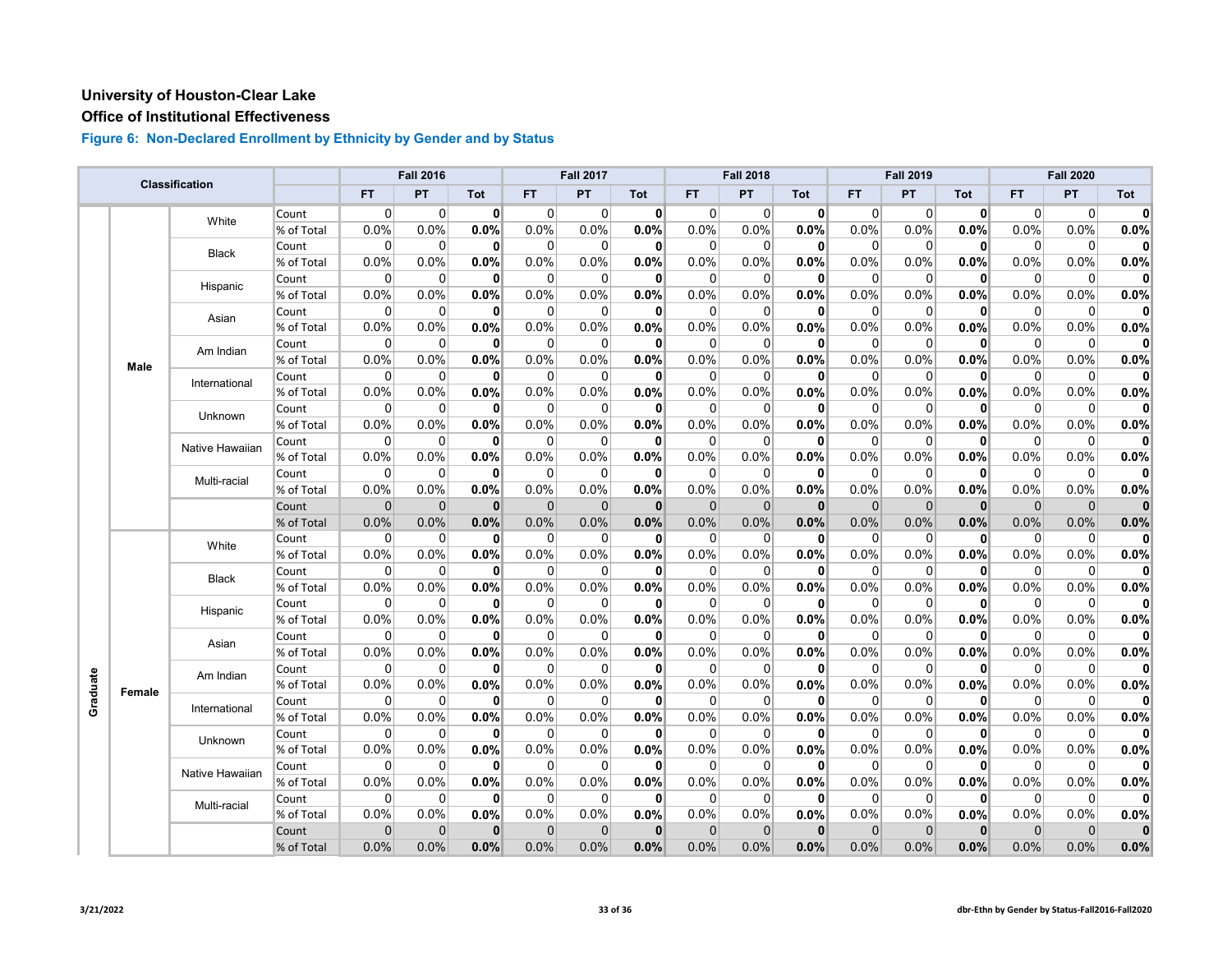#### **Office of Institutional Effectiveness**

|  |              | <b>Classification</b> |            |         | <b>Fall 2016</b> |          |           | <b>Fall 2017</b> |         |         | <b>Fall 2018</b> |              |          | <b>Fall 2019</b> |              |           | <b>Fall 2020</b> |              |
|--|--------------|-----------------------|------------|---------|------------------|----------|-----------|------------------|---------|---------|------------------|--------------|----------|------------------|--------------|-----------|------------------|--------------|
|  |              |                       |            | FT.     | <b>PT</b>        | Tot      | <b>FT</b> | <b>PT</b>        | Tot     | FT.     | <b>PT</b>        | <b>Tot</b>   | FT.      | <b>PT</b>        | <b>Tot</b>   | <b>FT</b> | <b>PT</b>        | Tot          |
|  |              | White                 | Count      | 0       | $\Omega$         | $\bf{0}$ | $\Omega$  | $\Omega$         | 0       |         |                  | $\mathbf{0}$ | $\Omega$ | $\Omega$         | $\mathbf{0}$ | $\Omega$  | $\Omega$         | $\mathbf{0}$ |
|  |              |                       | % of Total | 0.0%    | 0.0%             | $0.0\%$  | 0.0%      | 0.0%             | 0.0%    | $0.0\%$ | 0.0%             | 0.0%         | $0.0\%$  | 0.0%             | 0.0%         | 0.0%      | $0.0\%$          | 0.0%         |
|  |              | Black                 | Count      | 0       | 0                | $\bf{0}$ | $\Omega$  | $\Omega$         |         | 0       |                  | 0            |          | $\Omega$         | $\mathbf{0}$ | $\Omega$  | 0                | 0            |
|  |              |                       | % of Total | 0.0%    | 0.0%             | $0.0\%$  | $0.0\%$   | 0.0%             | 0.0%    | 0.0%    | 0.0%             | 0.0%         | 0.0%     | 0.0%             | $0.0\%$      | 0.0%      | 0.0%             | 0.0%         |
|  |              | Hispanic              | Count      | ŋ       |                  | $\Omega$ |           | $\Omega$         |         |         |                  |              |          | n                | $\Omega$     | $\Omega$  | 0                |              |
|  |              |                       | % of Total | $0.0\%$ | 0.0%             | $0.0\%$  | 0.0%      | 0.0%             | 0.0%    | $0.0\%$ | 0.0%             | 0.0%         | 0.0%     | 0.0%             | $0.0\%$      | 0.0%      | $0.0\%$          | $0.0\%$      |
|  |              | Asian                 | Count      | 0       | 0                | $\bf{0}$ | $\Omega$  | $\Omega$         |         |         |                  |              |          | 0                | $\mathbf{0}$ | $\Omega$  | 0                | $\mathbf{0}$ |
|  |              |                       | % of Total | 0.0%    | 0.0%             | $0.0\%$  | 0.0%      | 0.0%             | 0.0%    | 0.0%    | 0.0%             | 0.0%         | 0.0%     | $0.0\%$          | 0.0%         | 0.0%      | 0.0%             | 0.0%         |
|  | <b>Total</b> | Am Indian             | Count      | 0       | $\Omega$         | $\bf{0}$ | 0         | 0                |         |         |                  |              |          | $\Omega$         | $\bf{0}$     | $\Omega$  | 0                | 0            |
|  |              |                       | % of Total | 0.0%    | 0.0%             | $0.0\%$  | $0.0\%$   | 0.0%             | $0.0\%$ | 0.0%    | 0.0%             | $0.0\%$      | 0.0%     | $0.0\%$          | $0.0\%$      | $0.0\%$   | $0.0\%$          | 0.0%         |
|  |              | International         | Count      | 0       | $\Omega$         | $\bf{0}$ | $\Omega$  | $\Omega$         |         |         |                  |              |          | ∩                | $\mathbf{0}$ | $\Omega$  | 0                | 0            |
|  |              |                       | % of Total | 0.0%    | $0.0\%$          | $0.0\%$  | $0.0\%$   | $0.0\%$          | 0.0%    | 0.0%    | 0.0%             | 0.0%         | 0.0%     | $0.0\%$          | 0.0%         | $0.0\%$   | $0.0\%$          | 0.0%         |
|  |              | Unknown               | Count      | 0       | 0                | $\bf{0}$ | $\Omega$  | $\Omega$         |         | 0       |                  |              |          | $\Omega$         | $\mathbf{0}$ | $\Omega$  | $\Omega$         | 0            |
|  |              |                       | % of Total | 0.0%    | 0.0%             | 0.0%     | 0.0%      | 0.0%             | 0.0%    | 0.0%    | 0.0%             | 0.0%         | 0.0%     | 0.0%             | 0.0%         | 0.0%      | $0.0\%$          | $0.0\%$      |
|  |              | Native Hawaiian       | Count      | 0       |                  | $\bf{0}$ | $\Omega$  | 0                |         |         |                  |              |          | $\Omega$         | ŋ            | $\Omega$  | 0                | 0            |
|  |              |                       | % of Total | 0.0%    | 0.0%             | 0.0%     | $0.0\%$   | 0.0%             | 0.0%    | 0.0%    | 0.0%             | 0.0%         | 0.0%     | $0.0\%$          | $0.0\%$      | $0.0\%$   | 0.0%             | 0.0%         |
|  |              | Multi-racial          | Count      | ŋ       | $\Omega$         | $\bf{0}$ | 0         | $\Omega$         |         |         |                  |              |          | $\Omega$         | $\mathbf{0}$ | $\Omega$  | $\Omega$         | $\mathbf{0}$ |
|  |              |                       | % of Total | 0.0%    | 0.0%             | 0.0%     | $0.0\%$   | 0.0%             | 0.0%    | 0.0%    | 0.0%             | 0.0%         | 0.0%     | $0.0\%$          | $0.0\%$      | 0.0%      | 0.0%             | 0.0%         |
|  |              | <b>Total Non-Decl</b> | Count      |         |                  | $\bf{0}$ |           | $\mathbf{0}$     |         |         |                  |              |          |                  |              |           |                  |              |
|  |              | Graduate              | % of Total | 0.0%    | 0.0%             | 0.0%     | 0.0%      | 0.0%             | 0.0%    | 0.0%    | 0.0%             | 0.0%         | 0.0%     | 0.0%             | 0.0%         | 0.0%      | 0.0%             | 0.0%         |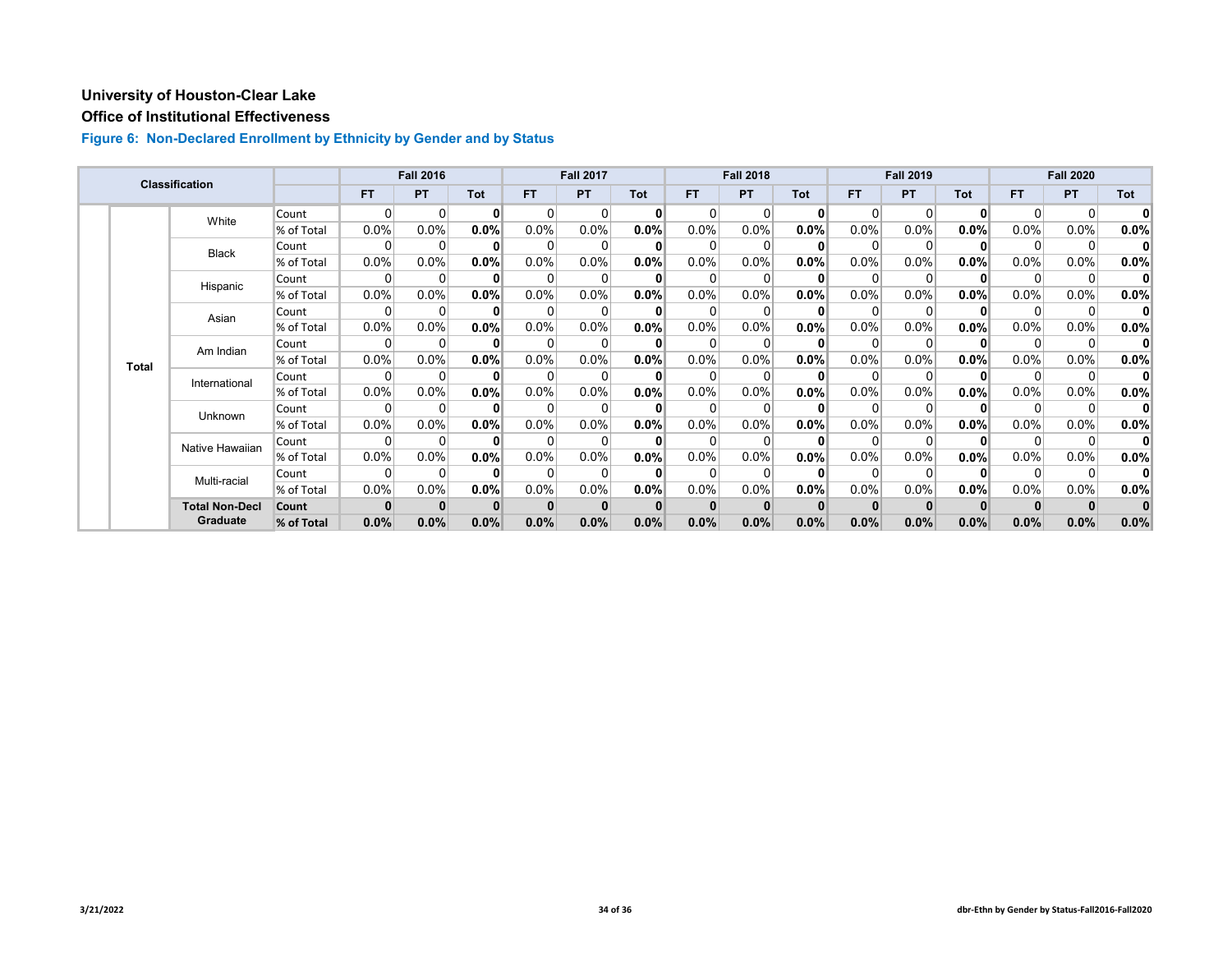# **Office of Institutional Effectiveness**

|       |        |                 |            |                | <b>Fall 2016</b> |                 |                | <b>Fall 2017</b> |                |                | <b>Fall 2018</b> |              |                | <b>Fall 2019</b> |              |                 | <b>Fall 2020</b> |                |
|-------|--------|-----------------|------------|----------------|------------------|-----------------|----------------|------------------|----------------|----------------|------------------|--------------|----------------|------------------|--------------|-----------------|------------------|----------------|
|       |        | Classification  |            | <b>FT</b>      | PT               | Tot             | <b>FT</b>      | PT               | Tot            | <b>FT</b>      | PT               | <b>Tot</b>   | <b>FT</b>      | PT               | <b>Tot</b>   | <b>FT</b>       | <b>PT</b>        | Tot            |
|       |        |                 | Count      | 1              | 19               | 20 <sub>l</sub> | -1             | 10               | 11             | $\Omega$       | 14               | 14           | $\vert$ 1      | 10               | 11           | $\Omega$        | 10               | 10             |
|       |        | White           | % of Total | 2.6%           | 50.0%            | 52.6%           | 3.7%           | 37.0%            | 40.7%          | 0.0%           | 41.2%            | 41.2%        | 3.1%           | 31.3%            | 34.4%        | 0.0%            | 52.6%            | 52.6%          |
|       |        |                 | Count      | 0              | $\mathbf{3}$     | $\mathbf{3}$    | $\overline{0}$ | $\mathbf{1}$     | $\vert$        | $\Omega$       | 4                | 4            | $\overline{0}$ | 6                | 6            | $\overline{0}$  | $\mathbf 1$      | 11             |
|       |        | Black           | % of Total | 0.0%           | 7.9%             | 7.9%            | 0.0%           | 3.7%             | 3.7%           | 0.0%           | 11.8%            | 11.8%        | 0.0%           | 18.8%            | 18.8%        | 0.0%            | 5.3%             | 5.3%           |
|       |        |                 | Count      | $\Omega$       | 8                | 8               | $\Omega$       | 10               | 10             | $\overline{2}$ |                  | 9            | $\Omega$       | $\overline{7}$   | 7            | $\overline{1}$  | 3                | 4              |
|       |        | Hispanic        | % of Total | 0.0%           | 21.1%            | 21.1%           | 0.0%           | 37.0%            | 37.0%          | 5.9%           | 20.6%            | 26.5%        | 0.0%           | 21.9%            | 21.9%        | 5.3%            | 15.8%            | 21.1%          |
|       |        |                 | Count      | $\Omega$       | 5 <sup>5</sup>   | 5 <sup>1</sup>  | 0              | 3                | 3              | 1              | 3                | 4            | $\overline{0}$ | 6                | 6            | $\overline{0}$  | 3                | 3 <sup>1</sup> |
|       |        | Asian           | % of Total | 0.0%           | 13.2%            | 13.2%           | 0.0%           | 11.1%            | 11.1%          | 2.9%           | 8.8%             | 11.8%        | 0.0%           | 18.8%            | 18.8%        | 0.0%            | 15.8%            | 15.8%          |
|       |        | Am Indian       | Count      | $\Omega$       | $\overline{0}$   | $\mathbf{0}$    | $\Omega$       | 0                | $\mathbf{0}$   | 0              | $\Omega$         | 0            | $\Omega$       | $\overline{0}$   | $\mathbf{0}$ | $\Omega$        | $\Omega$         | 0              |
|       | Male   |                 | % of Total | 0.0%           | 0.0%             | 0.0%            | 0.0%           | 0.0%             | 0.0%           | 0.0%           | 0.0%             | 0.0%         | 0.0%           | 0.0%             | 0.0%         | 0.0%            | 0.0%             | 0.0%           |
|       |        | International   | Count      | $\Omega$       | $\Omega$         | $\mathbf{0}$    | $\Omega$       | $\Omega$         | $\mathbf{0}$   | $\Omega$       | $\Omega$         | 0            | $\Omega$       | $\Omega$         | $\mathbf{0}$ | $\Omega$        | $\Omega$         | $\mathbf{0}$   |
|       |        |                 | % of Total | 0.0%           | 0.0%             | 0.0%            | 0.0%           | 0.0%             | 0.0%           | 0.0%           | 0.0%             | 0.0%         | 0.0%           | 0.0%             | 0.0%         | 0.0%            | 0.0%             | 0.0%           |
|       |        | Unknown         | Count      | 0              | $\overline{2}$   | $\mathbf{2}$    | 0              | $\overline{1}$   | $\mathbf{1}$   | $\Omega$       |                  | 1            | 0              | 1                |              | $\overline{0}$  | $\Omega$         | $\mathbf{0}$   |
|       |        |                 | % of Total | 0.0%           | 5.3%             | 5.3%            | 0.0%           | 3.7%             | 3.7%           | 0.0%           | 2.9%             | 2.9%         | 0.0%           | 3.1%             | 3.1%         | 0.0%            | 0.0%             | 0.0%           |
|       |        | Native Hawaiian | Count      | $\Omega$       | $\Omega$         | $\mathbf{0}$    | $\overline{0}$ | $\Omega$         | 0              | $\Omega$       | $\Omega$         | $\mathbf 0$  | $\Omega$       | $\Omega$         | $\mathbf{0}$ | $\Omega$        | $\Omega$         | $\mathbf{0}$   |
|       |        |                 | % of Total | $0.0\%$        | 0.0%             | 0.0%            | 0.0%           | 0.0%             | 0.0%           | $0.0\%$        | 0.0%             | 0.0%         | 0.0%           | 0.0%             | 0.0%         | 0.0%            | 0.0%             | 0.0%           |
|       |        | Multi-racial    | Count      | $\Omega$       | 0                | $\bf{0}$        | $\overline{0}$ | $\mathbf 1$      | $\mathbf{1}$   | 0              | 2                | $\mathbf{2}$ | 0              | 1                |              | $\overline{0}$  | $\mathbf 1$      |                |
|       |        | % of Total      | 0.0%       | 0.0%           | 0.0%             | 0.0%            | 3.7%           | 3.7%             | 0.0%           | 5.9%           | 5.9%             | 0.0%         | 3.1%           | 3.1%             | 0.0%         | 5.3%            | 5.3%             |                |
|       |        |                 | Count      | $\mathbf{1}$   | 37               | 38              | $\overline{1}$ | 26               | 27             | 3              | 31               | 34           | $\mathbf{1}$   | 31               | 32           | $\overline{1}$  | 18               | 19             |
|       |        |                 | % of Total | 2.6%           | 97.4%            | 100.0%          | 3.7%           | 96.3%            | 100.0%         | 8.8%           | 91.2%            | 100.0%       | 3.1%           | 96.9%            | 100.0%       | 5.3%            | 94.7%            | 100.0%         |
|       |        | White           | Count      | $\overline{2}$ | 26               | 28              | $\mathbf{1}$   | 32               | 33             | 1              | 25               | 26           | $\overline{2}$ | 15               | 17           | $\vert 0 \vert$ | 11               | 11             |
|       |        |                 | % of Total | 3.2%           | 41.9%            | 45.2%           | 1.5%           | 47.1%            | 48.5%          | 1.6%           | 39.1%            | 40.6%        | 3.6%           | 27.3%            | 30.9%        | 0.0%            | 25.6%            | 25.6%          |
|       |        | Black           | Count      | $\mathbf{1}$   | $6 \mid$         | $\overline{7}$  | $\overline{0}$ | 4                | $\vert$        | 0              | 6                | 6            | $\overline{0}$ | $6 \overline{6}$ | 6            | $\overline{0}$  | 6                | 6              |
|       |        |                 | % of Total | 1.6%           | 9.7%             | 11.3%           | 0.0%           | 5.9%             | 5.9%           | 0.0%           | 9.4%             | 9.4%         | 0.0%           | 10.9%            | 10.9%        | 0.0%            | 14.0%            | 14.0%          |
|       |        | Hispanic        | Count      | 1              | 14               | 15              | $\Omega$       | 19               | 19             | -1             | 17               | 18           | 1              | 17               | 18           | $\Omega$        | 15               | 15             |
|       |        |                 | % of Total | 1.6%           | 22.6%            | 24.2%           | 0.0%           | 27.9%            | 27.9%          | 1.6%           | 26.6%            | 28.1%        | 1.8%           | 30.9%            | 32.7%        | 0.0%            | 34.9%            | 34.9%          |
|       |        | Asian           | Count      | $\mathbf 0$    | 5 <sup>5</sup>   | 5 <sup>1</sup>  | $\overline{2}$ | 5                | $\overline{7}$ | 0              | 11               | 11           | $\overline{0}$ | 11               | 11           | $\overline{2}$  | $\overline{4}$   | 6              |
|       |        |                 | % of Total | 0.0%           | 8.1%             | 8.1%            | 2.9%           | 7.4%             | 10.3%          | 0.0%           | 17.2%            | 17.2%        | 0.0%           | 20.0%            | 20.0%        | 4.7%            | 9.3%             | 14.0%          |
|       |        | Am Indian       | Count      | -1             | $\mathbf 0$      | 1               | $\Omega$       | $\Omega$         | 0              | $\Omega$       | $\Omega$         | 0            | 0              | $\mathbf 0$      | $\mathbf{0}$ | $\Omega$        | $\mathbf{1}$     | 11             |
| Total | Female |                 | % of Total | 1.6%           | 0.0%             | 1.6%            | 0.0%           | 0.0%             | 0.0%           | 0.0%           | 0.0%             | 0.0%         | 0.0%           | 0.0%             | 0.0%         | 0.0%            | 2.3%             | 2.3%           |
|       |        | International   | Count      | $\Omega$       | $\overline{0}$   | $\bf{0}$        | $\Omega$       | $\Omega$         | 0              | $\Omega$       | $\Omega$         | 0            | 0              | 0                | $\mathbf{0}$ | $\Omega$        | $\Omega$         | $\mathbf{0}$   |
|       |        |                 | % of Total | 0.0%           | 0.0%             | 0.0%            | 0.0%           | 0.0%             | 0.0%           | 0.0%           | 0.0%             | 0.0%         | 0.0%           | 0.0%             | 0.0%         | 0.0%            | 0.0%             | 0.0%           |
|       |        | Unknown         | Count      | $\Omega$       | 0                | $\mathbf{0}$    | $\overline{0}$ | 3                | 3              | 0              | 1                | 1            | 0              | -1               | 1            | $\Omega$        | 0                | $\mathbf{0}$   |
|       |        |                 | % of Total | 0.0%           | 0.0%             | 0.0%            | 0.0%           | 4.4%             | 4.4%           | 0.0%           | 1.6%             | 1.6%         | 0.0%           | 1.8%             | 1.8%         | 0.0%            | 0.0%             | 0.0%           |
|       |        | Native Hawaiian | Count      | $\Omega$       | $\overline{0}$   | 0               | $\Omega$       | $\Omega$         | $\mathbf{0}$   | $\Omega$       | $\Omega$         | 0            | $\Omega$       | $\overline{0}$   | 0            | $\Omega$        | $\Omega$         | $\mathbf{0}$   |
|       |        |                 | % of Total | 0.0%           | 0.0%             | 0.0%            | 0.0%           | 0.0%             | 0.0%           | 0.0%           | 0.0%             | 0.0%         | 0.0%           | $0.0\%$          | 0.0%         | 0.0%            | 0.0%             | 0.0%           |
|       |        | Multi-racial    | Count      | $\Omega$       | 6                | 6               | $\overline{0}$ | 2                | $\mathbf{2}$   | 0              | $\overline{2}$   | 2            | $\Omega$       | $\overline{2}$   | $\mathbf{2}$ | $\overline{0}$  | 4                | 4              |
|       |        |                 | % of Total | 0.0%           | 9.7%             | 9.7%            | 0.0%           | 2.9%             | 2.9%           | 0.0%           | 3.1%             | 3.1%         | 0.0%           | 3.6%             | 3.6%         | 0.0%            | 9.3%             | 9.3%           |
|       |        |                 | Count      | 5              | 57               | 62              | $\mathbf{3}$   | 65               | 68             | $\overline{2}$ | 62               | 64           | 3              | 52               | 55           | $\overline{2}$  | 41               | 43             |
|       |        |                 | % of Total | 8.1%           | 91.9%            | 100.0%          | 4.4%           | 95.6%            | 100.0%         | 3.1%           | 96.9%            | 100.0%       | 5.5%           | 94.5%            | 100.0%       | 4.7%            | 95.3%            | 100.0%         |